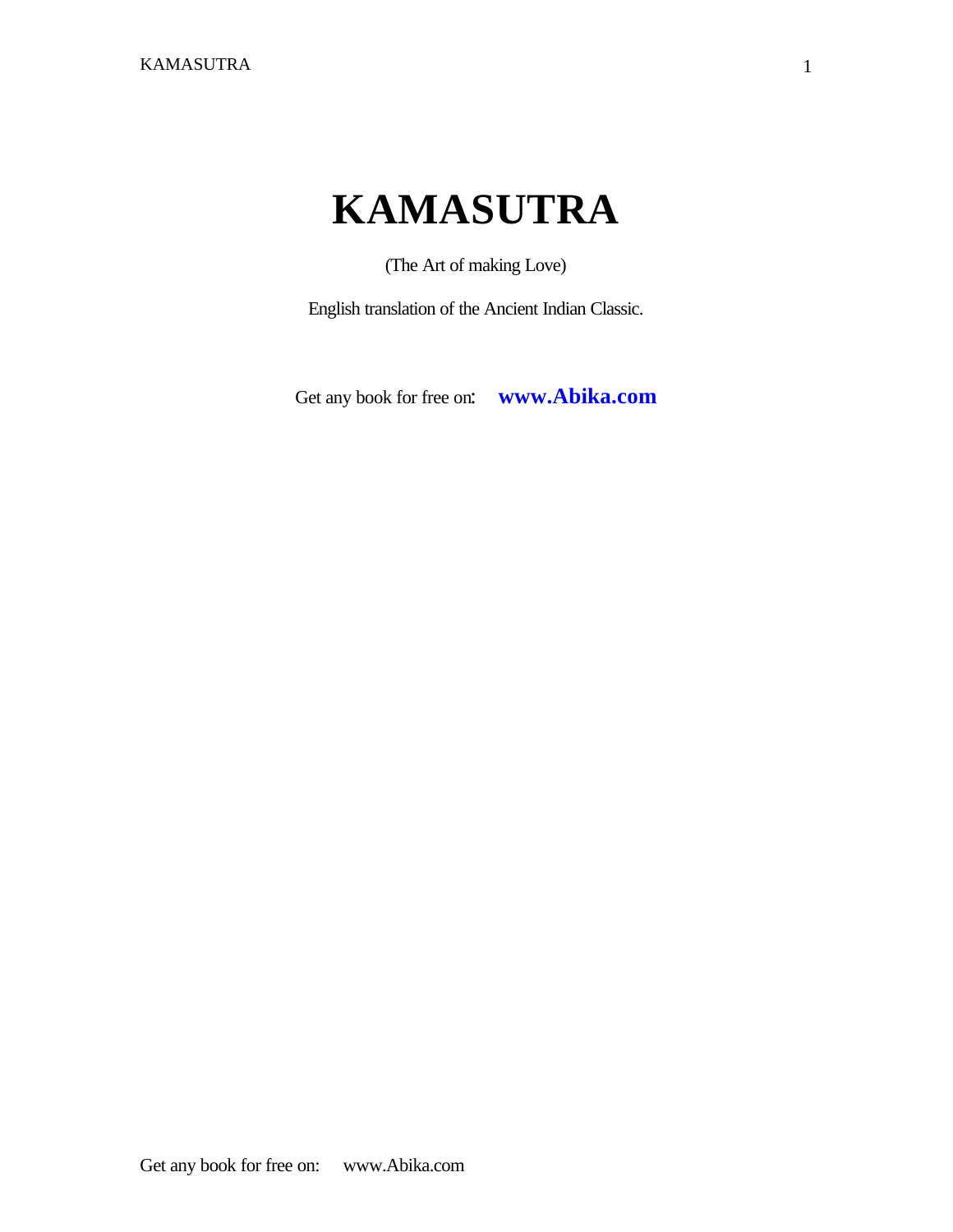Preface Introduction **Part 1** Chapter 1 Chapter 2 Chapter 3 Chapter 4 Chapter 5 **Part 2** Chapter 1 Chapter 2 Chapter 3 Chapter<sub>4</sub> Chapter 5 Chapter 6 Chapter 7 Chapter 8 Chapter 9 Chapter 10 **Part 3** Chapter 1 Chapter 2 Chapter 3 Chapter 4 Chapter 5

#### **Part 4**

Chapter 1 Chapter 2

#### **Part 5**

Chapter 1 Chapter 2 Chapter 3 Chapter 4 Chapter 5 Chapter 6

#### **Part 6**

Introduction Chapter 1 Chapter 2 Chapter 3 Chapter 4 Chapter 5 Chapter<sub>6</sub>

**Part 7**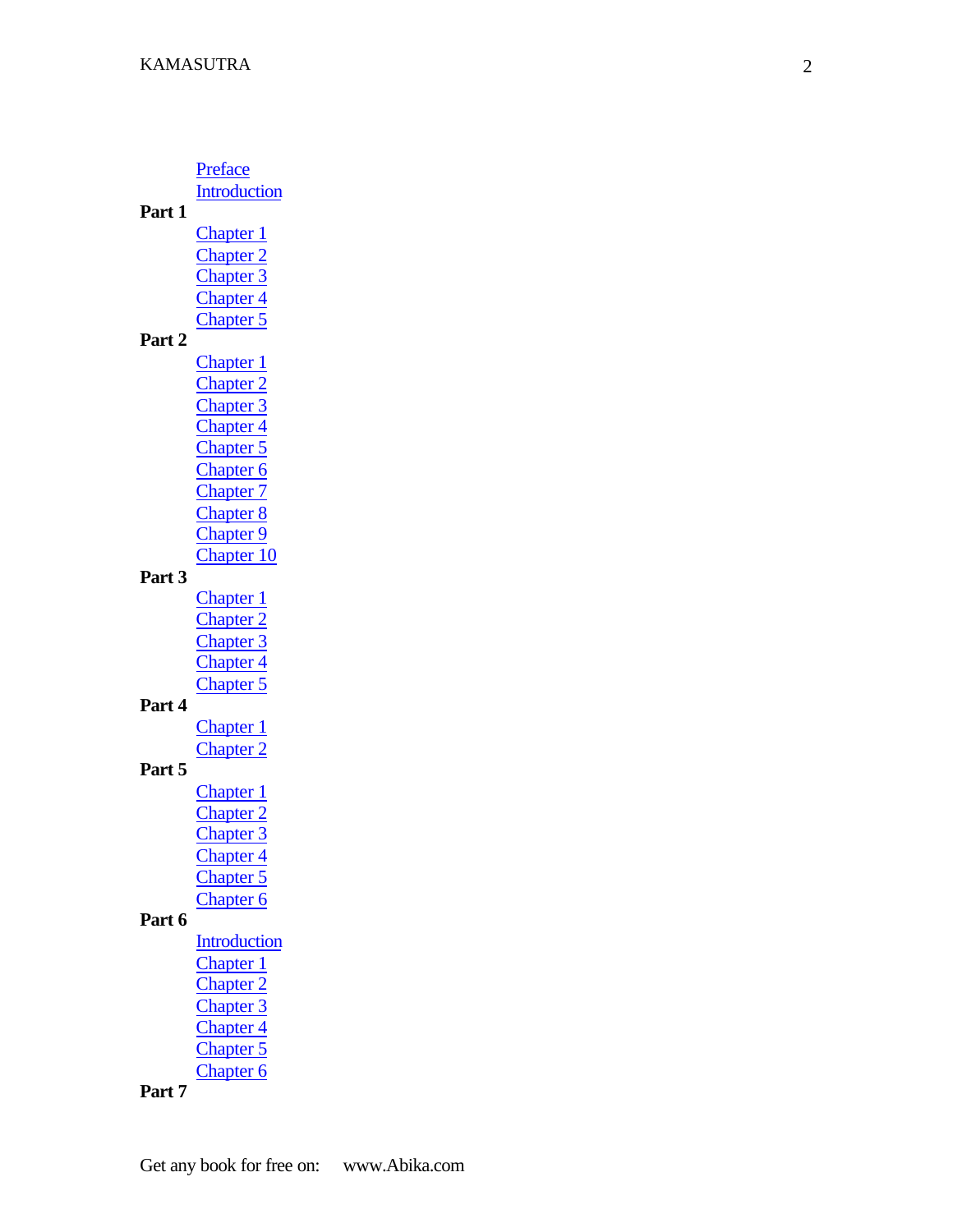Chapter 1 Chapter 2 Chapter 3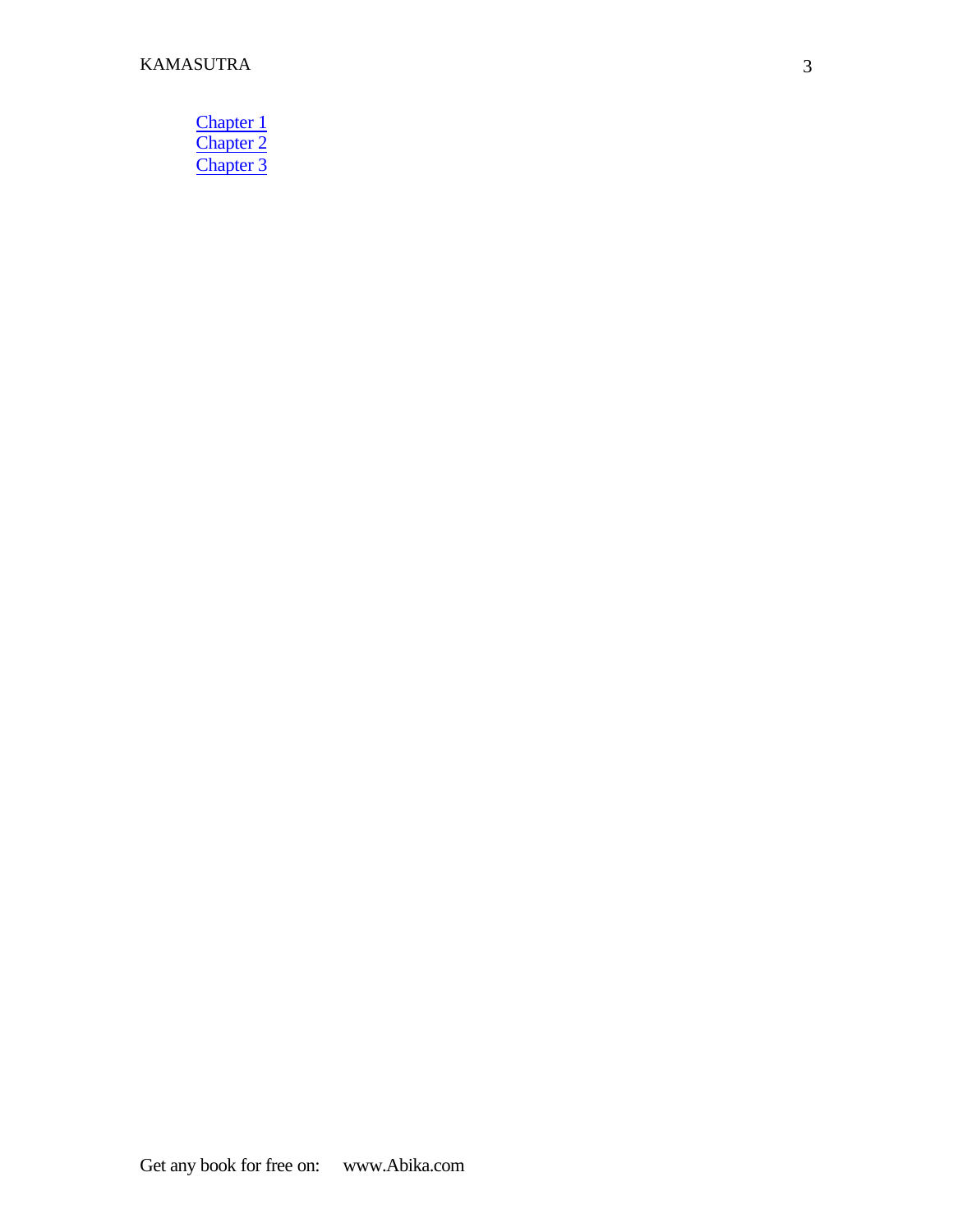## **PREFACE**

IN the literature of all countries there will be found a certain number of works treating especially of love. Everywhere the subject is dealt with differently, and from various points of view. In the present publication it is proposed to give a complete translation of what is considered the standard work on love in Sanscrit literature, and which is called the `Vatsyayana Kama Sutra', or Aphorisms on Love, by Vatsyayana.

While the introduction will deal with the evidence concerning the date of the writing, and the commentaries written upon it, the chapters following the introduction will give a translation of the work itself. It is, however, advisable to furnish here a brief analysis of works of the same nature, prepared by authors who lived and wrote years after Vatsyayana had passed away, but who still considered him as the great authority, and always quoted him as the chief guide to Hindoo erotic literature.

Besides the treatise of Vatsyayana the following works on the same subject are procurable in India:

The Ratirahasya, or secrets of love The Panchasakya, or the five arrows The Smara Pradipa, or the light of love The Ratimanjari, or the garland of love The Rasmanjari, or the sprout of love The Anunga Runga, or the stage of love; also called Kamaledhiplava, or a boat in the ocean of love.

The author of the `Secrets of Love' was a poet named Kukkoka. He composed his work to please one Venudutta, who was perhaps a king. When writing his own name at the end of each chapter he calls himself `Siddha patiya pandita', i.e. an ingenious man among learned men. The work was translated into Hindi years ago, and in this the author's name was written as Koka. And as the same name crept into all the translations into other languages in India, the book became generally known, and the subject was popularly called Koka Shastra, or doctrines of Koka, which is identical with the Kama Shastra, or doctrines of love, and the words Koka Shastra and Kama Shastra are used indiscriminately.

The work contains nearly eight hundred verses, and is divided into ten chapters, which are called Pachivedas. Some of the things treated of in this work are not to be found in the Vatsyayana, such as the four classes of women, the Padmini, Chitrini, Shankini and Hastini, as also the enumeration of the days and hours on which the women of the different classes become subject to love, The author adds that he wrote these things from the opinions of Gonikaputra and Nandikeshwara, both of whom are mentioned by Vatsyayana, but their works are not now extant. It is difficult to give any approximate idea as to the year in which the work was composed. It is only to be presumed that it was written after that of Vatsyayana, and previous to the other works on this subject that are still extant. Vatsyayana gives the names of ten authors on the subject, all of whose works he had consulted, but none of which are extant, and does not mention this one. This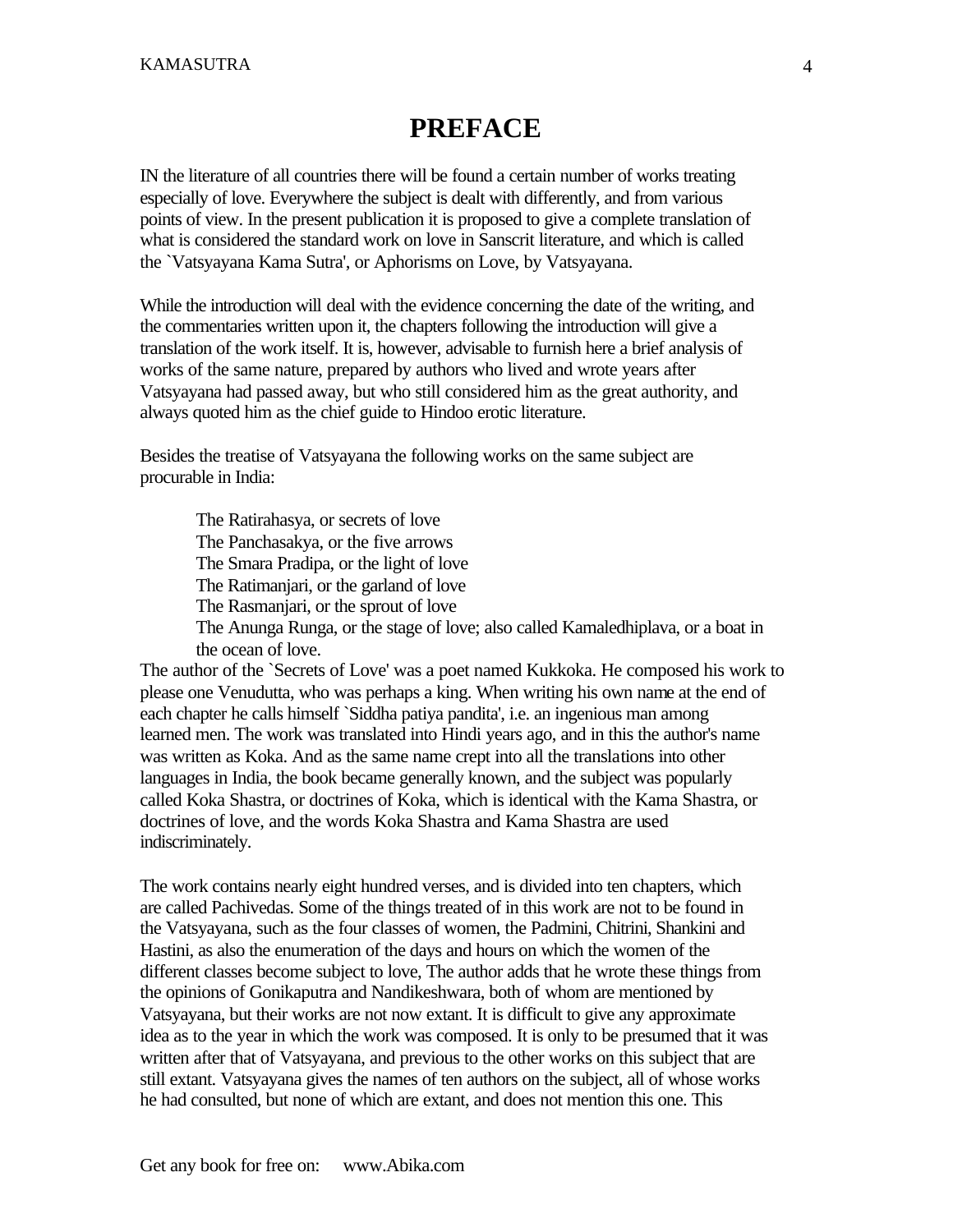would tend to show that Kukkoka wrote after Vatsya, otherwise Vatsya would assuredly have mentioned him as an author in this branch of literature along with the others.

The author of the `Five Arrows' was one Jyotirisha. He is called the chief ornament of poets, the treasure of the sixty-four arts, and the best teacher of the rules of music. He says that he composed the work after reflecting on the aphorisms of love as revealed by the gods, and studying the opinions of Gonikaputra, Muladeva, Babhravya, Ramtideva, Nundikeshwara and Kshemandra. It is impossible to say whether he had perused all the works of these authors, or had only heard about them; anyhow, none of them appear to be in existence now. This work contains nearly six hundred verses, and is divided into five chapters, called Sayakas or Arrows.

The author of the `Light of Love' was the poet Gunakara, the son of Vechapati. The work contains four hundred verses, and gives only a short account of the doctrines of love, dealing more with other matters.

`The Garland of Love' is the work of the famous poet Jayadeva, who said about himself that he is a writer on all subjects. This treatise is, however, very short, containing only one hundred and twenty-five verses.

The author of the `Sprout of Love' was a poet called Bhanudatta. It appears from the last verse of the manuscript that he was a resident of the province of Tirhoot, and son of a Brahman named Ganeshwar, who was also a poet. The work, written in Sanscrit, gives the descriptions of different classes of men and women, their classes being made out from their age, description, conduct, etc. It contains three chapters, and its date is not known, and cannot be ascertained.

`The Stage of Love' was composed by the poet Kullianmull, for the amusement of Ladkhan, the son of Ahmed Lodi, the same Ladkhan being in some places spoken of as Ladana Mull, and in others as Ladanaballa. He is supposed to have been a relation or connection of the house of Lodi, which reigned in Hindostan from A.D. 1450-1526. The work would, therefore, have been written in the fifteenth or sixteenth century. It contains ten chapters, and has been translated into English but only six copies were printed for private circulation. This is supposed to be the latest of the Sanscrit works on the subject, and the ideas in it were evidently taken from previous writings of the same nature.

The contents of these works are in themselves a literary curiosity. There are to be found both in Sanscrit poetry and in the Sanscrit drama a certain amount of poetical sentiment and romance, which have, in every country and in every language, thrown an immortal halo round the subject. But here it is treated in a plain, simple, matter of fact sort of way. Men and women are divided into classes and divisions in the same way that Buffon and other writers on natural history have classified and divided the animal world. As Venus was represented by the Greeks to stand forth as the type of the beauty of woman, so the Hindoos describe the Padmini or Lotus woman as the type of most perfect feminine excellence, as follows: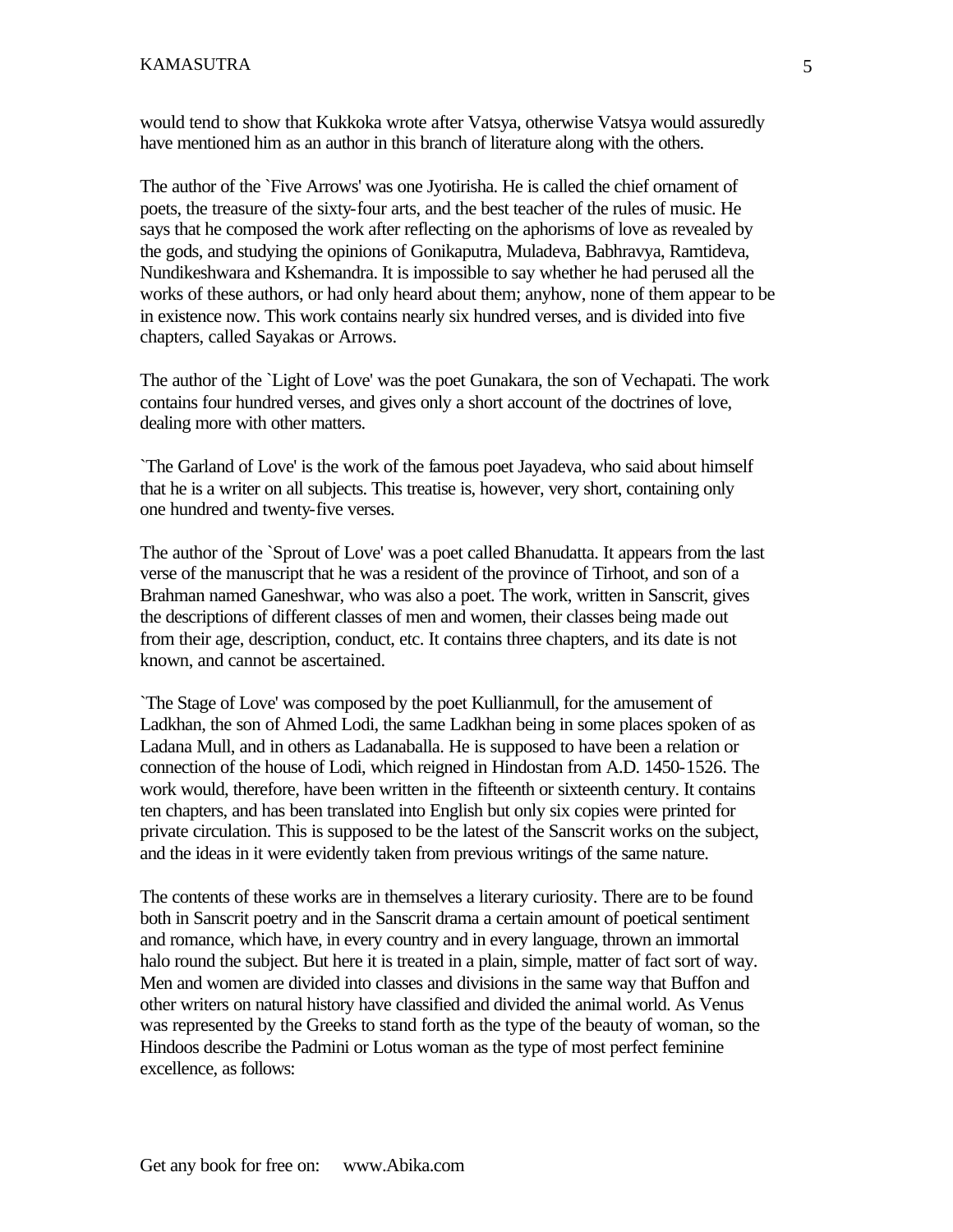She in whom the following signs and symptoms appear is called a Padmini. Her face is pleasing as the full moon; her body, well clothed with flesh, is soft as the Shiras or mustard flower, her skin is fine, tender and fair as the yellow lotus, never dark coloured. Her eyes are bright and beautiful as the orbs of the fawn, well cut, and with reddish corners. Her bosom is hard, full and high; she has a good neck; her nose is straight and lovely, and three folds or wrinkles cross her middle - about the umbilical region. Her yoni resembles the opening lotus bud, and her love seed (Kama salila) is perfumed like the lily that has newly burst. She walks with swan-like gait, and her voice is low and musical as the note of the Kokila bird, she delights in white raiments, in fine jewels, and in rich dresses. She eats little, sleeps lightly, and being as respectful and religious as she is clever and courteous, she is ever anxious to worship the gods, and to enjoy the conversation of Brahmans. Such, then, is the Padmini or Lotus woman.

Detailed descriptions then follow of the Chitrini or Art woman; the Shankhini or Conch woman, and the Hastini or Elephant woman, their days of enjoyment, their various seats of passion, the manner in which they should be manipulated and treated in sexual intercourse, along with the characteristics of the men and women of the various countries in Hindostan. The details are so numerous, and the subjects so seriously dealt with, and at such length, that neither time nor space will permit of their being given here.

One work in the English language is somewhat similar to these works of the Hindoos. It is called `Kalogynomia: or the Laws of Female Beauty', being the elementary principles of that science, by T. Bell, M.D., with twenty-four plates, and printed in London in 1821. It treats of Beauty, of Love, of Sexual Intercourse, of the Laws regulating that Intercourse, of Monogamy and Polygamy, of Prostitution, of Infidelity, ending with a *catalogue raisonnée* of the defects of female beauty.

Other works in English also enter into great details of private and domestic life: The Elements of Social Science, or Physical, Sexual and Natural Religion, by a Doctor of Medicine, London, 1880, and Every Woman's Book, by Dr Waters, 1826. To persons interested in the above subjects these works will be found to contain such details as have been seldom before published, and which ought to be thoroughly understood by all philanthropists and benefactors of society.

After a perusal of the Hindoo work, and of the English books above mentioned, the reader will understand the subject, at all events from a materialistic, realistic and practical point of view. If all science is founded more or less on a stratum of facts, there can be no harm in making known to mankind generally certain matters intimately connected with their private, domestic, and social life.

Alas! complete ignorance of them has unfortunately wrecked many a man and many a woman, while a little knowledge of a subject generally ignored by the masses would have enabled numbers of people to have understood many things which they believed to be quite incomprehensible, or which were not thought worthy of their consideration.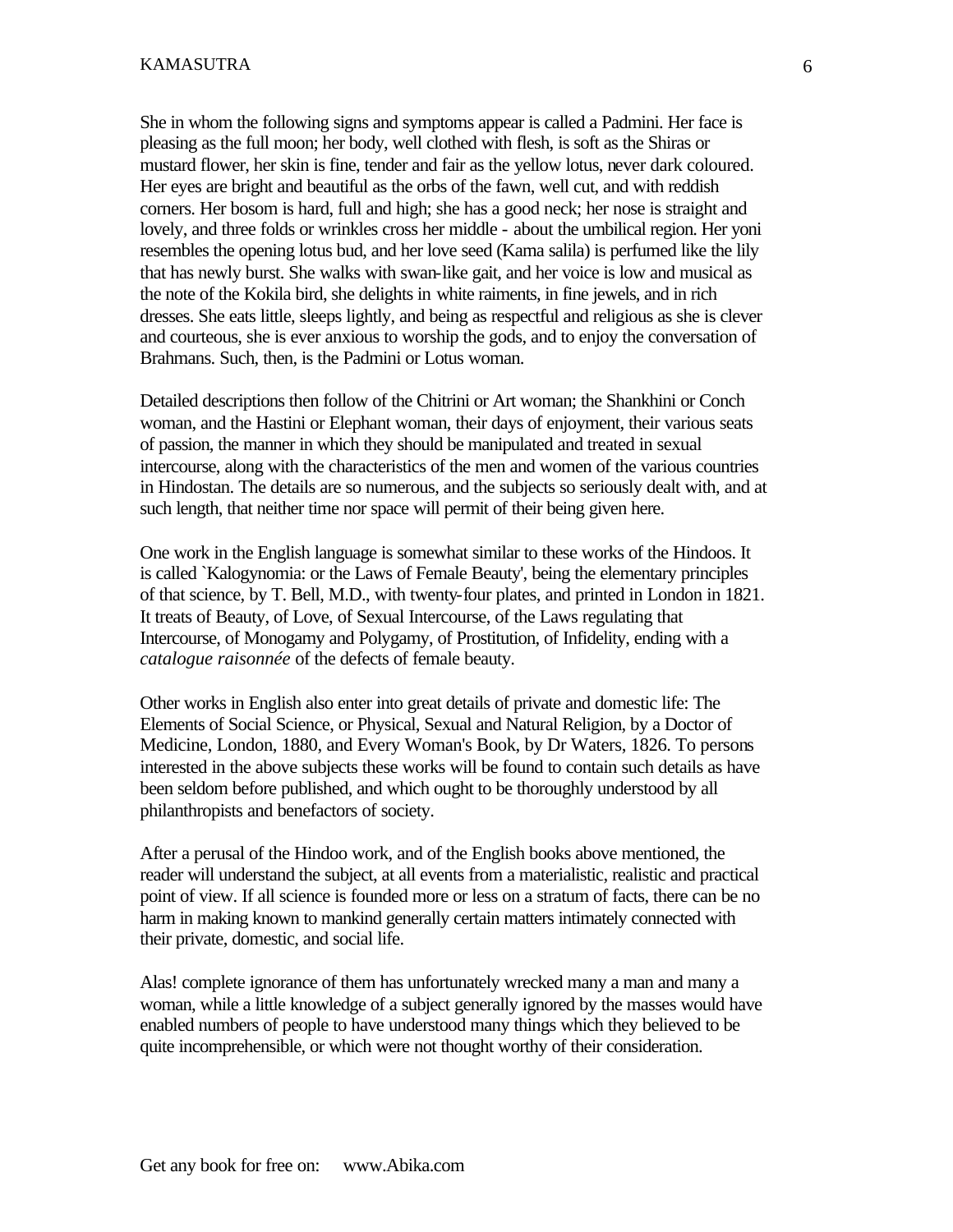## **INTRODUCTION**

IT may be interesting to some persons to learn how it came about that Vatsyayana was first brought to light and translated into the English language. It happened thus. While translating with the pundits the `Anunga Runga, or the stage of love', reference was frequently found to be made to one Vatsya. The sage Vatsya was of this opinion, or of that opinion. The sage Vatsya said this, and so on. Naturally questions were asked who the sage was, and the pundits replied that Vatsya was the author of the standard work on love in Sanscrit literature, that no Sanscrit library was complete without his work, and that it was most difficult now to obtain in its entire state. The copy of the manuscript obtained in Bombay was defective, and so the pundits wrote to Benares, Calcutta and Jeypoor for copies of the manuscript from Sanscrit libraries in those places. Copies having been obtained, they were then compared with each other, and with the aid of a Commentary called `Jayamangla' a revised copy of the entire manuscript was prepared, and from this copy the English translation was made. The following is the certificate of the chief pundit:

`The accompanying manuscript is corrected by me after comparing four different copies of the work. I had the assistance of a Commentary called "Jayamangla" for correcting the portion in the first five parts, but found great difficulty in correcting the remaining portion, because, with the exception of one copy thereof which was tolerably correct, all the other copies I had were far too incorrect. However, I took that portion as correct in which the majority of the copies agreed with each other.'

The `Aphorisms on Love' by Vatsyayana contain about one thousand two hundred and fifty slokas or verses, and are divided into parts, parts into chapters, and chapters into paragraphs. The whole consists of seven parts, thirty-six chapters, and sixty-four paragraphs. Hardly anything is known about the author. His real name is supposed to be Mallinaga or Mrillana, Vatsyayana being his family name. At the close of the work this is what he writes about himself:

`After reading and considering the works of Babhravya and other ancient authors, and thinking over the meaning of the rules given by them, this treatise was composed, according to the precepts of the Holy Writ, for the benefit of the world, by Vatsyayana, while leading the life of a religious student at Benares, and wholly engaged in the contemplation of the Deity. This work is not to be used merely as an instrument for satisfying our desires. A person acquainted with the true principles of this science, who preserves his Dharma (virtue or religious merit), his Artha (worldly wealth) and his Kama (pleasure or sensual gratification), and who has regard to the customs of the people, is sure to obtain the mastery over his senses. In short, an intelligent and knowing person attending to Dharma and Artha and also to Kama, without becoming the slave of his passions, will obtain success in everything that he may do.'

It is impossible to fix the exact date either of the life of Vatsyayana or of his work. It is supposed that he must have lived between the first and sixth century of the Christian era, on the following grounds. He mentions that Satakarni Satavahana, a king of Kuntal,

7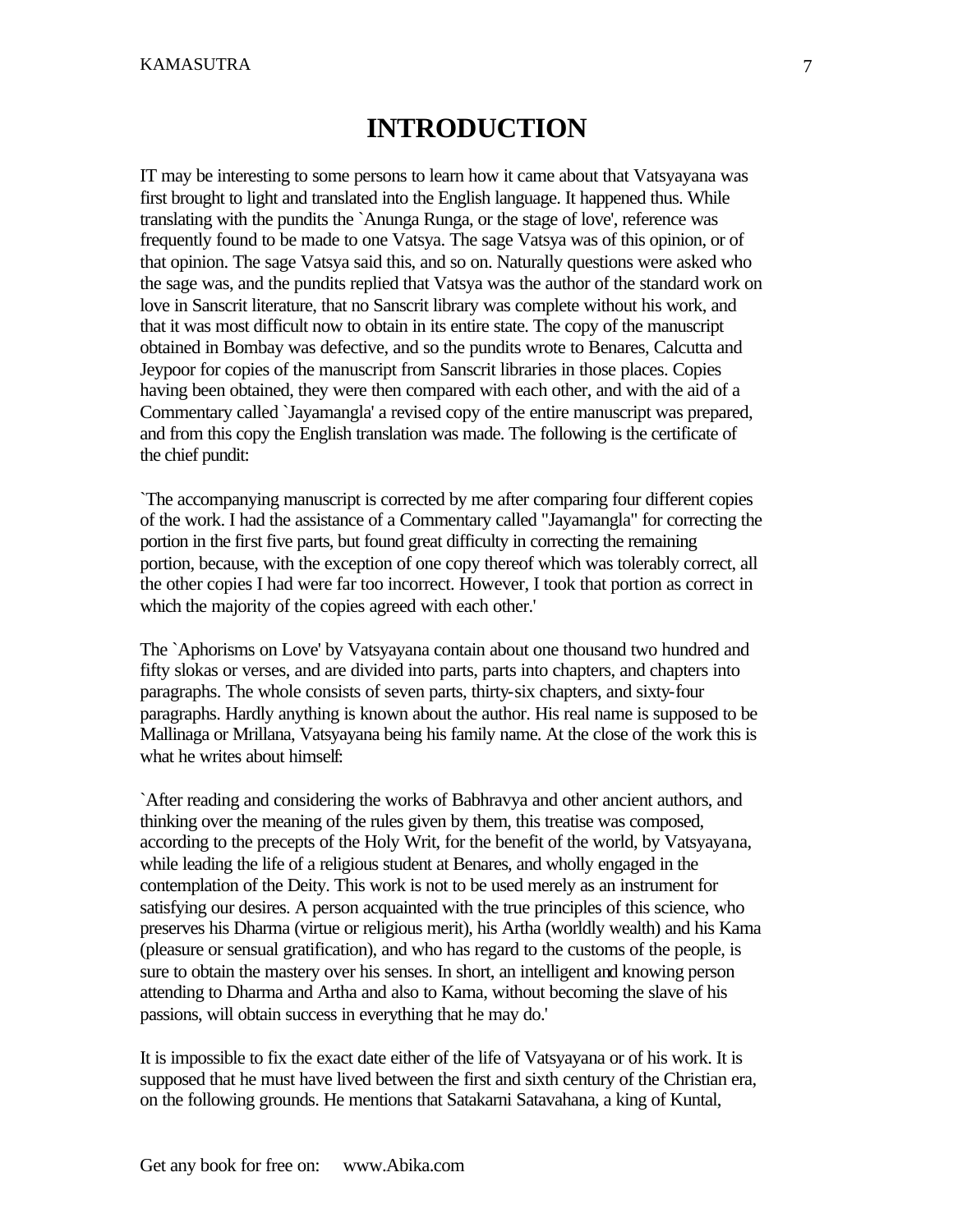killed Malayevati his wife with an instrument called kartari by striking her in the passion of love, and Vatsya quotes this case to warn people of the danger arising from some old customs of striking women when under the influence of this passion. Now this king of Kuntal is believed to have lived and reigned during the first century A.D., and consequently Vatsya must have lived after him. On the other hand, Virahamihira, in the eighteenth chapter of his `Brihatsanhita', treats of the science of love, and appears to have borrowed largely from Vatsyayana on the subject. Now Virahamihira is said to have lived during the sixth century A.D., and as Vatsya must have written his works previously, therefore not earlier than the first century A.D., and not later than the sixth century A.D., must be considered as the approximate date of his existence.

On the text of the `Aphorisms on Love', by Vatsyayana, only two commentaries have been found. One called `Jayamangla' or `Sutrabashya', and the other `Sutra vritti'. The date of the `Jayamangla' is fixed between the tenth and thirteenth century A.D., because while treating of the sixty-four arts an example is taken from the `Kavyaprakasha' which was written about the tenth century A.D. Again, the copy of the commentary procured was evidently a transcript of a manuscript which once had a place in the library of a Chaulukyan king named Vishaladeva, a fact elicited from the following sentence at the end of it.

`Here ends the part relating to the art of love in the commentary on the "Vatsyayana Kama Sutra", a copy from the library of the king of kings, Vishaladeva, who was a powerful hero, as it were a second Arjuna, and head jewel of the Chaulukya family.'

Now it is well known that this king ruled in Guzerat from 1244 to 1262 A.D., and founded a city called Visalnagur. The date, therefore, of the commentary is taken to be not earlier than the tenth and not later than the thirteenth century. The author of it is supposed to be one Yashodhara, the name given him by his preceptor being Indrapada. He seems to have written it during the time of affliction caused by his separation from a clever and shrewd woman, at least that is what lie himself says at the end of each chapter. It is presumed that he called his work after the name of his absent mistress, or the word may have some connection with the meaning of her name.

This commentary was most useful in explaining the true meaning of Vatsyayana, for the commentator appears to have had a considerable knowledge of the times of the older author, and gives in some places very minute information. This cannot be said of the other commentary, called `Sutra vritti', which was written about A.D. 1789, by Narsing Shastri, a pupil of a Sarveshwar Shastri; the latter was a descendant of Bhaskur, and so also was our author, for at the conclusion of every part he calls himself Bhaskur Narsing Shastri. He was induced to write the work by order of the learned Raja Vrijalala, while he was residing in Benares, but as to the merits of this commentary it does not deserve much commendation. In many cases the writer does not appear to have understood the meaning of the original author, and has changed the text in many places to fit in with his own explanations.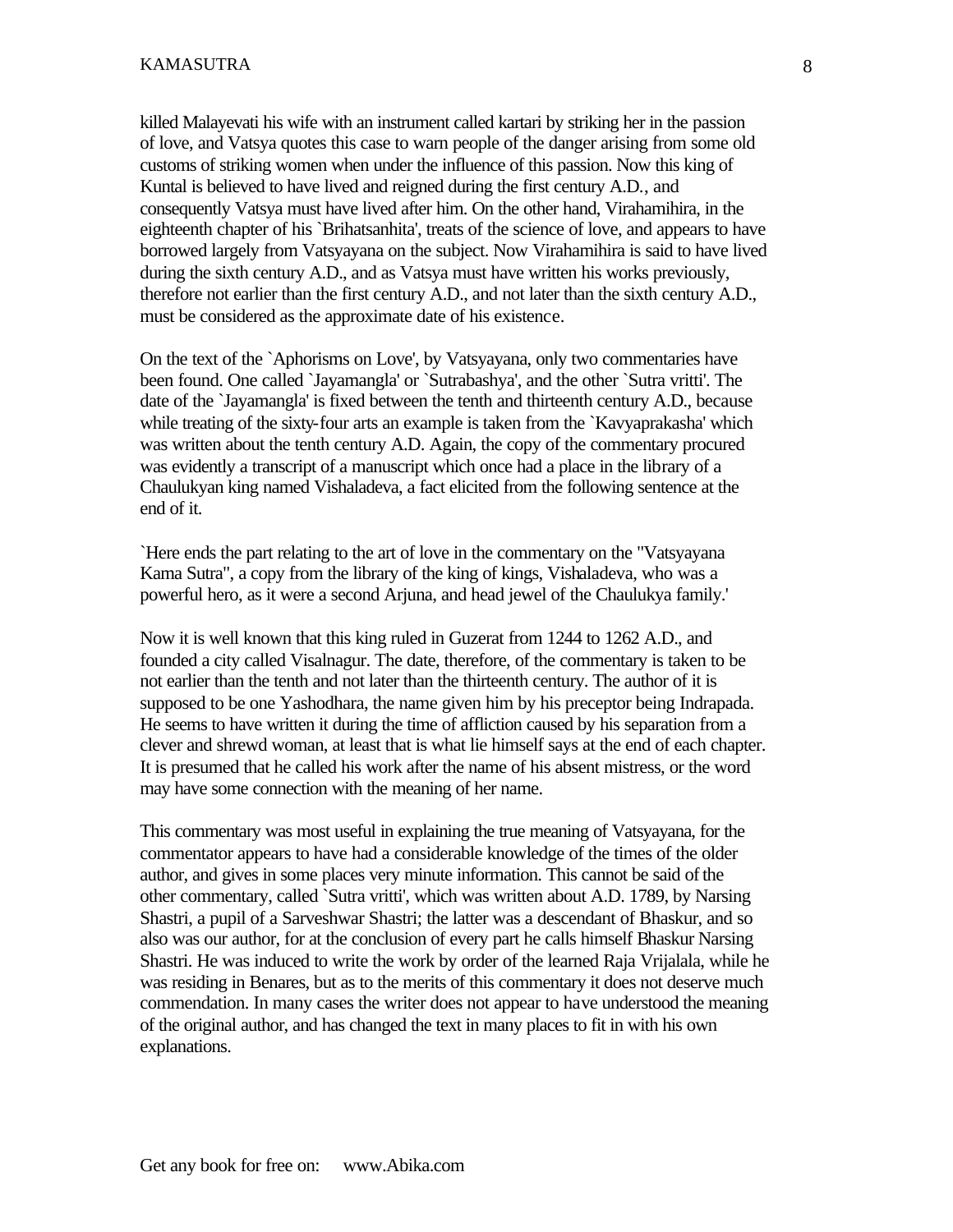A complete translation of the original work now follows. It has been prepared in complete accordance with the text of the manuscript, and is given, without further comments, as made from it.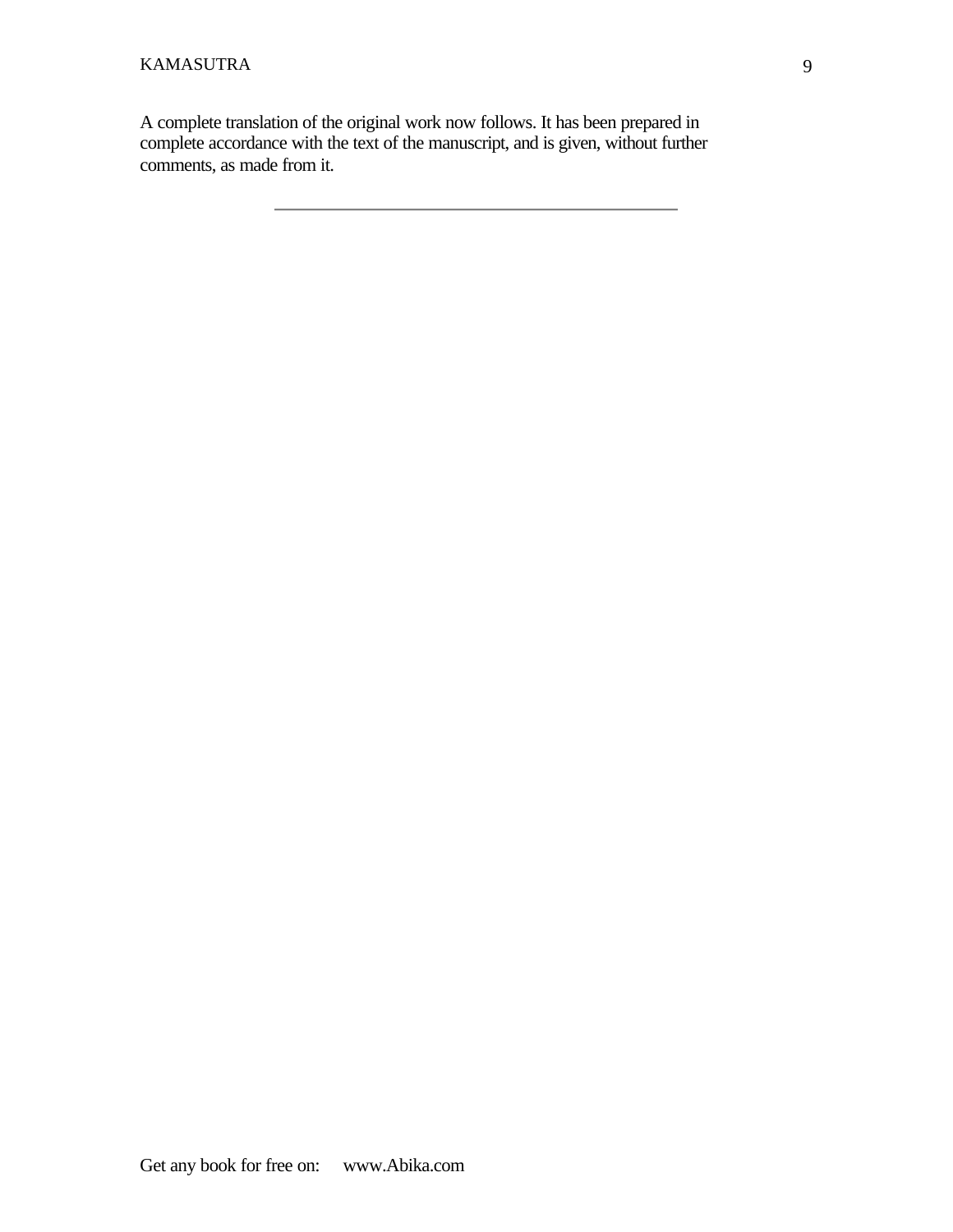# **CHAPTER 1**

## **PREFACE**

*Salutation to Dharma, Artha and Kama*

IN the beginning, the Lord of Beings created men and women, and in the form of commandments in one hundred thousand chapters laid down rules for regulating their existence with regard to Dharma, 1 Artha, 2 and Kama. 3 Some of these commandments, namely those which treated of Dharma, were separately written by Swayambhu Manu; those that related to Artha were compiled by Brihaspati; and those that referred to Kama were expounded by Nandi, the follower of Mahadeva, in one thousand chapters.

Now these `Kama Sutra' (Aphorisms on Love), written by Nandi in one thousand chapters, were reproduced by Shvetaketu, the son of Uddvalaka, in an abbreviated form in five hundred chapters, and this work was again similarly reproduced in an abridged form, in one hundred and fifty chapters, by Babhravya, an inheritant of the Punchala (South of Delhi) country. These one hundred and fifty chapters were then put together under seven heads or parts named severally

- 1. Sadharana (general topics)
- 2. Samprayogika (embraces, etc.)
- 3. Kanya Samprayuktaka (union of males and females)
- 4. Bharyadhikarika (on one's own wife)
- 5. Paradika (on the wives of other people)
- 6. Vaisika (on courtesans)
- 7. Aupamishadika (on the arts of seduction, tonic medicines, etc.)

The sixth part of this last work was separately expounded by Dattaka at the request of the public women of Pataliputra (Patna), and in the same way Charayana explained the first part of it. The remaining parts, viz. the second, third, fourth, fifth, and seventh, were each separately expounded by

Suvarnanabha (second part) Ghotakamukha (third part) Gonardiya (fourth part) Gonikaputra (fifth part) Kuchumara (seventh part), respectively.

Thus the work being written in parts by different authors was almost unobtainable and, as the parts which were expounded by Dattaka and the others treated only of the particular branches of the subject to which each part related, and moreover as the original work of Babhravya was difficult to be mastered on account of its length, Vatsyayana, therefore,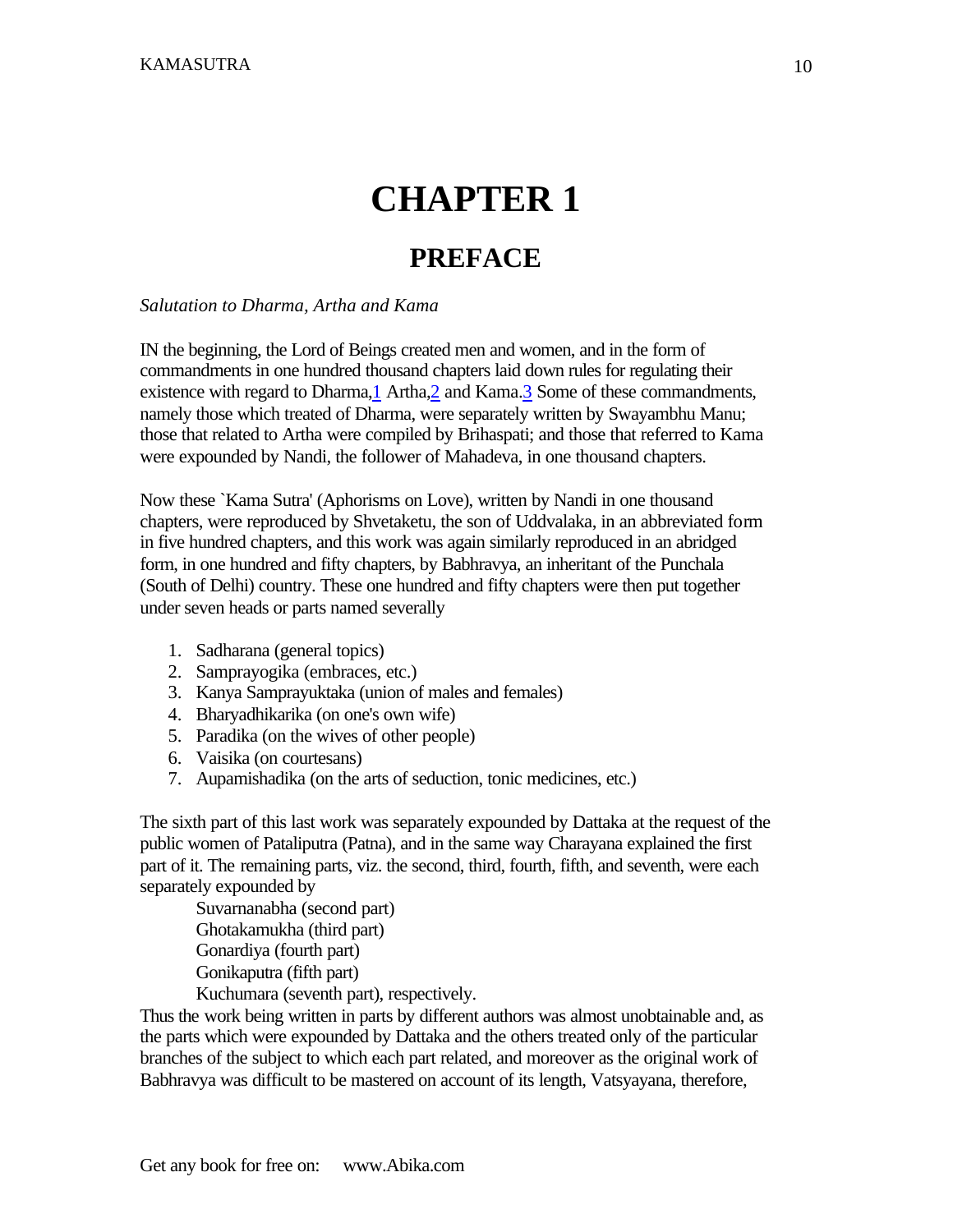composed his work in a small volume as an abstract of the whole of the works of the above named authors.

#### **PART I: INTRODUCTORY**

- 1. Preface
- 2. Observations on the three worldly attainments of Virtue, Wealth, and Love
- 3. On the study of the Sixty-four Arts
- 4. On the Arrangements of a House, and Household Furniture; and about the Daily Life of a Citizen, his Companions, Amusements, etc.
- 5. About classes of Women fit and unfit for Congress with the Citizen, and of Friends, and Messengers

#### **PART II: ON SEXUAL UNION**

- 1. Kinds of Union according to Dimensions, Force of Desire, and Time; and on the different kinds of Love
- 2. Of the Embrace
- 3. On Kissing
- 4. On Pressing or Marking with the Nails
- 5. On Biting, and the ways of Love to be employed with regard to Women of different countries
- 6. On the various ways of Lying down, and the different kinds of Congress
- 7. On the various ways of Striking, and of the Sounds appropriate to them
- 8. About females acting the part of Males
- 9. On holding the Lingam in the Mouth
- 10. How to begin and how to end the Congress. Different kinds of Congress, and Love Quarrels

#### **PART III: ABOUT THE ACQUISITION OF A WIFE**

- 1. Observations on Betrothal and Marriage
- 2. About creating Confidence in the Girl
- 3. Courtship, and the manifestation of the feelings by outward signs and deeds
- 4. On things to be done only by the Man, and the acquisition of the Girl thereby. Also what is to be done by a Girl to gain over a Man and subject him to her
- 5. On the different Forms of Marriage

#### **PART IV: ABOUT A WIFE**

- 1. On the manner of living of a virtuous Woman, and of her behaviour during the absence of her Husband
- 2. On the conduct of the eldest Wife towards the other Wives of her Husband, and of the younger Wife towards the elder ones. Also on the conduct of a Virgin Widow remarried; of a Wife disliked by her Husband; of the Women in the King's Harem; and of a Husband who has more than one Wife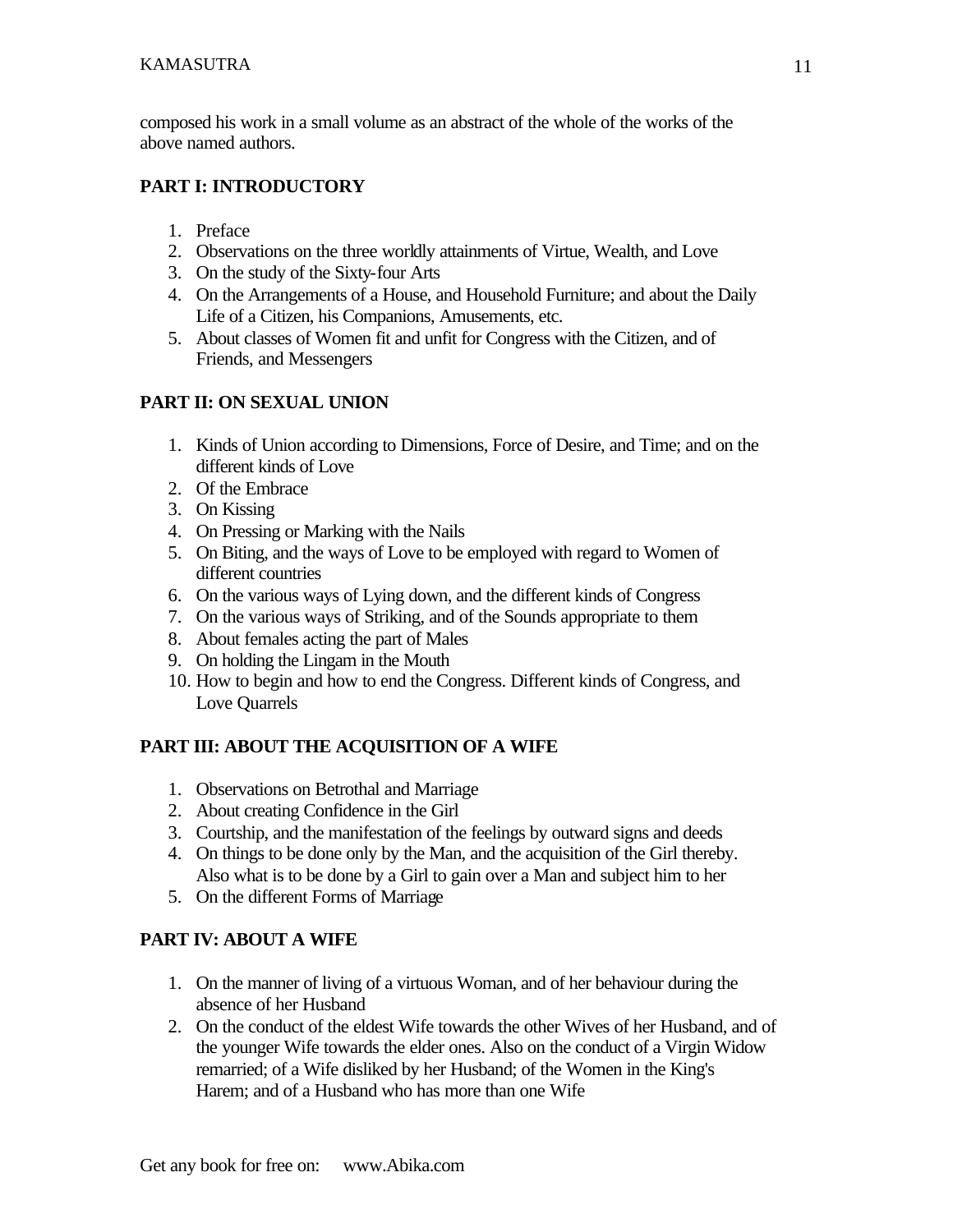#### **PART V: ABOUT THE WIVES OF OTHER PEOPLE**

- 1. On the Characteristics of Men and Women, and the reason why Women reject the Addresses of Men. About Men who have Success with Women, and about Women who are easily gained over
- 2. About making Acquaintance with the Woman, and of the efforts to gain her over
- 3. Examination of the State of a Woman's mind
- 4. The Business of a Go-Between
- 5. On the Love of Persons in authority with the Wives of other People
- 6. About the Women of the Royal Harem, and of the keeping of one's own Wife

#### **PART VI: ABOUT COURTESANS**

- 1. Of the Causes of a Courtesan resorting to Men; of the means of Attaching to herself the Man desired, and the kind of Man that it is desirable to be acquainted with
- 2. Of a Courtesan living with a Man as his Wife
- 3. Of the Means of getting Money; of the Signs of a Lover who is beginning to be Weary, and of the way to get rid of him
- 4. About a Reunion with a former Lover
- 5. Of different kinds of Gain
- 6. Of Gains and Losses, attendant Gains and Losses, and Doubts; and lastly, the different kinds of Courtesans

#### **PART VII: ON THE MEANS OF ATTRACTING OTHERS TO ONE'S SELF**

- 1. On Personal Adornment, subjugating the hearts of others, and of tonic medicines
- 2. Of the means of exciting Desire, and of the ways of enlarging the Lingam. Miscellaneous Experiments and Receipts

## **Footnotes**

| i |  |
|---|--|
|   |  |
| ٠ |  |
|   |  |

Dharma is acquisition of religious merit, and is fully described in Chapter 5, volume III, of Talboys Wheeler's *History of India*, and in the edicts of Asoka.

- $\overline{2}$ 3
- Artha is acquisition of wealth and property, etc.

Kama is love, pleasure and sensual gratification. These three words are retained throughout in their original, as technical terms. They may also be defined as virtue, wealth and pleasure, the three things repeatedly spoken of in the Laws of Manu.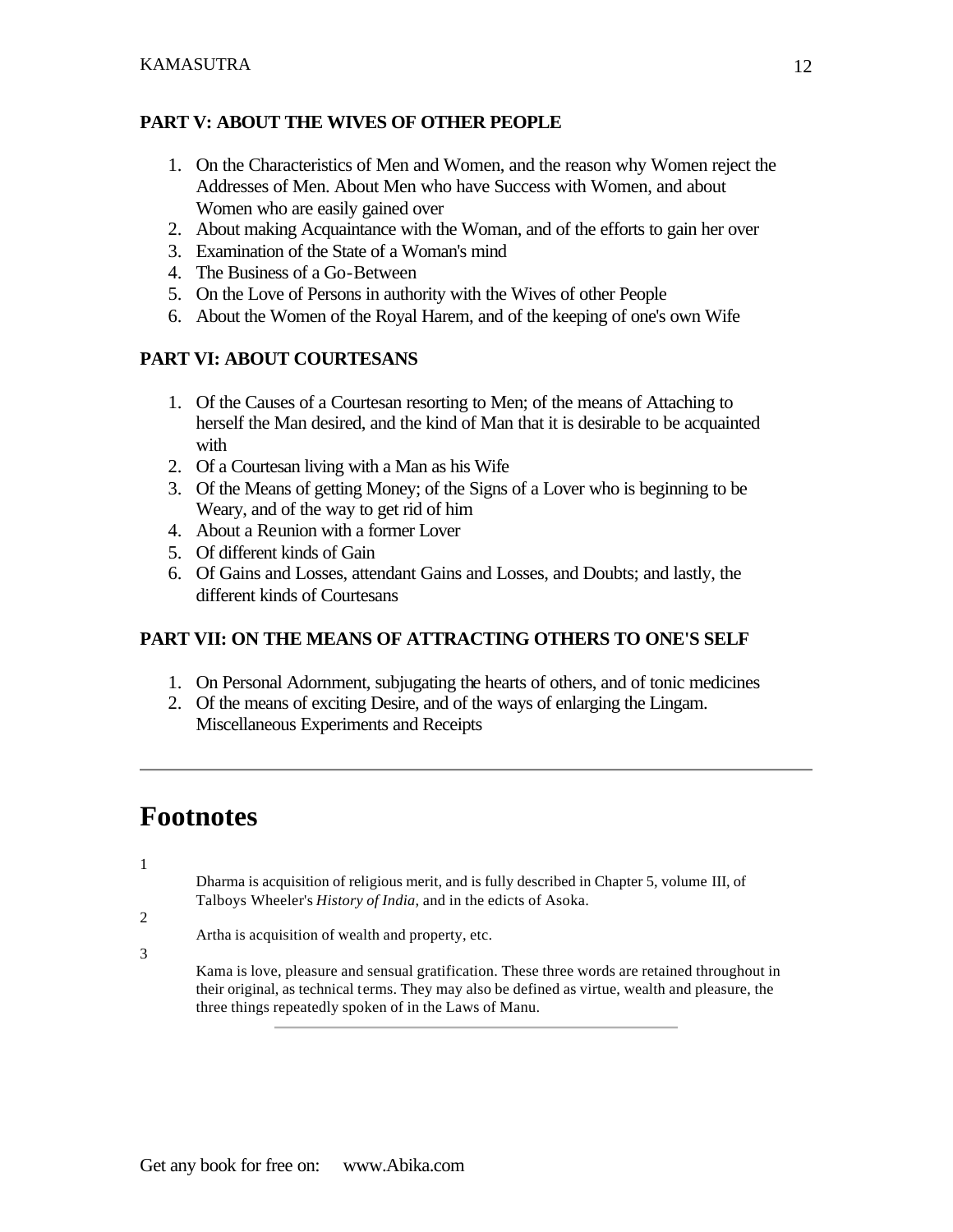# **CHAPTER 2**

## **ON THE ACQUISITION OF DHARMA, ARTHA AND KAMA**

MAN, the period of whose life is one hundred years, should practise Dharma, Artha and Kama at different times and in such a manner that they may harmonize together and not clash in any way. He should acquire learning in his childhood, in his youth and middle age he should attend to Artha and Kama, and in his old age he should perform Dharma, and thus seek to gain Moksha, i.e. release from further transmigration. Or, on account of the uncertainty of life, he may practise them at times when they are enjoined to be practised. But one thing is to be noted, he should lead the life of a religious student until he finishes his education.

Dharma is obedience to the command of the Shastra or Holy Writ of the Hindoos to do certain things, such as the performance of sacrifices, which are not generally done, because they do not belong to this world, and produce no visible effect; and not to do other things, such as eating meat, which is often done because it belongs to this world, and has visible effects.

Dharma should be learnt from the Shruti (Holy Writ), and from those conversant with it.

Artha is the acquisition of arts, land, gold, cattle, wealth, equipages and friends. It is, further, the protection of what is acquired, and the increase of what is protected.

Artha should be learnt from the king's officers, and from merchants who may be versed in the ways of commerce.

Kama is the enjoyment of appropriate objects by the five senses of hearing, feeling, seeing, tasting and smelling, assisted by the mind together with the soul. The ingredient in this is a peculiar contact between the organ of sense and its object, and the consciousness of pleasure which arises from that contact is called Kama.

Kama is to be learnt from the Kama Sutra (aphorisms on love) and from the practice of citizens.

When all the three, viz. Dharma, Artha and Kama, come together, the former is better than the one which follows it, i.e. Dharma is better than Artha, and Artha is better than Kama. But Artha should always be first practised by the king for the livelihood of men is to be obtained from it only. Again, Kama being the occupation of public women, they should prefer it to the other two, and these are exceptions to the general rule.

#### **Objection 1**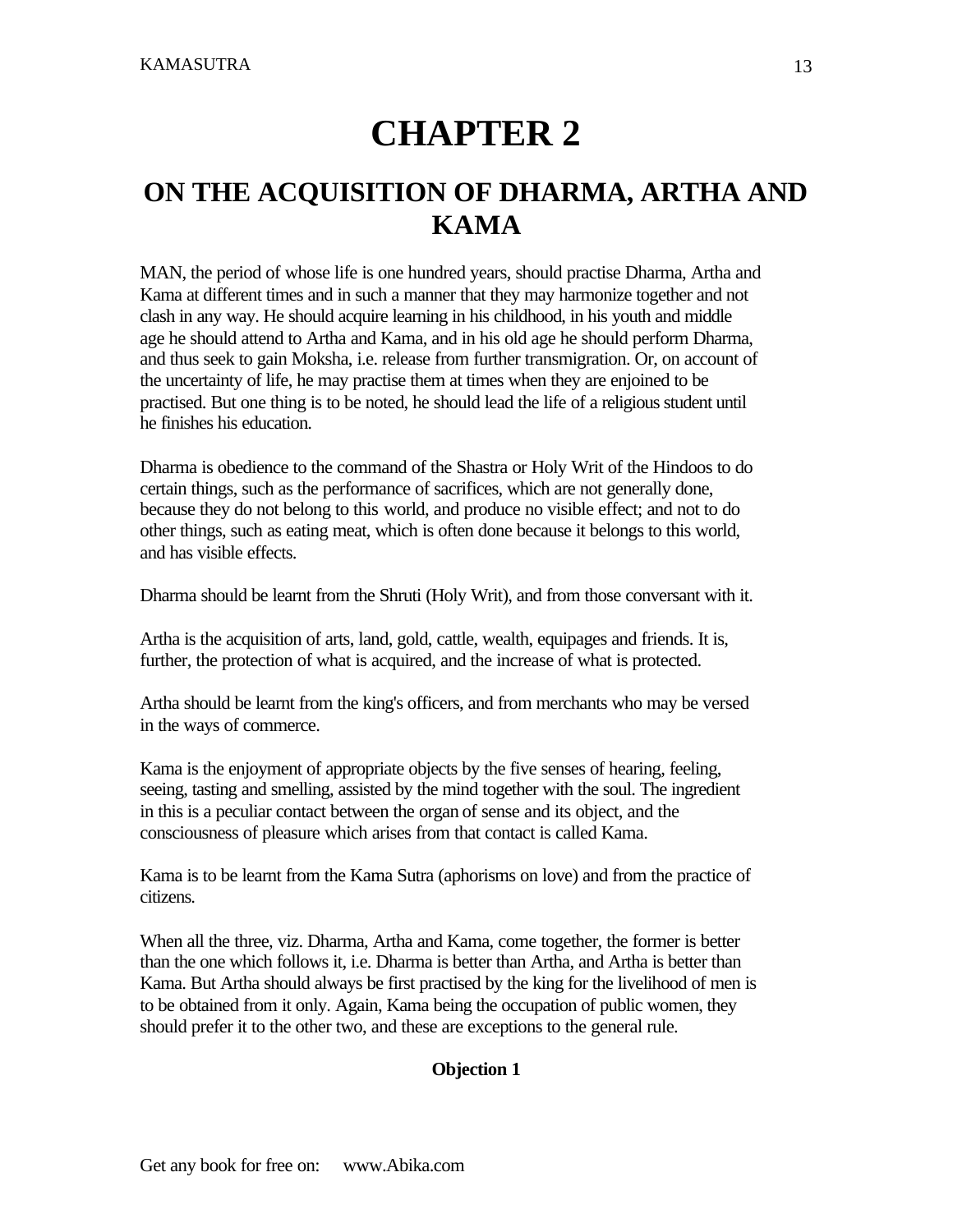Some learned men say that as Dharma is connected with things not belonging to this world, it is appropriately treated of in a book; and so also is Artha, because it is practised only by the application of proper means, and a knowledge of those means can only be obtained by study and from books. But Kama being a thing which is practised even by the brute creation, and which is to be found everywhere, does not want any work on the subject.

#### **Answer**

This is not so. Sexual intercourse being a thing dependent on man and woman requires the application of proper means by them, and those means are to be learnt from the Kama Shastra. The non-application of proper means, which we see in the brute creation, is caused by their being unrestrained, and by the females among them only being fit for sexual intercourse at certain seasons and no more, and by their intercourse not being preceded by thought of any kind.

#### **Objection 2**

The Lokayatikas1 say: Religious ordinances should not be observed, for they bear a future fruit, and at the same time it is also doubtful whether they will bear any fruit at all. What foolish person will give away that which is in his own hands into the hands of another? Moreover, it is better to have a pigeon today than a peacock tomorrow; and a copper coin which we have the certainty of obtaining, is better than a gold coin, the possession of which is doubtful.

#### **Answer**

It is not so. 1st. Holy Writ, which ordains the practice of Dharma, does not admit of a doubt.

2nd. Sacrifices such as those made for the destruction of enemies, or for the fall of rain, are seen to bear fruit.

3rd. The sun, moon, stars, planets and other heavenly bodies appear to work intentionally for the good of the world.

4th. the existence of this world is effected by the observance of the rules respecting the four classes of men and their four stages of life.2

5th. We see that seed is thrown into the ground with the hope of future crops.

Vatsyayana is therefore of opinion that the ordinances of religion must be obeyed.

#### **Objection 3**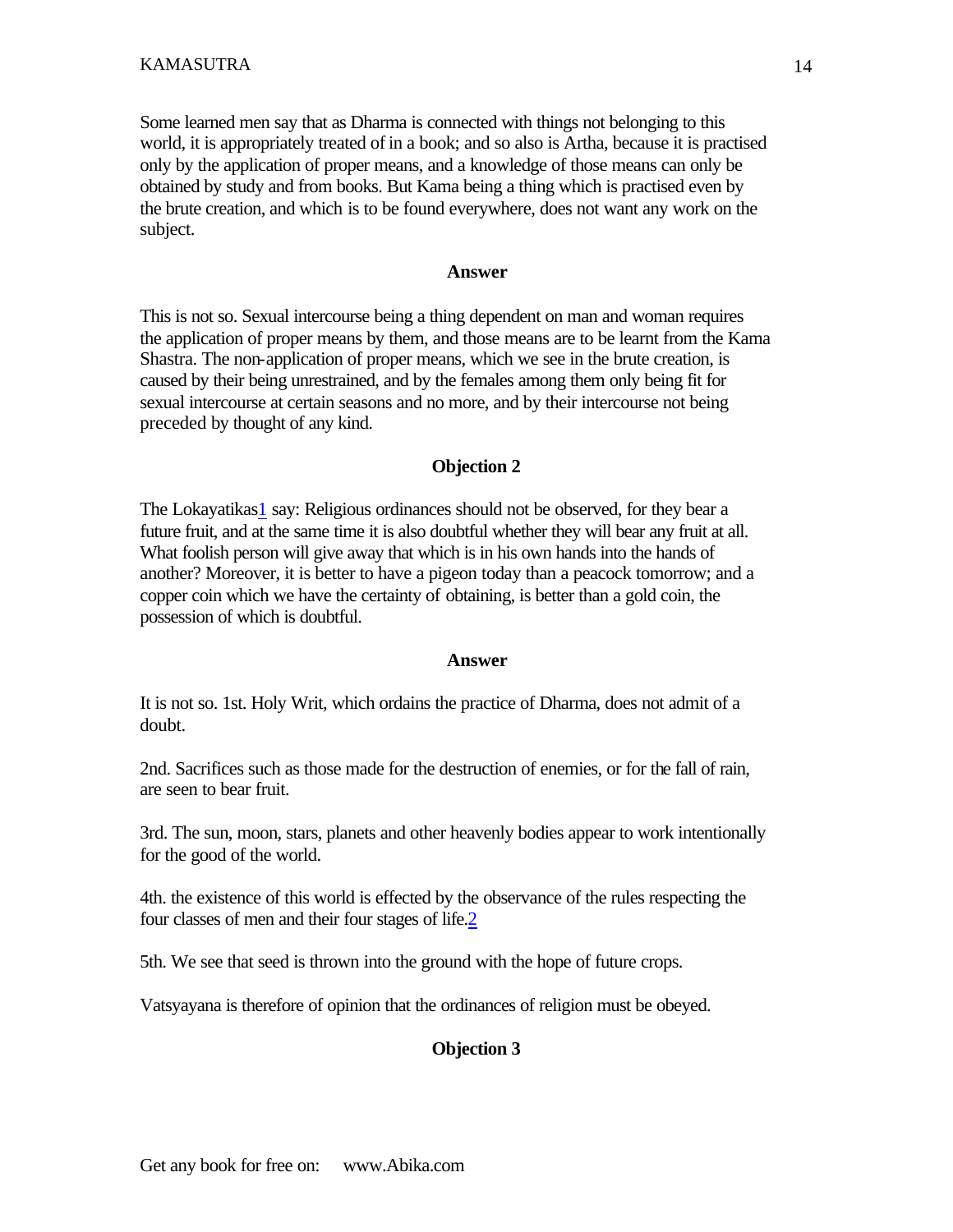Those who believe that destiny is the prime mover of all things say: We should not exert ourselves to acquire wealth, for sometimes it is not acquired although we strive to get it, while at other times it comes to us of itself without any exertion on our part. Everything is therefore in the power of destiny, who is the lord of gain and loss, of success and defeat, of pleasure and pain. Thus we see that Bali3 was raised to the throne of Indra by destiny, and was also put down by the same power, and it is destiny only that call reinstate him.

#### **Answer**

It is not right to say so. As the acquisition of every object presupposes at all events some exertion on the part of man, the application of proper means may be said to be the cause of gaining all our ends, and this application of proper means being thus necessary (even where a thing is destined to happen), it follows that a person who does nothing will enjoy no happiness.

#### **Objection 4**

Those who are inclined to think that Artha is the chief object to be obtained argue thus. Pleasures should not be sought for, because they are obstacles to the practice of Dharma and Artha, which are both superior to them, and are also disliked by meritorious persons. Pleasures also bring a man into distress, and into contact with low persons; they cause him to commit unrighteous deeds, and produce impurity in him; they make him regardless of the future, and encourage carelessness and levity. And lastly, they cause him to be disbelieved by all, received by none, and despised by everybody, including himself. It is notorious, moreover, that many men who have given themselves up to pleasure alone, have been ruined along with their families and relations. Thus, king Dandakya, of the Bhoja dynasty, carried off a Brahman's daughter with evil intent, and was eventually ruined and lost his kingdom. Indra, too, having violated the chastity of Ahalya, was made to suffer for it. In a like manner the mighty Kichaka, who tried to seduce Draupadi, and Ravana, who attempted to gain over Sita, were punished for their crimes. These and many others fell by reason of their pleasures.4

#### **Answer**

This objection cannot be sustained, for pleasures, being as necessary for the existence and well being of the body as food, are consequently equally required. They are, moreover, the results of Dharma and Artha. Pleasures are, therefore, to be followed with moderation and caution. No one refrains from cooking food because there are beggars to ask for it, or from sowing seed because there are deer to destroy the corn when it is grown up.

Thus a man practising Dharma, Artha and Kama enjoys happiness both in this world and in the world to come. The good perform those actions in which there is no fear as to what is to result from them in the next world, and in which there is no danger to their welfare. Any action which conduces to the practice of Dharma, Artha and Kama together, or of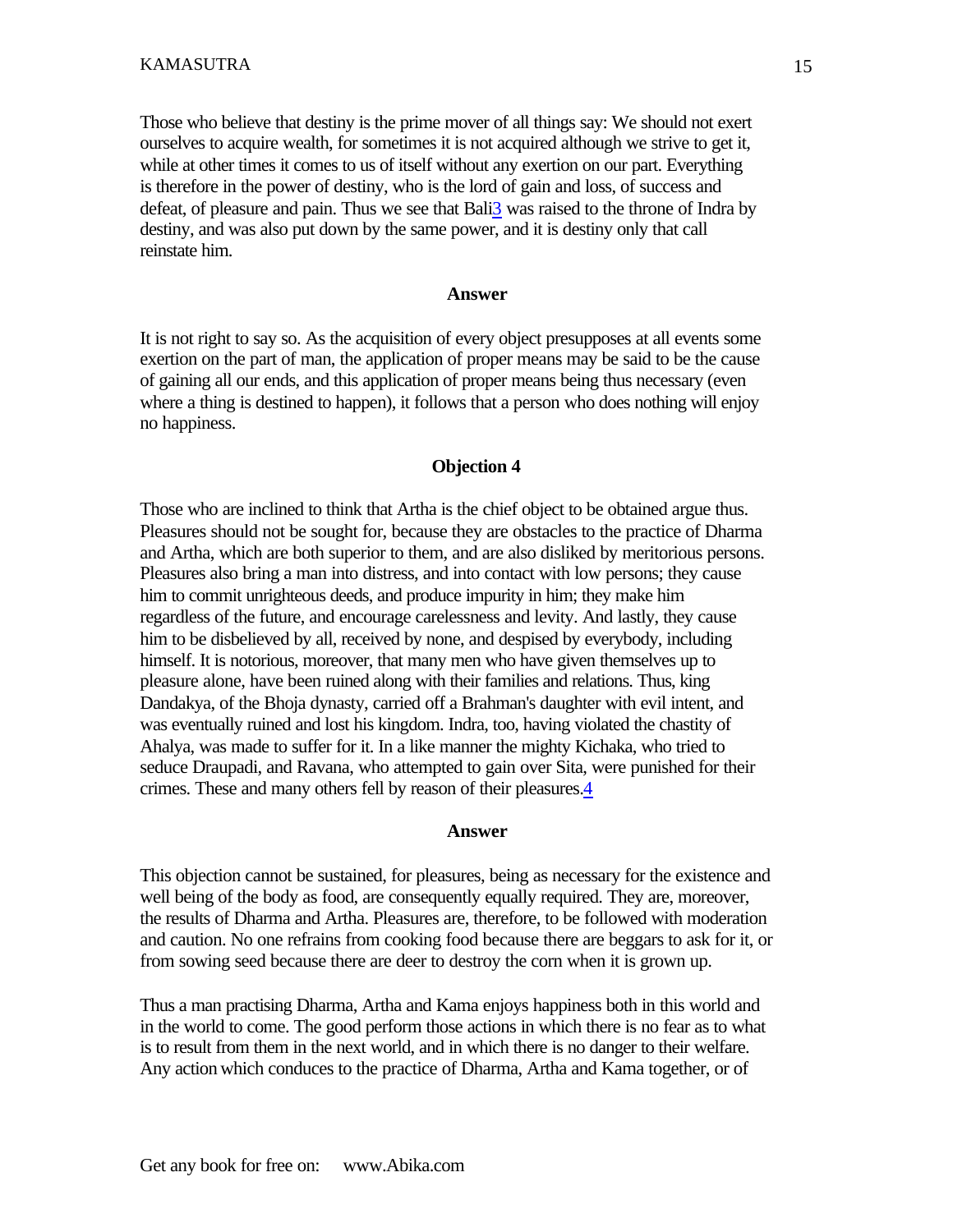any two, or even one of them, should be performed, but an action which conduces to the practice of one of them at the expense of the remaining two should not be performed.

## **Footnotes**

1

These were certainly materialists who seemed to think that a bird in the hand was worth two in the bush.

2

Among the Hindoos the four classes of men are the Brahmans or priestly class, the Kshutrya or warlike class, the Vaishya or agricultural and mercantile class, and the Shoodra or menial class. The four stages of life are, the life of a religious student, the life of a householder, the life of a hermit, and the life of a Sunyasi or devotee.

Bali was a demon who had conquered Indra and gained his throne, but was afterwards overcome by Vishnu at the time of his fifth incarnation.

4

3

Dandakya is said to have abducted from the forest the daughter of a Brahman, named Bhargava, and, being cursed by the Brahman, was buried with his kingdom under a shower of dust. The place was called after his name the Dandaka forest, celebrated in the Bamayana, but now unknown.

Ahalya was the wife of the sage Gautama. Indra caused her to believe that he was Gautama, and thus enjoyed her. He was cursed by Gautama and subsequently afflicted with a thousand ulcers on his body.

Kichaka was the brother-in-law of King Virata, with whom the Pandavas had taken refuge for one year. Kichaka was killed by Bhima, who assumed the disguise of Draupadi. For this story the Mahabarata should be referred to.

The story of Ravana is told in the Ramayana, which with the Mahabarata form the two great epic poems of the Hindoos; the latter was written by Vyasa, and the former by Valmiki.

# **CHAPTER 3**

## **ON THE ARTS AND SCIENCES TO BE STUDIED**

MAN should study the Kama Sutra and the arts and sciences subordinate thereto, in addition to the study of the arts and sciences contained in Dharma and Artha. Even young maids should study this Kama Sutra along with its arts and sciences before marriage, and after it they should continue to do so with the consent of their husbands.

Here some learned men object, and say that females, not being allowed to study any science, should not study the Kama Sutra.

But Vatsyayana is of opinion that this objection does not hold good, for women already know the practice of Kama Sutra, and that practice is derived from the Kama Shastra, or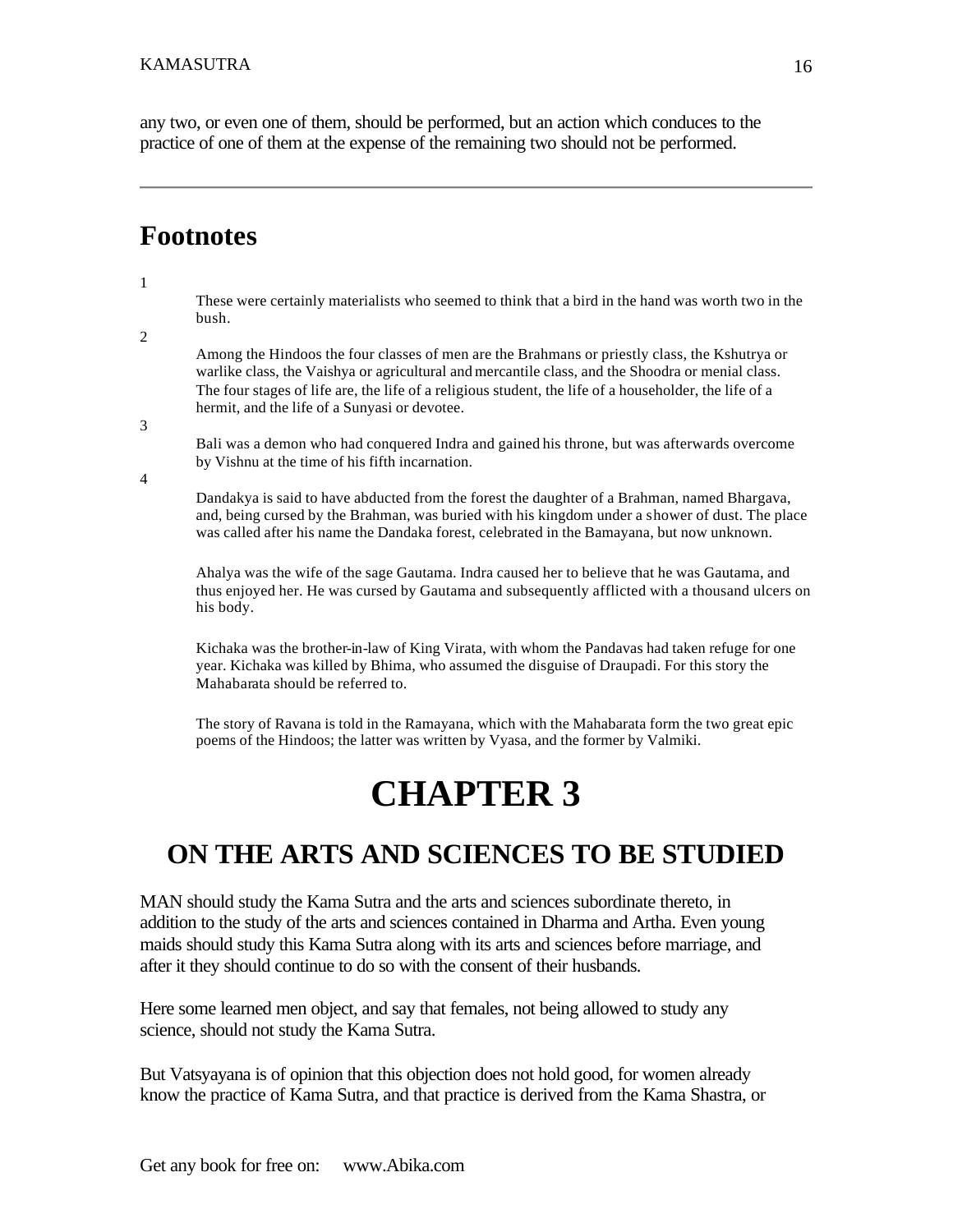the science of Kama itself. Moreover, it is not only in this but in many other cases that, though the practice of a science is known to all, only a few persons are acquainted with the rules and laws on which the science is based. Thus the Yadnikas or sacrificers, though ignorant of grammar, make use of appropriate words when addressing the different Deities, and do not know how these words are framed. Again, persons do the duties required of them on auspicious days, which are fixed by astrology, though they are not acquainted with the science of astrology. In a like manner riders of horses and elephants train these animals without knowing the science of training animals, but from practice only. And similarly the people of the most distant provinces obey the laws of the kingdom from practice, and because there is a king over them, and without further reason.1 And from experience we find that some women, such as daughters of princes and their ministers, and public women, are actually versed in the Kama Shastra.

A female, therefore, should learn the Kama Shastra, or at least a part of it, by studying its practice from some confidential friend. She should study alone in private the sixty-four practices that form a part of the Kama Shastra. Her teacher should be one of the following persons: the daughter of a nurse brought up with her and already married,2 or a female friend who can be trusted in everything, or the sister of her mother (i.e. her aunt), or an old female servant, or a female beggar who may have formerly lived in the family, or her own sister who can always be trusted.

The following are the arts to be studied, together with the Kama Sutra:

- Singing
- Playing on musical instruments
- Dancing
- Union of dancing, singing, and playing instrumental music
- Writing and drawing
- Tattooing
- Arraying and adorning an idol with rice and flowers
- Spreading and arranging beds or couches of flowers, or flowers upon the ground
- Colouring the teeth, garments, hair, nails and bodies, i.e. staining, dyeing, colouring and painting the same
- Fixing stained glass into a floor
- The art of making beds, and spreading out carpets and cushions for reclining
- Playing on musical glasses filled with water
- Storing and accumulating water in aqueducts, cisterns and reservoirs
- Picture making, trimming and decorating
- Stringing of rosaries, necklaces, garlands and wreaths
- Binding of turbans and chaplets, and making crests and top-knots of flowers
- Scenic representations, stage playing Art of making ear ornaments Art of preparing perfumes and odours
- Proper disposition of jewels and decorations, and adornment in dress
- Magic or sorcery
- Quickness of hand or manual skill
- Culinary art, i.e. cooking and cookery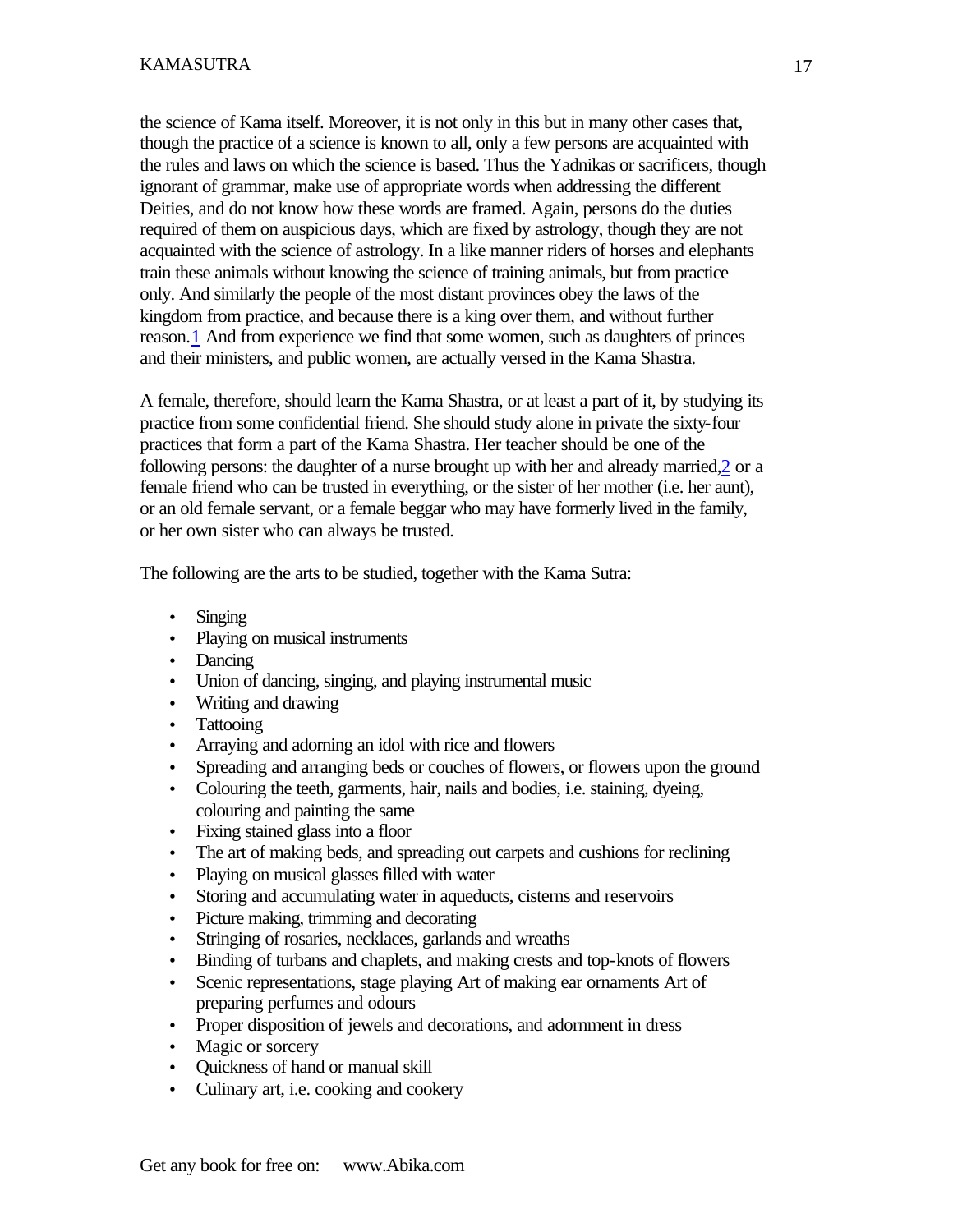- Making lemonades, sherbets, acidulated drinks, and spirituous extracts with proper flavour and colour
- Tailor's work and sewing
- Making parrots, flowers, tufts, tassels, bunches, bosses, knobs, etc., out of yarn or thread
- Solution of riddles, enigmas, covert speeches, verbal puzzles and enigmatical questions
- A game, which consisted in repeating verses, and as one person finished, another person had to commence at once, repeating another verse, beginning with the same letter with which the last speaker's verse ended, whoever failed to repeat was considered to have lost, and to be subject to pay a forfeit or stake of some kind
- The art of mimicry or imitation
- Reading, including chanting and intoning
- Study of sentences difficult to pronounce. It is played as a game chiefly by women, and children and consists of a difficult sentence being given, and when repeated quickly, the words are often transposed or badly pronounced
- Practice with sword, single stick, quarter staff and bow and arrow
- Drawing inferences, reasoning or inferring
- Carpentry, or the work of a carpenter
- Architecture, or the art of building
- Knowledge about gold and silver coins, and jewels and gems
- Chemistry and mineralogy
- Colouring jewels, gems and beads
- Knowledge of mines and quarries
- Gardening; knowledge of treating the diseases of trees and plants, of nourishing them, and determining their ages
- Art of cock fighting, quail fighting and ram fighting
- Art of teaching parrots and starlings to speak
- Art of applying perfumed ointments to the body, and of dressing the hair with unguents and perfumes and braiding it
- The art of understanding writing in cypher, and the writing of words in a peculiar way
- The art of speaking by changing the forms of words. It is of various kinds. Some speak by changing the beginning and end of words, others by adding unnecessary letters between every syllable of a word, and so on
- Knowledge of language and of the vernacular dialects
- Art of making flower carriages
- Art of framing mystical diagrams, of addressing spells and charms, and binding armlets
- Mental exercises, such as completing stanzas or verses on receiving a part of them; or supplying one, two or three lines when the remaining lines are given indiscriminately from different verses, so as to make the whole an entire verse with regard to its meaning; or arranging the words of a verse written irregularly by separating the vowels from the consonants, or leaving them out altogether; or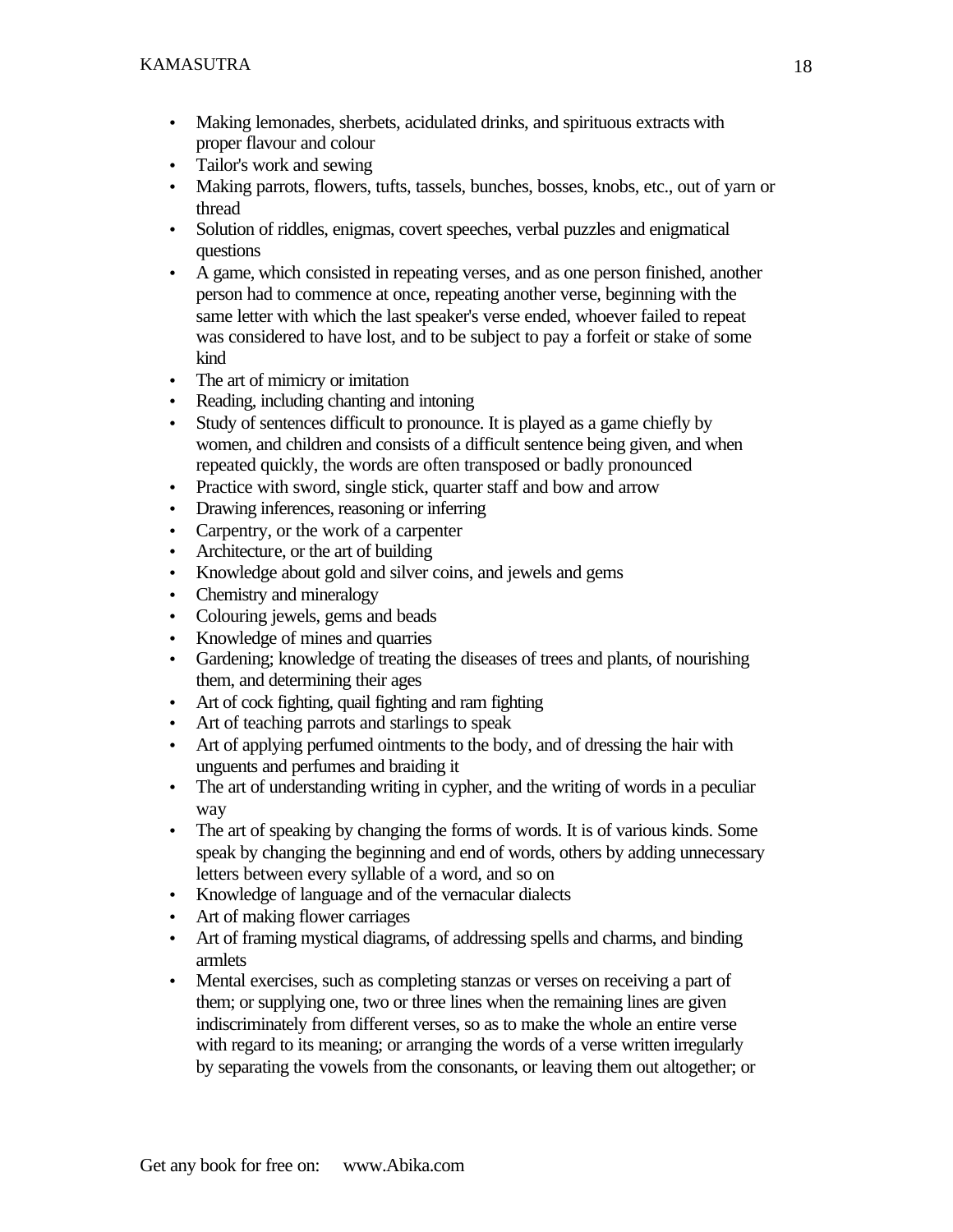putting into verse or prose sentences represented by signs or symbols. There are many other such exercises.

- Composing poems
- Knowledge of dictionaries and vocabularies
- Knowledge of ways of changing and disguising the appearance of persons
- Knowledge of the art of changing the appearance of things, such as making cotton to appear as silk, coarse and common things to appear as fine and good
- Various ways of gambling
- Art of obtaining possession of the property of others by means of muntras or incantations
- Skill in youthful sports
- Knowledge of the rules of society, and of how to pay respect and compliments to others
- Knowledge of the art of war, of arms, of armies, etc.
- Knowledge of gymnastics
- Art of knowing the character of a man from his features
- Knowledge of scanning or constructing verses
- Arithmetical recreations
- Making artificial flowers
- Making figures and images in clay

A public woman, endowed with a good disposition, beauty and other winning qualities, and also versed in the above arts, obtains the name of a Ganika, or public woman of high quality, and receives a seat of honour in an assemblage of men. She is, moreover, always respected by the king, and praised by learned men, and her favour being sought for by all, she becomes an object of universal regard. The daughter of a king too as well as the daughter of a minister, being learned in the above arts, can make their husbands favourable to them, even though these may have thousands of other wives besides themselves. And in the same manner, if a wife becomes separated from her husband, and falls into distress, she can support herself easily, even in a foreign country, by means of her knowledge of these arts. Even the bare knowledge of them gives attractiveness to a woman, though the practice of them may be only possible or otherwise according to the circumstances of each case. A man who is versed in these arts, who is loquacious and acquainted with the arts of gallantry, gains very soon the hearts of women, even though he is only acquainted with them for a short time.

## **Footnotes**

1

The author wishes to prove that a great many things are done by people from practice and custom, without their being acquainted with the reason of things, or the laws on which they are based, and this is perfectly true.

2

The proviso of being married applies to all the teachers.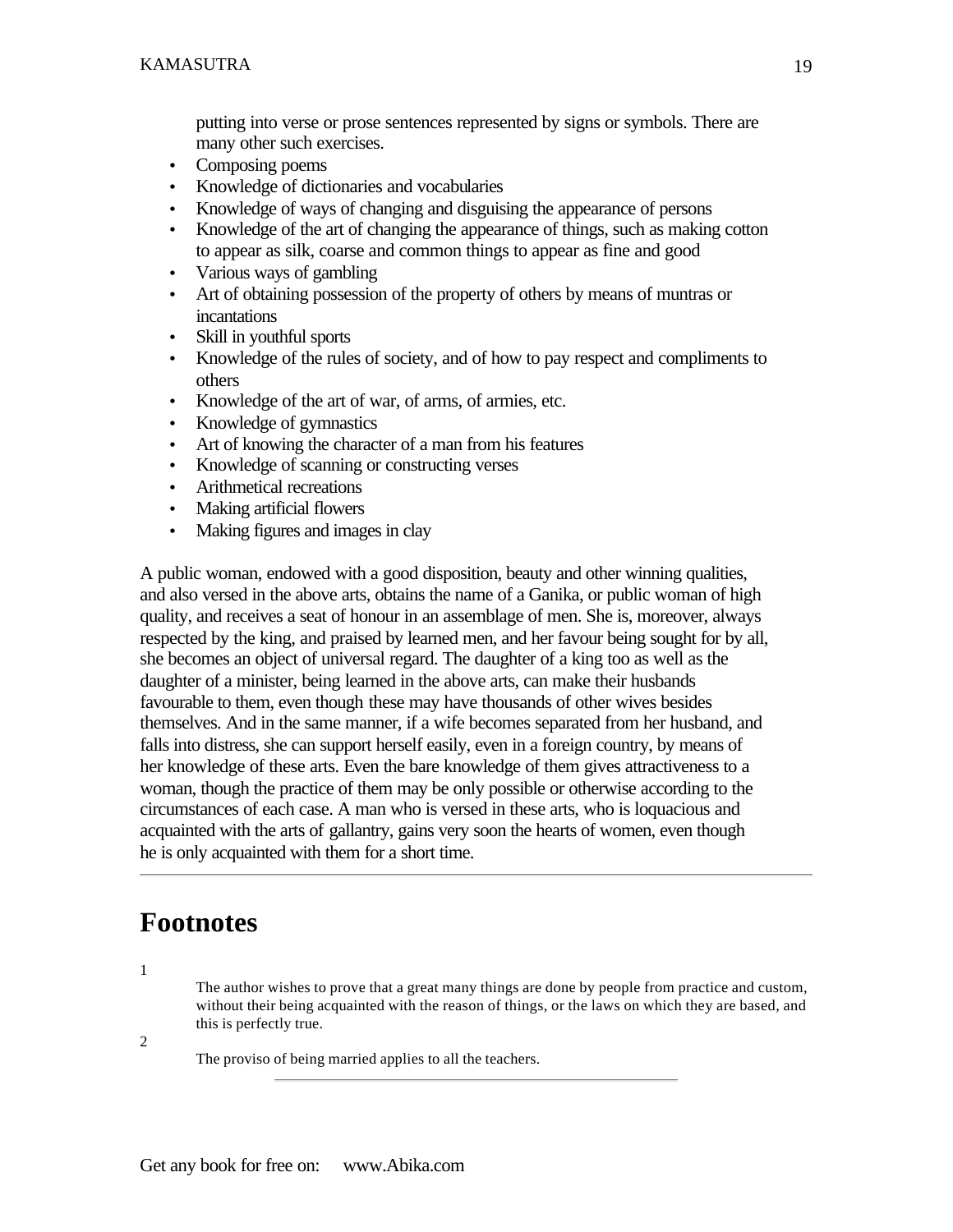## **CHAPTER 4**

### **THE LIFE OF A CITIZEN**

HAVING thus acquired learning, a man, with the wealth that he may have gained by gift, conquest, purchase, deposit,1 or inheritance from his ancestors, should become a householder, and pass the life of a citizen. 2 He should take a house in a city, or large village, or in the vicinity of good men, or in a place which is the resort of many persons. This abode should be situated near some water, and divided into different compartments for different purposes. It should be surrounded by a garden, and also contain two rooms, an outer and an inner one. The inner room should be occupied by the females, while the outer room, balmy with rich perfumes, should contain a bed, soft, agreeable to the sight, covered with a clean white cloth, low in the middle part, having garlands and bunches of flowers<sup>3</sup> upon it, and a canopy above it, and two pillows, one at the top, another at the bottom. There should be also a sort of couch besides, and at the head of this a sort of stool, on which should be placed the fragrant ointments for the night, as well as flowers, pots containing collyrium and other fragrant substances, things used for perfuming the mouth, and the bark of the common citron tree. Near the couch, on the ground, there should be a pot for spitting, a box containing ornaments, and also a lute hanging from a peg made of the tooth of an elephant, a board for drawing, a pot containing perfume, some books, and some garlands of the yellow amaranth flowers. Not far from the couch, and on the ground, there should be a round seat, a toy cart, and a board for playing with dice; outside the outer room there should be cages of birds,4 and a separate place for spinning, carving and such like diversions. In the garden there should be a whirling swing and a common swing, as also a bower of creepers covered with flowers, in which a raised parterre should be made for sitting.

Now the householder, having got up in the morning and performed his necessary duties,5 should wash his teeth, apply a limited quantity of ointments and perfumes to his body, put some ornaments on his person and collyrium on his eyelids and below his eyes, colour his lips with alacktaka,6 and look at himself in the glass. Having then eaten betel leaves, with other things that give fragrance to the mouth, he should perform his usual business. He should bathe daily, anoint his body with oil every other day, apply a lathering substance7 to his body every three days, get his head (including face) shaved every four days and the other parts of his body every five or ten days. 8 All these things should be done without fail, and the sweat of the armpits should also be removed. Meals should be taken in the forenoon, in the afternoon, and again at night, according to Charayana. After breakfast, parrots and other birds should be taught to speak, and the fighting of cocks, quails, and rams should follow. A limited time should be devoted to diversions with Pithamardas, Vitas, and Vidushakas,9 and then should be taken the midday sleep.10 After this the householder, having put on his clothes and ornaments, should, during the afternoon, converse with his friends. In the evening there should be singing, and after that the householder, along with his friend, should await in his room, previously decorated and perfumed, the arrival of the woman that may be attached to him, or he may send a female messenger for her, or go for her himself. After her arrival at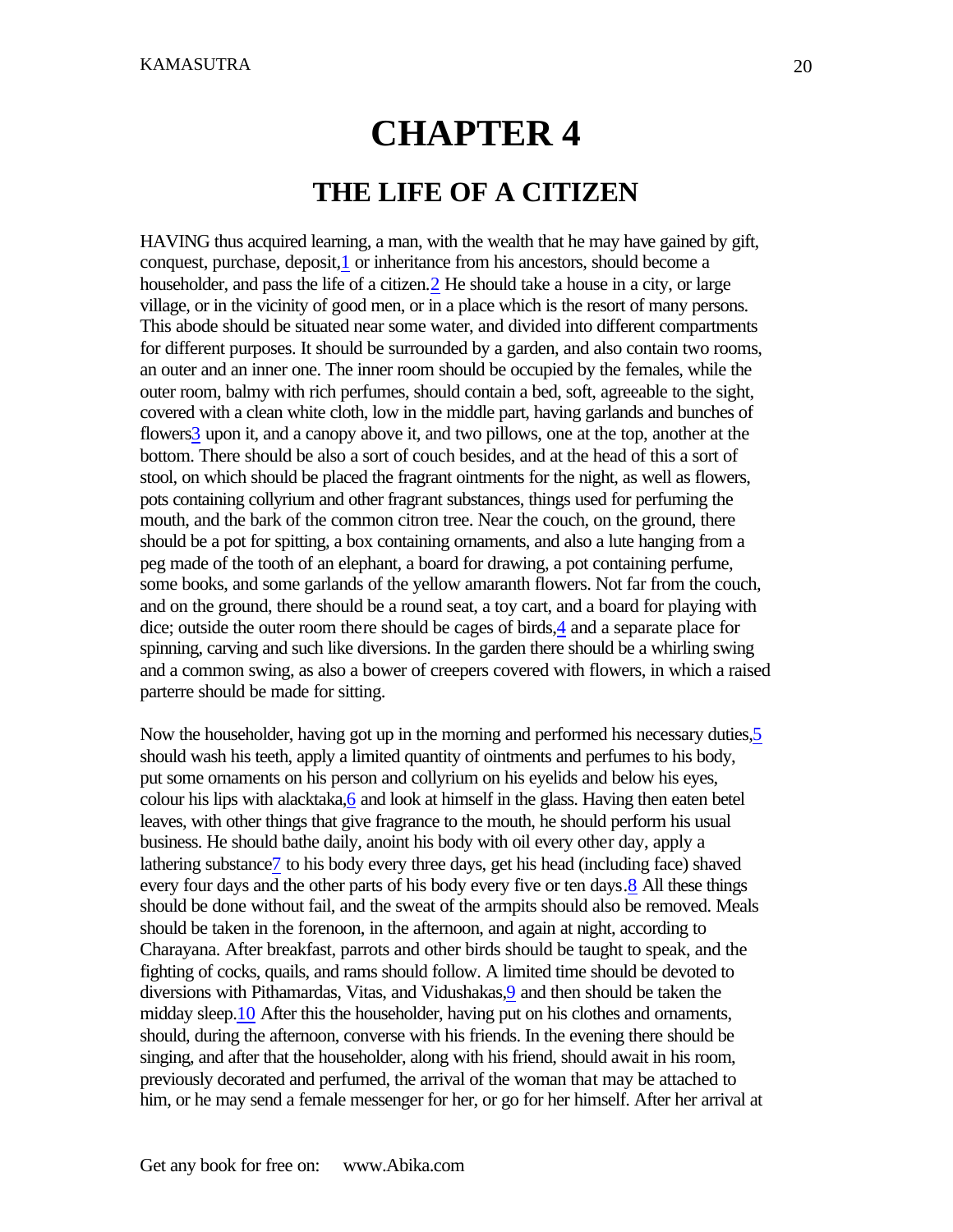his house, he and his friend should welcome her, and entertain her with a loving and agreeable conversation. Thus end the duties of the day.

The following are the things to be done occasionally as diversions or amusements:

- Holding festivals 11 in honour of different Deities
- Social gatherings of both sexes
- Drinking parties
- Picnics
- Other social diversions

#### **Festivals**

On some particular auspicious day, an assembly of citizens should be convened in the temple of Saraswati.12 There the skill of singers, and of others who may have come recently to the town, should be tested, and on the following day they should always be given some rewards. After that they may either be retained or dismissed, according as their performances are liked or not by the assembly. The members of the assembly should act in concert, both in times of distress as well as in times of prosperity, and it is also the duty of these citizens to show hospitality to strangers who may have come to the assembly. What is said above should be understood to apply to all the other festivals which may be held in honour of the different Deities, according to the present rules.

#### **Social Gatherings**

When men of the same age, disposition and talents, fond of the same diversions and with the same degree of education, sit together in company with public women,13 or in an assembly of citizens, or at the abode of one among themselves, and engage in agreeable discourse with each other, such is called a Sitting in company or a social gathering. The subjects of discourse are to be the completion of verses half composed by others, and the testing the knowledge of one another in the various arts. The women who may be the most beautiful, who may like the same things that the men like, and who may have power to attract the minds of others, are here done homage to.

#### **Drinking Parties**

Men and women should drink in one another's houses. And here the men should cause the public women to drink, and should then drink themselves, liquors such as the Madhu, Aireya, Sara and Asawa, which are of bitter and sour taste; also drinks concocted from the barks of various trees, wild fruits and leaves.

#### **Going to Gardens or Picnics**

In the forenoon, men having dressed themselves should go to gardens on horseback, accompanied by public women and followed by servants. And having done there all the duties of the day, and passed the time in various agreeable diversions, such as the fighting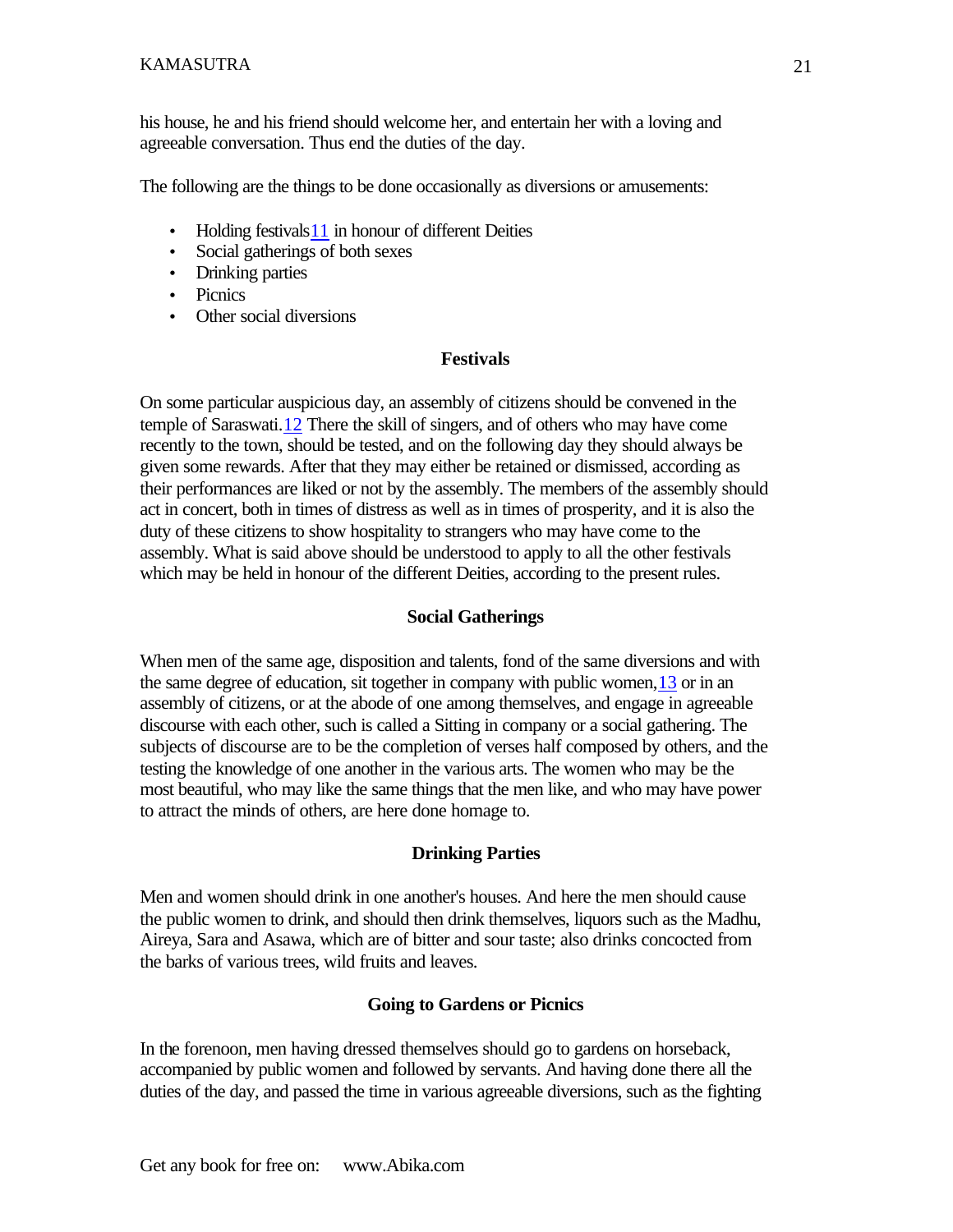of quails, cocks and rams, and other spectacles, they should return home in the afternoon in the same manner, bringing with them bunches of flowers, etc.

The same also applies to bathing in summer in water from which wicked or dangerous animals have previously been taken out, and which has been built in on all sides.

#### **Other Social Diversions**

Spending nights playing with dice. Going out on moonlight nights. Keeping the festive day in honour of spring. Plucking the sprouts and fruits of the mango trees. Eating the fibres of lotuses. Eating the tender ears of corn. Picnicing in the forests when the trees get their new foliage. The Udakakashvedika or sporting in the water. Decorating each other with the flowers of some trees. Pelting each other with the flowers of the Kadamba tree, and many other sports which may either be known to the whole country, or may be peculiar to particular parts of it. These and similar other amusements should always be carried on by citizens.

The above amusements should be followed by a person who diverts himself alone in company with a courtesan, as well as by a courtesan who can do the same in company with her maid servants or with citizens.

A Pithamarda14 is a man without wealth, alone in the world, whose only property consists of his Mallika,15 some lathering substance and a red cloth, who comes from a good country, and who is skilled in all the arts; and by teaching these arts is received in the company of citizens, and in the abode of public women.

A Vita16 is a man who has enjoyed the pleasures of fortune, who is a compatriot of the citizens with whom he associates, who is possessed of the qualities of a houseliolder, who has his wife with him, and who is honoured in the assembly of citizens and in the abodes of public women, and lives on their means and on them. A Vidushaka17 (also called a Vaihasaka, i.e. one who provokes laughter) is a person only acquainted with some of the arts, who is a jester, and who is trusted by all.

These persons are employed in matters of quarrels and reconciliations between citizens and public women.

This remark applies also to female beggars, to women with their heads shaved, to adulterous women, and to public women skilled in all the various arts.

Thus a citizen living in his town or village, respected by all, should call on the persons of his own caste who may be worth knowing. He should converse in company and gratify his friends by his society, and obliging others by his assistance in various matters, he should cause them to assist one another in the same way.

There are some verses on this subject as follows: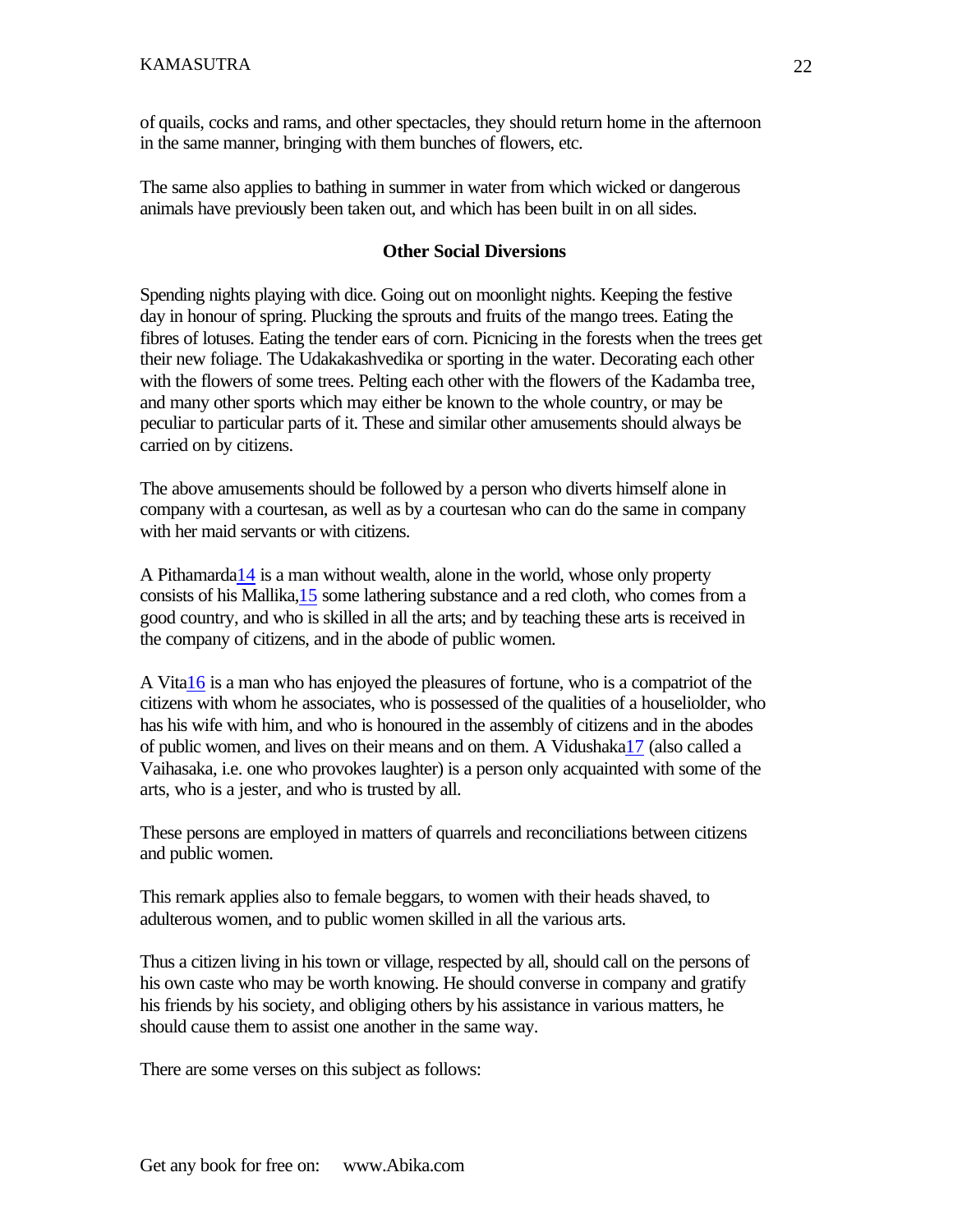`A citizen discoursing, not entirely in the Sanscrit language,18 nor wholly in the dialects of the country, on various topics in society, obtains great respect. The wise should not resort to a society disliked by the public, governed by no rules, and intent on the destruction of others. But a learned man living in a society which acts according to the wishes of the people, and which has pleasure for its only object is highly respected in this world.'

## **Footnotes**

| $\mathbf{1}$   |                                                                                                                                                                                                                                                                                                                                                                                                                                                                                                                                                                                                                                                                                                                                                                                                                      |
|----------------|----------------------------------------------------------------------------------------------------------------------------------------------------------------------------------------------------------------------------------------------------------------------------------------------------------------------------------------------------------------------------------------------------------------------------------------------------------------------------------------------------------------------------------------------------------------------------------------------------------------------------------------------------------------------------------------------------------------------------------------------------------------------------------------------------------------------|
|                | Gift is peculiar to a Brahman, conquest to a Kshatrya, while purchase, deposit, and other means of<br>acquiring wealth belongs to the Vaishya.                                                                                                                                                                                                                                                                                                                                                                                                                                                                                                                                                                                                                                                                       |
| $\overline{c}$ | This term would appear to apply generally to an inhabitant of Hindoostan. it is not meant only for<br>a dweller in a city, like the Latin Urbanus as opposed to Rusticus.                                                                                                                                                                                                                                                                                                                                                                                                                                                                                                                                                                                                                                            |
| 3              | Natural garden flowers.                                                                                                                                                                                                                                                                                                                                                                                                                                                                                                                                                                                                                                                                                                                                                                                              |
| 4<br>5         | Such as quails, partridges, parrots, starlings, etc.                                                                                                                                                                                                                                                                                                                                                                                                                                                                                                                                                                                                                                                                                                                                                                 |
| 6              | The calls of nature are always performed by the Hindoos the first thing in the morning.                                                                                                                                                                                                                                                                                                                                                                                                                                                                                                                                                                                                                                                                                                                              |
| 7              | A colour made from lac.                                                                                                                                                                                                                                                                                                                                                                                                                                                                                                                                                                                                                                                                                                                                                                                              |
| $8\,$          | This would act instead of soap, which was not introduced until the rule of the Mahomedans.                                                                                                                                                                                                                                                                                                                                                                                                                                                                                                                                                                                                                                                                                                                           |
| 9              | Ten days are allowed when the hair is taken out with a pair of pincers.                                                                                                                                                                                                                                                                                                                                                                                                                                                                                                                                                                                                                                                                                                                                              |
|                | These are characters generally introduced in the Hindoo drama; their characteristics will be<br>explained further on.                                                                                                                                                                                                                                                                                                                                                                                                                                                                                                                                                                                                                                                                                                |
| 10             | Noonday sleep is only allowed in summer, when the nights are short.                                                                                                                                                                                                                                                                                                                                                                                                                                                                                                                                                                                                                                                                                                                                                  |
| 11             | These are very common in all parts of India.                                                                                                                                                                                                                                                                                                                                                                                                                                                                                                                                                                                                                                                                                                                                                                         |
| 12             | In the `Asiatic Miscellany', and in Sir W. Jones's works, will be found a spirited hymn addressed<br>to this goddess, who is adored as the patroness of the fine arts, especially of music and rhetoric, as<br>the inventress of the Sanscrit language, etc. etc. She is the goddess of harmony, eloquence and<br>language, and is somewhat analogous to Minerva. For farther information about her, see Edward<br>Moor's Hindoo Pantheon.                                                                                                                                                                                                                                                                                                                                                                           |
| 13             | The public women, or courtesans (Vesya), of the early Hindoos have often been compared with                                                                                                                                                                                                                                                                                                                                                                                                                                                                                                                                                                                                                                                                                                                          |
|                | the Hetera of the Greeks. The subject is dealt with at some length in H. H. Wilson's Select<br>Specimens of the Theatre of the Hindoos, in two volumes, Trubner and Co., 1871. It may be fairly<br>considered that the courtesan was one of the elements, and an important element too, of early<br>Hindoo society, and that her education and intellect were both superior to that of the women of the<br>household. Wilson says, `By the Vesya or courtesan, however, we are not to understand a female<br>who has disregarded the obligation of law or the precepts of virtue, but a character reared by a<br>state of manners unfriendly to the admission of wedded females into society, and opening it only<br>at the expense of reputation to women who were trained for association with men by personal and |

mental acquirements to which the matron was a stranger.'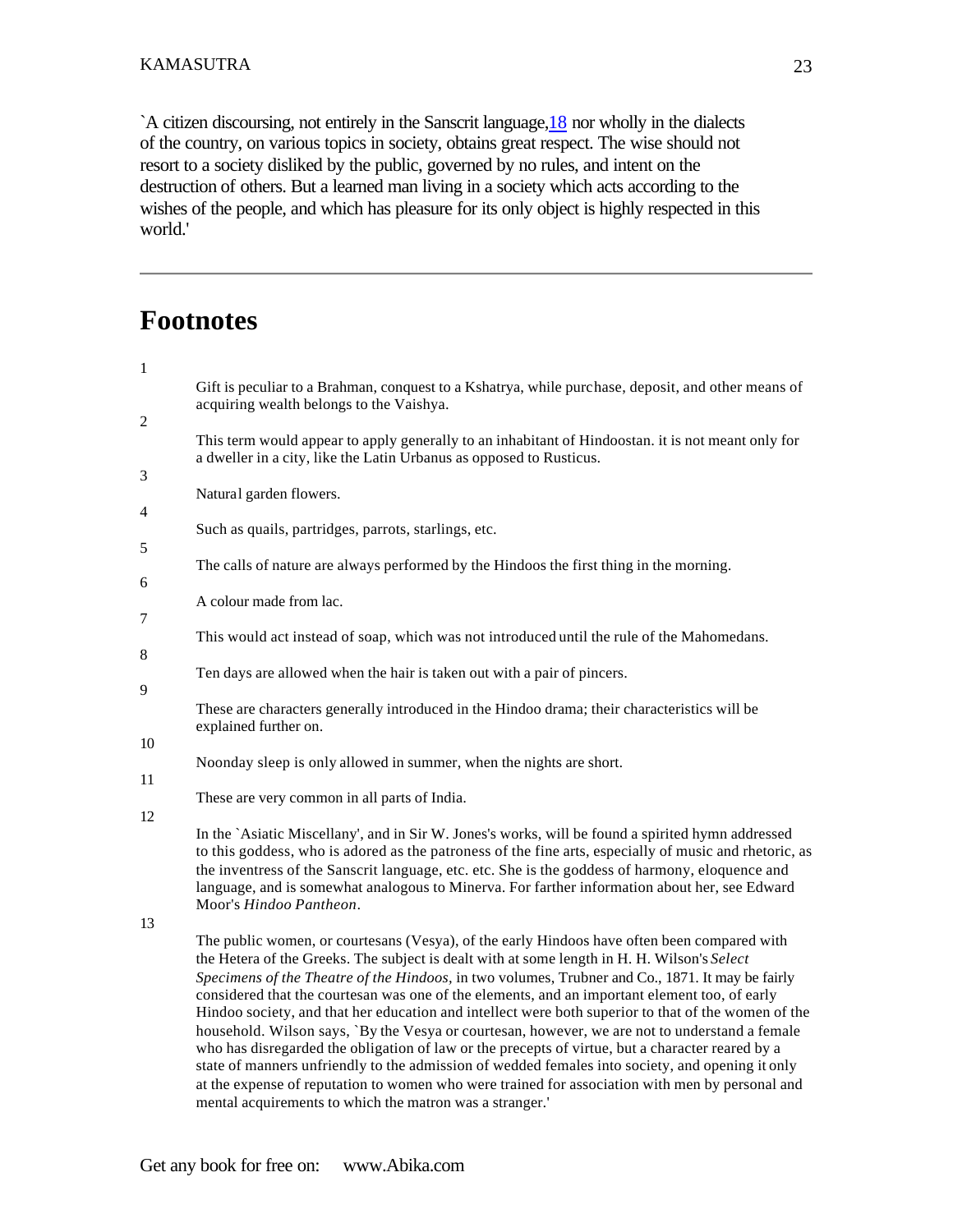According to this description a Pithamarda would be a sort of professor of all the arts, and as such received as the friend and confidant of the citizen

A seat in the form of the letter T.

The Vita is supposed to represent somewhat the character of the Parasite of the Greek comedy. It is possible that he was retained about the person of the wealthy and dissipated as a kind of private instructor, as well as an entertaining companion.

17

14

15

16

Vidushaka is evidently the buffoon and jester. Wilson says of him that he is the humble companion, not the servant, of a prince or man of rank, and it is a curious peculiarity that he is always a Brahman. He bears more affinity to Sancho Panza, perhaps than any other character in western fiction, imitating him in his combination of shrewdness and simplicity, his fondness of good living and his love of ease. In the dramas of intrigue he exhibits some of the talents of Mercury, but with less activity and ingenuity, and occasionally suffers by his interference. According to the technical definition of his attributes he is to excite mirth by being ridiculous in person, age, and attire.

18

This means, it is presumed, that the citizen should be acquainted with several languages. The middle part of this paragraph might apply to the Nihilists and Fenians of the day, or to secret societies. It was perhaps a reference to the Thugs.

# **CHAPTER 5**

## **ABOUT THE KINDS OF WOMEN RESORTED TO BY THE CITIZENS, AND OF FRIENDS AND MESSENGERS**

WHEN Kama is practised by men of the four castes according to the rules of the Holy Writ (i.e. by lawful marriage) with virgins of their own caste, it then becomes a means of acquiring lawful progeny and good fame, and it is not also opposed to the customs of the world. On the contrary the practice of Kama with women of the higher castes, and with those previously enjoyed by others, even though they be of the same caste, is prohibited. But the practice of Kama with women of the lower castes, with women excommunicated from their own caste, with public women, and with women twice married,1 is neither enjoined nor prohibited. The object of practising Kama with such women is pleasure only.

Nayikas,2 therefore, are of three kinds, viz. maids, women twice married, and public women. Gonikaputra has expressed an opinion that there is a fourth kind of Nayika, viz. a woman who is resorted to on some special occasion even though she be previously married to another. These special occasions are when a man thinks thus:

This woman is self-willed, and has been previously enjoyed by many others besides myself. I may, therefore, safely resort to her as to a public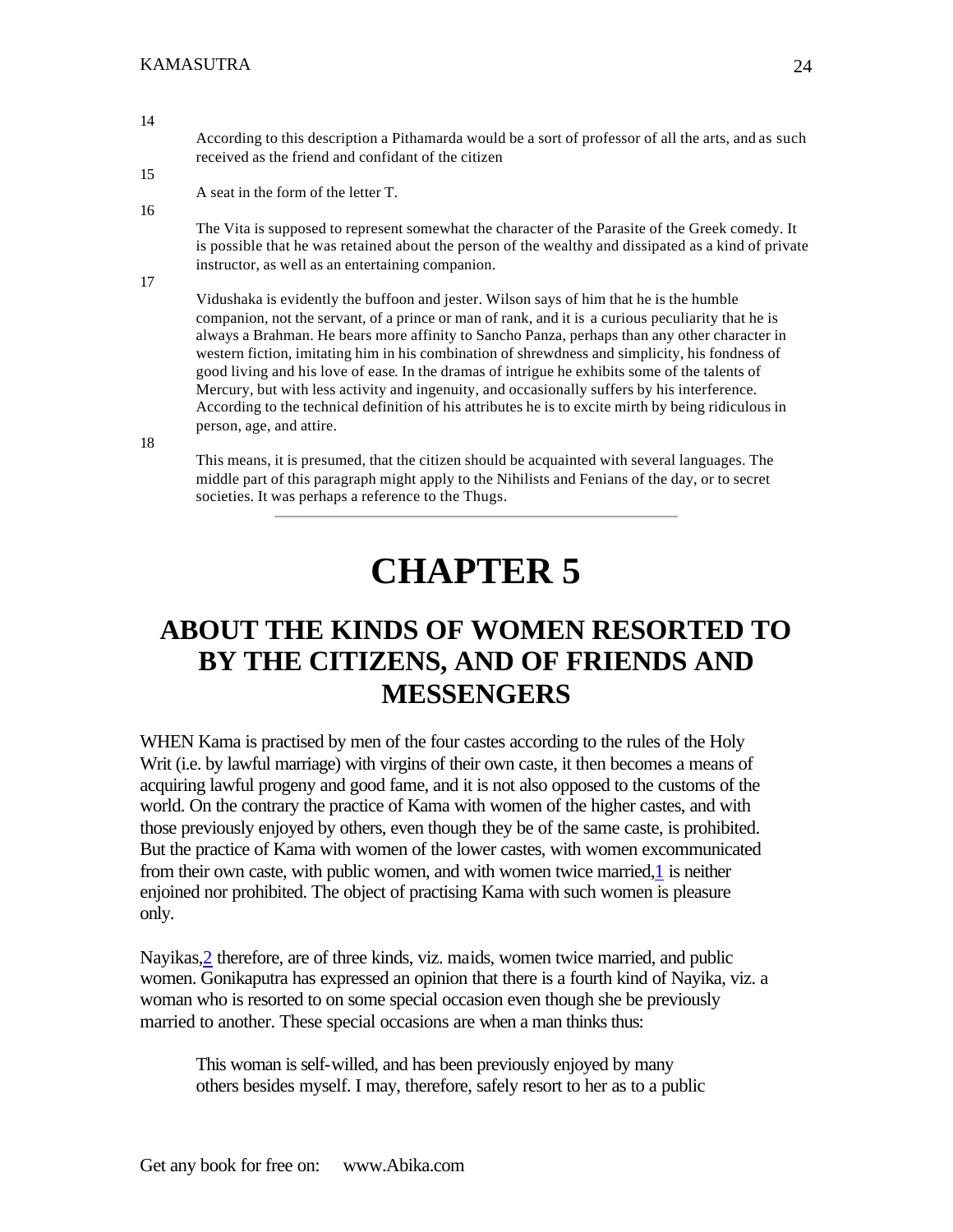woman though she belongs to a higher caste than mine, and, in so doing, I shall not be violating the ordinances of Dharma.

#### Or thus:

This is a twice-married woman and has been enjoyed by others before me; there is, therefore, no objection to my resorting to her.

#### Or thus:

This woman has gained the heart of her great and powerful husband, and exercises a mastery over him, who is a friend of my enemy; if, therefore, she becomes united with me she will cause her husband to abandon my enemy.

#### Or thus:

This woman will turn the mind of her husband, who is very powerful, in my favour, he being at present disaffected towards me, and intent on doing me some harm.

#### Or thus:

By making this woman my friend I shall gain the object of some friend of mine, or shall be able to effect the ruin of some enemy, or shall accomplish some other difficult purpose.

#### Or thus:

By being united with this woman, I shall kill her husband, and so obtain his vast riches which I covet.

#### Or thus:

The union of this woman with me is not attended with any danger, and will bring me wealth, of which, on account of my poverty and inability to support myself, I am very much in need. I shall therefore obtain her vast riches in this way without any difficulty.

#### Or thus:

This woman loves me ardently, and knows all my weak points; if therefore, I am unwilling to be united with her, she will make my faults public, and thus tarnish my character and reputation. Or she will bring some gross accusation against me, of which it may be hard to clear myself, and I shall be ruined. Or perhaps she will detach from me her husband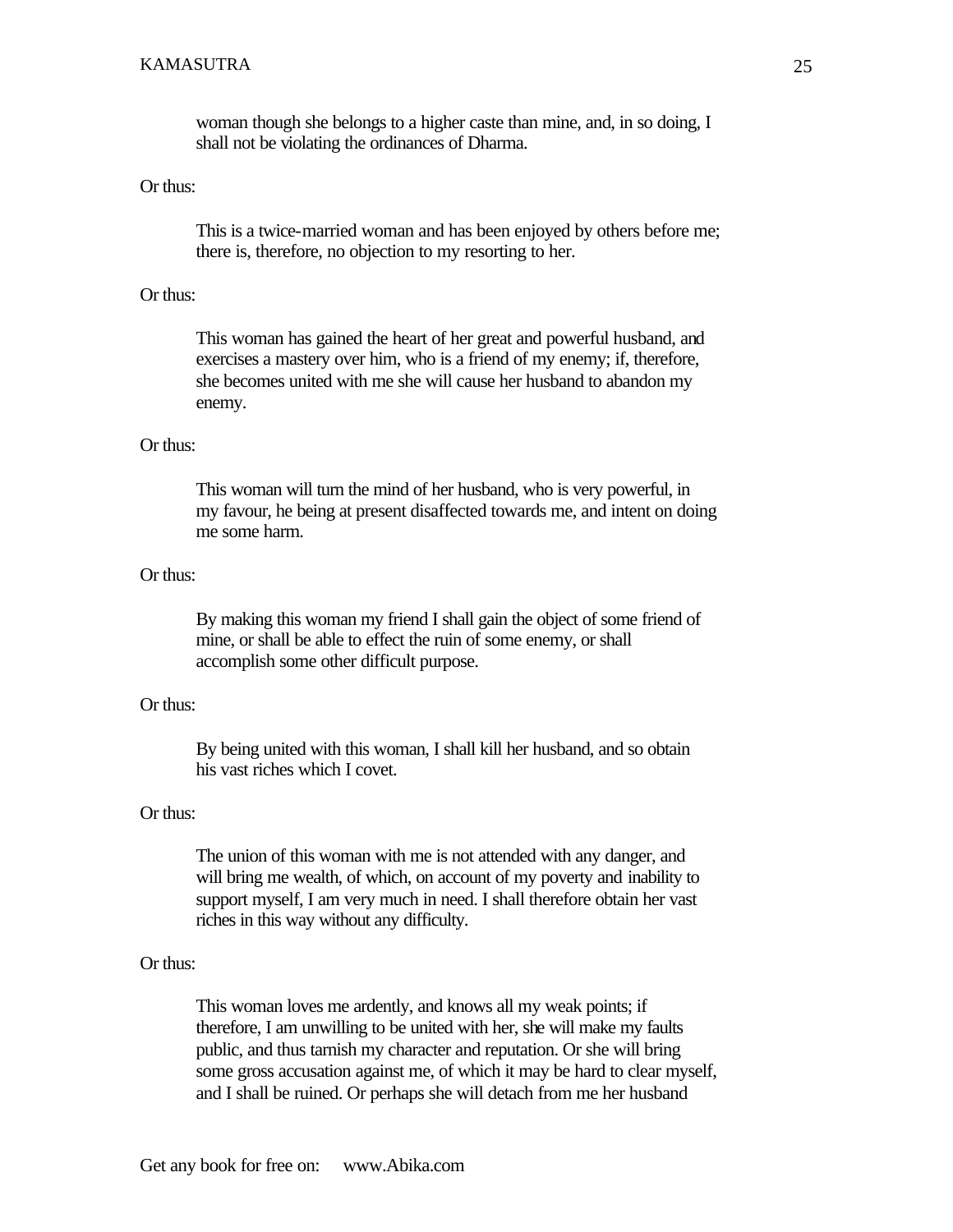who is powerful, and yet under her control, and will unite him to my enemy, or will herself join the latter.

#### Or thus:

The husband of this woman has violated the chastity of my wives, I shall therefore return that injury by seducing his wives.

#### Or thus:

By the help of this woman I shall kill an enemy of the king, who has taken shelter with her, and whom I am ordered by the king to destroy.

#### Or thus:

The woman whom I love is under the control of this woman. I shall, through the influence of the latter, be able to get at the former.

#### Or thus:

This woman will bring to me a maid, who possesses wealth and beauty, but who is hard to get at, and under the control of another.

Or lastly thus:

My enemy is a friend of this woman's husband, I shall therefore cause her to join him, and will thus create an enmity between her husband and him.

For these and similar other reasons the wives of other men may be resorted to, but it must be distinctly understood that is only allowed for special reasons, and not for mere carnal desire.

Charayana thinks that under these circumstances there is also a fifth kind of Nayika, viz. a woman who is kept by a minister, or who repairs to him occasionally; or a widow who accomplishes the purpose of a man with the person to whom she resorts.

Suvarnanabha adds that a woman who passes the life of an ascetic and in the condition of a widow may be considered as a sixth kind of Nayika.

Ghotakamukha says that the daughter of a public woman, and a female servant, who are still virgins, form a seventh kind of Nayika.

Gonardiya puts forth his doctrine that any woman born of good family, after she has come of age, is an eighth kind of Nayika.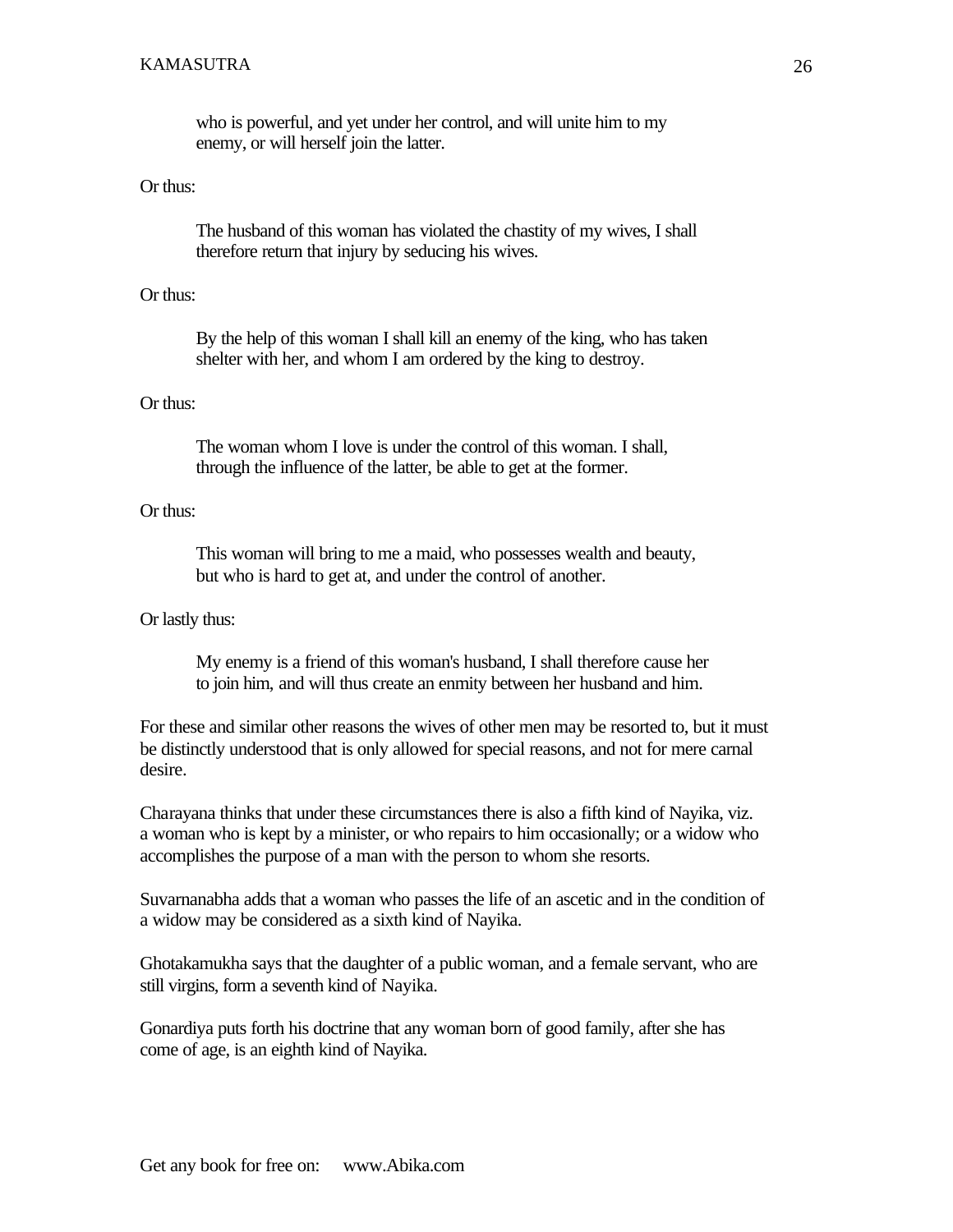But these four latter kinds of Nayikas do not differ much from the first four kinds of them, as there is no separate object in resorting to them. Therefore, Vatsyayana is of opinion that there are only four kinds of Nayikas, i.e. the maid, the twice-married woman, the public woman, and the woman resorted to for a special purpose.

The following women are not to be enjoyed:

- A leper
- A lunatic
- A woman turned out of caste
- A woman who reveals secrets
- A woman who publicly expresses desire for sexual intercourse
- A woman who is extremely white
- A woman who is extremely black
- A bad-smelling woman
- A woman who is a near relation
- A woman who is a female friend
- A woman who leads the life of an ascetic
- And, lastly the wife of a relation, of a friend, of a learned Brahman, and of the king

The followers of Babhravya say that any woman who has been enjoyed by five men is a fit and proper person to be enjoyed. But Gonikaputra is of opinion that even when this is the case, the wives of a relation, of a learned Brahman and of a king should be excepted.

The following are of the kind of friends:

- One who has played with you in the dust, i.e. in childhood
- One who is bound by an obligation
- One who is of the same disposition and fond of the same things
- One who is a fellow student
- One who is acquainted with your secrets and faults, and whose faults and secrets are also known to you
- One who is a child of your nurse
- One who is brought up with you one who is an hereditary friend

These friends should possess the following qualities:

- They should tell the truth
- They should not be changed by time
- They should be favourable to your designs
- They should be firm
- They should be free from covetousness
- They should not be capable of being gained over by others
- They should not reveal your secrets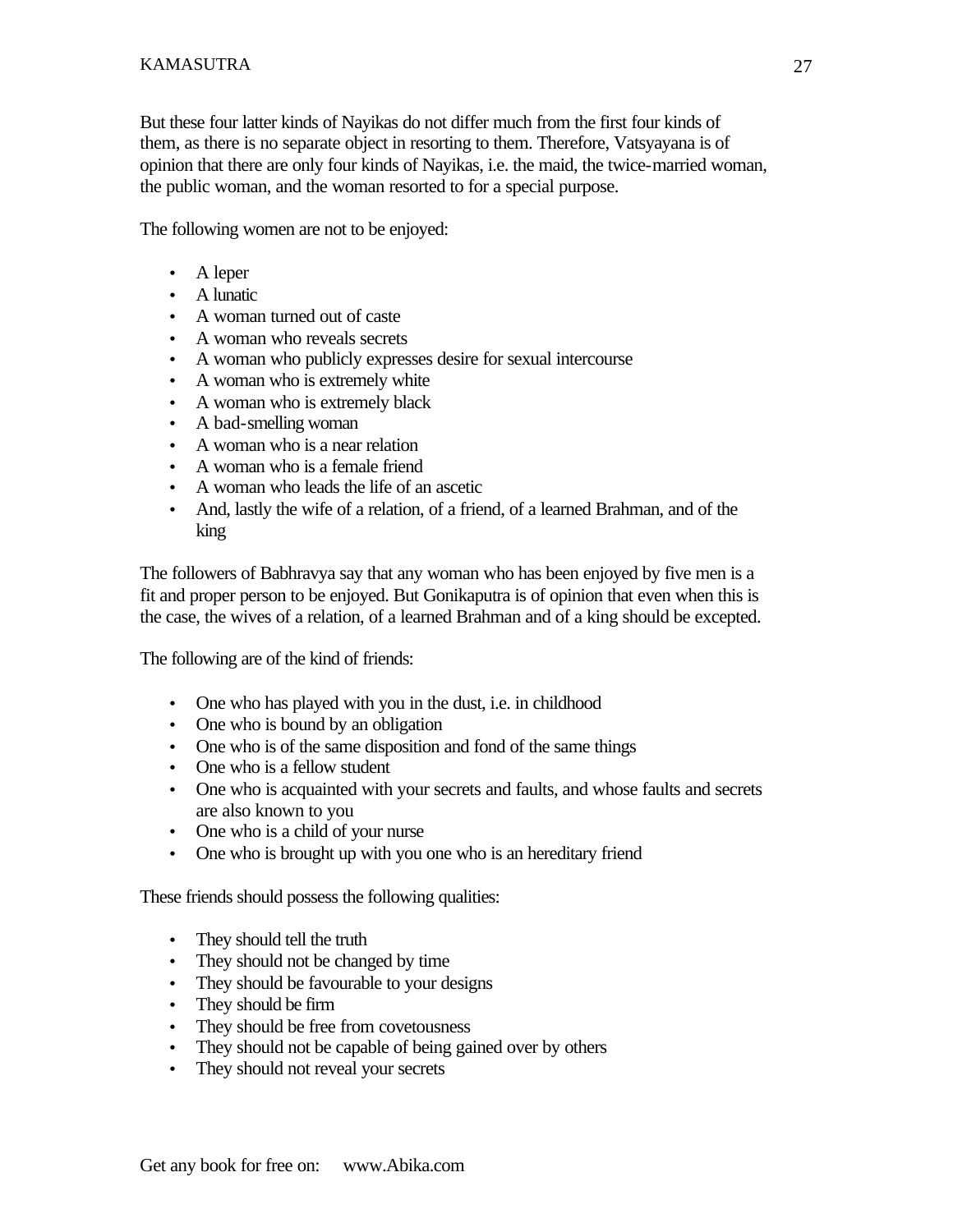Charayana says that citizens form friendship with washermen, barbers, cowherds, florists, druggists, betel-leaf sellers, tavern keepers, beggars, Pithamardas, Vitas and Vidushekas, as also with the wives of all these people.

A messenger should possess the following qualities:

- Skilfulness
- Boldness
- Knowledge of the intention of men by their outward signs
- Absence of confusion, i.e. no shyness
- Knowledge of the exact meaning of what others do or say
- Good manners
- Knowledge of appropriate times and places for doing different things
- Ingenuity in business
- Quick comprehension
- Quick application of remedies, i.e. quick and ready resources

And this part ends with a verse:

`The man who is ingenious and wise, who is accompanied by a friend, and who knows the intentions of others, as also the proper time and place for doing everything, can gain over, very easily, even a woman who is very hard to be obtained.'

## **Footnotes**

1

This term does not apply to a widow, but to a woman who has probably left her husband, and is living with some other person as a married woman, *maritalement*, as they say in France.

2

Any woman fit to be enjoyed without sin. The object of the enjoyment of women is twofold, viz. pleasure and progeny. Any woman who can be enjoyed without sin for the purpose of accomplishing either the one or the other of these two objects is a Nayika. The fourth kind of Nayika which Vatsya admits further on is neither enjoyed for pleasure or for progeny, but merely for accomplishing some special purpose in hand. The word Nayika is retained as a technical term throughout.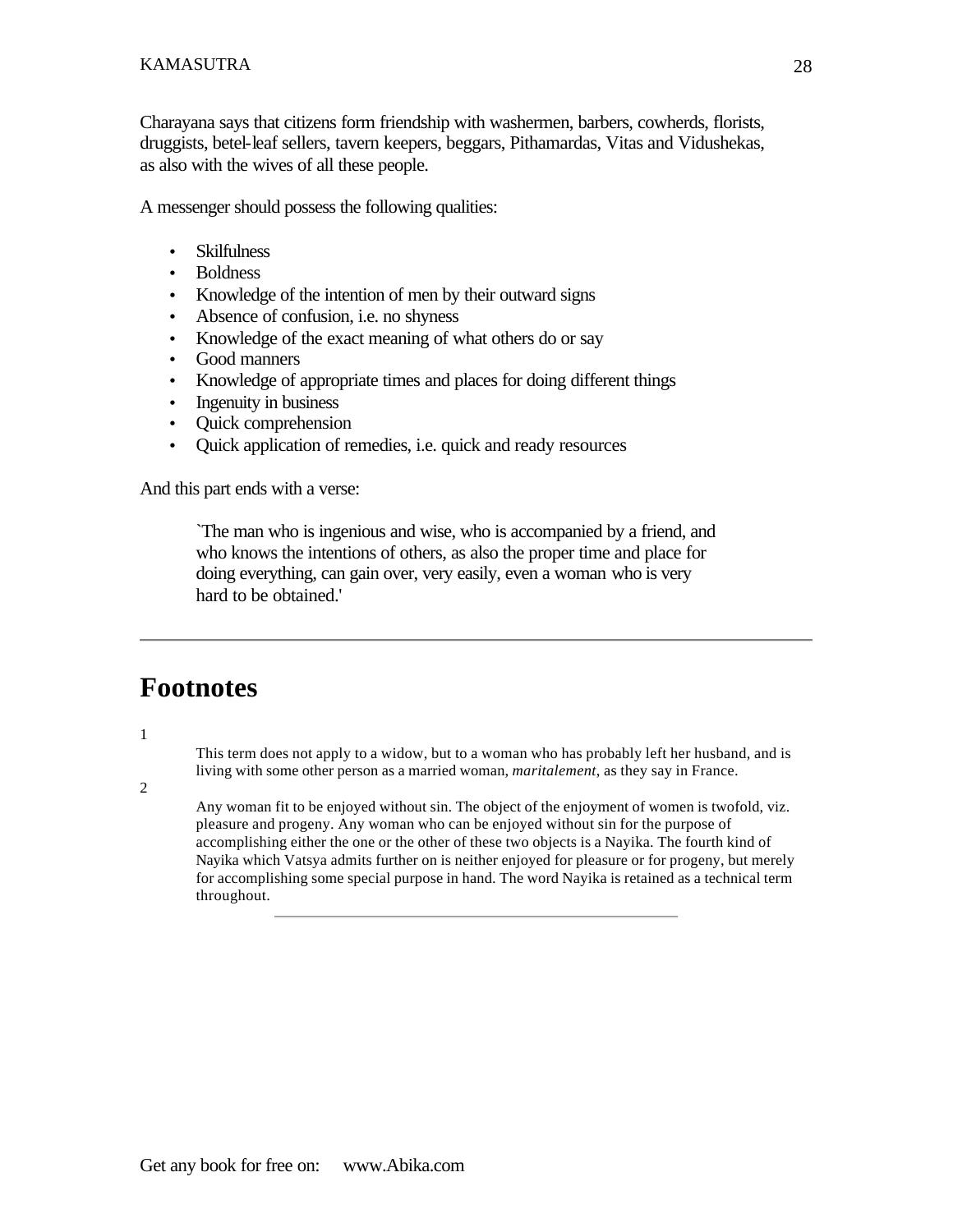**PART 2:**

## **CHAPTER I**

#### **KINDS OF SEXUAL UNION ACCORDING TO DIMENSIONS, FORCE OF DESIRE OR PASSION, TIME**

#### *Kind of Union*

MAN is divided into three classes, viz. the hare man, the bull man, and the horse man, according to the size of his lingam.

Woman also, according to the depth of her yoni, is either a female deer, a mare, or a female elephant.

There are thus three equal unions between persons of corresponding dimensions, and there are six unequal unions, when the dimensions do not correspond, or nine in all, as the following table shows:

| <b>EQUAL</b> |              | <b>UNEQUAL</b> |              |
|--------------|--------------|----------------|--------------|
| <b>MEN</b>   | <b>WOMEN</b> | <b>MEN</b>     | <b>WOMEN</b> |
| Hare         | Deer         | Hare           | Mare         |
| Bull         | Mare         | Hare           | Elephant     |
| Horse        | Elephant     | Bull           | Deer         |
|              |              | Bull           | Elephant     |
|              |              | Horse          | Deer         |
|              |              | Horse          | Mare         |

In these unequal unions, when the male exceeds the female in point of size, his union with a woman who is immediately next to him in size is called high union, and is of two kinds; while his union with the woman most remote from his size is called the highest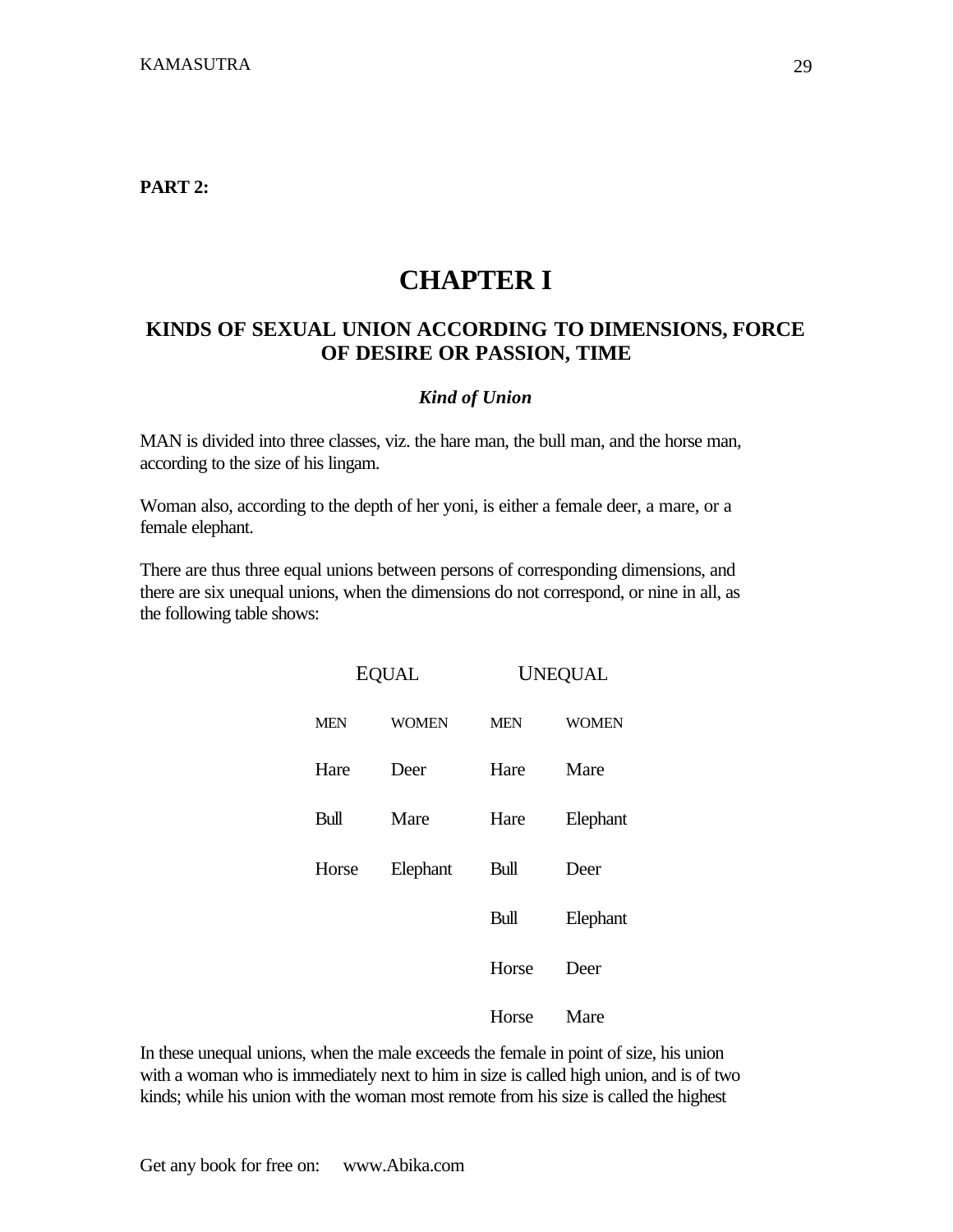union, and is of one kind only. On the other hand, when the female exceeds the male in point of size, her union with a man immediately next to her in size is called low union, and is of two kinds; while her union with a man most remote from her in size is called the lowest union, and is of one kind only.

In other words, the horse and mare, the bull and deer, form the high union, while the horse and deer form the highest union. On the female side, the elephant and bull, the mare and hare, form low unions, while the elephant has and the hare make the lowest unions. There are, then, nine kinds of union according to dimensions. Amongst all these, equal unions are the best, those of a superlative degree, i.e. the highest and the lowest, are the worst, and the rest are middling, and with them the high1 are better than the low.

There are also nine kinds of union according to the force of passion or carnal desire, as follows:

| <b>MEN</b> | WOMEN    | <b>MEN</b>     | WOMEN        |
|------------|----------|----------------|--------------|
| Small      | Small    | Small          | Middling     |
| Middling   | Middling | Small          | Intense      |
| Intense    | Intense  | Middling       | <b>Small</b> |
|            |          | Middling       | Intense      |
|            |          | <b>Intense</b> | Small        |
|            |          | <b>Intense</b> | Middling     |

A man is called a man of small passion whose desire at the time of sexual union is not great, whose semen is scanty, and who cannot bear the warm embraces of the female.

Those who differ from this temperament are called men of middling passion, while those of intense passion are full of desire.

In the same way, women are supposed to have the three degrees of feeling as specified above.

Lastly, according to time there are three kinds of men and women, the short-timed, the moderate-timed, and the long-timed; and of these, as in the previous statements, there are nine kinds of union.

But on this last head there is a difference of opinion about the female, which should be stated.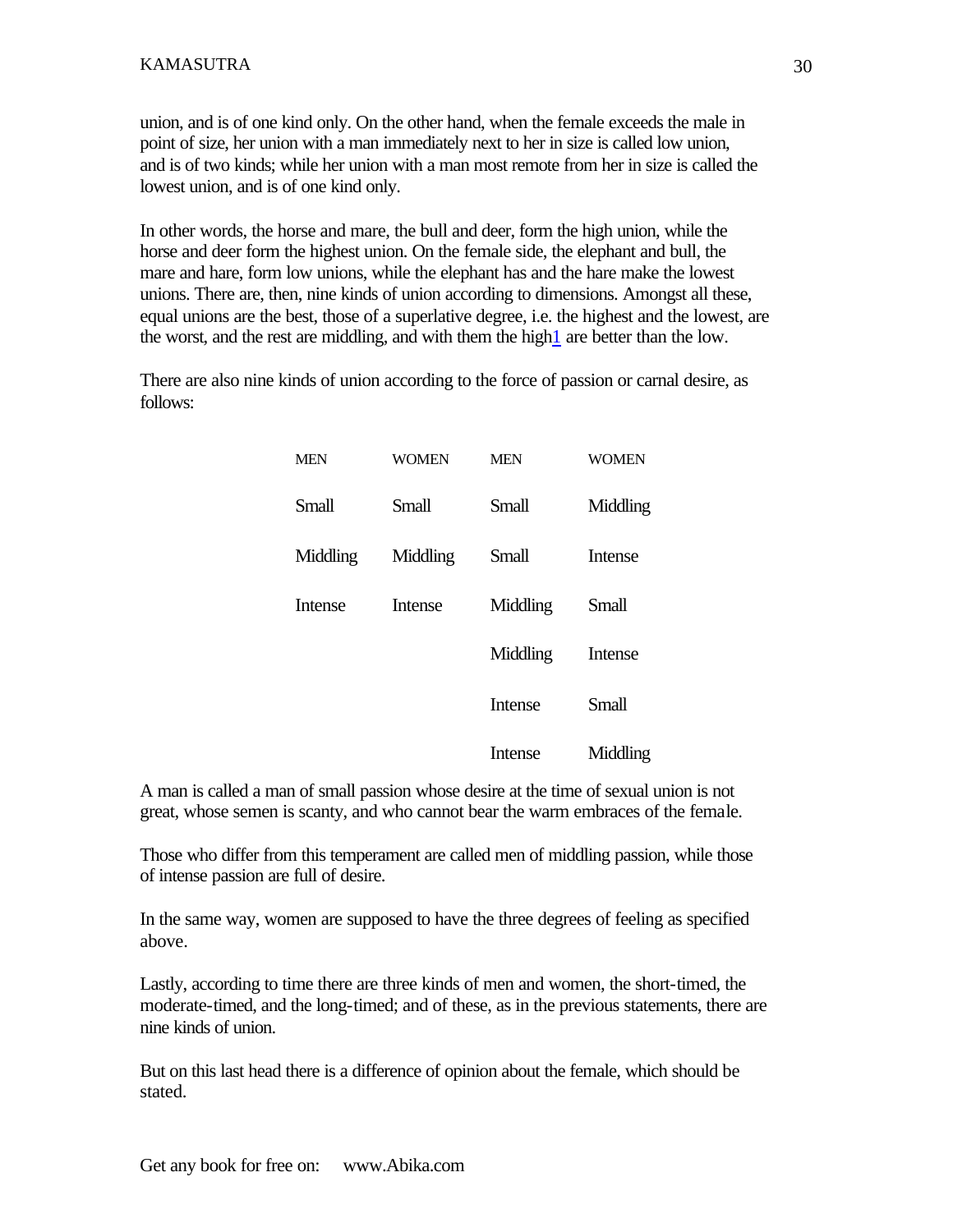Auddalika says, `Females do not emit as males do. The males simply remove their desire, while the females, from their consciousness of desire, feel a certain kind of pleasure, which gives them satisfaction, but it is impossible for them to tell you what kind of pleasure they feel. The fact from which this becomes evident is, that males, when engaged in coition, cease of themselves after emission, and are satisfied, but it is not so with females.'

This opinion is however objected to on the grounds that, if a male be a long-timed, the female loves him the more, but if he be short-timed, she is dissatisfied with him. And this circumstance, some say, would prove that the female emits also.

But this opinion does not hold good, for if it takes a long time to allay a woman's desire, and during this time she is enjoying great pleasure, it is quite natural then that she should wish for its continuation. And on this subject there is a verse as follows:

`By union with men the lust, desire, or passion of women is satisfied, and the pleasure derived from the consciousness of it is called their satisfaction.'

The followers of Babhravya, however, say that the semen of women continues to fall from the beginning of the sexual union to its end, and it is right that it should be so, for if they had no semen there would be no embryo.

To this there is an objection. In the beginning of coition the passion of the woman is middling, and she cannot bear the vigorous thrusts of her lover, but by degrees her passion increases until she ceases to think about her body, and then finally she wishes to stop from further coition.

This objection, however, does not hold good, for even in ordinary things that revolve with great force, such as a potter's wheel, or a top, we find that the motion at first is slow, but by degrees it becomes very rapid. In the same way the passion of the woman having gradually increased, she has a desire to discontinue coition, when all the semen has fallen away. And there is a verse with regard to this as follows:

`The fall of the semen of the man takes place only at the end of coition, while the semen of the woman falls continually, and after the semen of both has all fallen away then they wish for the discontinuance of coition.'2

Lastly, Vatsyayana is of opinion that the semen of the female falls in the same way as that of the male.

Now some may ask here: If men and women are beings of the same kind, and are engaged in bringing about the same results, why should they have different works to do?

Vatsya says that this is so, because the ways of working as well as the consciousness of pleasure in men and women are different. The difference in the ways of working, by which men are the actors, and women are the persons acted upon, is owing to the nature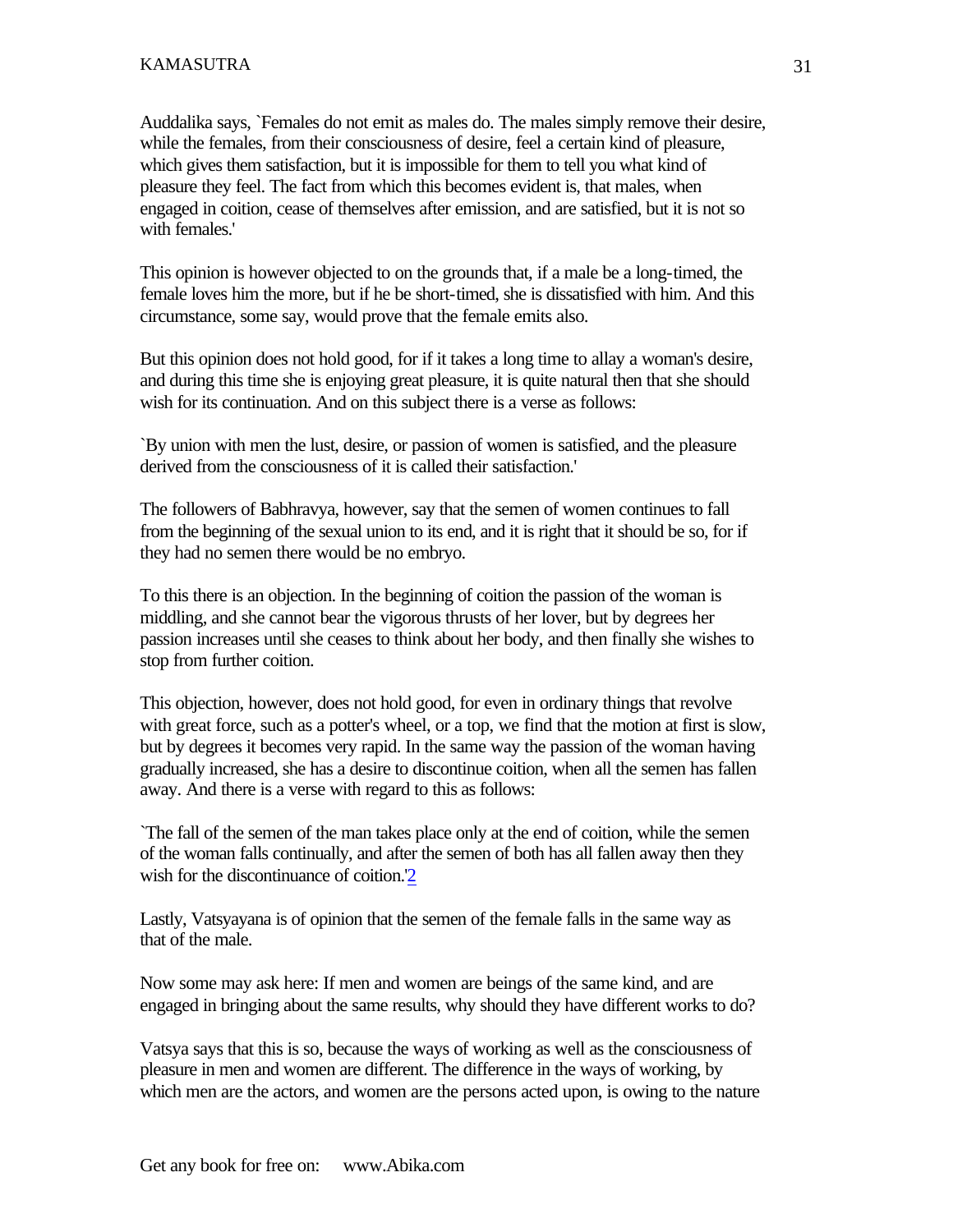of the male and the female, otherwise the actor would be sometimes the person acted upon, and vice versa. And from this difference in the ways of working follows the difference in the consciousness of pleasure, for a man thinks, `this woman is united with me', and a woman thinks, `I am united with this man'.

It may be said that, if the ways of working in men and women are different, why should not there be a difference, even in the pleasure they feel, and which is the result of those ways.

But this objection is groundless, for, the person acting and the person acted upon being of different kinds, there is a reason for the difference in their ways of working; but there is no reason for any difference in the pleasure they feel, because they both naturally derive pleasure from the act they perform.3

On this again some may say that when different persons are engaged in doing the same work, we find that they accomplish the same end or purpose; while, on the contrary, in the case of men and women we find that each of them accomplishes his or her own end separately, and this is inconsistent. But this is a mistake, for we find that sometimes two things are done at the same time, as for instance in the fighting of rams, both the rams receive the shock at the same time on their heads. Again, in throwing one wood apple against another, and also in a fight or struggle of wrestlers. If it be said that in these cases the things employed are of the same kind, it is answered that even in the case of men and women, the nature of the two persons is the same. And as the difference in their ways of working arises from the difference of their conformation only, it follows that men experience the same kind of pleasure as women do.

There is also a verse on this subject as follows:

`Men and women, being of the same nature, feel the same kind of pleasure, and therefore a man should marry such a woman as will love him ever afterwards.'

The pleasure of men and women being thus proved to be of the same kind, it follows that, in regard to time, there are nine kinds of sexual intercourse, in the same way as there are nine kinds, according to the force of passion.

There being thus nine kinds of union with regard to dimensions, force of passion, and time, respectively, by making combinations of them, innumerable kinds of union would be produced. Therefore in each particular kind of sexual union, men should use such means as they may think suitable for the occasion.4

At the first time of sexual union the passion of the male is intense, and his time is short, but in subsequent unions on the same day the reverse of this is the case. With the female, however, it is the contrary, for at the first time her passion is weak, and then her time long, but on subsequent occasions on the same day, her passion is intense and her time short, until her passion is satisfied.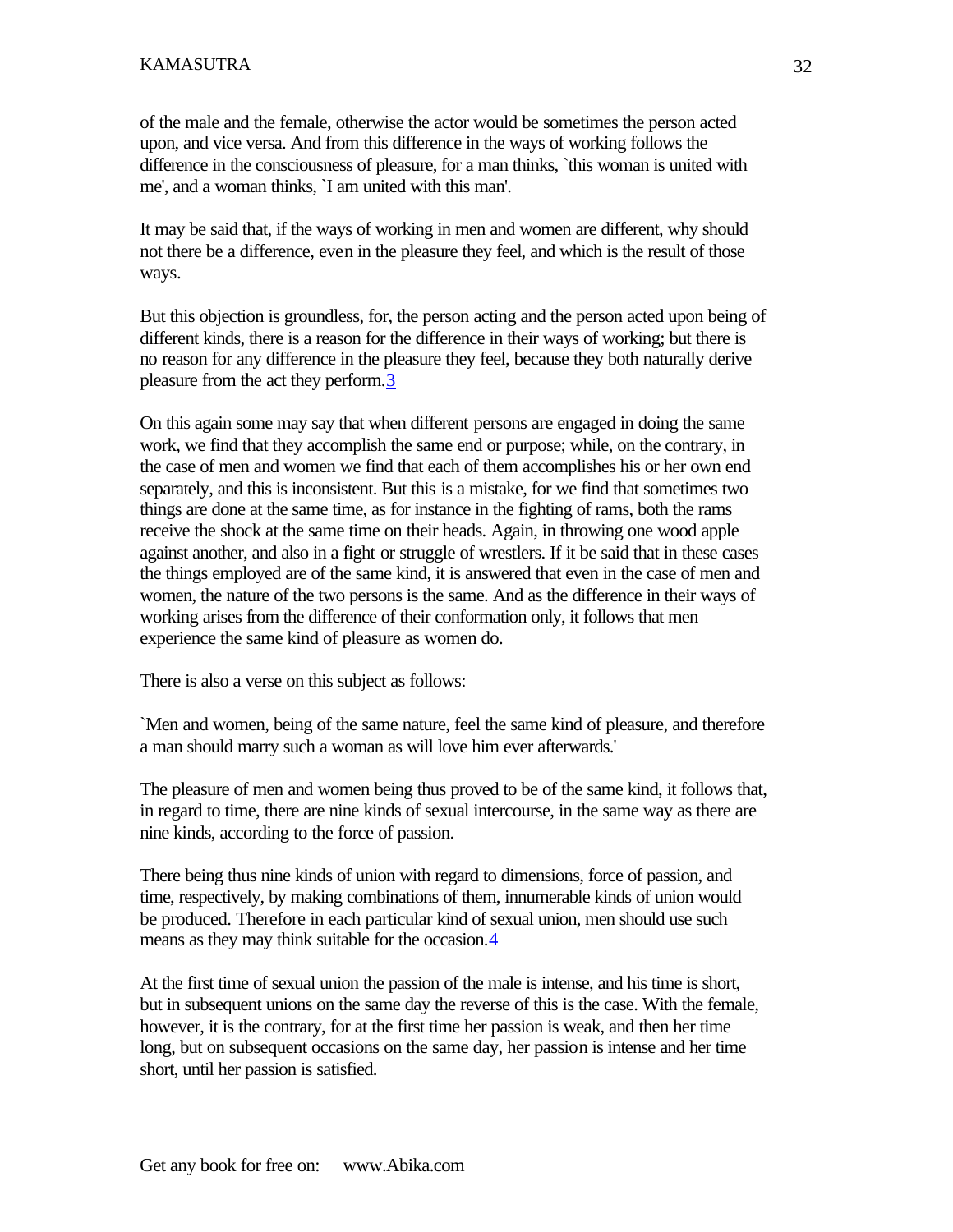#### *On the different Kind of Love*

Men learned in the humanities are of opinion that love is of four kinds:

Love acquired by continual habit

Love resulting from the imagination

Love resulting from belief

Love resulting from the perception of external objects

Love resulting from the constant and continual performance of some act is called love acquired by constant practice and habit, as for instance the love of sexual intercourse, the love of hunting, the love of drinking, the love of gambling, etc., etc.

Love which is felt for things to which we are not habituated, and which proceeds entirely from ideas, is called love resulting from imagination, as for instance that love which some men and women and eunuchs feel for the Auparishtaka or mouth congress, and that which is felt by all for such things as embracing, kissing, etc., etc.

The love which is mutual on both sides, and proved to be true, when each looks upon the other as his or her very own, such is called love resulting from belief by the learned.

The love resulting from the perception of external objects is quite evident and well known to the world. because the pleasure which it affords is superior to the pleasure of the other kinds of love, which exists only for its sake.

What has been said in this chapter upon the subject of sexual union is sufficient for the learned; but for the edification of the ignorant, the same will now be treated of at length and in detail.

## **Footnotes**

1

High unions are said to be better than low ones, for in the former it is possible for the male to satisfy his own passion without injuring the female, while in the latter it is difficult for the female to be satisfied by any means.

2

The strength of passion with women varies a great deal, some being easily satisfied, and others eager and willing to go on for a long time. To satisfy these last thoroughly a man must have recourse to art. It is certain that a fluid flows from the woman in larger or smaller quantities, but her satisfaction is not complete until she has experienced the `spasme génêtique', as described in a French work recently published and called *Brevaire as l'Amour Experimental par le Dr Jules Guyot.*

3

This is a long dissertation very common among Sanscrit authors, both when writing and talking socially. They start certain propositions, and then argue for and against them. What it is presumed the author means is that, though both men and women derive pleasure from the act of coition, the way it is produced is brought about by different means, each individual performing his own work in the matter, irrespective of the other, and each deriving individually their own consciousness of pleasure from the act they perform. There is a difference in the work that each does, and a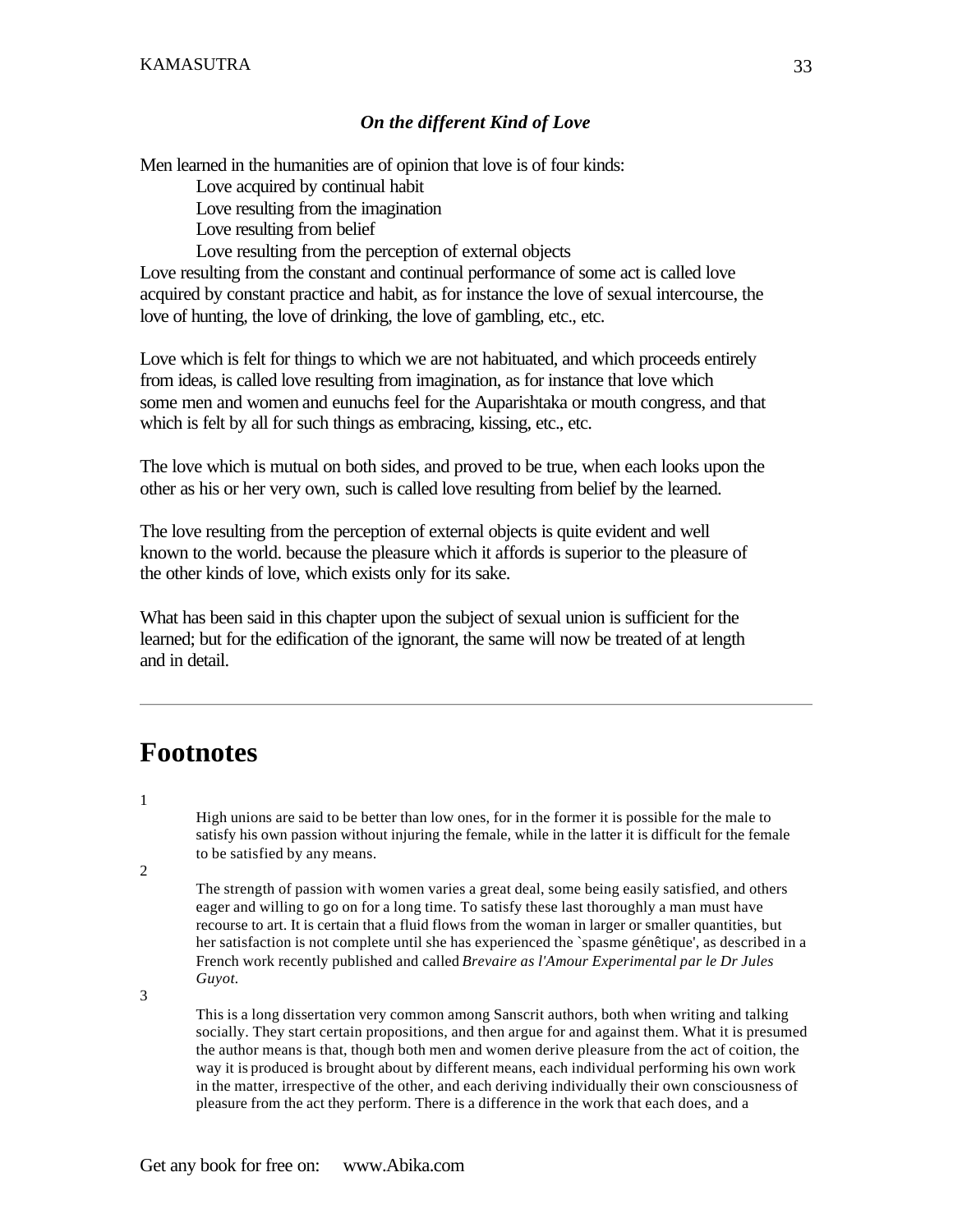difference in the consciousness of pleasure that each has, but no difference in the pleasure they feel, for each feels that pleasure to a greater or lesser degree.

4

This paragraph should be particularly noted, for it specially applies to married men and their wives. So many men utterly ignore the feelings of the women, and never pay the slightest attention to the passion of the latter. To understand the subject thoroughly, it is absolutely necessary to study it, and then a person will know that, as dough is prepared for baking, so must a woman be prepared for sexual intercourse, if she is to derive satisfaction from it,

## **CHAPTER II**

#### **OF THE EMBRACE**

THIS part of the Kama Shastra, which treats of sexual union, is also called `Sixty-four' (Chatushshashti). Some old authors say that it is called so, because it contains sixty-four chapters. Others are of opinion that the author of this part being a person named Panchala, and the person who recited the part of the Rig Veda called Dashatapa, which contains sixty-four verses, being also called Panchala, the name `sixty-four' has been given to the part of the work in honour of the Rig Vedas. The followers of Babhravya say on the other hand that this part contains eight subjects, viz. the embrace, kissing, scratching with the nails or fingers, biting, lying down, making various sounds, playing the part of a man, and the Auparishtaka, or mouth congress. Each of these subjects being of eight kinds, and eight multiplied by eight being sixty-four, this part is therefore named `sixty-four'. But Vatsyayana affirms that as this part contains also the following subjects, viz. striking, crying, the acts of a man during congress, the various kinds of congress, and other subjects, the name `sixty-four' is given to it only accidentally. As, for instance, we say this tree is `Saptaparna', or seven-leaved, this offering of rice is `Panchavarna', or five-coloured, but the tree has not seven leaves, neither has the rice five colours.

However the part sixty-four is now treated of, and the embrace, being the first subject, will now be considered.

Now the embrace which indicates the mutual love of a man and woman who have come together is of four kinds:

**Touching** Rubbing Piercing Pressing

The action in each case is denoted by the meaning of the word which stands for it.

When a man under some pretext or other goes in front or alongside of a woman and touches her body with his own, it is called the `touching embrace'.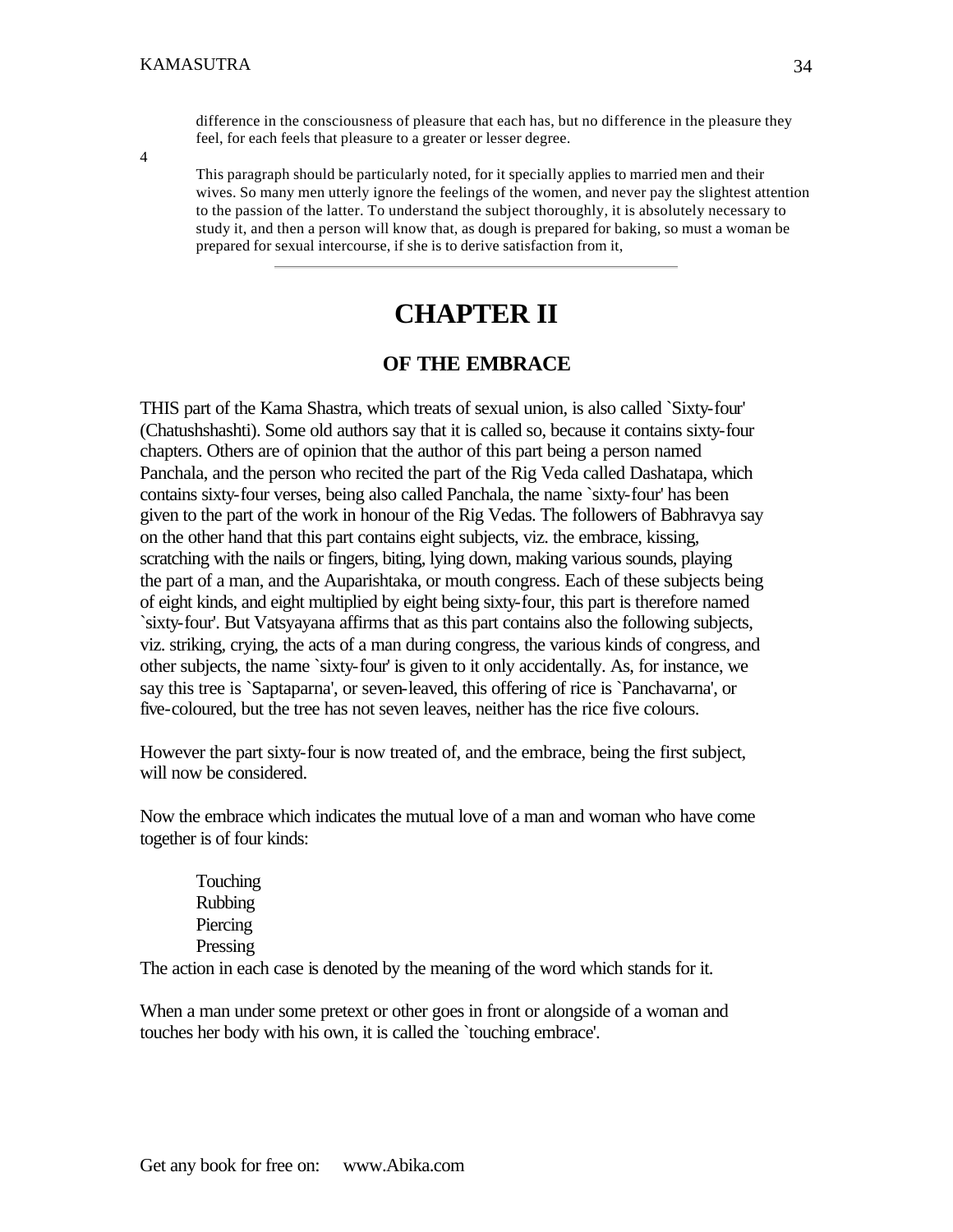When a woman in a lonely place bends down, as if to pick up something, and pierces, as it were, a man sitting or standing, with her breasts, and the man in return takes hold of them, it is called a `piercing embrace'.

The above two kinds of embrace take place only between persons who do not, as yet, speak freely with each other.

When two lovers are walking slowly together, either in the dark, or in a place of public resort, or in a lonely place, and rub their bodies against each other, it is called a `rubbing embrace'.

When on the above occasion one of them presses the other's body forcibly against a wall or pillar, it is called a `pressing embrace'.

These two last embraces are peculiar to those who know the intentions of each other.

At the time of the meeting the four following kinds of embrace are used:

Jataveshtitaka, or the twining of a creeper.

Vrikshadhirudhaka, or climbing a tree.

Tila-Tandulaka, or the mixture of sesamum seed with rice.

Kshiraniraka, or milk and water embrace.

When a woman, clinging to a man as a creeper twines round a tree, bends his head down to hers with the desire of kissing him and slightly makes the sound of sut sut, embraces him, and looks lovingly towards him, it is called an embrace like the `twining of a creeper'.

When a woman, having placed one of her feet on the foot of her lover, and the other on one of his thighs, passes one of her arms round his back, and the other on his shoulders, makes slightly the sounds of singing and cooing, and wishes, as it were, to climb up him in order to have a kiss, it is called an embrace like the `climbing of a tree'.

These two kinds of embrace take place when the lover is standing.

When lovers lie on a bed, and embrace each other so closely that the arms and thighs of the one are encircled by the arms and thighs of the other, and are, as it were, rubbing up against them, this is called an embrace like `the mixture of sesamum seed with rice'.

When a man and a woman are very much in love with each other, and, not thinking of any pain or hurt, embrace each other as if they were entering into each other's bodies either while the woman is sitting on the lap of the man, or in front of him, or on a bed, then it is called an embrace like a `mixture of milk and water'.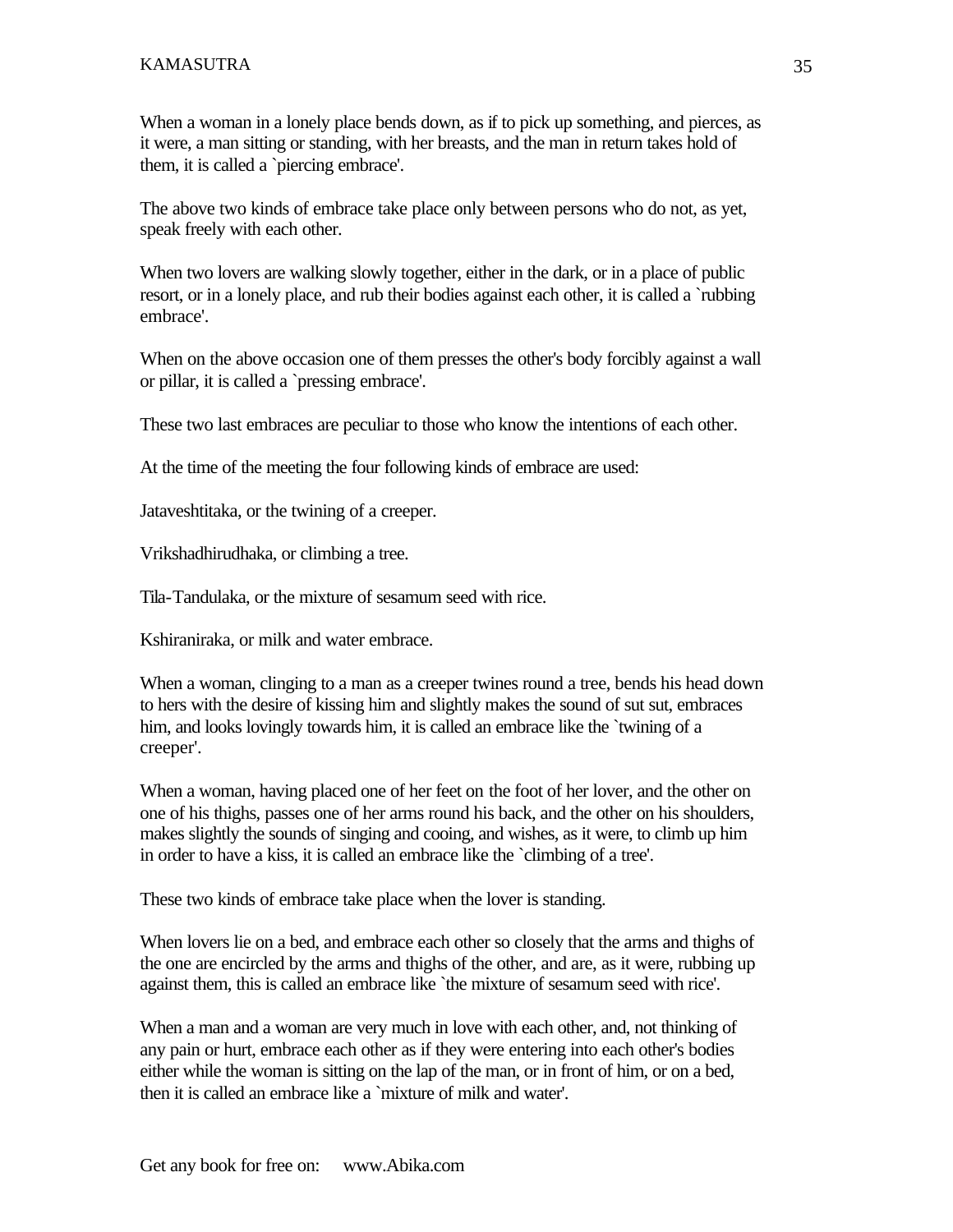These two kinds of embrace take place at the time of sexual union.

Babhravya has thus related to us the above eight kinds of embraces.

Suvarnanabha moreover gives us four ways of embracing simple members of the body, which are:

The embrace of the thighs.

The embrace of the jaghana, i.e. the part of the body from the navel downwards to the thighs.

The embrace of the breasts.

The embrace of the forehead.

When one of two lovers presses forcibly one or both of the thighs of the other between his or her own, it is called the `embrace of thighs'.

When a man presses the jaghana or middle part of the woman's body against his own, and mounts upon her to practise, either scratching with the nail or finger, or biting, or striking, or kissing, the hair of the woman being loose and flowing, it is called the `embrace of the jaghana'.

When a man places his breast between the breasts of a of Vatsyayana woman and presses her with it, it is called the `embrace of the breasts'.

When either of the lovers touches the mouth, the eyes and the forehead of the other with his or her own, it is called the `embrace of the forehead'.

Some say that even shampooing is a kind of embrace, because there is a touching of bodies in it. But Vatsyayana thinks that shampooing is performed at a different time, and for a different purpose, and it is also of a different character, it cannot be said to be included in the embrace.

There are also some verses on the subject as follows:

`The whole subject of embracing is of such a nature that men who ask questions about it, or who hear about it, or who talk about it, acquire thereby a desire for enjoyment. Even those embraces that are not mentioned in the Kama Shastra should be practised at the time of sexual enjoyment, if they are in any way conducive to the increase of love or passion. The rules of the Shastra apply so long as the passion of man is middling, but when the wheel of love is once set in motion, there is then no Shastra and no order.'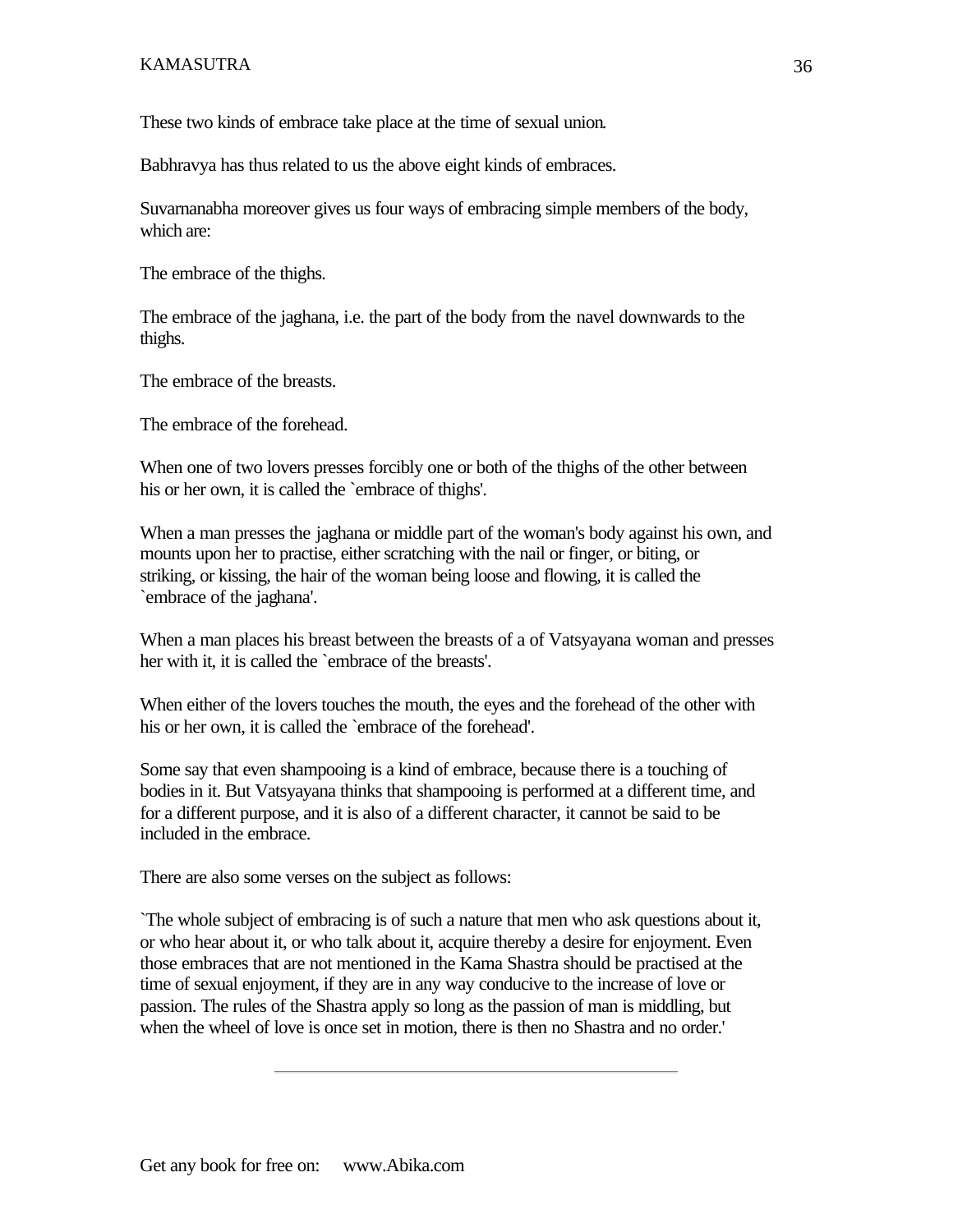## **CHAPTER III**

### **ON KISSING**

IT is said by some that there is no fixed time or order between the embrace, the kiss, and the pressing or scratching with the nails or fingers, but that all these things should be done generally before sexual union takes place, while striking and making the various sounds generally takes place at the time of the union. Vatsyayana, however, thinks that anything may take place at any time, for love does not care for time or order.

On the occasion of the first congress, kissing and the other things mentioned above should be done moderately, they should not be continued for a long time, and should be done alternately. On subsequent occasions, however, the reverse of all this may take place, and moderation will not be necessary, they may continue for a long time, and, for the purpose of kindling love, they may be all done at the same time.

The following are the places for kissing: the forehead, the eyes, the cheeks, the throat, the bosom, the breasts, the lips, and the interior of the mouth. Moreover the people of the Lat country kiss also on the following places: the joints of the thighs, the arms and the navel. But Vatsyayana thinks that though kissing is practised by these people in the above places on account of the intensity of their love, and the customs of their country, it is not fit to be practised by all.

Now in a case of a young girl there are three sorts of kisses:

The nominal kiss The throbbing kiss The touching kiss

When a girl only touches the mouth of her lover with her own, but does not herself do anything, it is called the `nominal kiss'.

When a girl, setting aside her bashfulness a little, wishes to touch the lip that is pressed into her mouth, and with that object moves her lower lip, but not the upper one, it is called the `throbbing kiss'.

When a girl touches her lover's lip with her tongue, and having shut her eyes, places her hands on those of her lover, it is called the `touching kiss'.

Other authors describe four other kinds of kisses:

The straight kiss The bent kiss The turned kiss The pressed kiss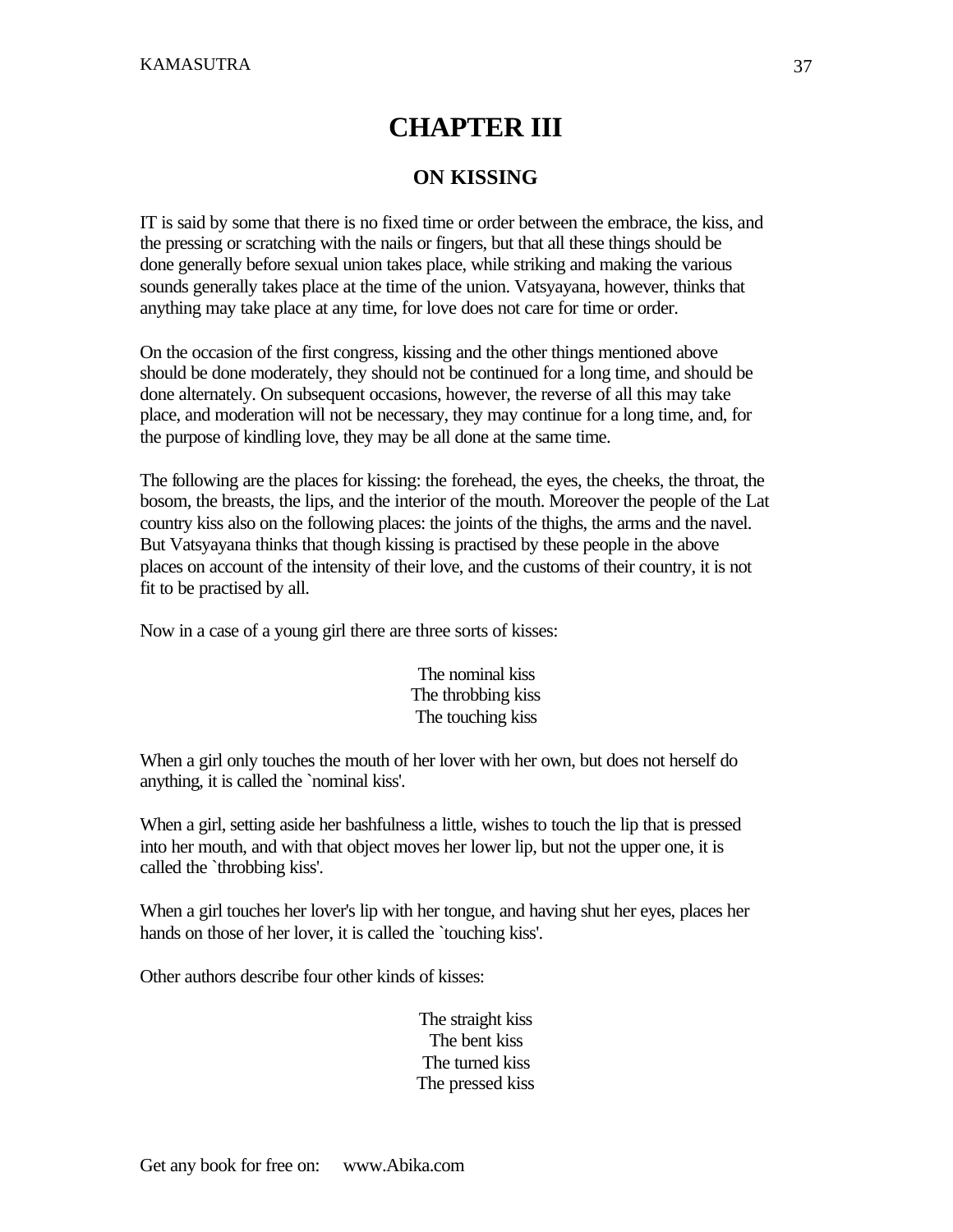When the lips of two lovers are brought into direct contact with each other, it is called a `straight kiss'.

When the heads of two lovers are bent towards each other, and when so bent, kissing takes place, it is called a `bent kiss'.

When one of them turns up the face of the other by holding the head and chin, and then kissing, it is called a `turned kiss'.

Lastly when the lower lip is pressed with much force, it is called a `pressed kiss'.

There is also a fifth kind of kiss called the `greatly pressed kiss', which is effected by taking hold of the lower lip between two fingers, and then, after touching it with the tongue, pressing it with great force with the lip.

As regards kissing, a wager may be laid as to which will get hold of the lips of the other first. If the woman loses, she should pretend to cry, should keep her lover off by shaking her hands, and turn away from him and dispute with him saying, `let another wager be laid'. If she loses this a second time, she should appear doubly distressed, and when her lover is off his guard or asleep, she should get hold of his lower lip, and hold it in her teeth, so that it should not slip away, and then she should laugh, make a loud noise, deride him, dance about, and say whatever she likes in a joking way, moving her eyebrows and rolling her eyes. Such are the wagers and quarrels as far as kissing is concerned, but the same may be applied with regard to the pressing or scratching with the nails and fingers, biting and striking. All these however are only peculiar to men and women of intense passion.

When a man kisses the upper lip of a woman, while she in return kisses his lower lip, it is called the `kiss of the upper lip'.

When one of them takes both the lips of the other between his or her own, it is called `a clasping kiss'. A woman, however, only takes this kind of kiss from a man who has no moustache. And on the occasion of this kiss, if one of them touches the teeth, the tongue, and the palate of the other, with his or her tongue, it is called the `fighting of the tongue'. In the same way, the pressing of the teeth of the one against the mouth of the other is to be practised.

Kissing is of four kinds: moderate, contracted, pressed, and soft, according to the different parts of the body which are kissed, for different kinds of kisses are appropriate for different parts of the body.

When a woman looks at the face of her lover while he is asleep and kisses it to show her intention or desire, it is called a `kiss that kindles love'.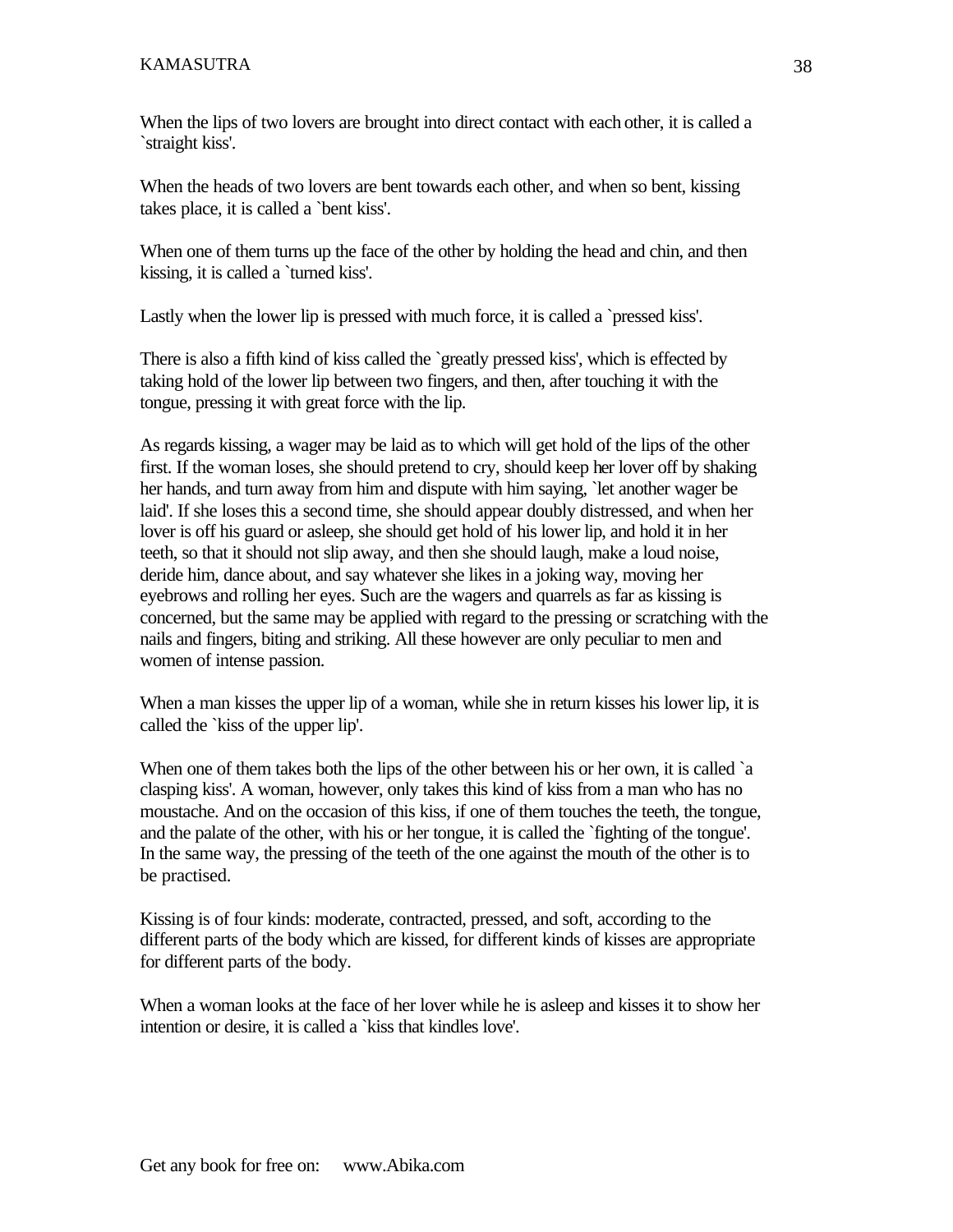When a woman kisses her lover while he is engaged in business, or while he is quarrelling with her, or while he is looking at something else, so that his mind may be turned away, it is called a `kiss that turns away'.

When a lover coming home late at night kisses his beloved, who is asleep on her bed, in order to show her his desire, it is called a `kiss that awakens'. On such an occasion the woman may pretend to be asleep at the time of her lover's arrival, so that she may know his intention and obtain respect from him.

When a person kisses the reflection of the person he loves in a mirror, in water, or on a wall, it is called a `kiss showing the intention'.

When a person kisses a child sitting on his lap, or a picture, or an image, or figure, in the presence of the person beloved by him, it is called a `transferred kiss'.

When at night at a theatre, or in an assembly of caste men, a man coming up to a woman kisses a finger of her hand if she be standing, or a toe of her foot if she be sitting, or when a woman is shampooing her lover's body, places her face on his thigh (as if she was sleepy) so as to inflame his passion, and kisses his thigh or great toe, it is called a `demonstrative kiss'.

There is also a verse on this subject as follows:

`Whatever things may be done by one of the lovers to the other, the same should be returned by the other, i.e. if the woman kisses him he should kiss her in return, if she strikes him he should also strike her in return.'

# **CHAPTER IV**

### **ON PRESSING, OR MARKING, OR SCRATCHING WITH THE NAILS**

WHEN love becomes intense, pressing with the nails or scratching the body with them is practised, and it is done on the following occasions: on the first visit; at the time of setting out on a journey; on the return from a journey; at the time when an angry lover is reconciled; and lastly when the woman is intoxicated.

But pressing with the nails is not a usual thing except with those who are intensely passionate, i.e. full of passion. It is employed, together with biting, by those to whom the practice is agreeable.

Pressing with the nails is of the eight following kinds, according to the forms of the marks which are produced:

• Sounding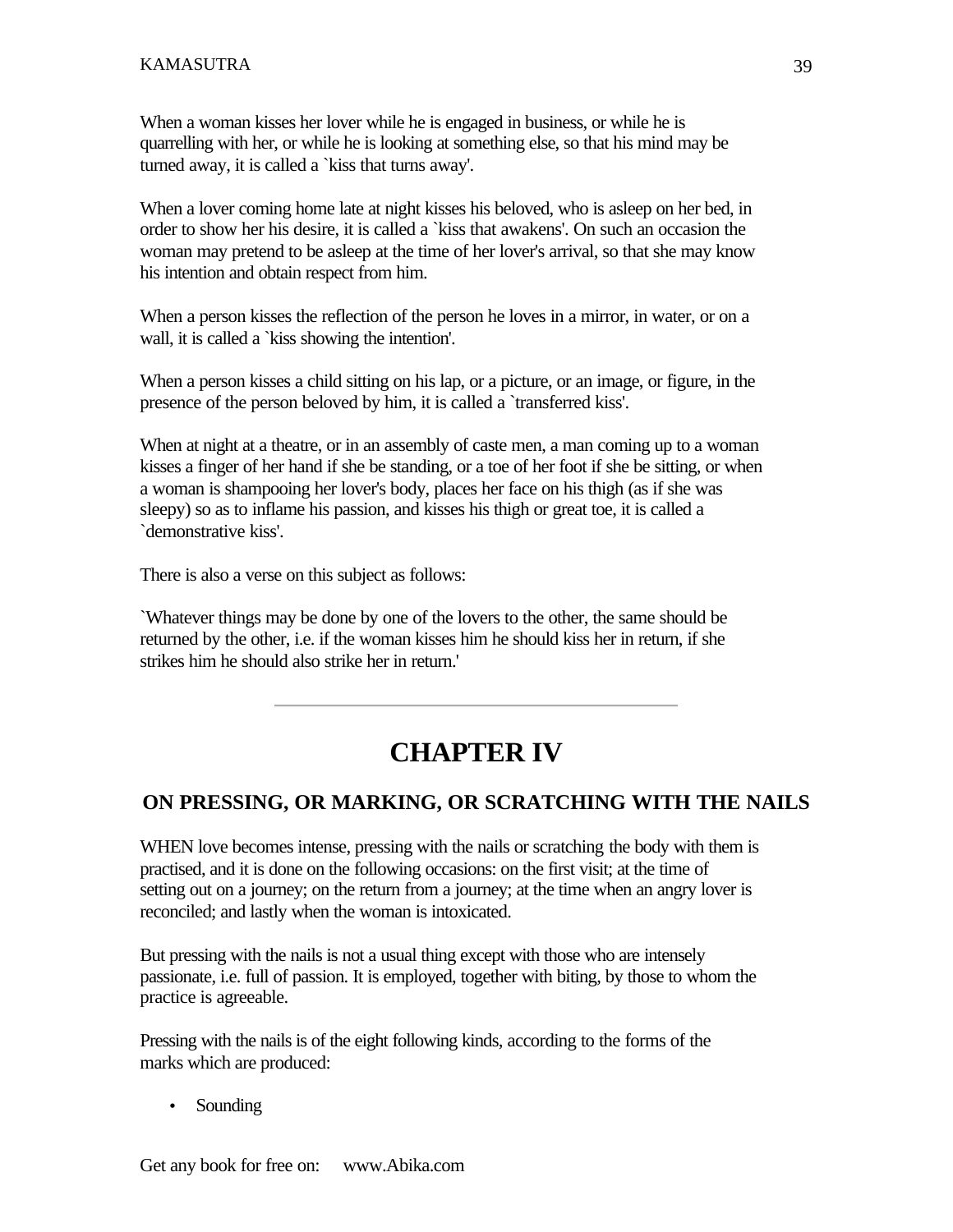- Half moon
- A circle
- A line
- A tiger's nail or claw
- A peacock's foot
- The jump of a hare
- The leaf of a blue lotus

The places that are to be pressed with the nails are as follows: the arm pit, the throat, the breasts, the lips, the jaghana, or middle parts of the body, and the thighs. But Suvarnanabha is of opinion that when the impetuosity of passion is excessive, the places need not be considered.

The qualities of good nails are that they should be bright, well set, clean, entire, convex, soft, and glossy in appearance. Nails are of three kinds according to their size:

### **Small Middling**

#### Large

Large nails, which give grace to the hands, and attract the hearts of women from their appearance, are possessed by the Bengalees.

Small nails, which can be used in various ways, and are to be applied only with the object of giving pleasure, are possessed by the people of the southern districts.

Middling nails, which contain the properties of both the above kinds, belong to the people of the Maharashtra.

When a person presses the chin, the breasts, the lower lip, or the jaghana of another so softly that no scratch or mark is left, but only the hair on the body becomes erect from the touch of the nails, and the nails themselves make a sound, it is called a `sounding or pressing with the nails'.

This pressing is used in the case of a young girl when her lover shampoos her, scratches her head, and wants to trouble or frighten her.

The curved mark with the nails, which is impressed on the neck and the breasts, is called the `half moon'.

When the half moons are impressed opposite to each other, it is called a 'circle'. This mark with the nails is generally made on the navel, the small cavities about the buttocks, and on the joints of the thigh.

A mark in the form of a small line, and which can be made on any part of the body, is called a `line'.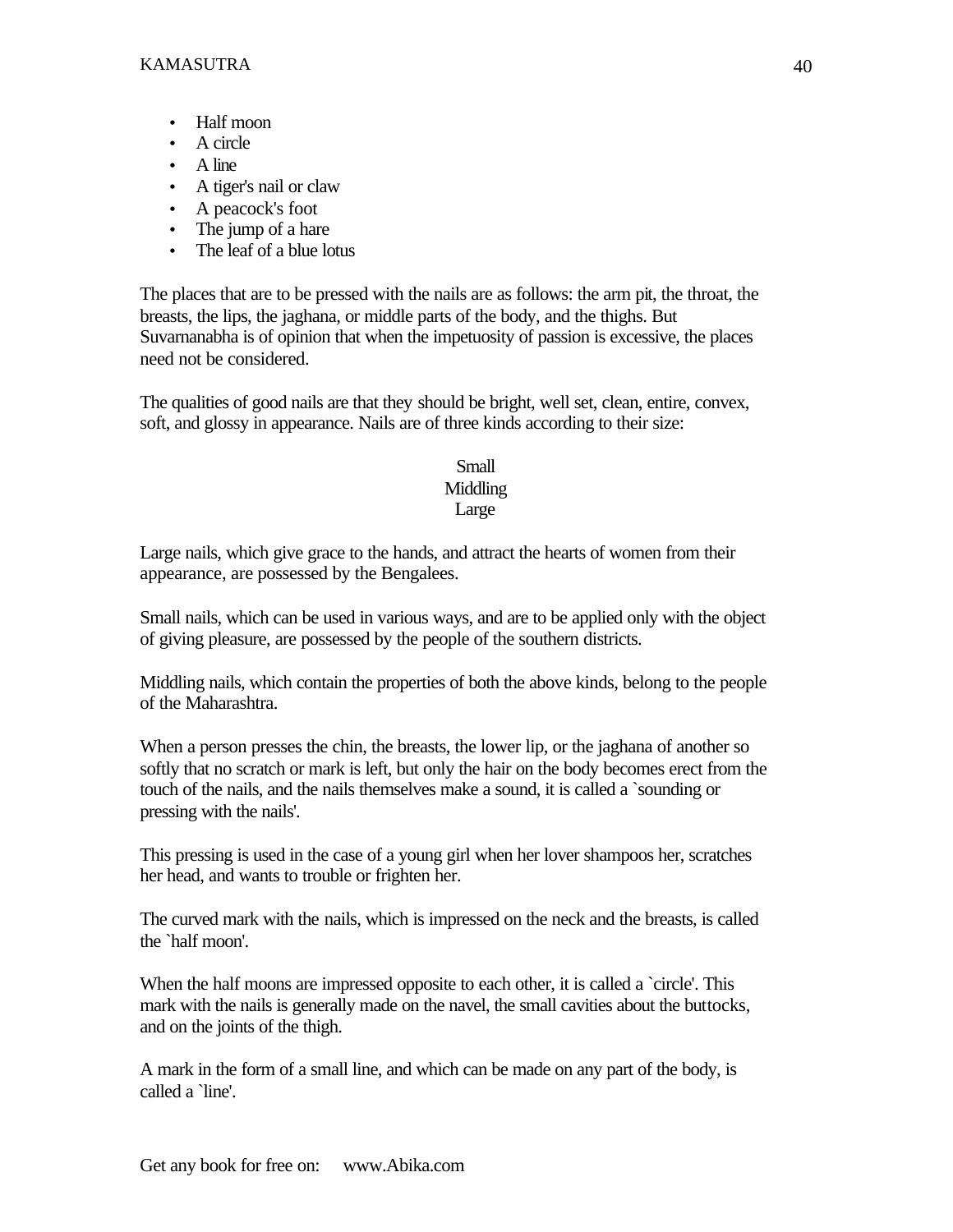This same line, when it is curved, and made on the breast, is called a `tiger's nail'.

When a curved mark is made on the breast by means of the five nails, it is called a `peacock's foot'. This mark is made with the object of being praised, for it requires a great deal of skill to make it properly.

When five marks with the nails are made close to one another near the nipple of the breast, it is called `the jump of a hare'.

A mark made on the breast or on the hips in the form of a leaf of the blue lotus is called the `leaf of a blue lotus'.

When a person is going on a journey, and makes a mark on the thighs, or on the breast, it is called a `token of remembrance'. On such an occasion three or four lines are impressed close to one another with the nails.

Here ends the marking with the nails. Marks of other kinds than the above may also be made with the nails, for the ancient authors say that, as there are innumerable degrees of skill among men (the practice of this art being known to all), so there are innumerable ways of making these marks. And as pressing or marking with the nails is independent of love, no one can say with certainty how many different kinds of marks with the nails do actually exist. The reason of this is, Vatsyayana says, that as variety is necessary in love, so love is to be Produced by means of variety. It is on this account that courtesans, who are well acquainted with various ways and means, become so desirable, for if variety is sought in all the arts and amusements, such as archery and others, how much more should it be sought after in the present case.

The marks of the nails should not be made on married women, but particular kinds of marks may be made on their private parts for the remembrance and increase of love.

There are also some verses on the subject, as follows:

`The love of a woman who sees the marks of nails on the private parts of her body, even though they are old and almost worn out, becomes again fresh and new. If there be no marks of nails to remind a person of the passages of love, then love is lessened in the same way as when no union takes place for a long time.'

Even when a stranger sees at a distance a young woman with the marks of nails on her breast,1 he is filled with love and respect for her.

A man, also, who carries the marks of nails and teeth on some parts of his body, influences the mind of a woman, even though it be ever so firm. In short, nothing tends to increase love so much as the effects of marking with the nails, and biting.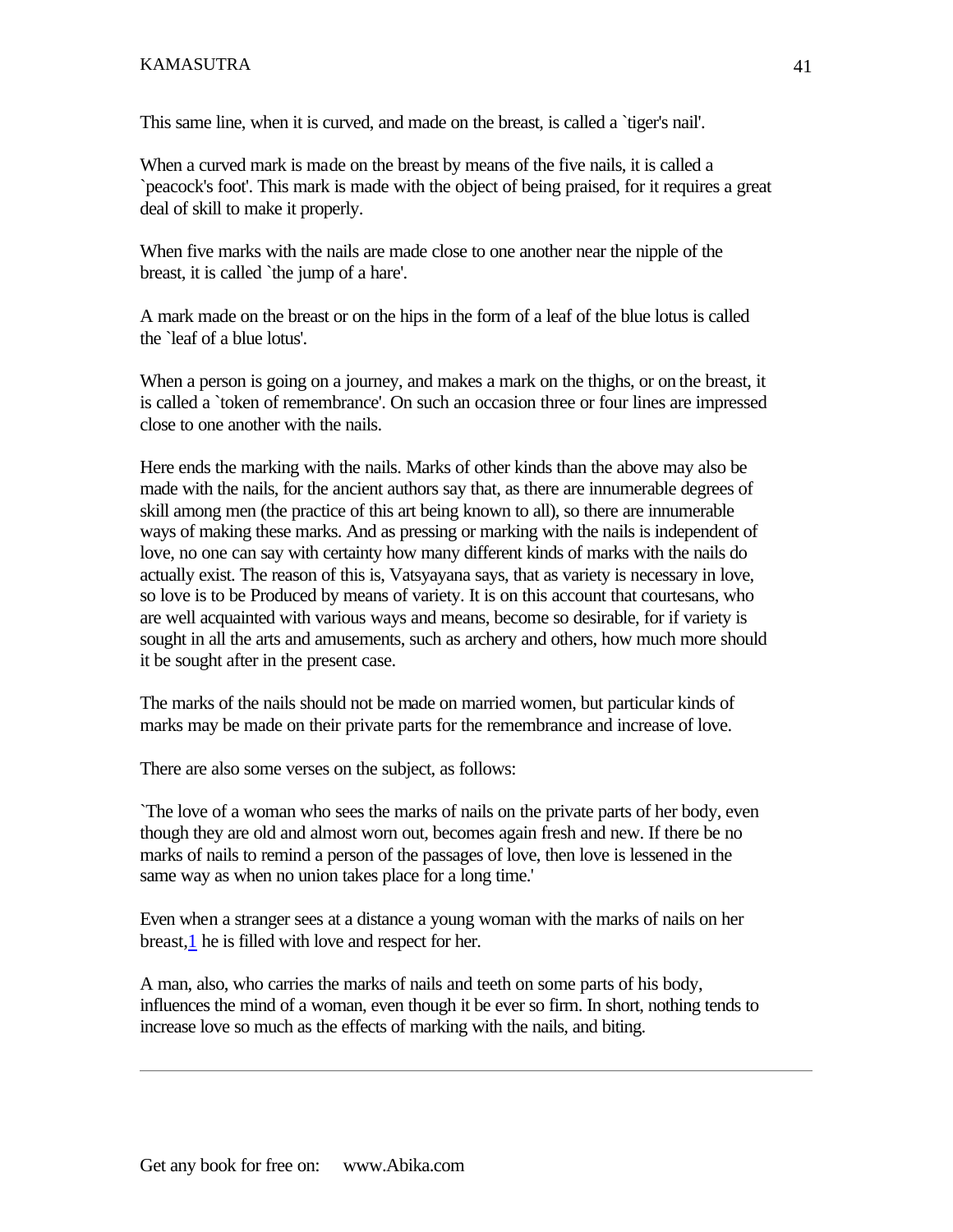# **Footnotes**

1

From this it would appear that in ancient times the breasts of women were not covered, and this is seen in the paintings of the Ajunta and other caves, where we find that the breasts of even royal ladies and others are exposed.

# **CHAPTER V**

### **ON BITING, AND THE MEANS TO BE EMPLOYED WITH REGARD TO WOMEN OF DIFFERENT COUNTRIES**

ALL the places that can be kissed are also the places that can be bitten, except the upper lip, the interior of the mouth, and the eyes.

The qualities of good teeth are as follows: They should be equal, possessed of a pleasing brightness, capable of being coloured, of proper proportions, unbroken, and with sharp ends.

The defects of teeth on the other hand are that they are blunt, protruding from the gums, rough, soft, large, and loosely set.

The following are the different kinds of biting:

The hidden bite The swollen bite The point The line of points The coral and the jewel The line of jewels The broken cloud The biting of the boar

The biting, which is shown only by the excessive redness of the skin that is bitten, is called the `hidden bite'.

When the skin is pressed down on both sides, it is called the `swollen bite'.

When a small portion of the skin is bitten with two teeth only, it is called the `point'.

When such small portions of the skin are bitten with all the teeth, it is called the `line of points'.

The biting, which is done by bringing together the teeth and the lips, is called the `coral and the jewel'. The lip is the coral, and the teeth the jewel.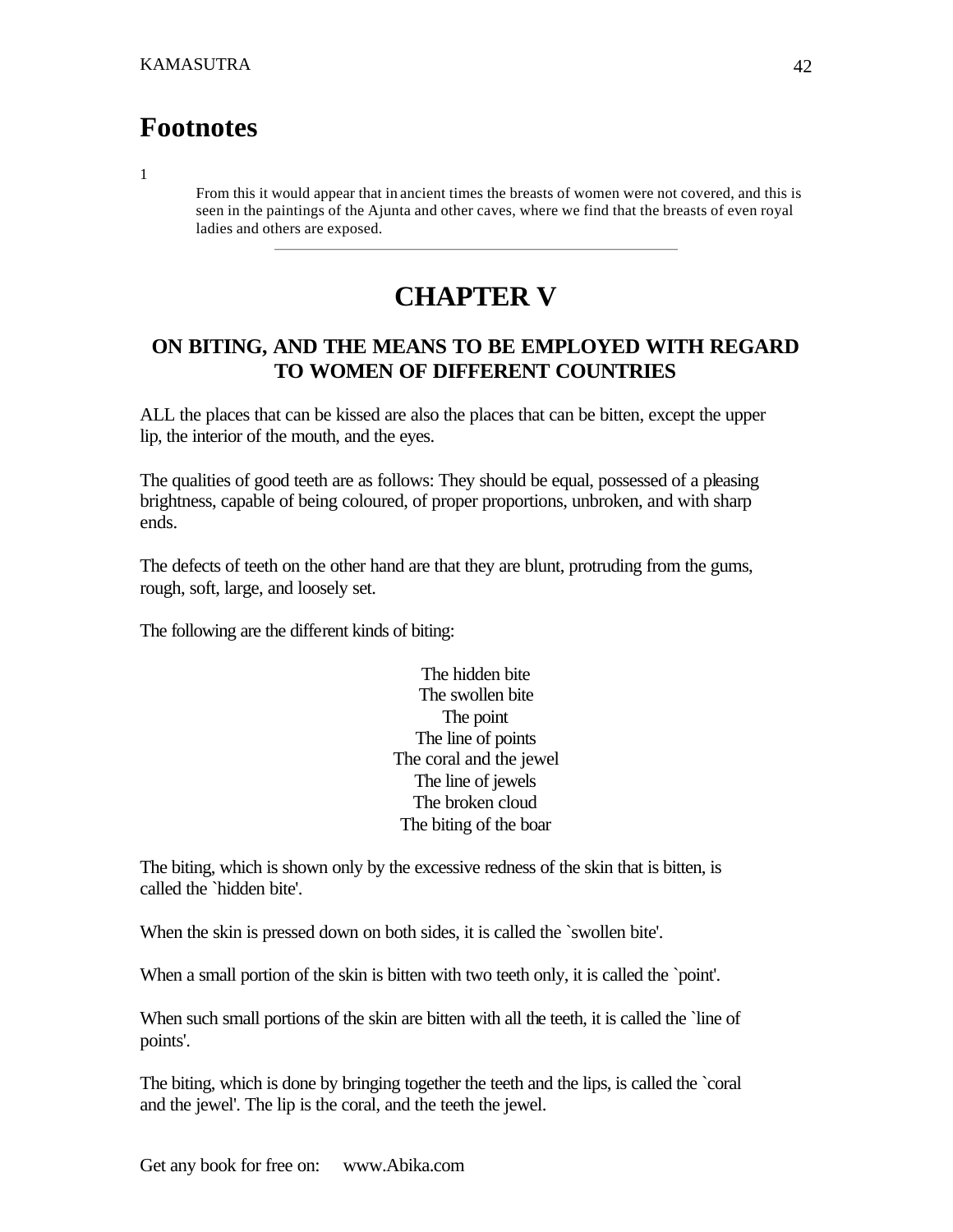When biting is done with all the teeth, it is called the `line of jewels'.

The biting, which consists of unequal risings in a circle, and which comes from the space between the teeth, is called the `broken cloud'. This is impressed on the breasts.

The biting, which consists of many broad rows of marks near to one another, and with red intervals, is called the `biting of a boar'. This is impressed on the breasts and the shoulders; and these two last modes of biting are peculiar to persons of intense passion.

The lower lip is the place on which the `hidden bite', the swollen bite', and the `point' are made; again the `swollen bite' and the `coral and the jewel' bite are done on the cheek. Kissing, pressing with the nails, and biting are the ornaments of the left cheek, and when the word cheek is used it is to be understood as the left cheek.

Both the `line of points' and the `line of jewels' are to be impressed on the throat, the arm pit, and the joints of the thighs; but the `line of points' alone is to be impressed on the forehead and the thighs.

The marking with the nails, and the biting of the following things - an ornament of the forehead, an ear ornament, a bunch of flowers, a betel leaf, or a tamala leaf, which are worn by, or belong to the woman that is beloved - are signs of the desire of enjoyment.

Here end the different kinds of biting.

In the affairs of love a man should do such things as are agreeable to the women of different countries.

The women of the central countries (i.e. between the Ganges and the Jumna) are noble in their character, not accustomed to disgraceful practices, and dislike pressing the nails and biting.

The women of the Balhika country are gained over by striking.

The women of Avantika are fond of foul pleasures, and have not good manners.

The women of the Maharashtra are fond of practising the sixty-four arts, they utter low and harsh words, and like to be spoken to in the same way, and have an impetuous desire of enjoyment.

The women of Pataliputra (i.e. the modern Patna) are of the same nature as the women of the Maharashtra, but show their likings only in secret.

The women of the Dravida country, though they are rubbed and pressed about at the time of sexual enjoyment, have a slow fall of semen, that is they are very slow in the act of coition.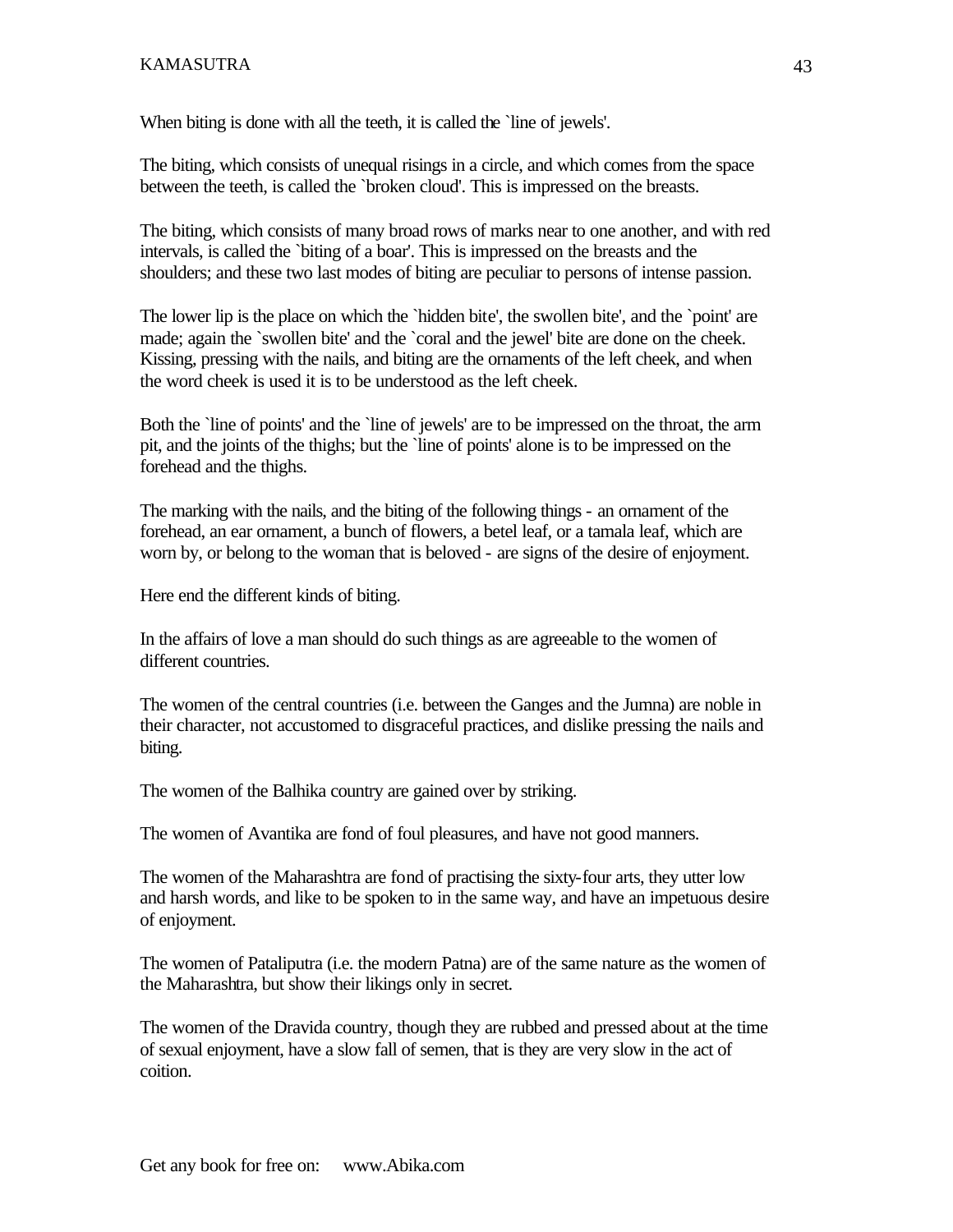The women of Vanavasi are moderately passionate, they go through every kind of enjoyment, cover their bodies, and abuse those who utter low, mean and harsh words.

The women of Avanti hate kissing, marking with the nails, and biting, but they have a fondness for various kinds of sexual union.

The women of Malwa like embracing and kissing, but not wounding, and they are gained over by striking.

The women of Abhira, and those of the country about the Indus and five rivers (i.e. the Punjab), are gained over by the Auparishtaka or mouth congress.

The women of Aparatika are full of passion, and make slowly the sound `Sit'.

The women of the Lat country have even more impetuous desire, and also make the sound `Sit'.

The women of the Stri Rajya, and of Koshola (Oude), are full of impetuous desire, their semen falls in large quantities and they are fond of taking medicine to make it do so.

The women of the Andhra country have tender bodies, they are fond of enjoyment, and have a liking for voluptuous pleasures.

The women of Ganda have tender bodies, and speak sweetly.

Now Suvarnanabha is of opinion that that which is agreeable to the nature of a particular person, is of more consequence than that which is agreeable to a whole nation, and that therefore the peculiarities of the country should not be observed in such cases. The various pleasures, the dress, and the sports of one country are in time borrowed by another, and in such a case these things must be considered as belonging originally to that country.

Among the things mentioned above, viz. embracing, kissing, etc., those which increase passion should be done first, and those which are only for amusement or variety should be done afterwards.

There are also some verses on this subject as follows:

`When a man bites a woman forcibly, she should angrily do the same to him with double force. Thus a "point" should be returned with a "line of points", and a "line of points" with a "broken cloud", and if she be excessively chafed, she should at once begin a love quarrel with him. At such a time she should take hold of her lover by the hair, and bend his head down, and kiss his lower lip, and then, being intoxicated with love, she should shut her eyes and bite him in various places. Even by day, and in a place of public resort, when her lover shows her any mark that she may have inflicted on his body, she should smile at the sight of it, and turning her face as if she were going to chide him, she should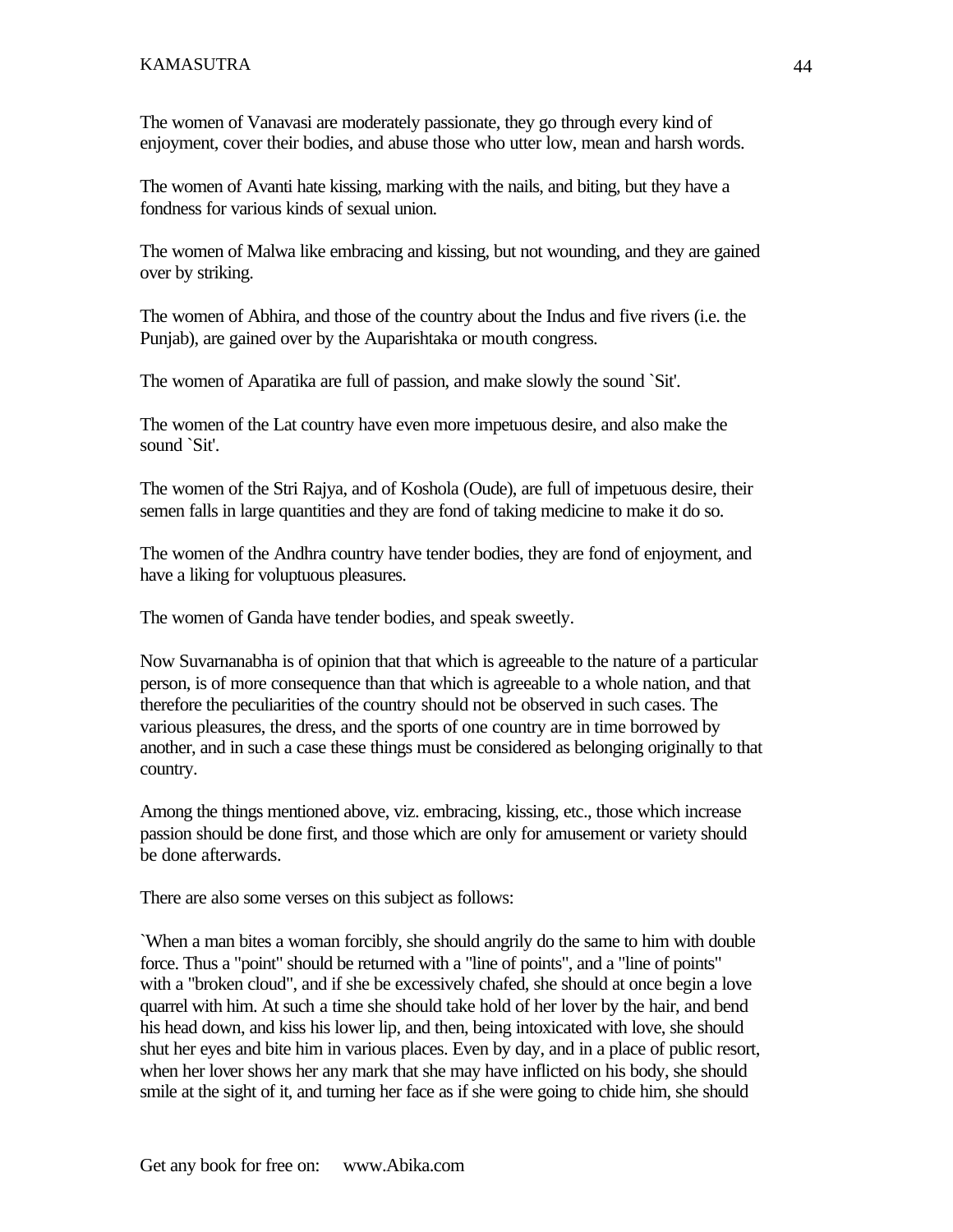show him with an angry look the marks on her own body that have been made by him. Thus if men and women act according to each other's liking, their love for each other will not be lessened even in one hundred years.'

# **CHAPTER VI**

### **OF THE DIFFERENT WAYS OF LYING DOWN, AND VARIOUS KINDS OF CONGRESS**

On the occasion of a `high congress' the Mrigi (Deer) woman should lie down in such a way as to widen her yoni, while in a `low congress' the Hastini (Elephant) woman should lie down so as to contract hers. But in an `equal congress' they should lie down in the natural position. What is said above concerning the Mrigi and the Hastini applies also to the Vadawa (Mare) woman. In a `low congress the woman should particularly make use of medicine, to cause her desires to be satisfied quickly.

The Deer-woman has the following three ways of lying down:

The widely opened position The yawning position The position of the wife of Indra

When she lowers her head and raises her middle parts, it is called the `widely opened position'. At such a time the man should apply some unguent, so as to make the entrance easy.

When she raises her thighs and keeps them wide apart and engages in congress, it is called the `yawning position'.

When she places her thighs with her legs doubled on them upon her sides, and thus engages in congress, it is called the position of Indrani and this is learnt only by practice. The position is also useful in the case of the `highest congress'.

The `clasping position' is used in `low congress', and in the `lowest congress', together with the `pressing position', the `twining position', and the `mare's position'.

When the legs of both the male and the female are stretched straight out over each other, it is called the `clasping position'. It is of two kinds, the side position and the supine position, according to the way in which they lie down. In the side position the male should invariably lie on his left side, and cause the woman to lie on her right side, and this rule is to be observed in lying down with all kinds of women.

When, after congress has begun in the clasping position, the woman presses her lover with her thighs, it is called the `pressing position'.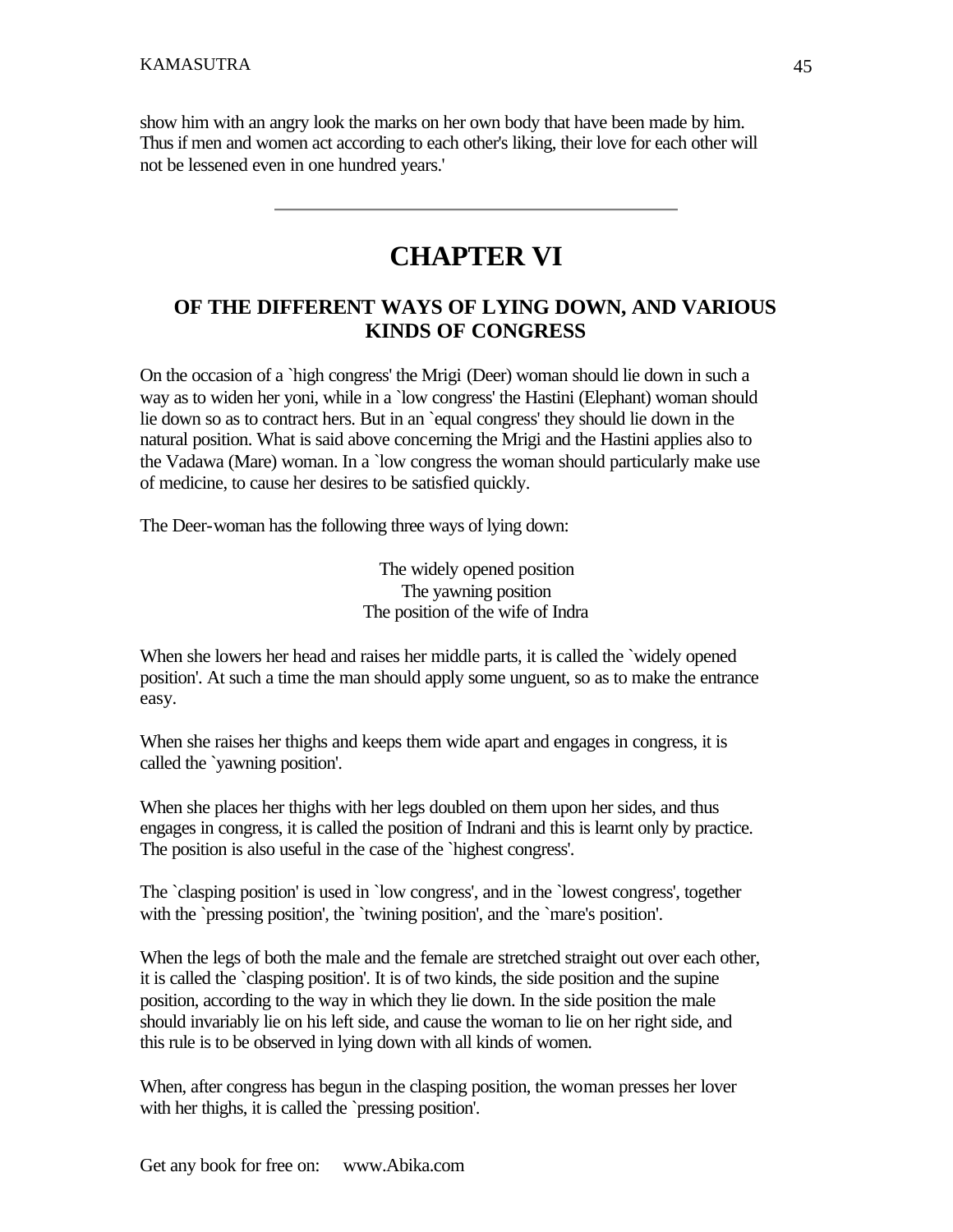When the woman places one of her thighs across the thigh of her lover it is called the `twining position'.

When a woman forcibly holds in her yoni the lingam after it is in, it is called the `mare's position'. This is learnt by practice only, and is chiefly found among the women of the Andhra country.

The above are the different ways of lying down, mentioned by Babhravya. Suvarnanabha, however, gives the following in addition:

When the female raises both of her thighs straight up, it is called the `rising position'.

When she raises both of her legs, and places them on her lover's shoulders, it is called the `yawning position'.

When the legs are contracted, and thus held by the lover before his bosom, it is called the `pressed position'.

When only one of her legs is stretched out, it is called the `half pressed position'.

When the woman places one of her legs on her lover's shoulder, and stretches the other out, and then places the latter on his shoulder, and stretches out the other, and continues to do so alternately, it is called the `splitting of a bamboo'.

When one of her legs is placed on the head, and the other is stretched out, it is called the `fixing of a nail'. This is learnt by practice only.

When both the legs of the woman are contracted, and placed on her stomach, it is called the `crab's position'.

When the thighs are raised and placed one upon the other, it is called the `packed position'.

When the shanks are placed one upon the other, it is called the `lotus-like position'.

When a man, during congress, turns round, and enjoys the woman without leaving her, while she embraces him round the back all the time, it is called the 'turning position', and is learnt only by practice.

Thus, says Suvarnanabha, these different ways of lying down, sitting, and standing should be practised in water, because it is easy to do so therein. But Vatsyayana is of opinion that congress in water is improper, because it is prohibited by the religious law.

When a man and a woman support themselves on each other's bodies, or on a wall, or pillar, and thus while standing engage in congress, it is called the `supported congress'.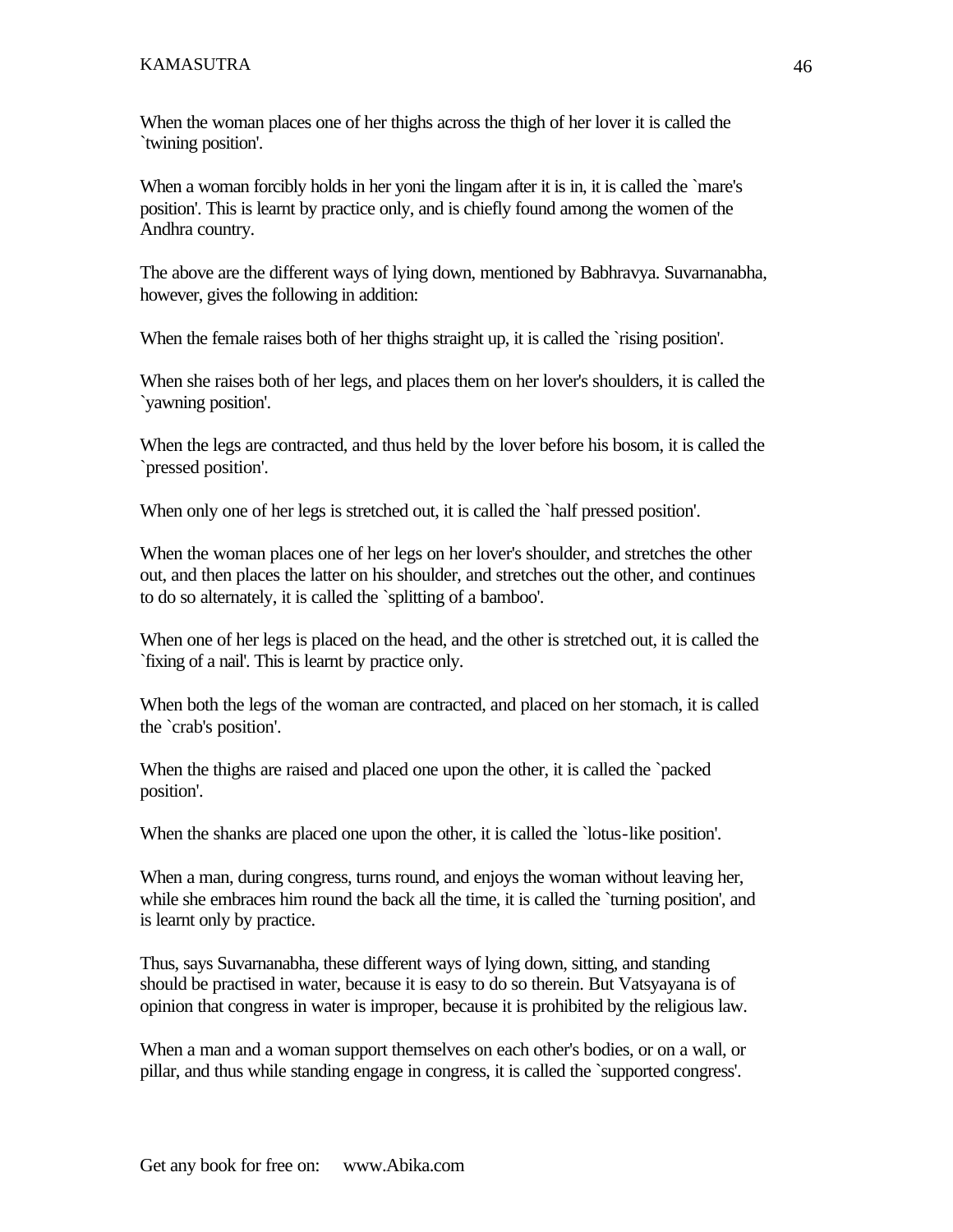When a man supports himself against a wall, and the woman, sitting on his hands joined together and held underneath her, throws her arms round his neck, and putting her thighs alongside his waist, moves herself by her feet, which are touching the wall against which the man is leaning, it is called the `suspended congress'.

When a woman stands on her hands and feet like a quadruped, and her lover mounts her like a bull, it is called the `congress of a cow'. At this time everything that is ordinarily done on the bosom should be done on the back.

In the same way can be carried on the congress of a dog, the congress of a goat, the congress of a deer, the forcible mounting of an ass, the congress of a cat, the jump of a tiger, the pressing of an elephant, the rubbing of a boar, and the mounting of a horse. And in all these cases the characteristics of these different animals should be manifested by acting like them.

When a man enjoys two women at the same time, both of whom love him equally, it is called the `united congress'.

When a man enjoys many women altogether, it is called the `congress of a herd of cows'.

The following kinds of congress-sporting in water, or the congress of an elephant with many female elephants which is said to take place only in the water, the congress of a collection of goats, the congress of a collection of deer take place in imitation of these animals.

In Gramaneri many young men enjoy a woman that may be married to one of them, either one after the other, or at the same time. Thus one of them holds her, another enjoys her, a third uses her mouth, a fourth holds her middle part, and in this way they go on enjoying her several parts alternately.

The same things can be done when several men are sitting in company with one courtesan, or when one courtesan is alone with many men. In the same way this can be done by the women of the king's harem when they accidentally get hold of a man.

The people in the Southern countries have also a congress in the anus, that is called the `lower congress'.

Thus ends the various kinds of congress. There are also two verses on the subject as follows:

`An ingenious person should multiply the kinds of congress after the fashion of the different kinds of beasts and of birds. For these different kinds of congress, performed according to the usage of each country, and the liking of each individual, generate love, friendship, and respect in the hearts of women.'

# **CHAPTER VII**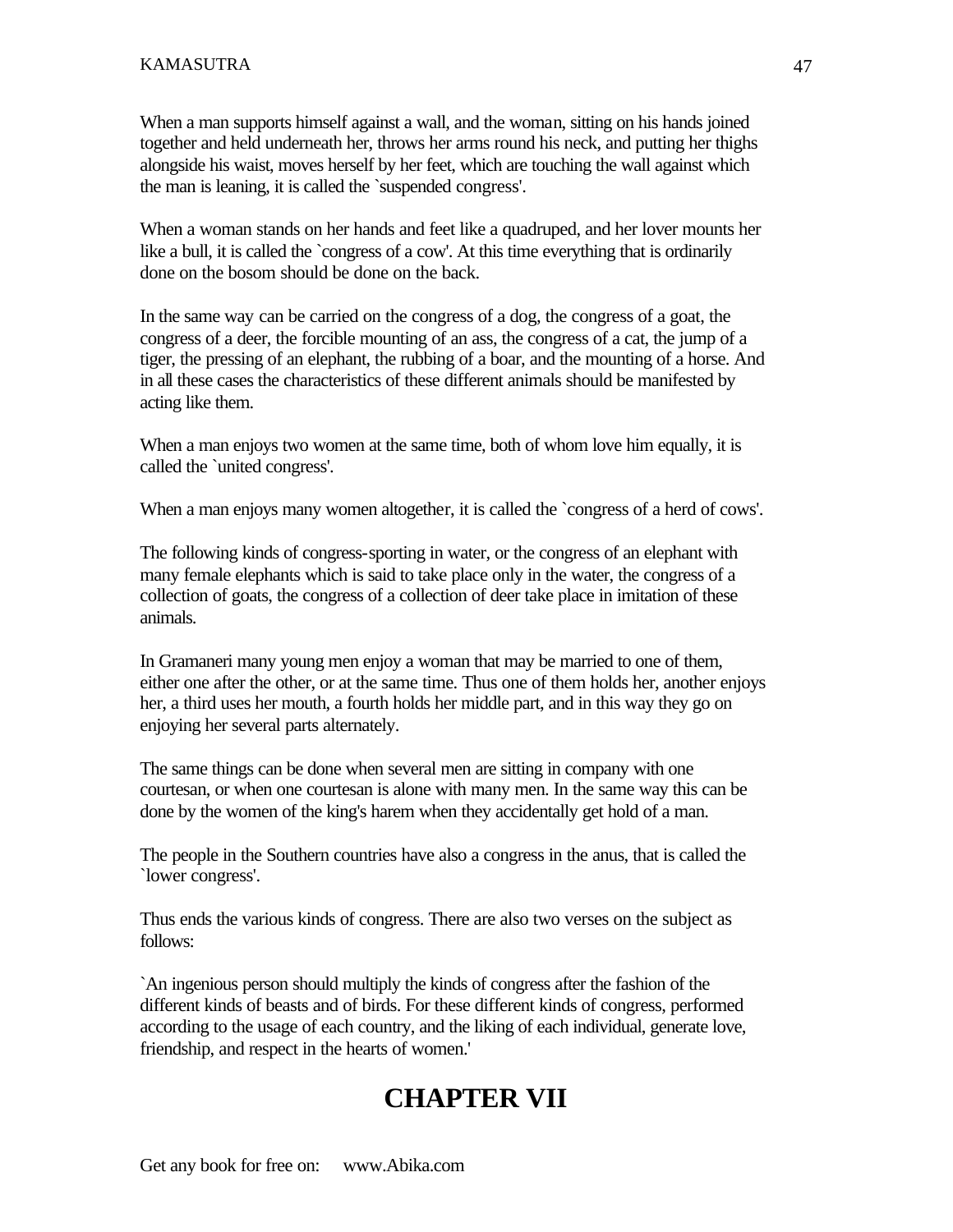#### **OF THE VARIOUS MODES OF STRIKING, AND OF THE SOUNDS APPROPRIATE TO THEM**

SEXUAL intercourse can be compared to a quarrel, on account of the contrarieties of love and its tendency to dispute. The place of striking with passion is the body, and on the body the special places are:

The shoulders The head The space between the breasts The back The jaghana, or middle part of the body The sides

Striking is of four kinds:

Striking with the back of the hand Striking with the fingers a little contracted Striking with the fist Striking with the open palm of the hand

On account of its causing pain, striking gives rise to the hissing sound, which is of various kinds, and to the eight kinds of crying:

The sound Hin The thundering sound The cooing sound The weeping sound The sound Phut The sound Phât The sound Sût The sound Plât

Besides these, there are also words having a meaning, such as `mother', and those that are expressive of prohibition, sufficiency, desire of liberation, pain or praise, and to which may be added sounds like those of the dove, the cuckoo, the green pigeon, the parrot, the bee, the sparrow, the flamingo, the duck, and the quail, which are all occasionally made use of.

Blows with the fist should be given on the back of the woman while she is sitting on the lap of the man, and she should give blows in return, abusing the man as if she were angry, and making the cooing and the weeping sounds. While the woman is engaged in congress the space between the breasts should be struck with the back of the hand, slowly at first, and then proportionately to the increasing excitement, until the end.

At this time the sounds Hin and others may be made, alternately or optionally, according to habit. When the man, making the sound Phât, strikes the woman on the head, with the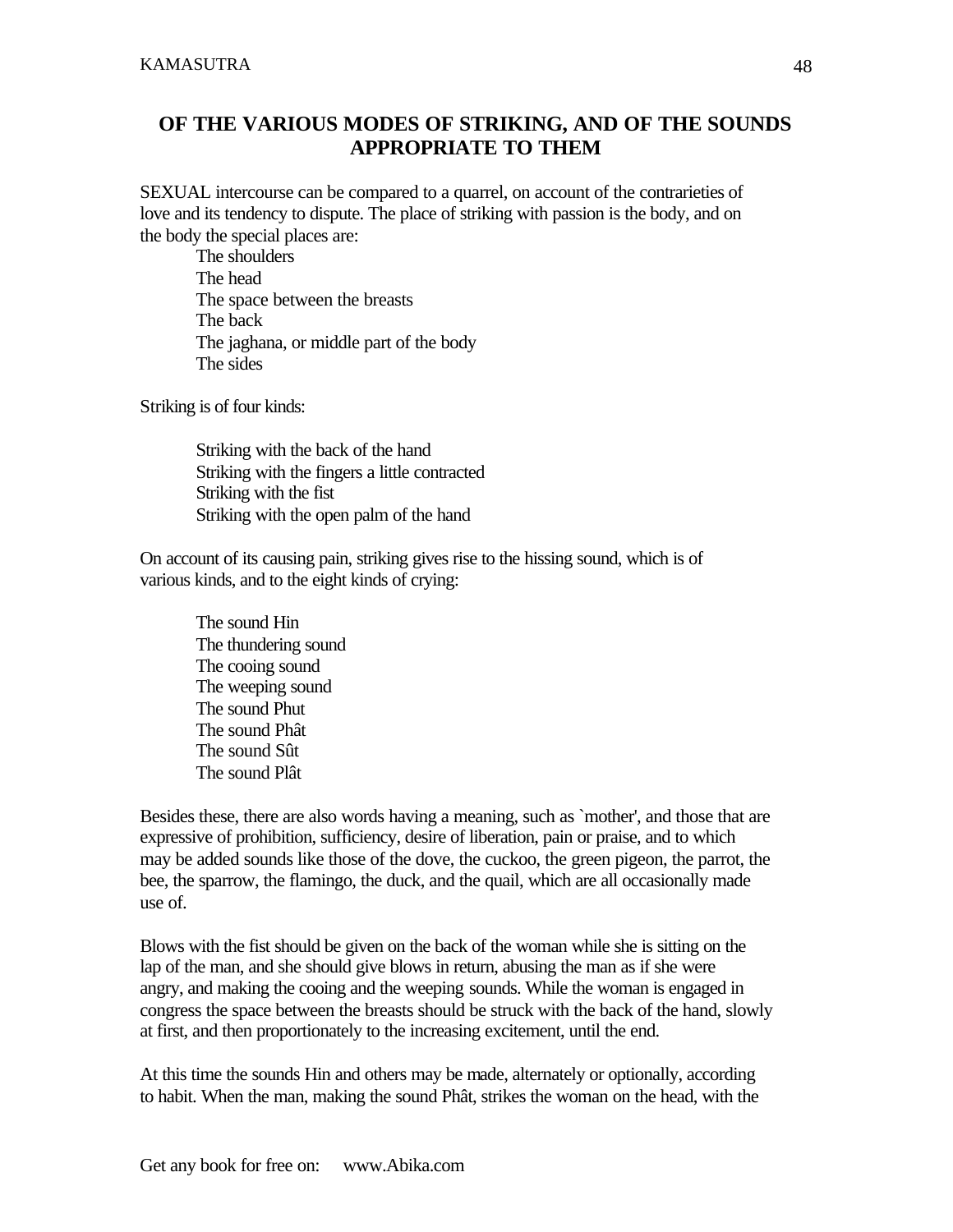fingers of his hand a little contracted, it is called Prasritaka, which means striking with the fingers of the hand a little contracted. In this case the appropriate sounds are the cooing sound, the sound Phât and the sound Phut in the interior of the mouth, and at the end of congress the sighing and weeping sounds. The sound Phât is an imitation of the sound of a bamboo being split, while the sound Phut is like the sound made by something falling into water. At all times when kissing and such like things are begun, the woman should give a reply with a hissing sound. During the excitement when the woman is not accustomed to striking, she continually utters words expressive of prohibition, sufficiently, or desire of liberation, as well as the words `father', `mother', intermingled with the sighing, weeping and thundering sounds.<sup>1</sup> Towards the conclusion of the congress, the breasts, the jaghana, and the sides of the woman should be pressed with the open palms of the hand, with some force, until the end of it, and then sounds like those of the quail or the goose should be made.

There are two verses on the subject as follows:

`The characteristics of manhood are said to consist of roughness and impetuosity, while weakness, tenderness, sensibility, and an inclination to turn away from unpleasant things are the distinguishing marks of womanhood. The excitement of passion, and peculiarities of habit may sometimes cause contrary results to appear, but these do not last long, and in the end the natural state is resumed.'

The wedge on the bosom, the scissors on the head, the piercing instrument on the cheeks, and the pinchers on the breasts and sides, may also be taken into consideration with the other four modes of striking, and thus give eight ways altogether. But these four ways of striking with instruments are peculiar to the people of the southern countries, and the marks caused by them are seen on the breasts of their women. They are local peculiarities, but Vatsyayana is of opinion that the practice of them is painful, barbarous, and base, and quite unworthy of imitation.

In the same way anything that is a local peculiarity should not always be adopted elsewhere, and even in the place where the practice is prevalent, excess of it should always be avoided. Instances of the dangerous use of them may be given as follows. The king of the Panchalas killed the courtesan Madhavasena by means of the wedge during congress. King Satakarni Satavahana of the Kuntalas deprived his great Queen Malayavati of her life by a pair of scissors, and Naradeva, whose hand was deformed, blinded a dancing girl by directing a piercing instrument in a wrong way.

There are also two verses on the subject as follows:

`About these things there cannot be either enumeration or any definite rule. Congress having once commenced, passion alone gives birth to all the acts of the parties.'

`Such passionate actions and amorous gesticulations or movements, which arise on the spur of the moment, and during sexual intercourse, cannot be defined, and are as irregular as dreams. A horse having once attained the fifth degree of motion goes on with blind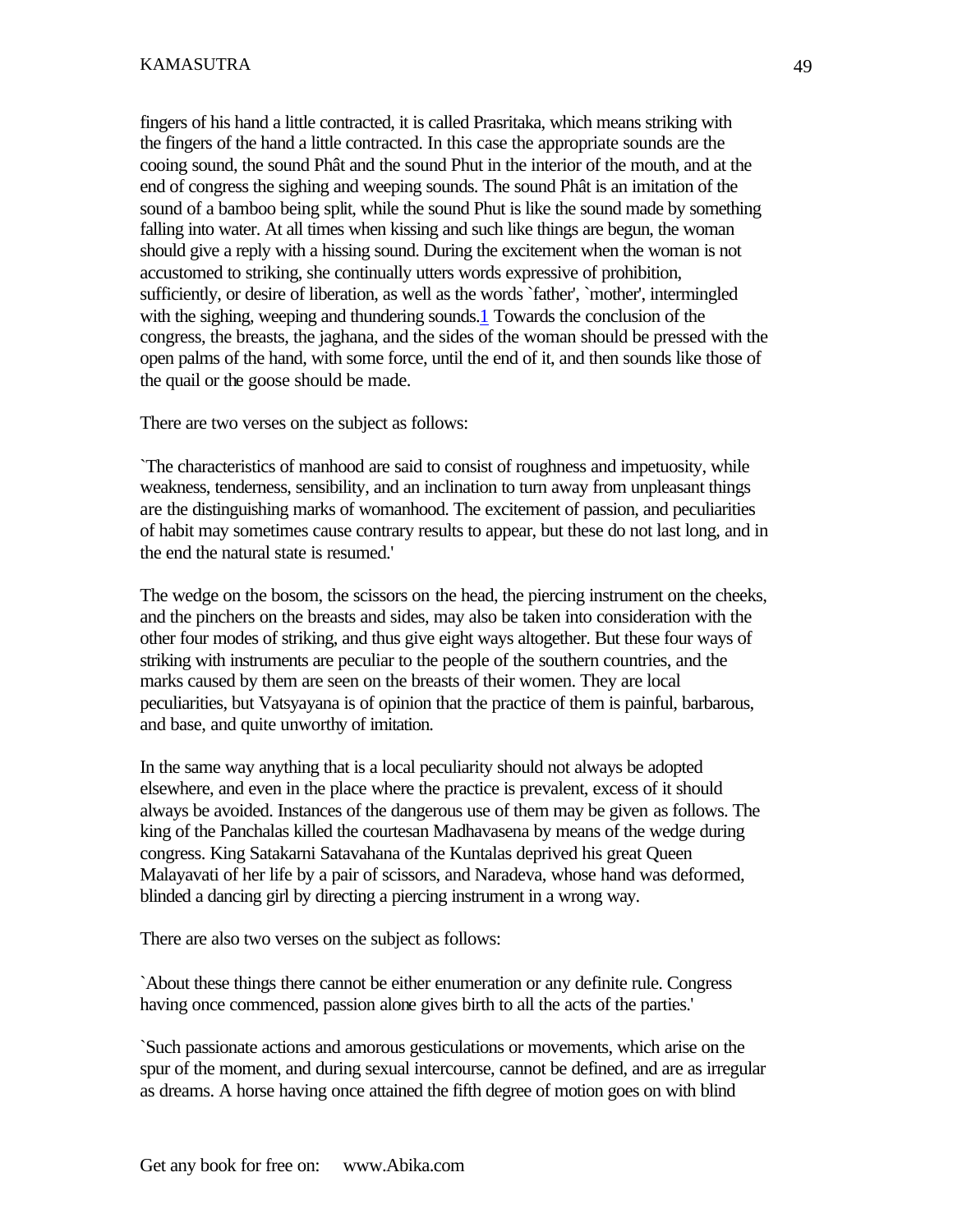speed, regardless of pits, ditches, and posts in his way; and in the same manner a loving pair become blind with passion in the heat of congress, and go on with great impetuosity, paying not the least regard to excess. For this reason one who is well acquainted with the science of love, and knowing his own strength, as also the tenderness, impetuosity, and strength of the young women, should act accordingly. The various modes of enjoyment are not for all times or for all persons, but they should only be used at the proper time. and in the proper countries and places.'

### **Footnotes**

1

Men who are well acquainted with the art of love are well aware how often one woman differs from another in her sighs and sounds during the time of congress. Some women like to be talked to in the most loving way, others in the most lustful way, others in the most abusive way, and so on. Some women enjoy themselves with closed eyes in silence, others make a great noise over it, and some almost faint away. The great art is to ascertain what gives them the greatest pleasure, and what specialities they like best.

## **CHAPTER VIII**

## **ABOUT WOMEN ACTING THE PART OF A MAN; AND OF THE WORK OF A MAN**

WHEN a woman sees that her lover is fatigued by constant congress, without having his desire satisfied, she should, with his permission, lay him down upon his back, and give him assistance by acting his part. She may also do this to satisfy the curiosity of her lover, or her own desire of novelty.

There are two ways of doing this, the first is when during congress she turns round, and gets on the top of her lover, in such a manner as to continue the congress, without obstructing the pleasure of it; and the other is when she acts the man's part from the beginning. At such a time, with flowers in her hair hanging loose, and her smiles broken by hard breathings, she should press upon her lover's bosom with her own breasts, and lowering her head frequently, should do in return the same actions which he used to do before, returning his blows and chaffing him, should say, `I was laid down by you, and fatigued with hard congress, I shall now therefore lay you down in return.' She should then again manifest her own bashfulness, her fatigue, and her desire of stopping the congress. In this way she should do the work of a man, which we shall presently relate.

Whatever is done by a man for giving pleasure to a woman is called the work of a man, and is as follows: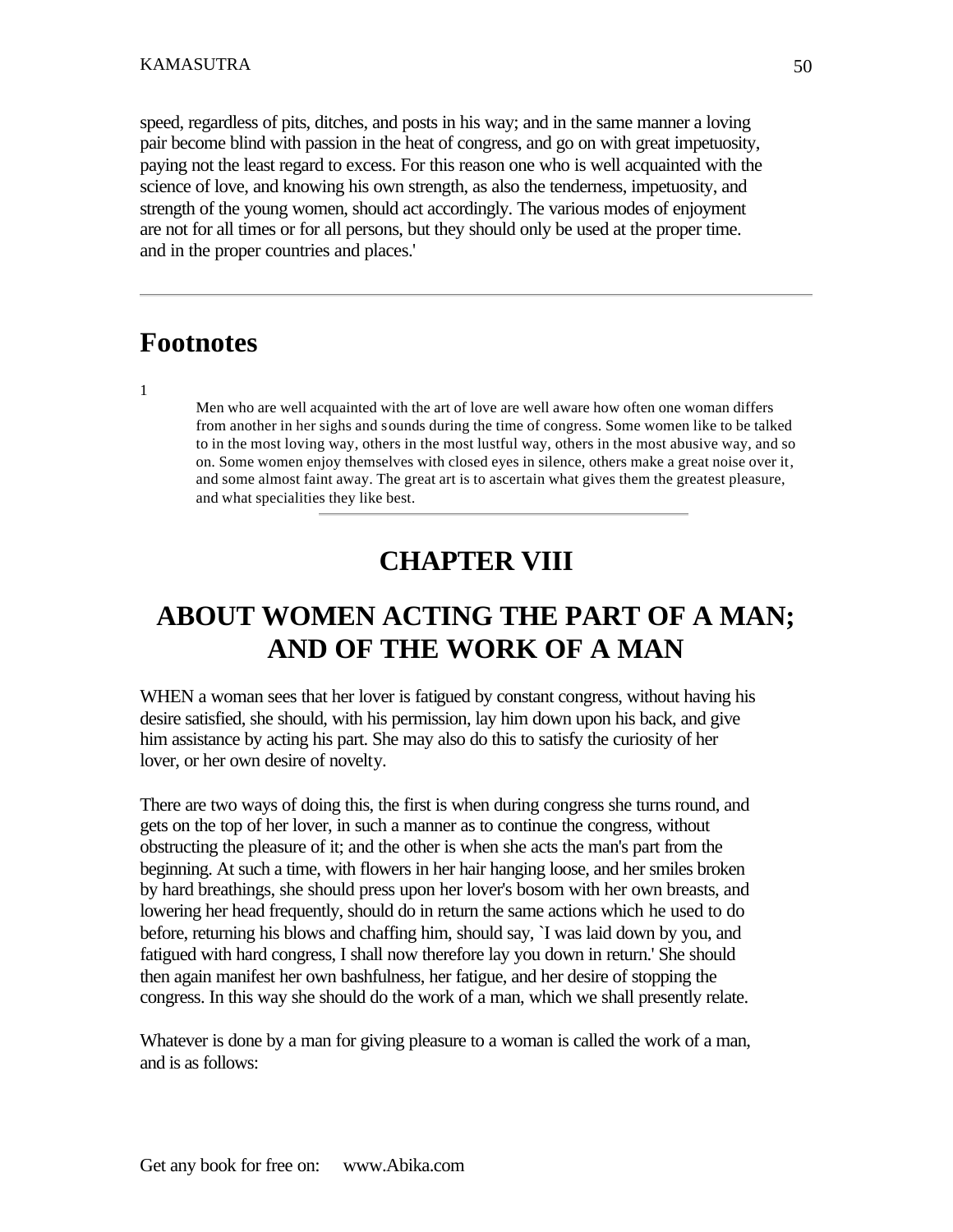While the woman is lying on his bed, and is as it were abstracted by his conversation, he should loosen the knot of her undergarments, and when she begins to dispute with him, he should overwhelm her with kisses. Then when his lingam is erect he should touch her with his hands in various places, and gently manipulate various parts of the body. If the woman is bashful, and if it is the first time that they have come together, the man should place his hands between her thighs, which she would probably keep close together, and if she is a very young girl, he should first get his hands upon her breasts, which she would probably cover with her own hands, and under her armpits and on her neck. If however she is a seasoned woman, he should do whatever is agreeable either to him or to her, and whatever is fitting for the occasion. After this he should take hold of her hair, and hold her chin in his fingers for the purpose of kissing her. On this, if she is a young girl, she will become bashful and close her eyes. Anyhow he should gather from the action of the woman what things would be pleasing to her during congress.

Here Suvarnanabha says that while a man is doing to the woman what he likes best during congress, he should always make a point of pressing those parts of her body on which she turns her eyes.

The signs of the enjoyment and satisfaction of the woman are as follows: her body relaxes, she closes her eyes, she puts aside all bashfulness, and shows increased willingness to unite the two organs as closely together as possible. On the other hand, the signs of her want of enjoyment and of failing to be satisfied are as follows: she shakes her hands, she does not let the man get up, feels dejected, bites the man, kicks him, and continues to go on moving after the man has finished. In such cases the man should rub the yoni of the woman with his hand and fingers (as the elephant rubs anything with his trunk) before engaging in congress, until it is softened, and after that is done he should proceed to put his lingam into her.

The acts to be done by the man are:

Moving forward Friction or churning Piercing Rubbing Pressing Giving a blow The blow of a boar The blow of a bull The sporting of a sparrow

When the organs are brought together properly and directly it is called `moving the organ forward'.

When the lingam is held with the hand, and turned all round in the yoni, it is called `churning'.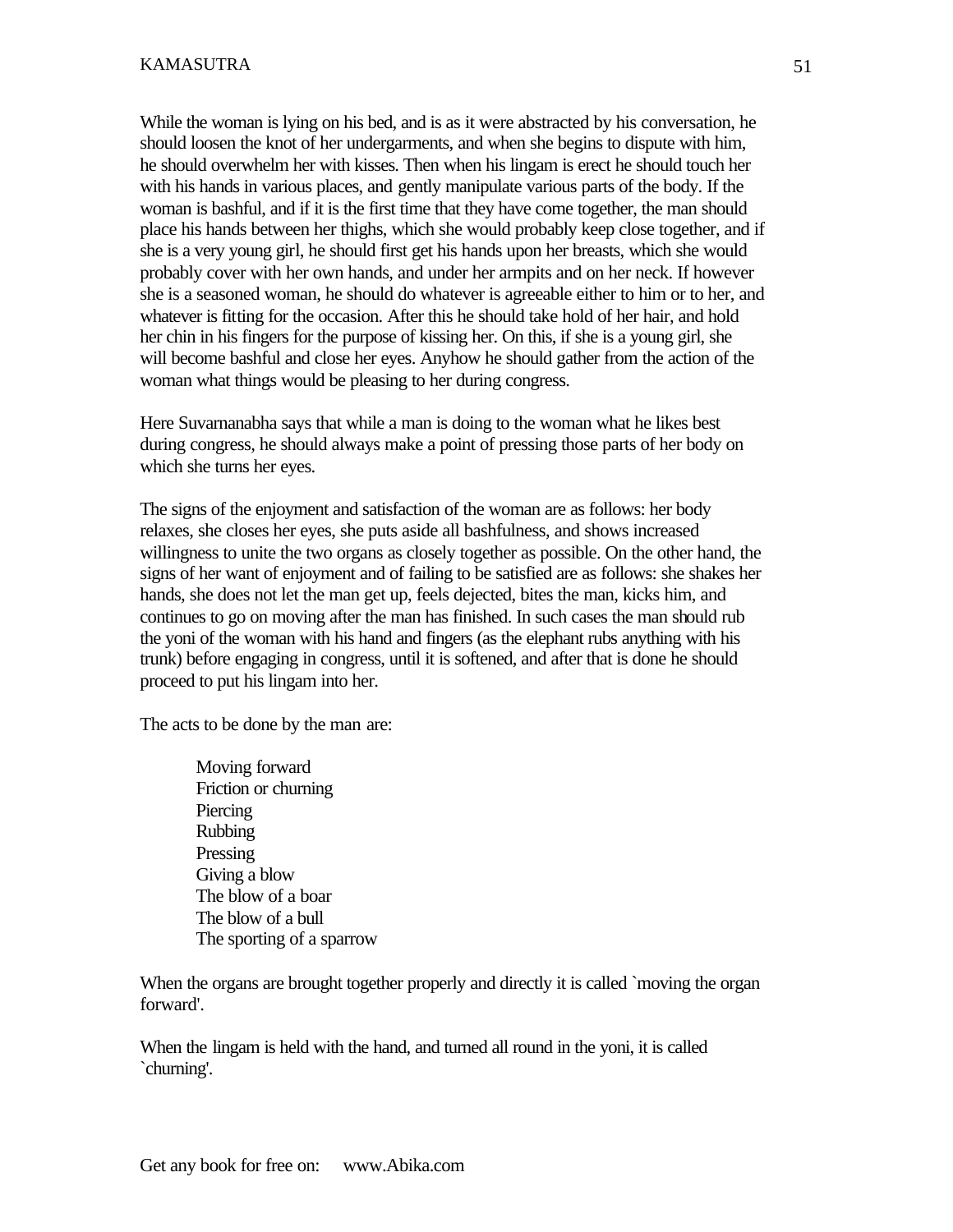When the yoni is lowered, and the upper part of it is struck with the lingam, it is called `piercing'.

When the same thing is done on the lower part of the yoni, it is called `rubbing'.

When the yoni is pressed by the lingam for a long time, it is called `pressing'.

When the lingam is removed to some distance from the yoni, and then forcibly strikes it, it is called `giving a blow'.

When only one part of the yoni is rubbed with the lingam, it is called the `blow of a boar'.

When both sides of the yoni are rubbed in this way, it is called the `blow of a bull'.

When the lingam is in the yoni, and moved up and down frequently, and without being taken out, it is called the `sporting of a sparrow'. This takes place at the end of congress.

When a woman acts the part of a man, she has the following things to do in addition to the nine given above:

The pair of tongs The top The swing

When the woman holds the lingam in her yoni, draws it in, presses it, and keeps it thus in her for a long time, it is called the `pair of tongs'.

When, while engaged in congress, she turns round like a wheel, it is called the `top'. This is learnt by practice only.

When, on such an occasion, the man lifts up the middle part of his body, and the woman turns round her middle part, it is called the `swing'.

When the woman is tired, she should place her forehead on that of her lover, and should thus take rest without disturbing the union of the organs, and when the woman has rested herself the man should turn round and begin the congress again.

There are also some verses on the subject as follows:

`Though a woman is reserved, and keeps her feelings concealed; yet when she gets on the top of a man, she then shows all her love and desire. A man should gather from the actions of the woman of what disposition she is, and in what way she likes to be enjoyed. A woman during her monthly courses, a woman who has been lately confined, and a fat woman should not be made to act the part of a man.'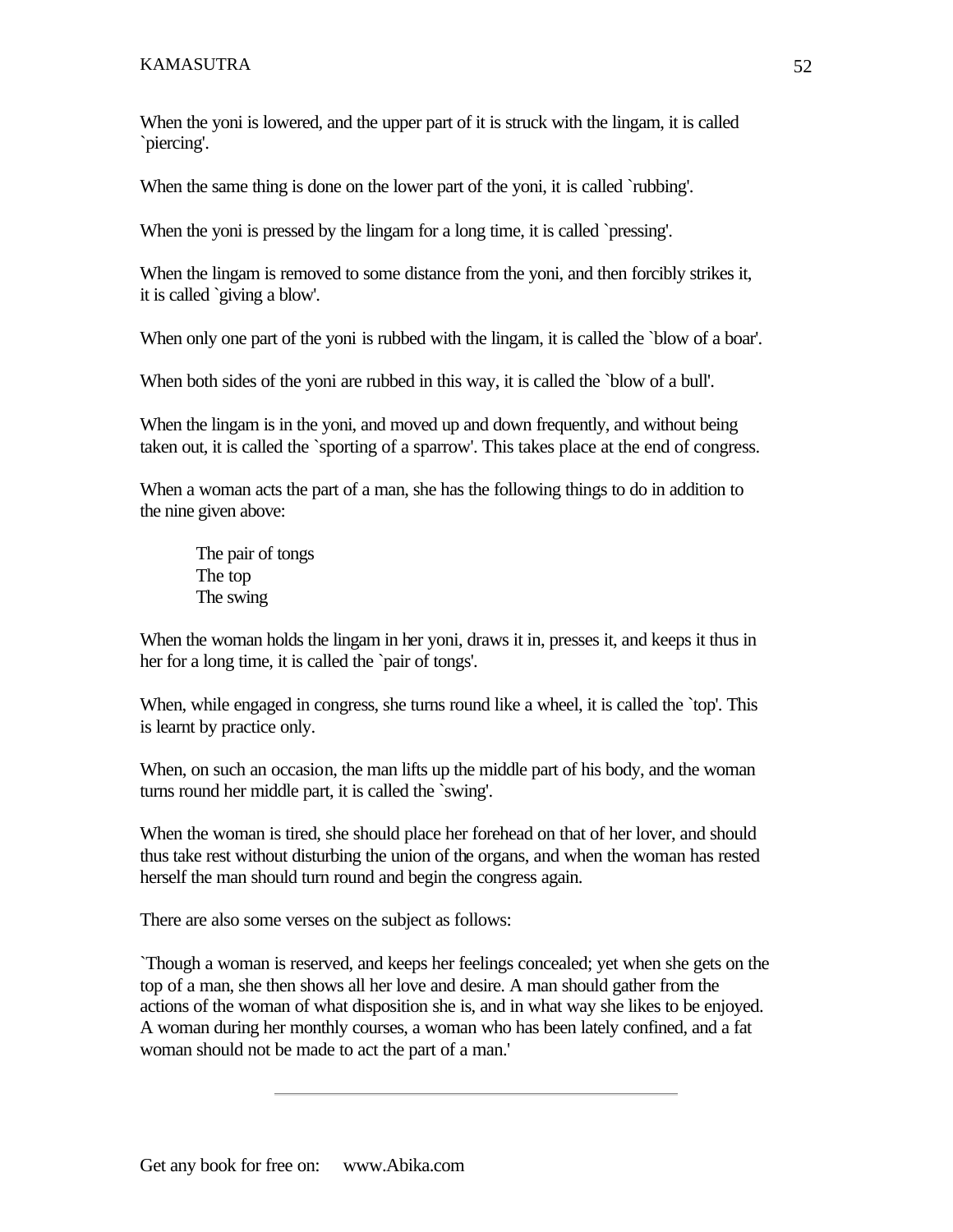# **CHAPTER IX**

#### **OF THE AUPARISHTAKA OR MOUTH CONGRESS**

THERE are two kinds of eunuchs, those that are disguised as males, and those that are disguised as females. Eunuchs disguised as females imitate their dress, speech, gestures, tenderness, timidity, simplicity, softness and bashfulness. The acts that are done on the jaghana or middle parts of women, are done in the mouths of these eunuchs, and this is called Auparishtaka.1 These eunuchs derive their imaginable pleasure, and their livelihood from this kind of congress, and they lead the life of courtesans. So much concerning eunuchs disguised as females.

Eunuchs disguised as males keep their desires secret, and when they wish to do anything they lead the life of shampooers. Under the pretence of shampooing, a eunuch of this kind embraces and draws towards himself the thighs of the man whom he is shampooing, and after this he touches the joints of his thighs and his jaghana, or central portions of his body. Then, if he finds the lingam of the man erect, he presses it with his hands and chaffs him for getting into that state. If after this, and after knowing his intention, the man does not tell the eunuch to proceed, then the latter does it of his own accord and begins the congress. If however he is ordered by the man to do it, then he disputes with him, and only consents at last with difficulty.

The following eight things are then done by the eunuch one after the other:

The nominal congress Biting the sides Pressing outside Pressing inside Kissing Rubbing Sucking a mango fruit Swallowing up

At the end of each of these, the eunuch expresses his wish to stop, but when one of them is finished, the man desires him to do another, and after that is done, then the one that follows it, and so on.

When, holding the man's lingam with his hand, and placing it between his lips, the eunuch moves about his mouth, it is called the `nominal congress'.

When, covering the end of the lingam with his fingers collected together like the bud of a plant or flower, the eunuch presses the sides of it with his lips, using his teeth also, it is called `biting the sides'.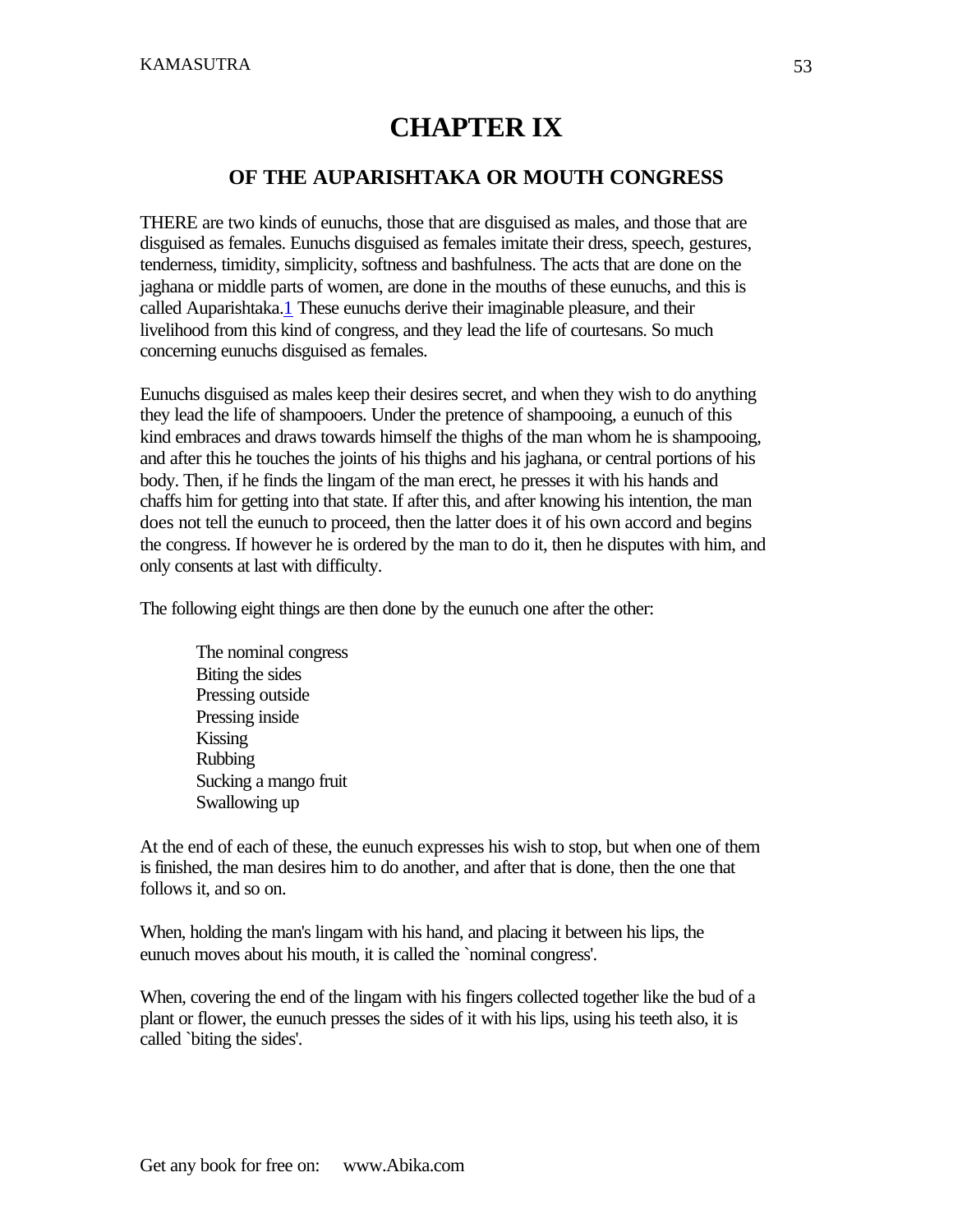When, being desired to proceed, the eunuch presses the end of the lingam with his lips closed together, and kisses it as if he were drawing it out, it is called the `outside pressing'.

When, being asked to go on, he puts the lingam further into his mouth, and presses it with his lips and then takes it out, it is called the `inside pressing'.

When, holding the lingam in his hand, the eunuch kisses it as if he were kissing the lower lip, it is called `kissing'.

When, after kissing it, he touches it with his tongue everywhere, and passes the tongue over the end of it, it is called `rubbing'.

When, in the same way, he puts the half of it into his mouth, and forcibly kisses and sucks it, this is called `sucking a mango fruit'.

And lastly, when, with the consent of the man, the eunuch puts the whole lingam into his mouth, and presses it to the very end, as if he were going to swallow it up, it is called `swallowing up'.

Striking, scratching, and other things may also be done during this kind of congress.

The Auparishtaka is practised also by unchaste and wanton women, female attendants and serving maids, i.e. those who are not married to anybody, but who live by shampooing.

The Acharyas (i.e. ancient and venerable authors) are of opinion that this Auparishtaka is the work of a dog and not of a man, because it is a low practice, and opposed to the orders of the Holy Writ, and because the man himself suffers by bringing his lingam into contact with the mouths of eunuchs and women. But Vatsyayana says that the orders of the Holy Writ do not affect those who resort to courtesans, and the law prohibits the practice of the Auparishtaka with married women only. As regards the injury to the male, that can be easily remedied.

The people of Eastern India do not resort to women who practise the Auparishtaka.

The people of Ahichhatra resort to such women, but do nothing with them, so far as the mouth is concerned.

The people of Saketa do with these women every kind of mouth congress, while the people of Nagara do not practise this, but do every other thing.

The people of the Shurasena country, on the southern bank of the Jumna, do everything without any hesitation, for they say that women being naturally unclean, no one can be certain about their character, their purity, their conduct, their practices, their confidences, or their speech. They are not however on this account to be abandoned, because religious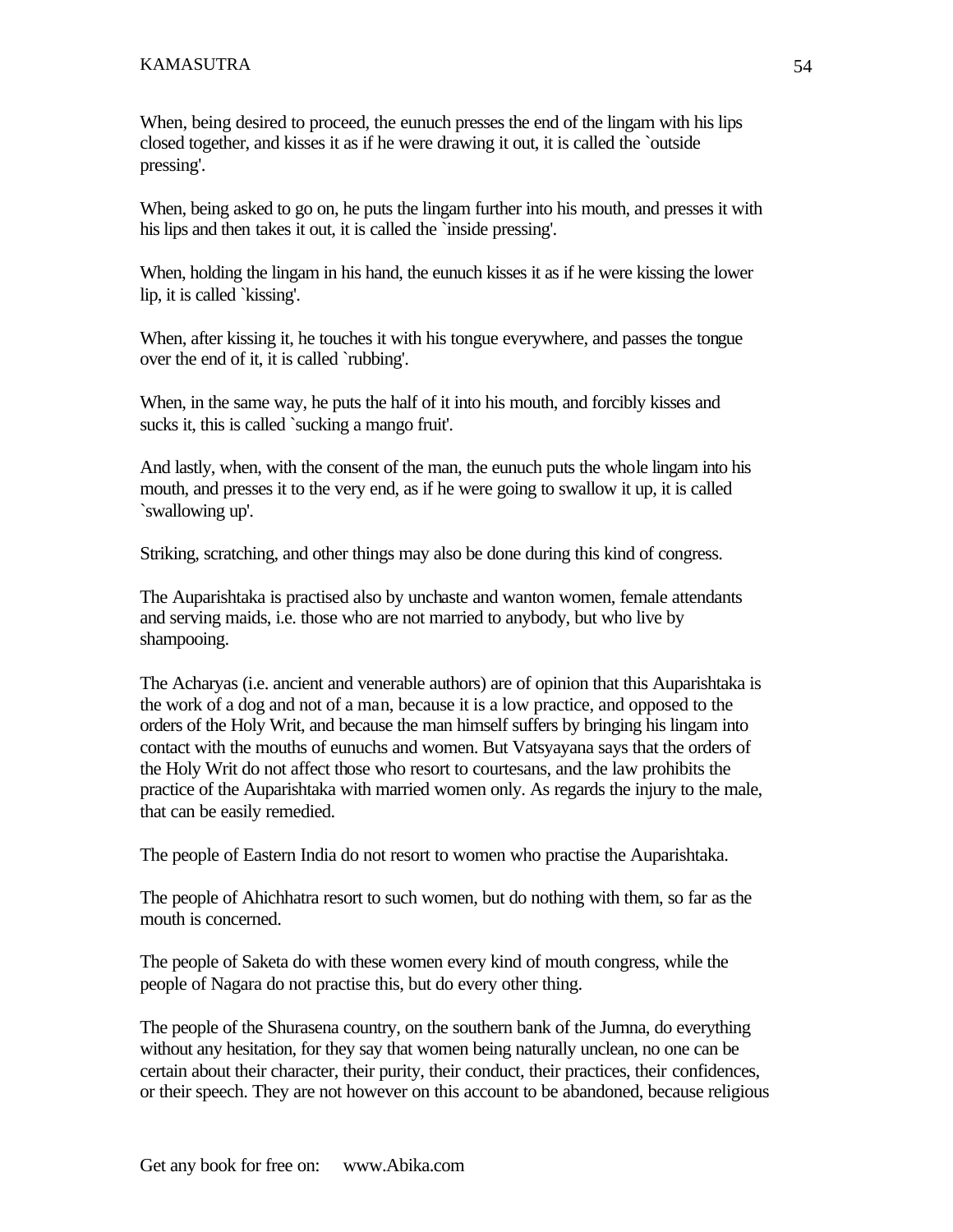law, on the authority of which they are reckoned pure, lays down that the udder of a cow is clean at the time of milking, though the mouth of a cow, and also the mouth of her calf, are considered unclean by the Hindoos. Again a dog is clean when he seizes a deer in hunting, though food touched by a dog is otherwise considered very unclean. A bird is clean when it causes a fruit to fall from a tree by pecking at it, though things eaten by crows and other birds are considered unclean. And the mouth of a woman is clean for kissing and such like things at the time of sexual intercourse. Vatsyayana moreover thinks that in all these things connected with love, everybody should act according to the custom of his country, and his own inclination.

There are also the following verses on the subject:

`The male servants of some men carry on the mouth congress with their masters. It is also practised by some citizens, who know each other well, among themselves. Some women of the harem, when they are amorous, do the acts of the mouth on the yonis of one another, and some men do the same thing with women. The way of doing this (i.e. of kissing the yoni) should be known from kissing the mouth. When a man and woman lie down in an inverted order, i.e. with the head of the one towards the feet of the other and carry on this congress, it is called the "congress of a crow".'

For the sake of such things courtesans abandon men possessed of good qualities, liberal and clever, and become attached to low persons, such as slaves and elephant drivers. The Auparishtaka, or mouth congress, should never be done by a learned Brahman, by a minister that carries on the business of a state, or by a man of good reputation, because though the practice is allowed by the Shastras, there is no reason why it should be carried on, and need only be practised in particular cases. As for instance, the taste, and the strength, and the digestive qualities of the flesh of dogs are mentioned in works on medicine, but it does not therefore follow that it should be eaten by the wise. In the same way there are some men, some places and some times, with respect to which these practices can be made use of. A man should therefore pay regard to the place, to the time, and to the practice which is to be carried out, as also as to whether it is agreeable to his nature and to himself, and then he may or may not practise these things according to circumstances. But after all, these things being done secretly, and the mind of the man being fickle, how can it be known what any person will do at any particular time and for any particular purpose.

## **Footnotes**

1

This practice appears to have been prevalent in some parts of India from a very ancient time. The *Shustruta*, a work on medicine some two thousand years old, describes the wounding of the lingam with the teeth as one of the causes of a disease treated upon in that work. Traces of the practice are found as far back as the eighth century, for various kinds of the Auparishtaka are represented in the sculptures of many Shaiva temples at Bhuvaneshwara, near Cuttack, in Orissa, and which were built about that period. From these sculptures being found in such places, it would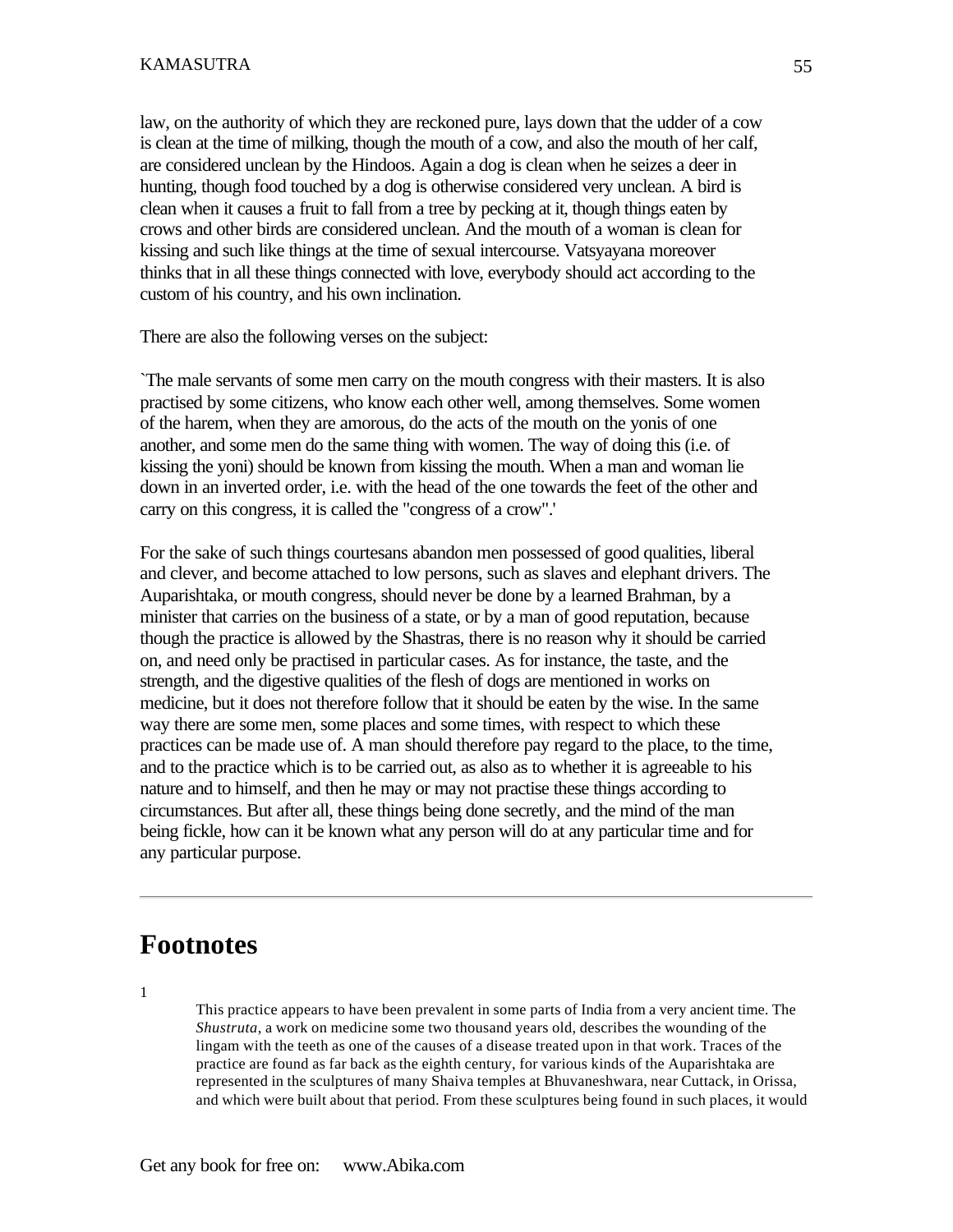seem that this practice was popular in that part of the country at that time. It does not seem to be so prevalent now in Hindustan, its place perhaps is filled up by the practice of sodomy, introduced since the Mahomedan period.

### **CHAPTER X**

### **OF THE WAY HOW TO BEGIN AND HOW TO END THE CONGRESS. DIFFERENT KINDS OF CONGRESS AND LOVE QUARRELS**

IN the pleasure-room, decorated with flowers, and fragrant with perfumes, attended by his friends and servants, the citizen should receive the woman, who will come bathed and dressed, and will invite her to take refreshment and to drink freely. He should then seat her on his left side, and holding her hair, and touching also the end and knot of her garment, he should gently embrace her with his right arm. They should then carry on an amusing conversation on various subjects, and may also talk suggestively of things which would be considered as coarse, or not to be mentioned generally in society. They may then sing, either with or without gesticulations, and play on musical instruments, talk about the arts, and persuade each other to drink. At last when the woman is overcome with love and desire, the citizen should dismiss the people that may be with him, giving them flowers, ointments, and betel leaves, and then when the two are left alone, they should proceed as has been already described in the previous chapters.

Such is the beginning of sexual union. At the end of the congress, the lovers with modesty, and not looking at each other, should go separately to the washing-room. After this, sitting in their own places, they should eat some betel leaves, and the citizen should apply with his own hand to the body of the woman some pure sandal wood ointment, or ointment of some other kind. He should then embrace her with his left arm, and with agreeable words should cause her to drink from a cup held in his own hand, or he may give her water to drink. They can then eat sweetmeats, or anything else, according to their likings and may drink fresh juice,1 soup, gruel, extracts of meat, sherbet, the juice of mango fruits, the extract of the juice of the citron tree mixed with sugar, or anything that may be liked in different countries, and known to be sweet, soft, and pure. The lovers may also sit on the terrace of the palace or house, and enjoy the moonlight, and carry on an agreeable conversation. At this time, too, while the woman lies in his lap, with her face towards the moon, the citizen should show her the different planets, the morning star, the polar star, and the seven Rishis, or Great Bear.

This is the end of sexual union.

Congress is of the following kinds:

Loving congress Congress of subsequent love Congress of artificial love Congress of transferred love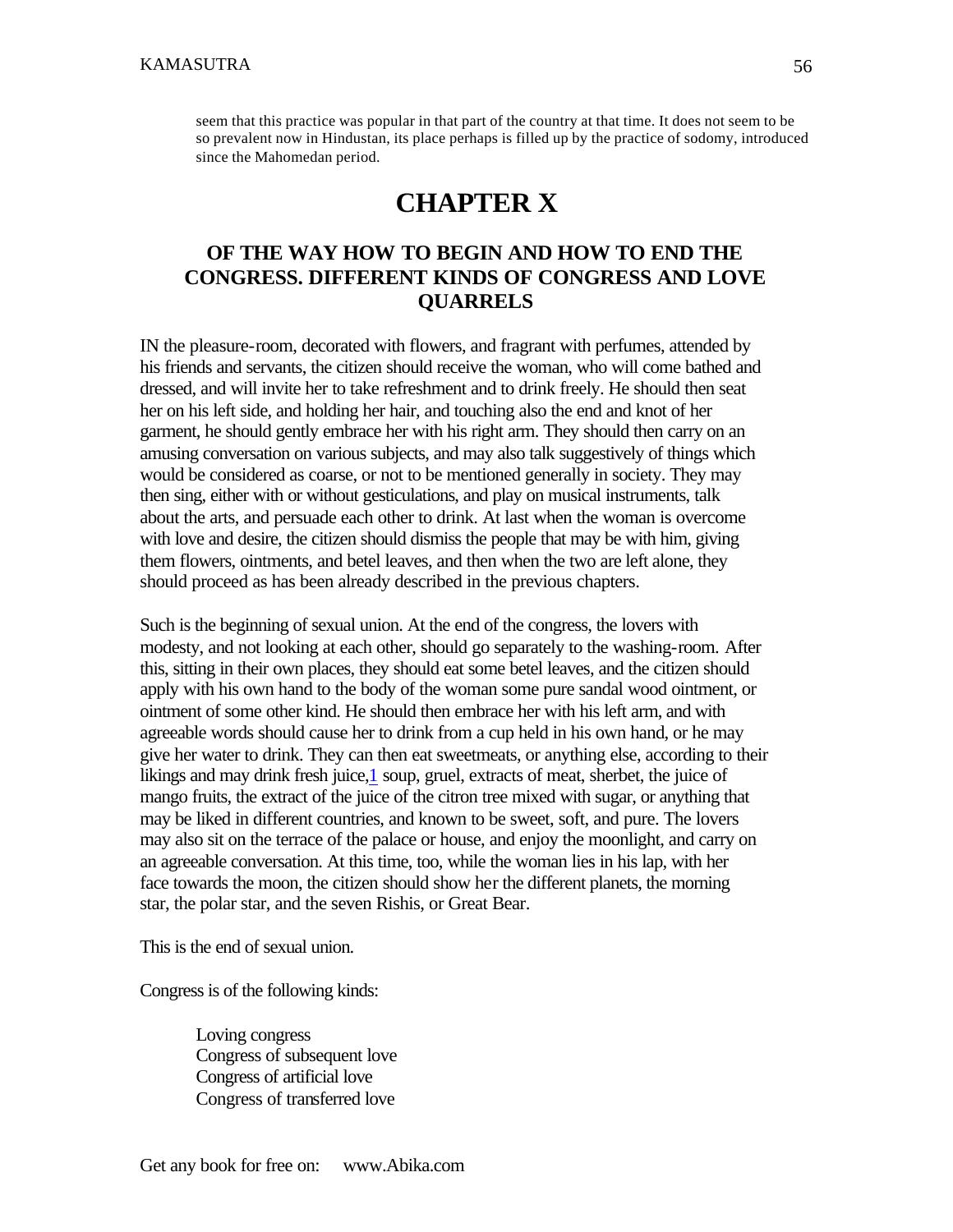Congress like that of eunuchs Deceitful congress Congress of spontaneous love

When a man and a woman, who have been in love with each other for some time, come together with great difficulty, or when one of the two returns from a journey, or is reconciled after having been separated on account of a quarrel, then congress is called the `loving congress'. It is carried on according to the liking of the lovers, and as long as they choose.

When two persons come together, while their love for each other is still in its infancy, their congress is called the `congress of subsequent love'.

When a man carries on the congress by exciting himself by means of the sixty-four ways, such as kissing, etc., etc., or when a man and a woman come together, though in reality they are both attached to different persons, their congress is then called `congress of artificial love'. At this time all the ways and means mentioned in the Kama Shastra should be used.

When a man, from the beginning to the end of the congress, though having connection with the woman, thinks all the time that he is enjoying another one whom he loves, it is called the `congress of transferred love'.

Congress between a man and a female water carrier, or a female servant of a caste lower than his own, lasting only until the desire is satisfied, is called `congress like that of eunuchs'. Here external touches, kisses, and manipulation are not to be employed.

The congress between a courtesan and a rustic, and that between citizens and the women of villages, and bordering countries, is called `deceitful congress'.

The congress that takes place between two persons who are attached to one another, and which is done according to their own liking is called `spontaneous congress'.

Thus end the kinds of congress.

We shall now speak of love quarrels.

A woman who is very much in love with a man cannot bear to hear the name of her rival mentioned, or to have any conversation regarding her, or to be addressed by her name through mistake. If such takes place, a great quarrel arises, and the woman cries, becomes angry, tosses her hair about, strikes her lover, falls from her bed or seat, and, casting aside her garlands and ornaments, throws herself down on the ground.

At this time, the lover should attempt to reconcile her with conciliatory words, and should take her up carefully and place her on her bed. But she, not replying to his questions, and with increased anger, should bend down his head by pulling his hair, and having kicked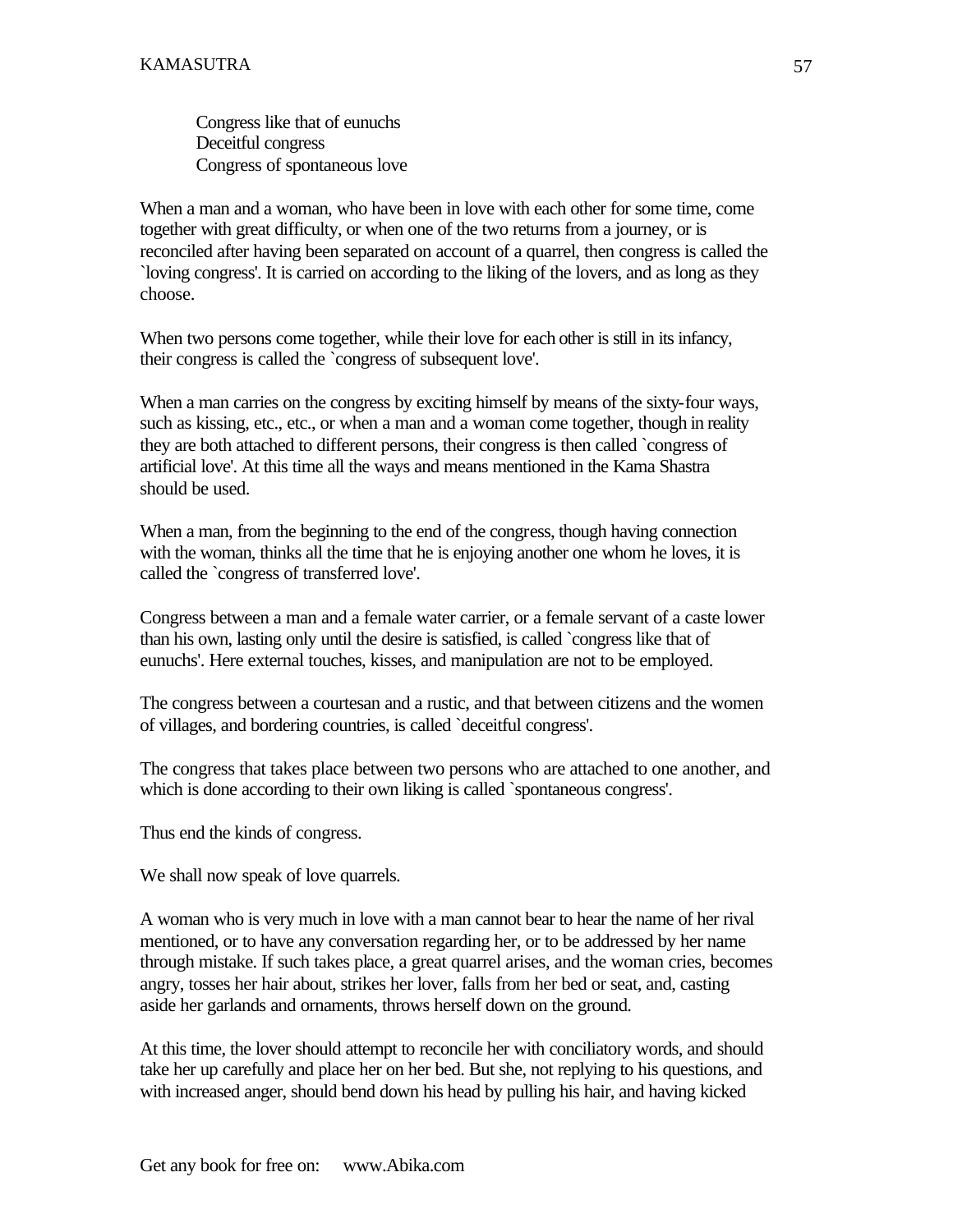him once, twice, or thrice on his arms, head, bosom or back, should then proceed to the door of the room. Dattaka says that she should then sit angrily near the door and shed tears, but should not go out, because she would be found fault with for going away. After a time, when she thinks that the conciliatory words and actions of her lover have reached their utmost, she should then embrace him, talking to him with harsh and reproachful words, but at the same time showing a loving desire for congress.

When the woman is in her own house, and has quarrelled with her lover, she should go to him and show how angry she is, and leave him. Afterwards the citizen having sent the Vita, the Vidushaka or the Pithamarda2 to pacify her, she should accompany them back to the house, and spend the night with her lover.

Thus end the love quarrels.

In conclusion.

A man, employing the sixty-four means mentioned by Babhravya, obtains his object, and enjoys the woman of the first quality. Though he may speak well on other subjects, if he does not know the sixty-four divisions, no great respect is paid to him in the assembly of the learned. A man, devoid of other knowledge, but well acquainted with the sixty-four divisions, becomes a leader in any society of men and women. What man will not respect the sixty-four arts,3 considering they are respected by the learned, by the cunning, and by the courtesans. As the sixty-four arts are respected, are charming, and add to the talent of women, they are called by the Acharyas dear to women. A man skilled in the sixty-four arts is looked upon with love by his own wife, by the wives of others, and by courtesans.

## **Footnotes**

1

The fresh juice of the cocoa nut tree, the date tree, and other kinds of palm trees are drunk in India. It will keep fresh very long, but ferments rapidly, and is then distilled into liquor.

2 3

The characteristics of these three individuals have been given in Part I, page 117.

A definition of the sixty-four arts is given in Part I, Chapter III, pages 107-111.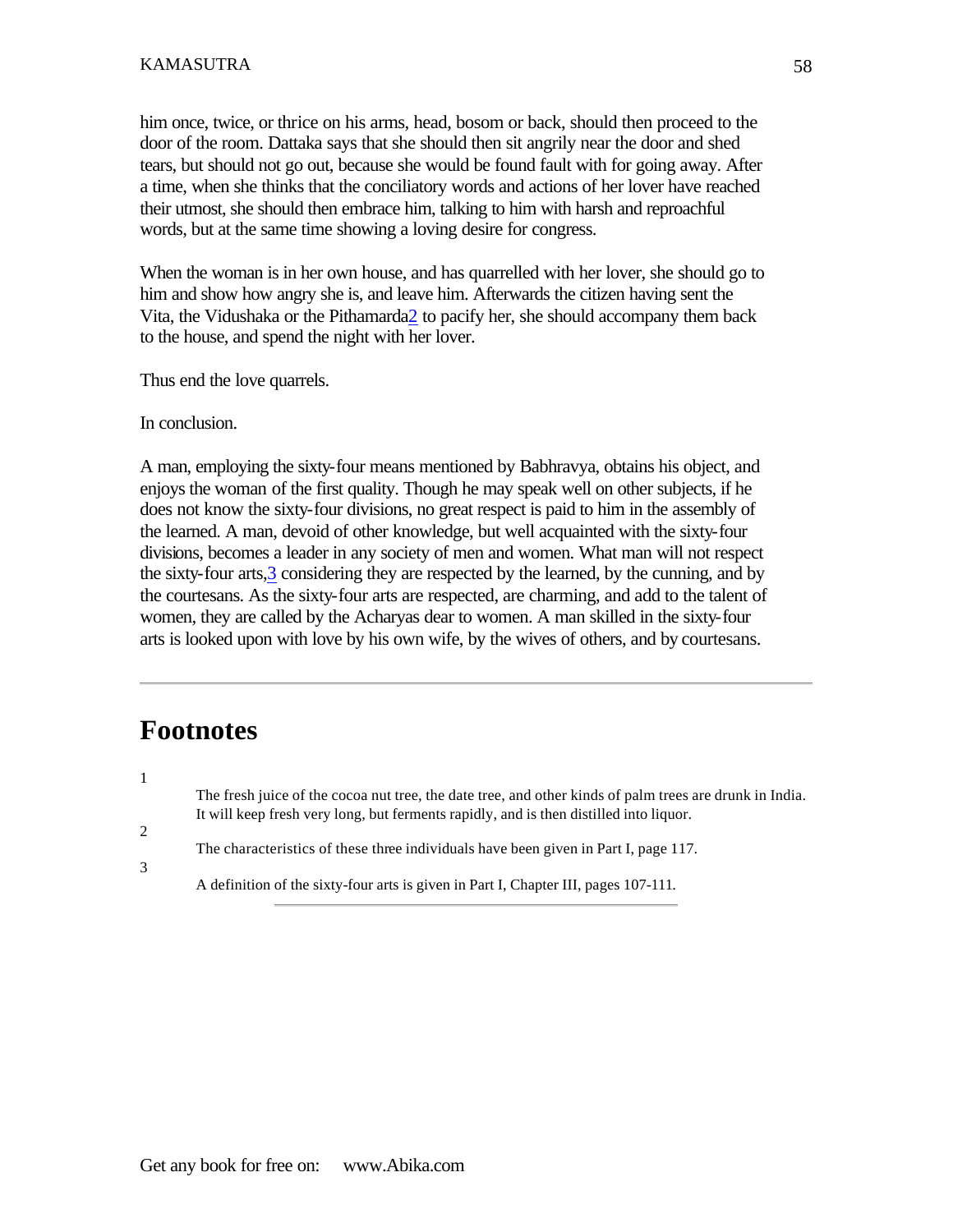#### **PART 3:**

# **CHAPTER I ON MARRIAGE**

WHEN a girl of the same caste, and a virgin, is married in accordance with the precepts of Holy Writ, the results of such a union are the acquisition of Dharma and Artha, offspring, affinity, increase of friends, and untarnished love. For this reason a man should fix his affections upon a girl who is of good family, whose parents are alive, and who is three years or more younger than himself. She should be born of a highly respectable family, possessed of wealth, well connected, and with many relations and friends. She should also be beautiful, of a good disposition, with lucky marks on her body, and with good hair, nails, teeth, ears, eyes and breasts, neither more nor less than they ought to be, and no one of them entirely wanting, and not troubled with a sickly body. The man should, of course, also possess these qualities himself. But at all events, says Ghotakamukha, a girl who has been already joined with others (i.e. no longer a maiden) should never be loved, for it would be reproachable to do such a thing.

Now in order to bring about a marriage with such a girl as described above, thee parents and relations of the man should exert themselves, as also such friends on both sides as may be desired to assist in the matter. These friends should bring to the notice of the girl's parents, the faults, both present and future, of all the other men that may wish to marry her, and should at the same time extol even to exaggeration all the excellencies, ancestral, and paternal, of their friend, so as to endear him to them, and particularly to those that may be liked by the girl's mother. One of the friends should also disguise himself as an astrologer, and declare the future good fortune and wealth of his friend by showing the existence of all the lucky omens1 and signs,2 the good influence of planets, the auspicious entrance of the sun into a sign of the Zodiac, propitious stars and fortunate marks on his body. Others again should rouse the jealousy of the girl's mother by telling her that their friend has a chance of getting from some other quarter even a better girl than hers.

A girl should be taken as a wife, as also given in marriage, when fortune, signs, omens, and the words3 of others are favourable, for, says Ghotakamukha, a man should not marry at any time he likes. A girl who is asleep, crying, or gone out of the house when sought in marriage, or who is betrothed to another, should not be married. The following also should be avoided:

• One who is kept concealed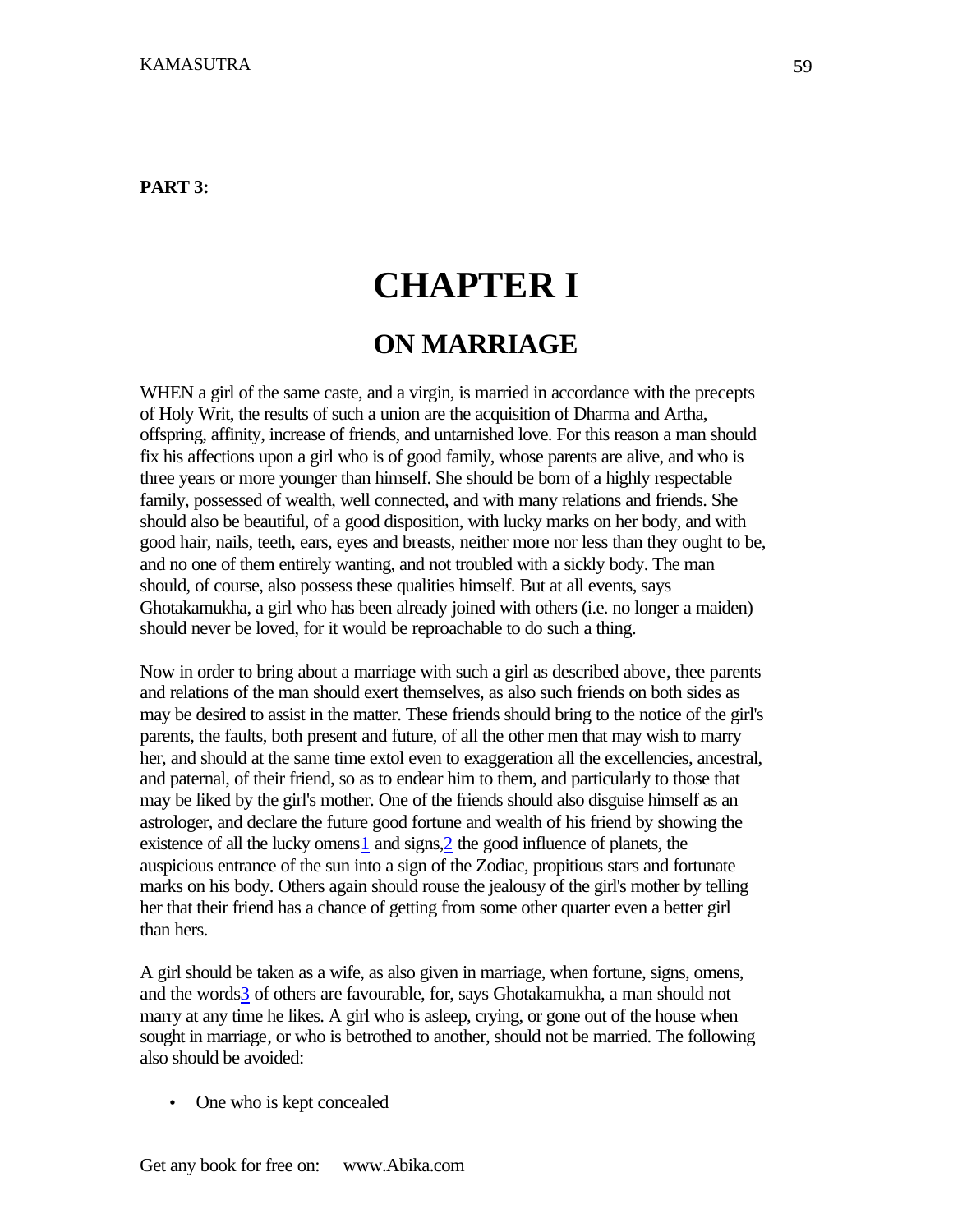- One who has an ill-sounding name
- One who has her nose depressed
- One who has her nostril turned up
- One who is formed like a male
- One who is bent down
- One who has crooked thighs
- One who has a projecting forehead
- One who has a bald head
- One who does not like purity
- One who has been polluted by another
- One who is affected with the Gulma4
- One who is disfigured in any way
- One who has fully arrived at puberty
- One who is a friend
- One who is a younger sister
- One who is a Varshakari5

In the same way a girl who is called by the name of one of the twenty-seven stars, or by the name of a tree, or of a river, is considered worthless, as also a girl whose name ends in `r' or `l'. But some authors say that prosperity is gained only by marrying that girl to whom one becomes attached, and that therefore no other girl but the one who is loved should be married by anyone.

When a girl becomes marriageable her parents should dress her smartly, and should place her where she can be easily seen by all. Every afternoon, having dressed her and decorated her in a becoming manner, they should send her with her female companions to sports, sacrifices, and marriage ceremonies, and thus show her to advantage in society, because she is a kind of merchandise. They should also receive with kind words and signs of friendliness those of an auspicious appearance who may come accompanied by their friends and relations for the purpose of marrying their daughter, and under some pretext or other having first dressed her becomingly, should then present her to them. After this they should await the pleasure of fortune, and with this object should appoint a future day on which a determination could be come to with regard to their daughter's marriage. On this occasion when the persons have come, the parents of the girl should ask them to bathe and dine, and should say, `Everything will take place at the proper time', and should not then comply with the request, but should settle the matter later.

When a girl is thus acquired, either according to the custom of the country, or according to his own desire, the man should marry her in accordance with the precepts of the Holy Writ, according to one of the four kinds of marriage.

Thus ends marriage.

There are also some verses on the subject as follows: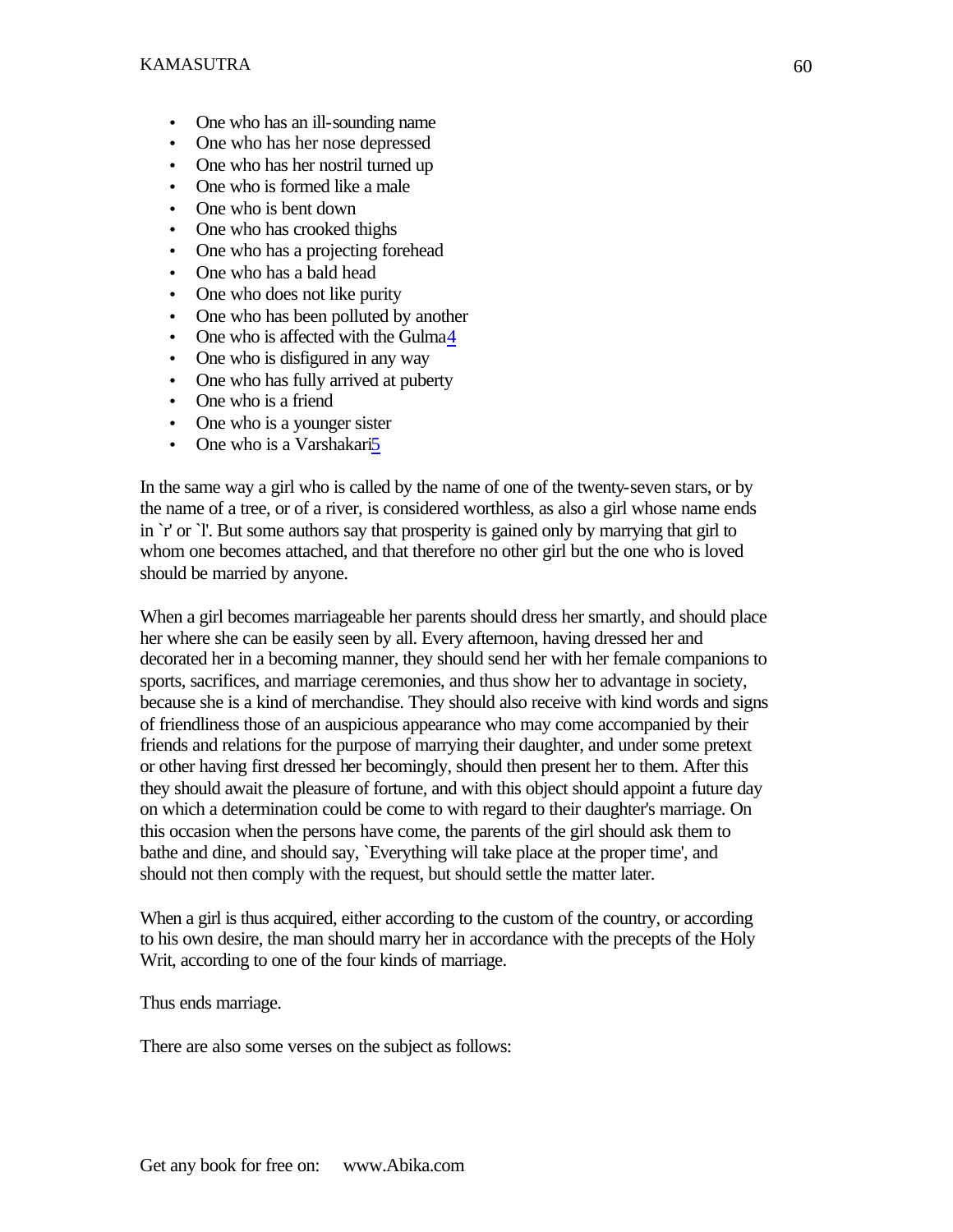`Amusement in society, such as completing verses begun by others, marriages, and auspicious ceremonies should be carried on neither with superiors, nor inferiors, but with our equals. That should be known as a high connection when a man, after marrying a girl, has to serve her and her relations afterwards like a servant, and such a connection is censured by the good. On the other hand, that reproachable connection, where a man, together with his relations, lords it over his wife, is called a low connection by the wise. But when both the man and the woman afford mutual pleasure to each other, and when the relatives on both sides pay respect to one another, such is called a connection in the proper sense of the word. Therefore a man should contract neither a high connection by which he is obliged to bow down afterwards to his kinsmen, nor a low connection, which is universally reprehended by all.'

## **Footnotes**

1

 $\overline{2}$ 

3

The flight of a blue jay on a person's left side is considered a lucky omen when one starts on any business; the appearance of a cat before anyone at such a time is looked on as a bad omen. There are many omens of the same kind.

Such as the throbbing of the right eye of men and the left eye of women, etc.

Before anything is begun it is a custom to go early in the morning to a neighbour's house, and overhear the first words that may be spoken in his family, and according as the words heard are of good or bad import, to draw an inference as to the success or failure of the undertaking.

4

5

A disease consisting of any glandular enlargement in any part of the body.

A woman, the palms of whose hands and the soles of whose feet are always perspiring.

# **CHAPTER II**

# **OF CREATING CONFIDENCE IN THE GIRL**

FOR the first three days after marriage, the girl and her husband should sleep on the floor, abstain from sexual pleasures, and eat their food without seasoning it either with alkali or salt. For the next seven days they should bathe amidst tire sounds of auspicious musical instruments, should decorate themselves, dine together, and pay attention to their relations as well as to those who may have come to witness their marriage. This is applicable to persons of all castes. On the night of the tenth day the man should begin in a lonely place with soft words, and thus create confidence in the girl. Some authors say that for the purpose of winning her over he should not speak to her for three days, but the followers of Babhravya are of opinion that if the man does not speak with her for three days, the girl may be discouraged by seeing him spiritless like a pillar, and, becoming dejected, she may begin to despise him as a eunuch. Vatsyayana says that the man should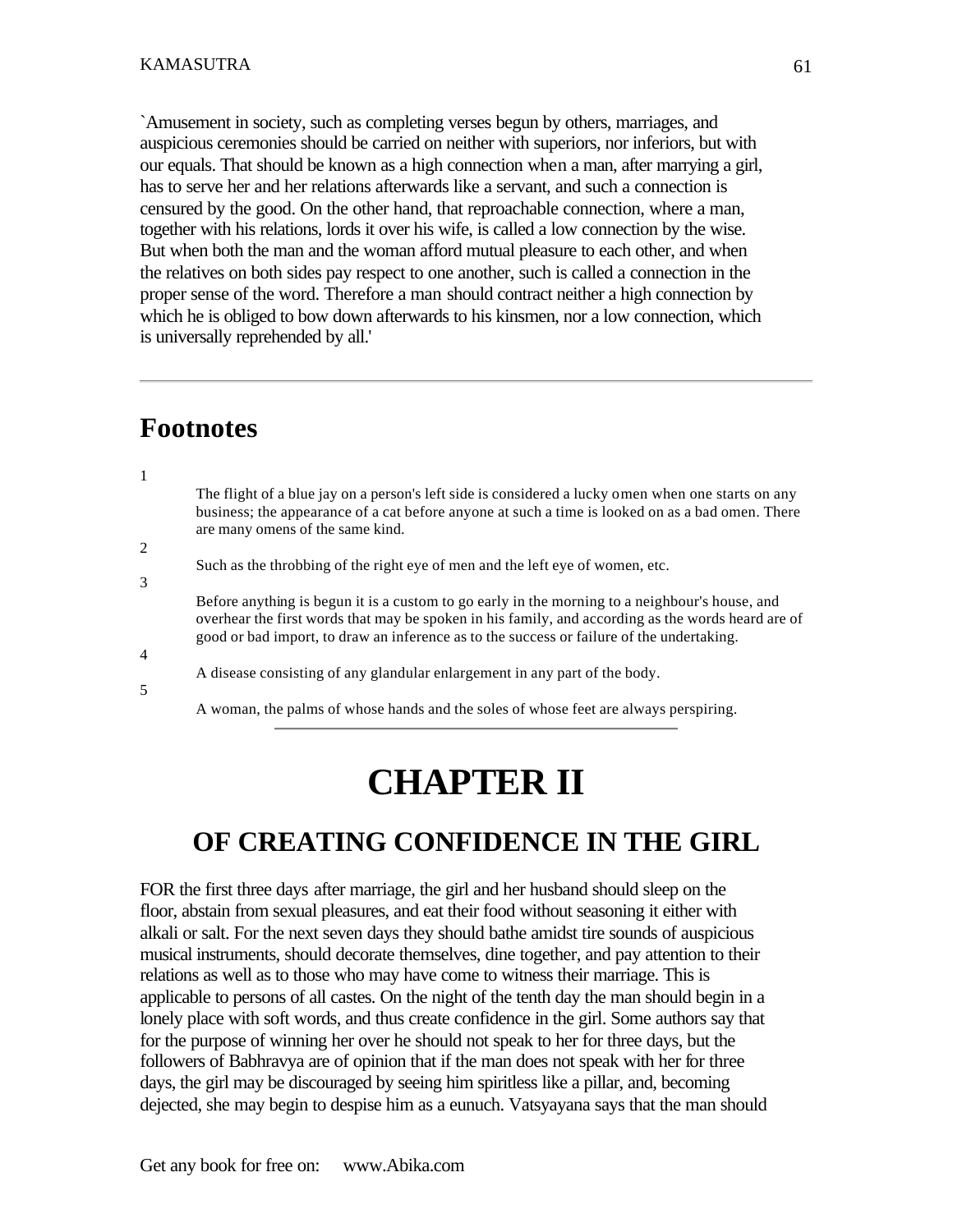begin to win her over, and to create confidence in her, but should abstain at first from sexual pleasures. Women, being of a tender nature, want tender beginnings, and when they are forcibly approached by men with whom they are but slightly acquainted, they sometimes suddenly become haters of sexual connection, and sometimes even haters of the male sex. The man should therefore approach the girl according to her liking, and should make use of those devices by which he may be able to establish himself more and more into her confidence. These devices are as follows:

He should embrace her first of all in a way she likes most, because it does not last for a long time.

He should embrace her with the upper part of his body because that is easier and simpler. If the girl is grown up, or if the man has known her for some time, he may embrace her by the light of a lamp, but if he is not well acquainted with her, or if she is a young girl, he should then embrace her in darkness.

When the girl accepts the embrace, the man should put a tambula or screw of betel nut and betel leaves in her mouth, and if she will not take it, he should induce her to do so by conciliatory words, entreaties, oaths, and kneeling at her feet, for it is a universal rule that however bashful or angry a woman may be she never disregards a man's kneeling at her feet. At the time of giving this tambula he should kiss her mouth softly and gracefully without making any sound. When she is gained over in this respect he should then make her talk, and so that she may be induced to talk he should ask her questions about things of which he knows or pretends to know nothing, and which can be answered in a few words. If she does not speak to him, he should not frighten her, but should ask her the same thing again and again in a conciliatory manner. If she does not then speak he should urge her to give a reply because, as Ghotakamukha says, `all girls hear everything said to them by men, but do not themselves sometimes say a single word'. When she is thus importuned, the girl should give replies by shakes of the head, but if she has quarrelled with the man she should not even do that. When she is asked by the man whether she wishes for him, and whether she likes him, she should remain silent for a long time, and when at last importuned to reply, should give him a favourable answer by a nod of her head. If the man is previously acquainted with the girl he should converse with her by means of a female friend, who may be favourable to him, and in the confidence of both, and carry on the conversation on both sides. On such an occasion the girl should smile with her head bent down, and if the female friend say more on her part than she was desired to do, she should chide her and dispute with her. The female friend should say in jest even what she is not desired to say by the girl, and add, `she says so', on which the girl should say indistinctly and prettily, `O no! I did not say so', and she should then smile and throw an occasional glance towards the man.

If the girl is familiar with the man, she should place near him, without saying anything, the tambula, the ointment, or the garland that he may have asked for, or she may tie them up in his upper garment. While she is engaged in this, the man should touch her young breasts in the sounding way of pressing with the nails, and if she prevents him doing this he should say to her, ` I will not do it again if you will embrace me', and should in this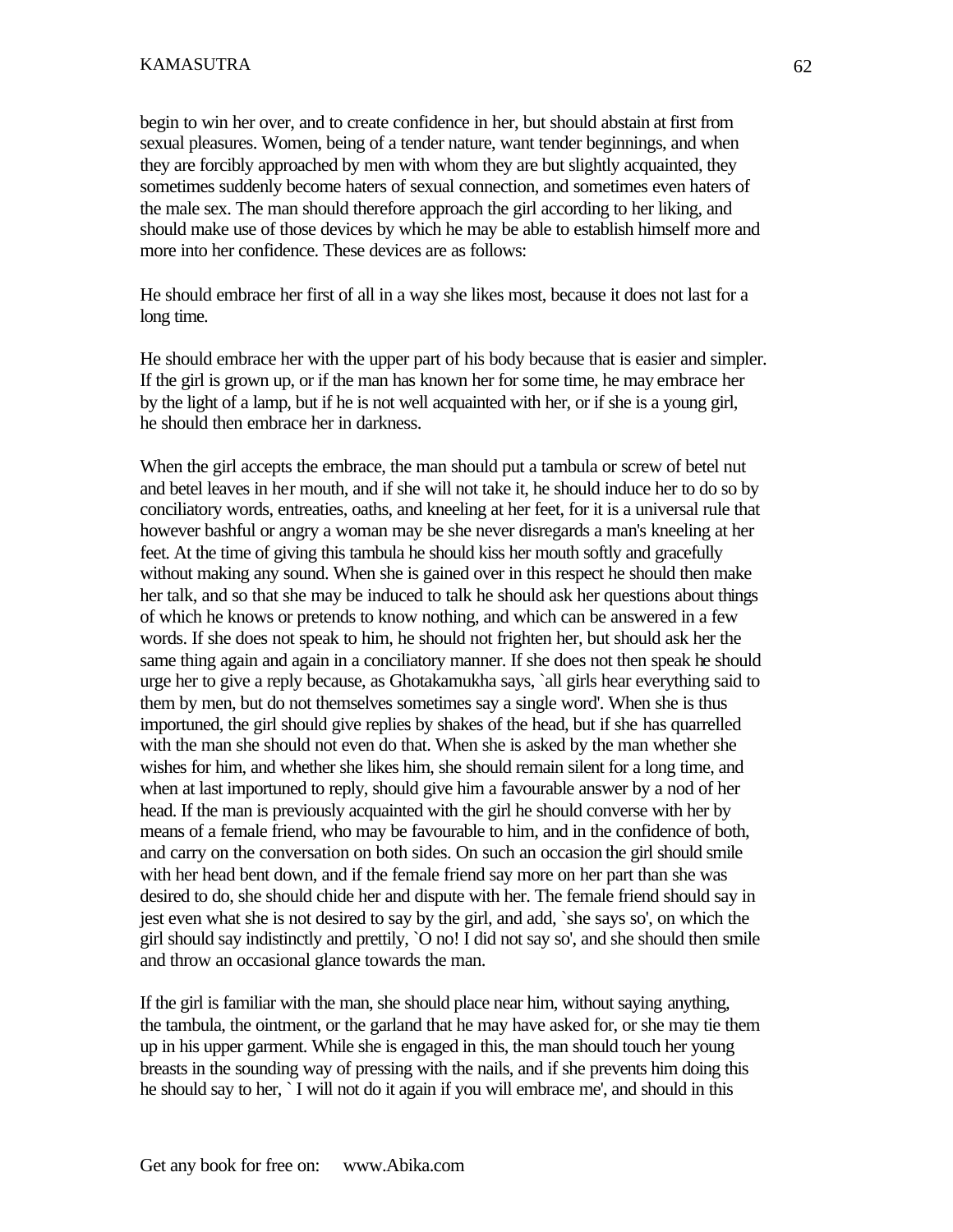way cause her to embrace him. While he is being embraced by her he should pass his hand repeatedly over and about her body. By and by he should place her in his lap, and try more and more to gain her consent, and if she will not yield to him he should frighten her by saying `I shall impress marks of my teeth and nails on your lips and breasts, and then make similar marks on my own body, and shall tell my friends that you did them. What will you say then?' In this and other ways, as fear and confidence are created in the minds of children, so should the man gain her over to his wishes.

On the second and third nights, after her confidence has increased still more, he should feel the whole of her body with his hands, and kiss her all over; he should also place his hands upon her thighs and shampoo them, and if he succeed in this he should then shampoo the joints of her thighs. If she tries to prevent him doing this he should say to her, `What harm is there in doing it?' and should persuade her to let him do it. After gaining this point he should touch her private parts, should loosen her girdle and the knot of her dress, and turning up her lower garment should shampoo the joints of her naked thighs. Under various pretences he should do all these things, but he should not at that time begin actual congress. After this he should teach her the sixty-four arts, should tell her how much he loves her, and describe to her the hopes which he formerly entertained regarding her. He should also promise to be faithful to her in future, and should dispel all her fears with respect to rival women, and, at last, after having overcome her bashfulness, he should begin to enjoy her in a way so as not to frighten her. So much about creating confidence in the girl; and there are, moreover, some verses on the subject as follows:

`A man acting according to the inclinations of a girl should try to gain her over so that she may love him and place her confidence in him. A man does not succeed either by implicitly following the inclination of a girl, or by wholly opposing her, and he should therefore adopt a middle course. He who knows how to make himself beloved by women, as well as to increase their honour and create confidence in them, this man becomes an object of their love. But he who neglects a girl, thinking she is too bashful, is despised by her as a beast ignorant of the working of the female mind. Moreover, a girl forcibly enjoyed by one who does not understand the hearts of girls becomes nervous, uneasy, and dejected, and suddenly begins to hate the man who has taken advantage of her; and then, when her love is not understood or returned, she sinks into despondency, and becomes either a hater of mankind altogether, or, hating her own man, she has recourse to other men.'1

## **Footnotes**

1

These last few lines have been exemplified in many ways in many novels of this century.

# **CHAPTER III**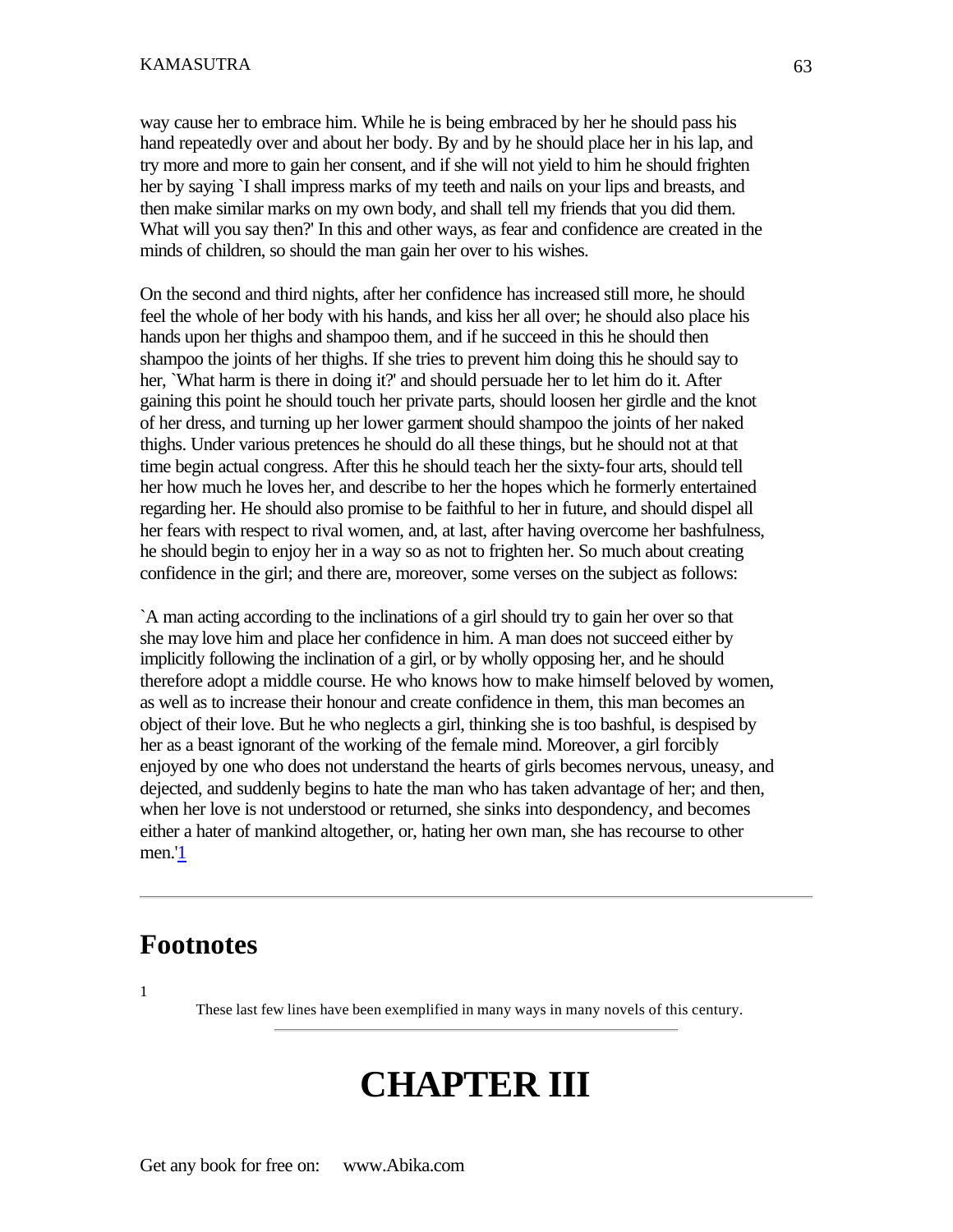# **ON COURTSHIP, AND THE MANIFESTATION OF THE FEELINGS BY OUTWARD SIGNS AND DEEDS**

A POOR man possessed of good qualities, a man born of a low family possessed of mediocre qualities, a neighbour possessed of wealth, and one under the control of his father, mother or brothers, should not marry without endeavouring to gain over the girl from her childhood to love and esteem him. Thus a boy separated from his parents, and living in the house of his uncle, should try to gain over the daughter of his uncle, or some other girl, even though she be previously betrothed to another. And this way of gaining over a girl, says Ghotakamukha, is unexceptional, because Dharma can be accomplished by means of it as well as by any other way of marriage.

When a boy has thus begun to woo the girl he loves, he should spend his time with her and amuse her with various games and diversions fitted for their age and acquaintanceship, such as picking and collecting flowers, making garlands of flowers, playing the parts of members of a fictitious family, cooking food, playing with dice, playing with cards, the game of odd and even, the game of finding out the middle finger, the game of six pebbles, and such other games as may be prevalent in the country, and agreeable to the disposition of the girl. In addition to this, he should carry on various amusing games played by several persons together, such as hide and seek, playing with seeds, hiding things in several small heaps of wheat and looking for them, blindman's buff, gymnastic exercises, and other games of the same sort, in company with the girl, her friends and female attendants. The man should also show great kindness to any woman whom the girl thinks fit to be trusted, and should also make new acquaintances, but above all he should attach to himself by kindness and little services the daughter of the girl's nurse, for if she be gained over, even though she comes to know of his design, she does not cause any obstruction, but is sometimes even able to effect a union between him and the girl. And though she knows the true character of the man, she always talks of his many excellent qualities to the parents and relations of the girl, even though she may not be desired to do so by him.

In this way the man should do whatever the girl takes most delight in, and he should get for her whatever she may have a desire to possess. Thus he should procure for her such playthings as may be hardly known to other girls. He may also show her a ball dyed with various colours, and other curiosities of the same sort; and should give her dolls made of cloth, wood, buffalo-horn, wax, flour, or earth; also utensils for cooking food, and figures in wood, such as a man and woman standing, a pair of rams, or goats, or sheep; also temples made of earth, bamboo, or wood, dedicated to various goddesses; and cages for parrots, cuckoos, starlings, quails, cocks, and partridges; water-vessels of different sorts and of elegant forms, machines for throwing water about, guitars, stands for putting images upon, stools, lac, red arsenic, yellow ointment, vermilion and collyrium, as well as sandalwood, saffron, betel nut and betel leaves. Such things should be given at different times whenever he gets a good opportunity of meeting her, and some of them should be given in private, and some in public, according to circumstances. In short, he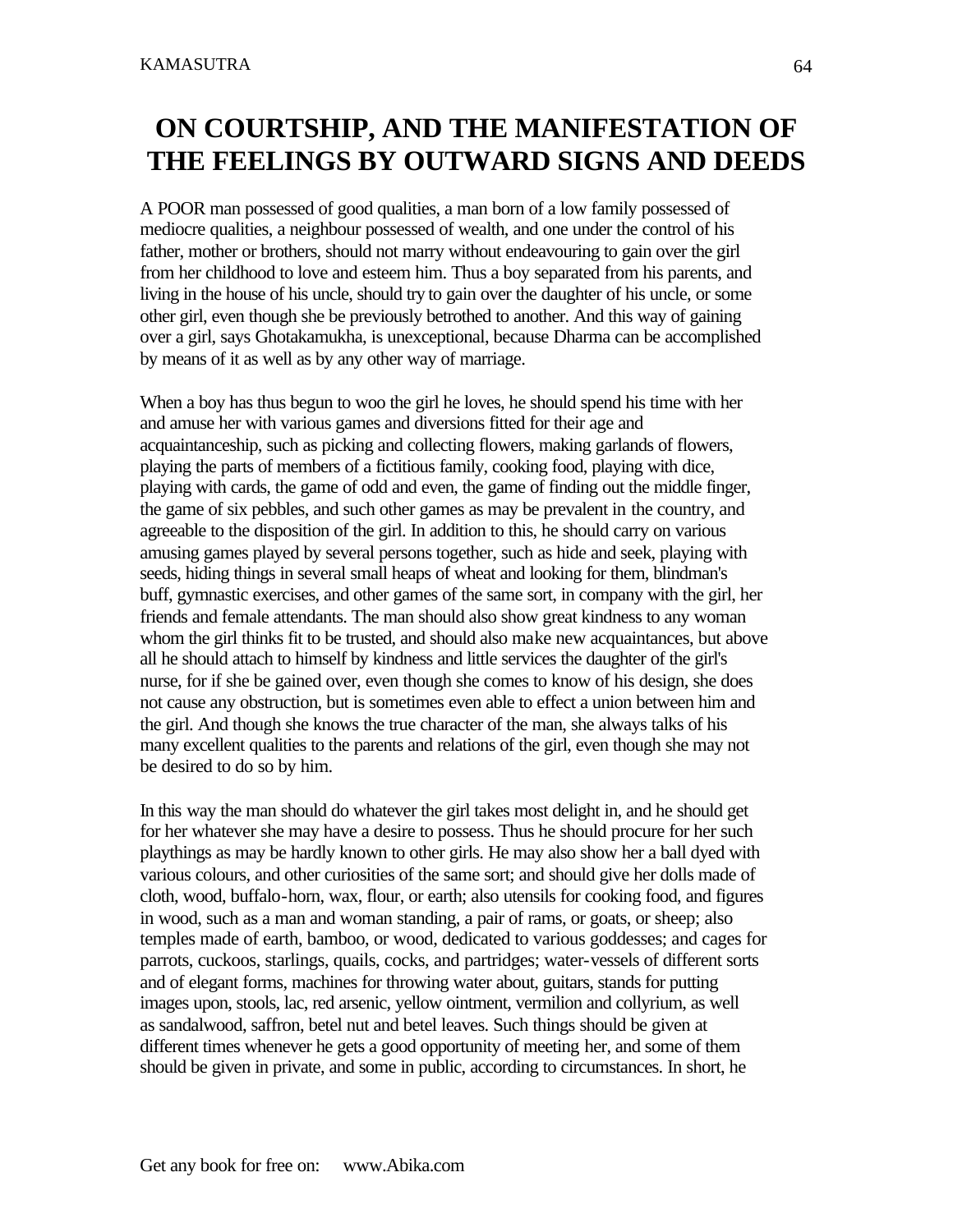#### KAMASUTRA

should try in every way to make her look upon him as one who would do for her everything that she wanted to be done.

In the next place he should get her to meet him in some place privately, and should then tell her that the reason of his giving presents to her in secret was the fear that the parents of both of them might be displeased, and then he may add that the things which he had given her had been much desired by other people. When her love begins to show signs of increasing he should relate to her agreeable stories if she expresses a wish to hear such narratives. Or if she takes delight in legerdemain, he should amaze her by performing various tricks of jugglery; or if she feels a great curiosity to see a performance of the various arts, he should show his own skill in them. When she is delighted with singing he should entertain her with music, and on certain days, and at the time of going together to moonlight fairs and festivals, and at the time of her return after being absent from home, he should present her with bouquets of flowers, and with chaplets for the head, and with ear ornaments and rings, for these are the proper occasions on which such things should be presented.

He should also teach the daughter of the girl's nurse all the sixty-four means of pleasure practised by men, and under this pretext should also inform her of his great skill in the art of sexual enjoyment. All this time he should wear a fine dress, and make as good an appearance as possible, for young women love men who live with them, and who are handsome, good looking and well dressed. As for the sayings that though women may fall in love, they still make no effort themselves to gain over the object of their affections, that is only a matter of idle talk.

Now a girl always shows her love by outward signs and actions, such as the following:

She never looks the man in the face, and becomes abashed when she is looked at by him; under some pretext or other she shows her limbs to him; she looks secretly at him though he has gone away from her side, hangs down her head when she is asked some question by him, and answers in indistinct words and unfinished sentences, delights to be in his company for a long time, speaks to her attendants in a peculiar tone with the hope of attracting his attention towards her when she is at a distance from him, does not wish to go from the place where he is, under some pretext or other she makes him look at different things, narrates to him tales and stories very slowly so that she may continue conversing with him for a long time, kisses and embraces before him a child sitting in her lap, draws ornamental marks on the foreheads of her female servants, performs sportive and graceful movements when her attendants speak jestingly to her in the presence of her lover, confides in her lover's friends, and respects and obeys them, shows kindness to his servants, converses with them, and engages them to do her work as if she were their mistress, and listens attentively to them when they tell stories about her lover to somebody else, enters his house when induced to do so by the daughter of her nurse, and by her assistance manages to converse and play with him, avoids being seen by her lover when she is not dressed and decorated, gives him by the hand of her female friend her ear ornament, ring, or garland of flowers that he may have asked to see, always wears anything that he may have presented to her, becomes dejected when any other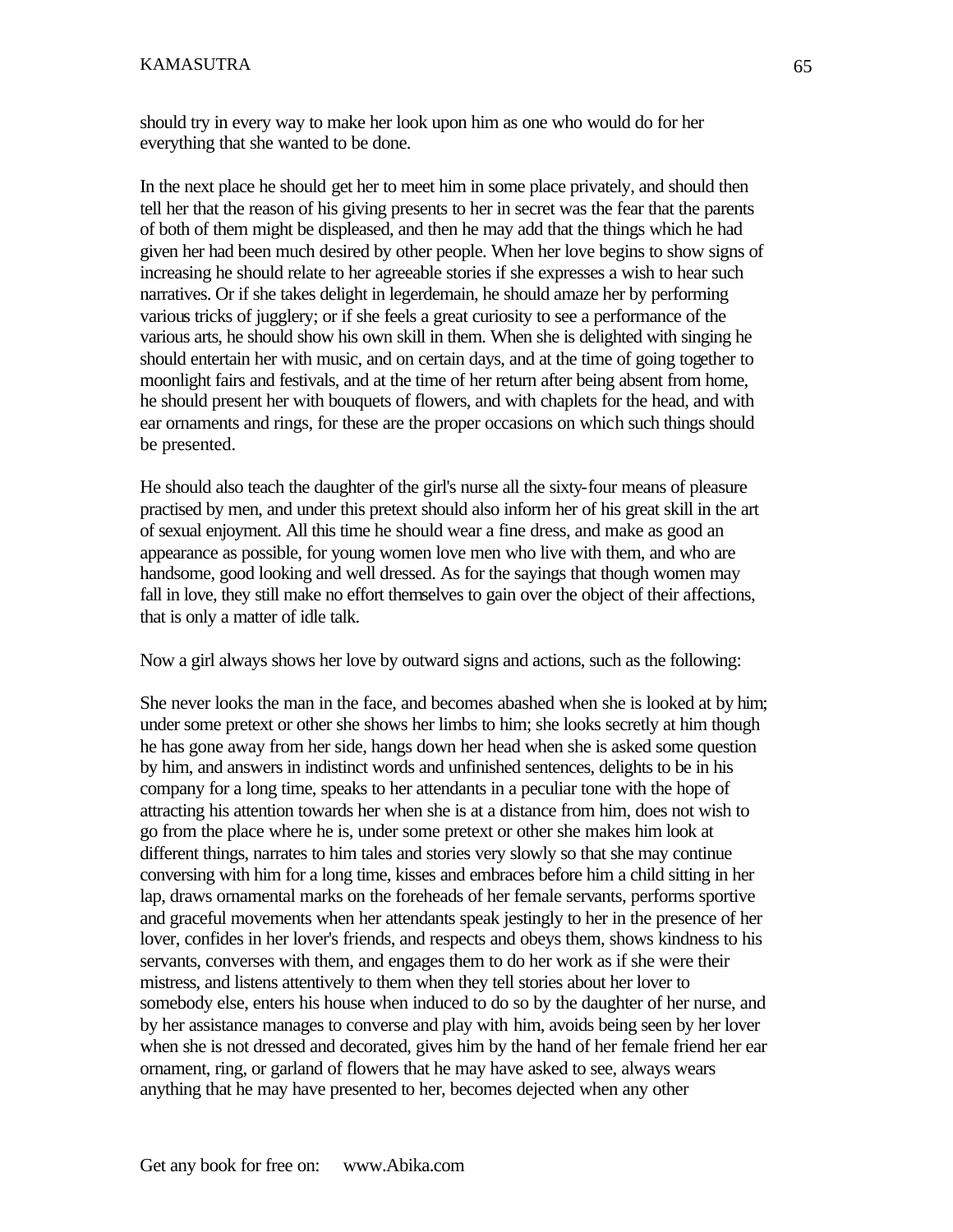bridegroom is mentioned by her parents, and does not mix with, those who may be of his party, or who may support his claims.

There are also some verses on the subject as follows:

`A man, who has seen and perceived the feelings of the girl towards him, and who has noticed the outward signs and movements by which those feelings are expressed, should do everything in his power to effect a union with her. He should gain over a young girl by childlike sports, a damsel come of age by his skill in the arts, and a girl that loves him by having recourse to persons in whom she confides.'

# **CHAPTER IV**

# **ABOUT THINGS TO BE DONE ONLY BY THE MAN, AND THE ACQUISITION OF THE GIRL THEREBY. ALSO WHAT IS TO BE DONE BY A GIRL TO GAIN OVER A MAN, AND SUBJECT HIM TO HER**

Now when the girl begins to show her love by outward signs and motions, as described in the last chapter, the lover should try to gain her over entirely by various ways and means, such as the following:

When engaged with her in any game or sport he should intentionally hold her hand. He should practise upon her the various kinds of embraces, such as the touching embrace, and others already described in a preceding chapter (Part II, Chapter II). He should show her a pair of human beings cut out of the leaf of a tree, and such like things, at intervals. When engaged in water sports, he should dive at a distance from her, and come tip close to her. He should show an increased liking for the new foliage of trees and such like things. He should describe to her the pangs he suffers on her account. He should relate to her the beautiful dream that he has had with reference to other women. At parties and assemblies of his caste he should sit near her, and touch her under some pretence or other, and having placed his foot upon hers, he should slowly touch each of her toes, and press the ends of the nails; if successful in this, he should get hold of her foot with his hand and repeat the same thing. He should also press a finger of her hand between his toes when she happens to be washing his feet; and whenever he gives anything to her or takes anything from her, he should show her by his manner and look how much he loves her.

He should sprinkle upon her the water brought for rinsing his mouth; and when alone with her in a lonely place, or in darkness, he should make love to her, and tell her the true state of his mind without distressing her in any way.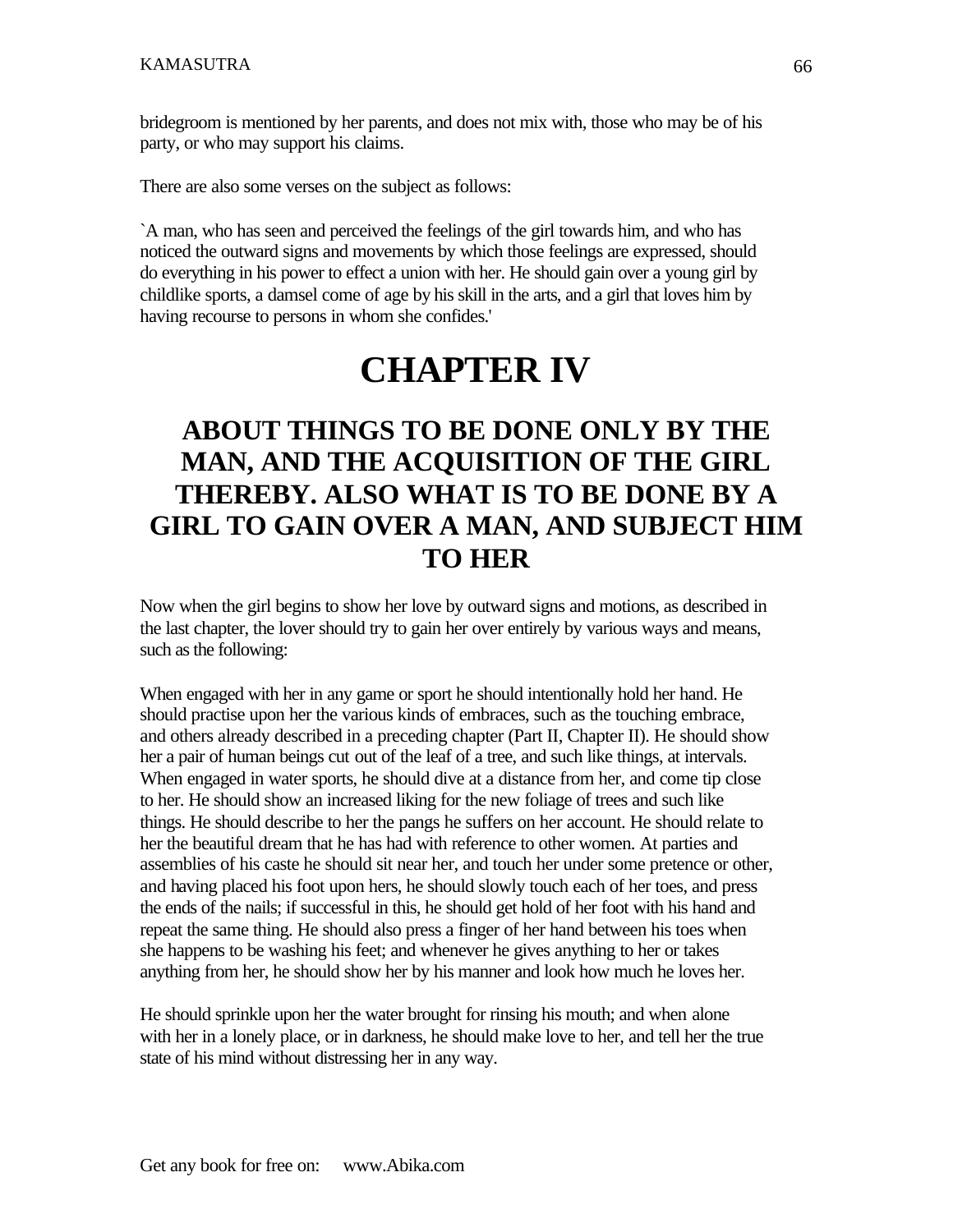Whenever he sits with her on the same seat or bed he should say to her, `I have something to tell you in private', and then, when she comes to hear it in a quiet place, he should express his love to her more by manner and signs than by words. When he comes to know the state of her feelings towards him he should pretend to be ill, and should make her come to his house to speak to him. There he should intentionally hold her hand and place it on his eyes and forehead, and under the pretence of preparing some medicine for him he should ask her to do the work for his sake in the following words: `This work must be done by you, and by nobody else.' When she wants to go away he should let her go, with an earnest request to come and see him again. This device of illness should be continued for three days and three nights. After this, when she begins coming to see him frequently, he should carry on long conversations with her, for, says Ghotakamukha, `though a man loves a girl ever so much, he never succeeds in winning her without a great deal of talking'. At last, when the man finds the girl completely gained over, he may then begin to enjoy her. As for the saying that women grow less timid than usual during the evening, and in darkness, and are desirous of congress at those times, and do not oppose men then, and should only be enjoyed at these hours, it is a matter of talk only.

When it is impossible for the man to carry on his endeavours alone, he should, by means of the daughter of her nurse, or of a female friend in whom she confides, cause the girl to be brought to him without making known to her his design, and he should then proceed with her in the manner above described. Or he should in the beginning send his own female servant to live with the girl as her friend, and should then gain her over by her means.

At last, when he knows the state of her feelings by her outward manner and conduct towards him at religious ceremonies, marriage ceremonies, fairs, festivals, theatres, public assemblies, and such like occasions, he should begin to enjoy her when she is alone, for Vatsyayana lays it down, that women, when resorted to at proper times and in proper places, do not turn away from their lovers.

When a girl, possessed of good qualities and well-bred, though born in a humble family, or destitute of wealth, and not therefore desired by her equals, or an orphan girl, or one deprived of her parents, but observing the rules of her family and caste, should wish to bring about her own marriage when she comes of age, such a girl should endeavour to gain over a strong and good looking young man, or a person whom she thinks would marry her on account of the weakness of his mind, and even without the consent of his parents. She should do this by such means as would endear her to the said person, as well as by frequently seeing and meeting him. Her mother also should constantly cause them to meet by means of her female friends, and the daughter of her nurse. The girl herself should try to get alone with her beloved in some quiet place, and at odd times should give him flowers, betel nut, betel leaves and perfumes. She should also show her skill in the practice of the arts, in shampooing, in scratching and in pressing with the nails. She should also talk to him on the subjects he likes best, and discuss with him the ways and means of gaining over and winning the affections of a girl.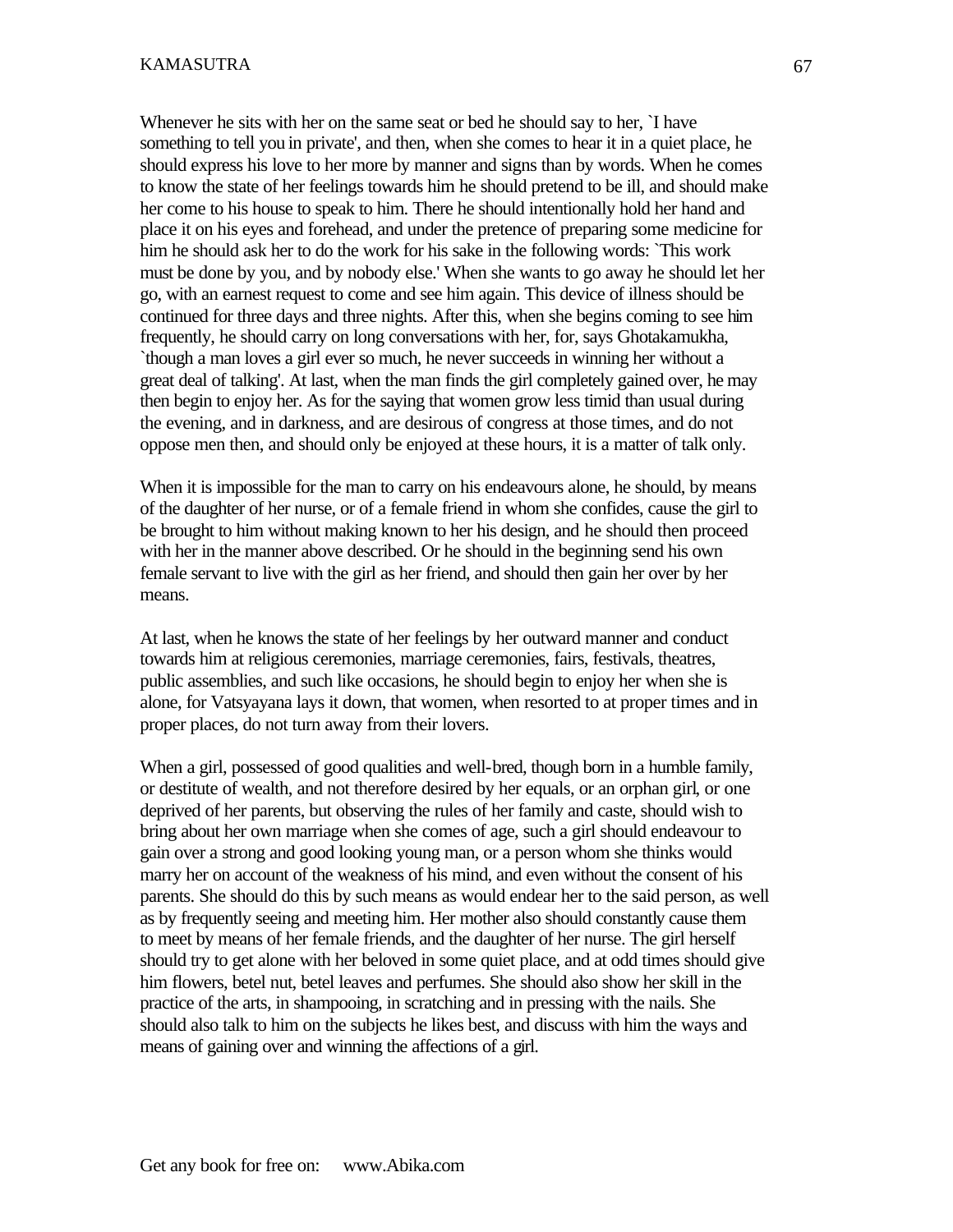But old authors say that although the girl loves the man ever so much, she should not offer herself, or make the first overtures, for a girl who does this loses her dignity, and is liable to be scorned and rejected. But when the man shows his wish to enjoy her, she should be favourable to him and should show no change in her demeanour when he embraces her, and should receive all the manifestations of his love as if she were ignorant of the state of his mind. But when he tries to kiss her she should oppose him; when he begs to be allowed to have sexual intercourse with her she should let him touch her private parts only and with considerable difficulty; and though importuned by him, she should not yield herself up to him as if of her own accord, but should resist his attempts to have her. It is only, moreover, when she is certain that she is truly loved, and that her over is indeed devoted to her, and will not change his mind, that she should then give herself up to him, and persuade him to marry her quickly. After losing her virginity she should tell her confidential friends about it.

Here end the efforts of a girl to gain over a man.

There are also some verses on the subject as follows:

`A girl who is much sought after should marry the man that she likes, and whom she thinks would be obedient to her, and capable of giving her pleasure. But when from the desire of wealth a girl is married by her parents to a rich man without taking into consideration the character or looks of the bridegroom, or when given to a man who has several wives, she never becomes attached to the man, even though he be endowed with good qualities, obedient to her will, active, strong, and healthy, and anxious to please her in every way.1 A husband who is obedient but yet master of himself, though he be poor and not good looking, is better than one who is common to many women, even though he be handsome and attractive. The wives of rich men, where there are many wives, are not generally attached to their husbands, and are not confidential with them, and even though they possess all the external enjoyments of life, still have recourse to other men. A man who is of a low mind, who has fallen from his social position, and who is much given to travelling, does not deserve to be married; neither does one who has many wives and children, or one who is devoted to sport and gambling, and who comes to his wife only when he likes. Of all the lovers of a girl he only is her true husband who possesses the qualities that are liked by her, and such a husband only enjoys real superiority over her, because he is the husband of love.'

## **Footnotes**

1

There is a good deal of truth in the last few observations. Woman is a monogamous animal, and loves but one, and likes to feel herself alone in the affections of one man, and cannot bear rivals. It may also be taken as a general rule that women either married to, or kept by, rich men love them for their wealth but not for themselves.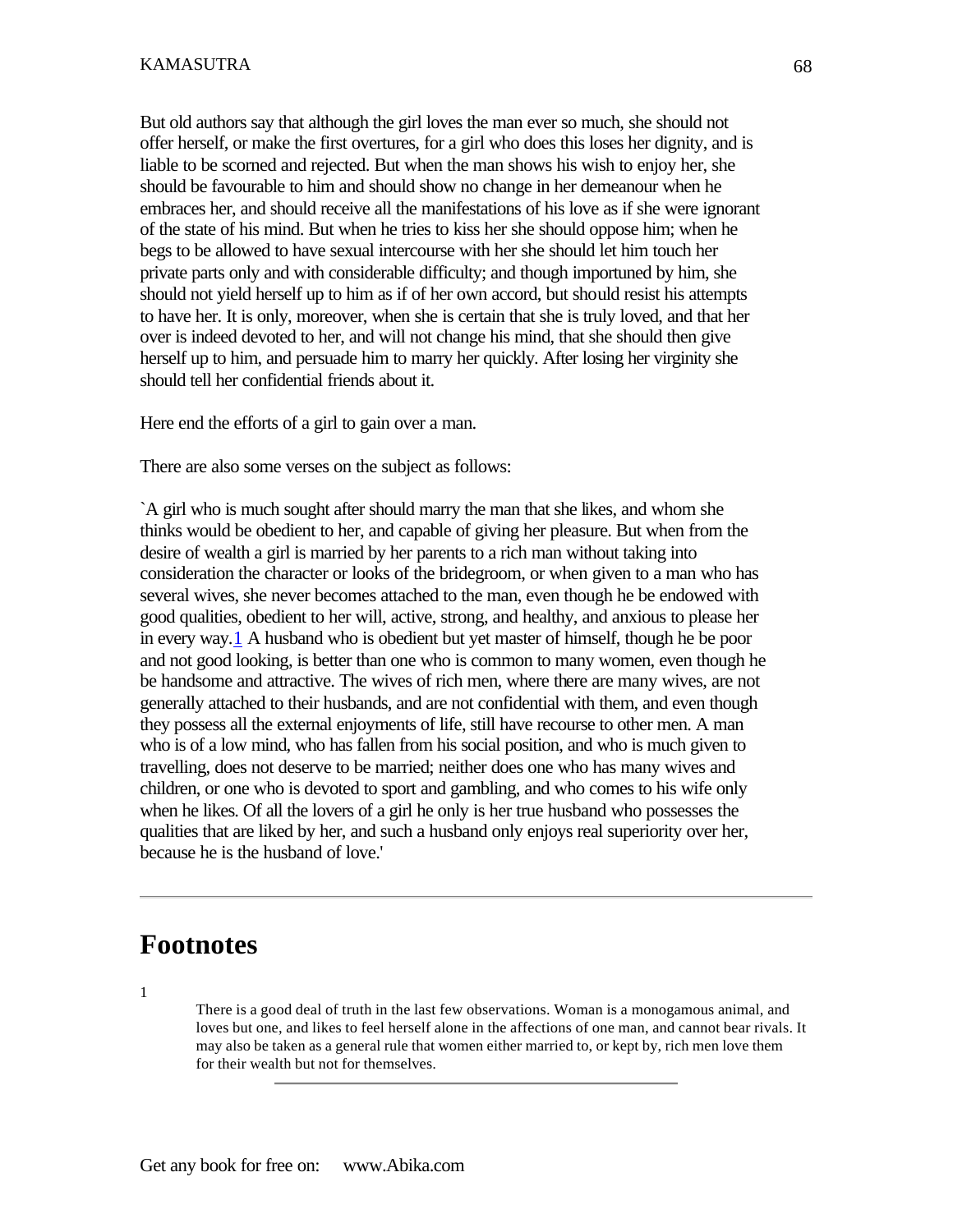# **CHAPTER V**

## **ON CERTAIN FORMS OF MARRIAGE1**

WHEN a girl cannot meet her lover frequently in private, she should send the daughter of her nurse to him, it being understood that she has confidence in her, and had previously gained her over to her interests. On seeing the man, the daughter of the nurse should, in the course of conversation, describe to him the noble birth, the good disposition, the beauty, talent, skill, knowledge of human nature and affection of the girl in such a way as not to let him suppose that she had been sent by the girl, and should thus create affection for the girl in the heart of the man. To the girl also she should speak about the excellent qualities of the man, especially of those qualities which she knows are pleasing to the girl. She should, moreover, speak with disparagement of the other lovers of the girl, and talk about the avarice and indiscretion of their parents, and the fickleness of their relations. She should also quote samples of many girls of ancient times, such as Sakoontala and others, who, having united themselves with lovers of their own caste and their own choice, were ever happy afterwards in their society. And she should also tell of other girls who married into great families, and being troubled by rival wives, became wretched and miserable, and were finally abandoned. She should further speak of the good fortune, the continual happiness, the chastity, obedience, and affection of the man, and if the girl gets amorous about him, she should endeavour to allay her shame2 and her fear as well as her suspicions about any disaster that might result from her marriage. In a word, she should act the whole part of a female messenger by telling the girl all about the man's affection for her, the places he frequented, and the endeavours he made to meet her, and by frequently repeating, `It will be all right if the man will take you away forcibly and unexpectedly.'

#### **The Forms of Marriage**

When the girl is gained over, and acts openly with the man as his wife, he should cause fire to be brought from the house of a Brahman, and having spread the Kusha grass upon the ground, and offered an oblation to the fire, he should marry her according to the precepts of the religious law. After this he should inform his parents of the fact, because it is the opinion of ancient authors that a marriage solemnly contracted in the presence of fire cannot afterwards be set aside.

After the consummation of the marriage, the relations of the man should gradually be made acquainted with the affair, and the relations of the girl should also be apprised of it in such a way that they may consent to the marriage, and overlook the manner in which it was brought about, and when this is done they should afterwards be reconciled by affectionate presents and favourable conduct. In this manner the man should marry the girl according to the Gandharva form of marriage.

When the girl cannot make up her mind, or will not express her readiness to marry, the man should obtain her in any one of the following ways: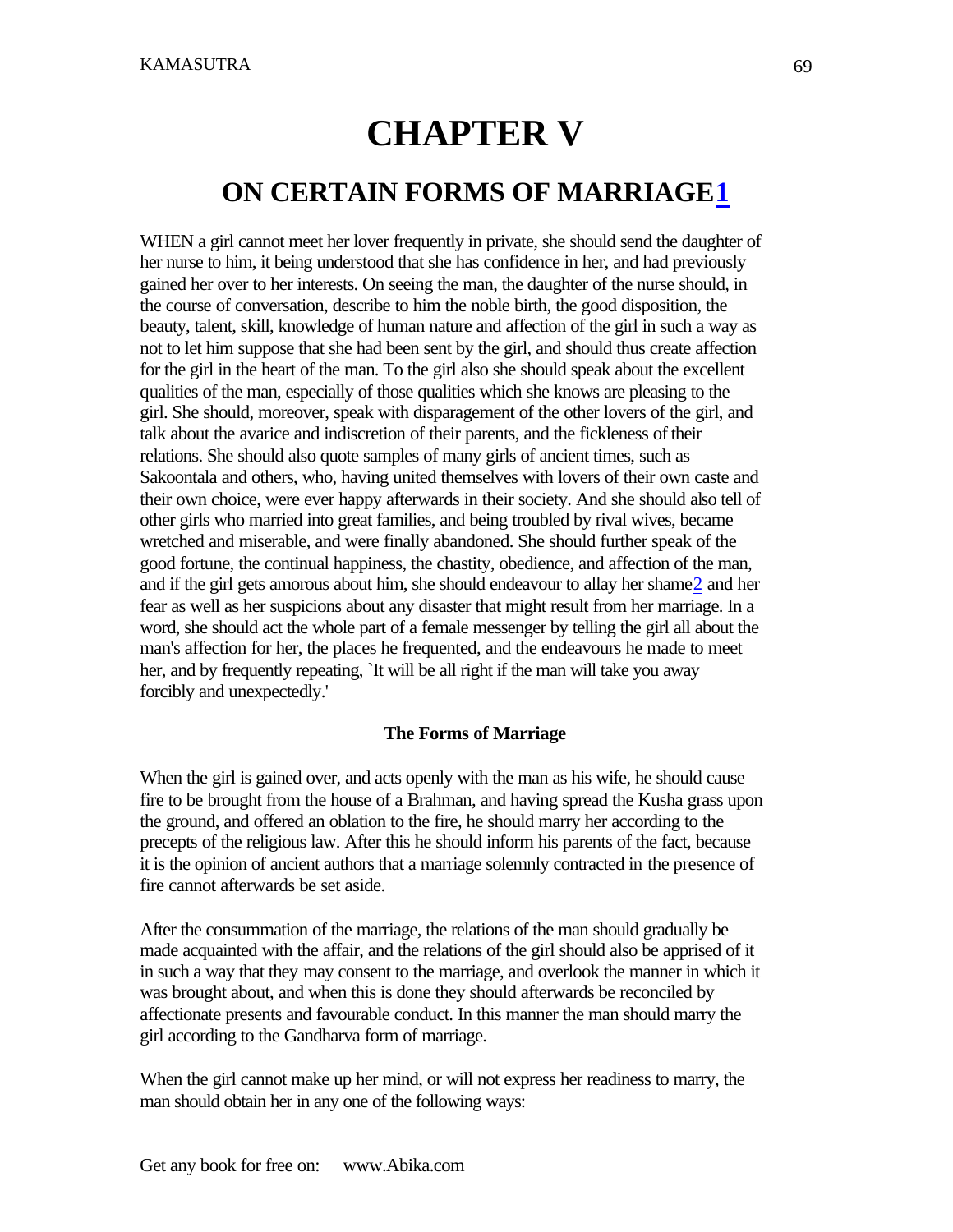On a fitting occasion, and under some excuse, he should, by means of a female friend with whom he is well acquainted, and whom he can trust, and who also is well known to the girl's family, get the girl brought unexpectedly to his house, and he should then bring fire from the house of a Brahman, and proceed as before described.

When the marriage of the girl with some other person draws near, the man should disparage the future husband to the utmost in the mind of the mother of the girl, and then having got the girl to come with her mother's consent to a neighbouring house, he should bring fire from the house of a Brahman, and proceed as above.

The man should become a great friend of the brother of the girl, the said brother being of the same age as himself, and addicted to courtesans, and to intrigues with the wives of other people, and should give him assistance in such matters, and also give him occasional presents. He should then tell him about his great love for his sister, as young men will sacrifice even their lives for the sake of those who may be of the same age, habits, and dispositions as themselves. After this the man should get the girl brought by means of her brother to some secure place, and having brought fire from the house of a Brahman should proceed as before.

The man should on the occasion of festivals get the daughter of the nurse to give the girl some intoxicating substance, and then cause her to be brought to some secure place under the pretence of some business, and there having enjoyed her before she recovers from her intoxication, should bring fire from the house of a Brahman, and proceed as before.

The man should, with the connivance of the daughter of the nurse, carry off the girl from her house while she is asleep, and then, having enjoyed her before she recovers from her sleep, should bring fire from the house of a Brahman, and proceed as before.

When the girl goes to a garden, or to some village in the neighbourhood, the man should, with his friends, fall on her guards, and having killed them, or frightened them away, forcibly carry her off, and proceed as before.

There are verses on this subject as follows:

`In all the forms of marriage given in this chapter of this work, the one that precedes is better than the one that follows it on account of its being more in accordance with the commands of religion, and therefore it is only when it is impossible to carry the former into practice that the latter should be resorted to, As the fruit of all good marriages is love, the Gandharva3 form of marriage is respected, even though it is formed under unfavourable circumstances, because it fulfils the object sought for. Another cause of the respect accorded to the Gandharva form of marriage is that it brings forth happiness, causes less trouble in its performance than the other forms of marriage, and is above all the result of previous love.'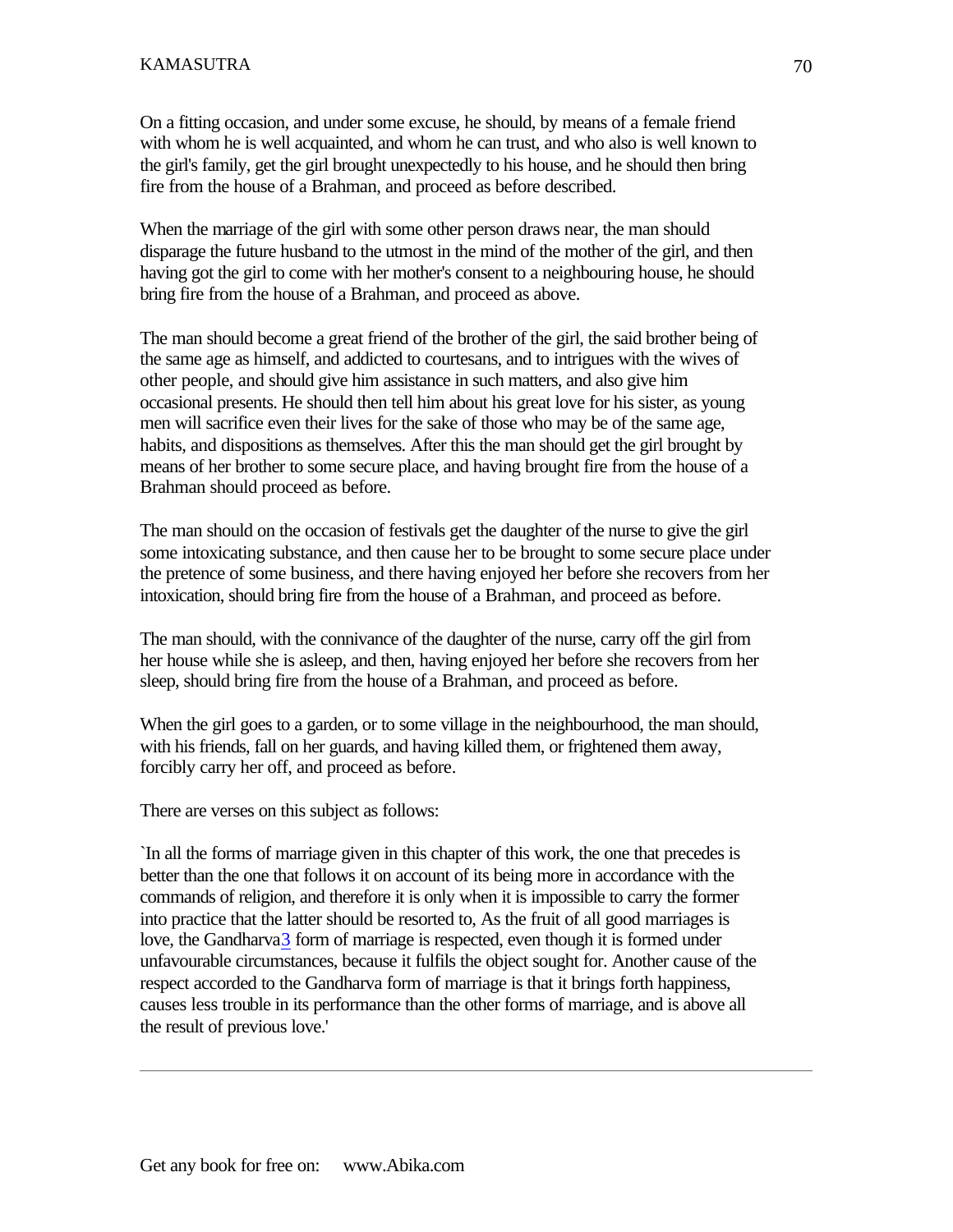# **Footnotes**

1

These forms of marriage differ from the four kinds of marriage mentioned in Chapter I, and are only to be made use of when the girl is gained over in the way mentioned in Chapters III and IV.

2

About this, see a story on the fatal effects of love at of *Early Ideas: a Group of Hindoo Stories,* collected and collated by Anaryan, W. H. Allen and Co., London, 1881.

3

`About the Gandharvavivaha form of marriage, see note to page 28 of Captain R. F. Burton's *Vickram and the Vampire; or Tales of Hindu Devilry,* Longmans, Green and Co., London 1870. This form of matrimony was recognised by the ancient Hindoos, and is frequent in hooks. It is a kind of Scotch wedding - ultra.Caledonian - taking place by mutual consent without any form or Ceremony. The Gandharras are heavenly minstrels of Indra's court, who are opposed to be witnesses.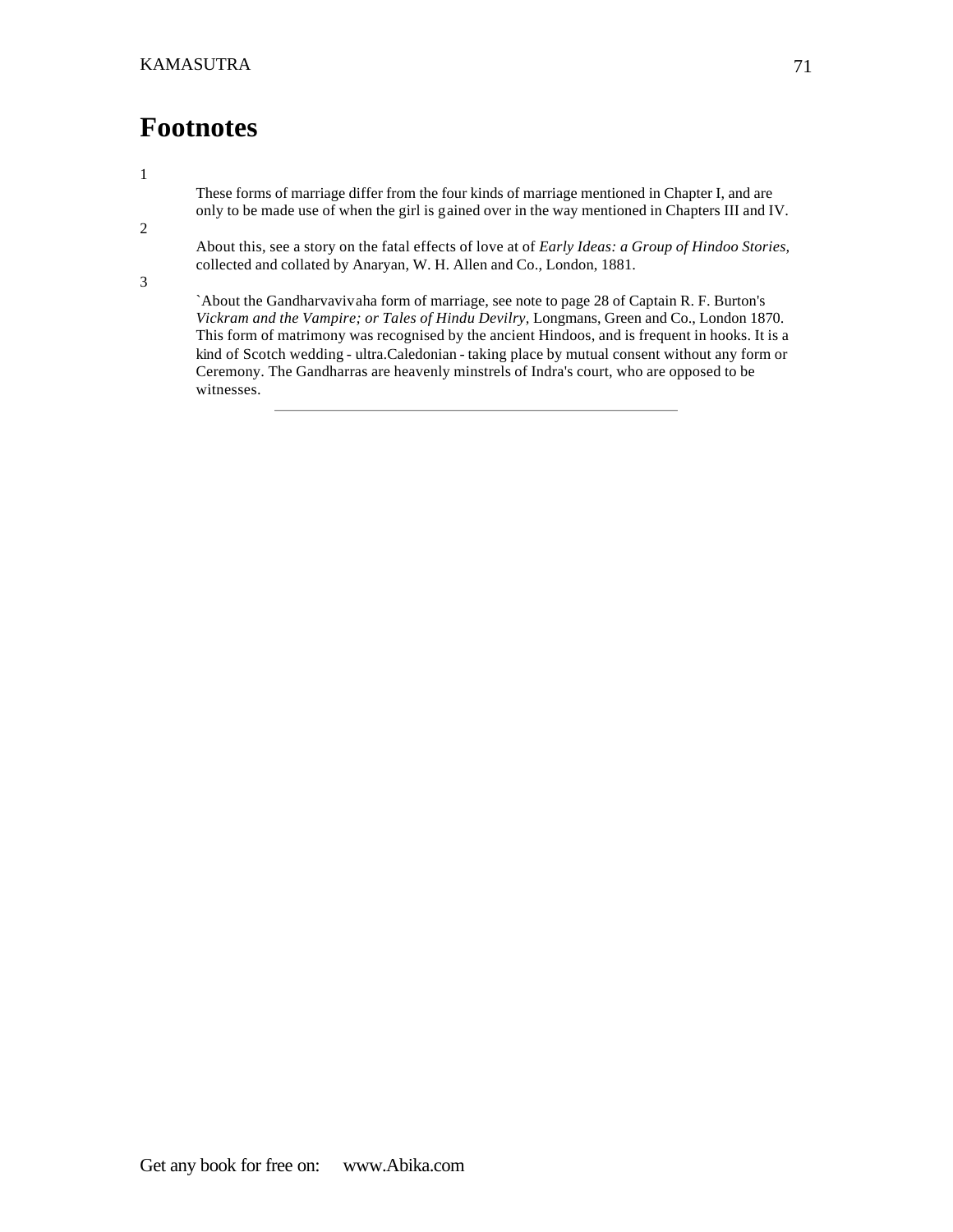**PART 4:**

# **CHAPTER I**

# **ON THE MANNER OF LIVING OF A VIRTUOUS WOMAN, AND OF HER BEHAVIOUR DURING THE ABSENCE OF HER HUSBAND**

A VIRTUOUS woman, who has affection for her husband, should act in conformity with his wishes as if he were a divine being, and with his consent should take upon herself the whole care of his family. She should keep the whole house well cleaned, and arrange flowers of various kinds in different parts of it, and make the floor smooth and polished so as to give the whole a neat and becoming appearance. She should surround the house with a garden, and place ready in it all the materials required for the morning, noon and evening sacrifices. Moreover she should herself revere the sanctuary of the Household Gods, for, says Gonardiya, `nothing so much attracts the heart of a householder to his wife as a careful observance of the things mentioned above'.

Towards the parents, relations, friends, sisters, and servants of her husband she should behave as they deserve. In the garden she should plant beds of green vegetables, bunches of the sugar cane, and clumps of the fig tree, the mustard plant, the parsley plant, the fennel plant, and the xanthochymus pictorius. Clusters of various flowers such as the trapa bispinosa, the jasmine, the jasminum grandiflorum, the yellow amaranth, the wild jasmine, the tabernamontana coronaria, the nadyaworta, the china rose and others, should likewise be planted, together with the fragrant grass andropogon schaenanthus, and the fragrant root of the plant andropogon miricatus. She should also have seats and arbours made in the garden, in the middle of which a well, tank, or pool should be dug.

The wife should always avoid the company of female beggars, female Buddhist mendicants, unchaste and roguish women, female fortune tellers and witches. As regards meals she should always consider what her husband likes and dislikes and what things are good for him, and what are injurious to him. When she hears the sounds of his footsteps coming home she should at once get up and be ready to do whatever he may command her, and either order her female servant to wash his feet, or wash them herself. When going anywhere with her husband, she should put on her ornaments, and without his consent she should not either give or accept invitations, or attend marriages and sacrifices, or sit in the company of female friends, or visit the temples of the Gods. And if she wants to engage in any kind of games or sports, she should not do it against his will. In the same way she should always sit down after him, and get up before him, and should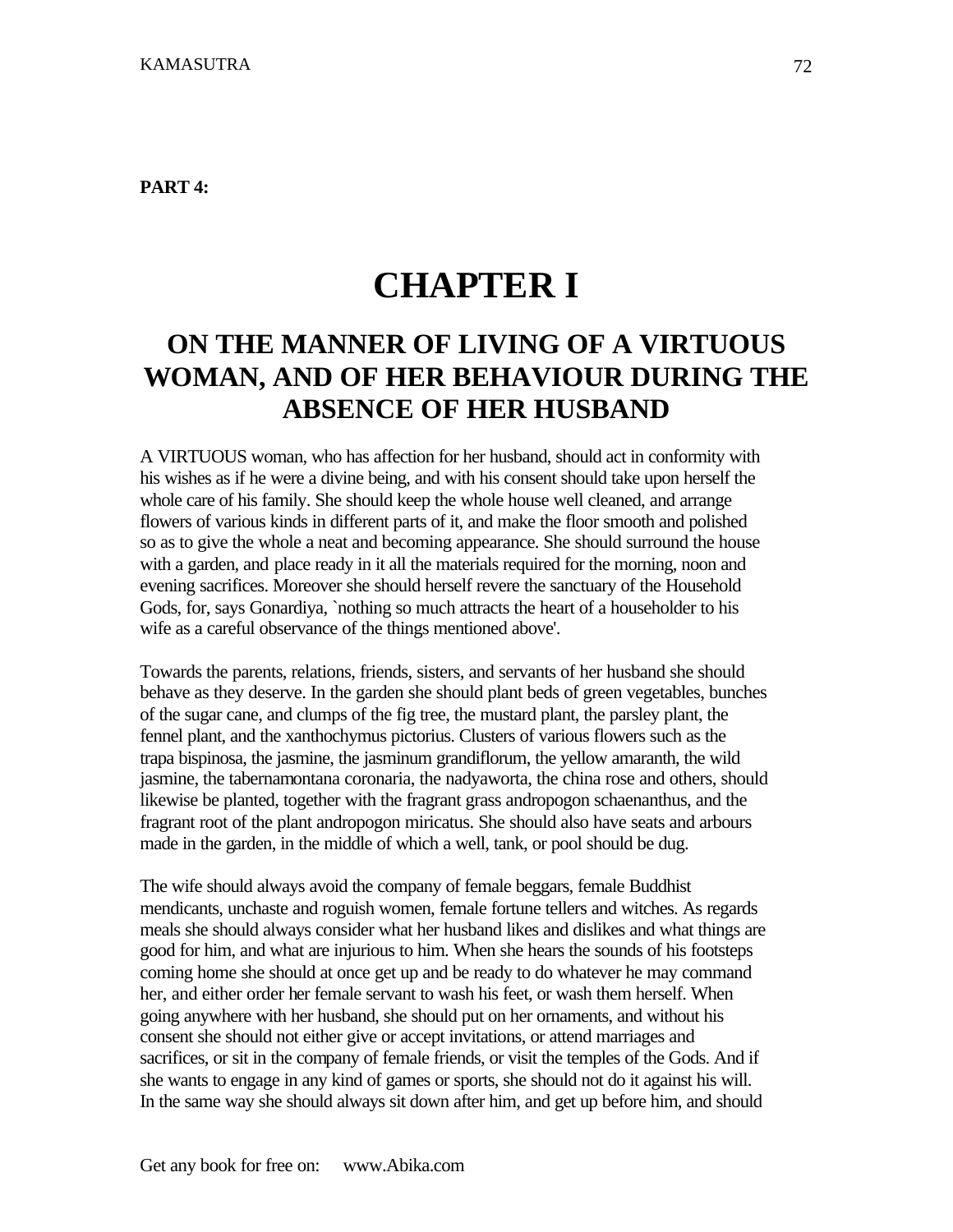never awaken him when he is asleep. The kitchen should be situated in a quiet and retired place, so as not to be accessible to strangers, and should always look clean.

In the event of any misconduct on the part of her husband, she should not blame him excessively, though she be a little displeased. She should not use abusive language towards him, but rebuke him with conciliatory words, whether he be in the company of friends or alone. Moreover, she should not be a scold, for, says Gonardiya, `there is no cause of dislike on the part of a husband so great as this characteristic in a wife'. Lastly she should avoid bad expressions, sulky looks, speaking aside, standing in the doorway, and looking at passers-by, conversing in the pleasure groves, and remaining in a lonely place for a long time; and finally she should always keep her body, her teeth, her hair and everything belonging to her tidy, sweet, and clean.

When the wife wants to approach her husband in private her dress should consist of many ornaments, various kinds of flowers, and a cloth decorated with different colours, and some sweet-smelling ointments or unguents. But her everyday dress should be composed of a thin, close-textured cloth, a few ornaments and flowers, and a little scent, not too much. She should also observe the fasts and vows of her husband, and when he tries to prevent her doing this, she should persuade him to let her do it.

At appropriate times of the year, and when they happen to be cheap, she should buy earth, bamboos, firewood, skins, and iron pots, as also salt and oil. Fragrant substances, vessels made of the fruit of the plant wrightea antidysenterica, or oval leaved wrightea, medicines, and other things which are always wanted, should be obtained when required and kept in a secret place of the house. The seeds of the radish, the potato, the common beet, the Indian wormwood, the mango, the cucumber, the egg plant, the kushmanda, the pumpkin gourd, the surana, the bignonia indica, the sandal wood, the premna spinosa, the garlic plant, the onion, and other vegetables, should be bought and sown at the proper seasons. The wife, moreover, should not tell to strangers the amount of her wealth, nor the secrets which her husband has confided to her. She should surpass all the women of her own rank in life in her cleverness, her appearance, her knowledge of cookery, her pride, and her manner of serving her husband. The expenditure of the year should be regulated by the profits. The milk that remains after the meals should be turned into ghee or clarified butter. Oil and sugar should be prepared at home; spinning and weaving should also be done there; and a store of ropes and cords, and barks of trees for twisting into ropes should be kept. She should also attend to the pounding and cleaning of rice, using its small grain and chaff in some way or other. She should pay the salaries of the servants, look after the tilling of the fields, and keeping of the flocks and herds, superintend the making of vehicles, and take care of the rams, cocks, quails, parrots, starlings, cuckoos, peacocks, monkeys, and deer; and finally adjust the income and expenditure of the day. The worn-out clothes should be given to those servants who have done good work, in order to show them that their services have been appreciated, or they may be applied to some other use. The vessels in which wine is prepared, as well as those in which it is kept, should be carefully looked after, and put away at the proper time. All sales and purchases should also be well attended to. The friends of her husband she should welcome by presenting them with flowers, ointment, incense, betel leaves, and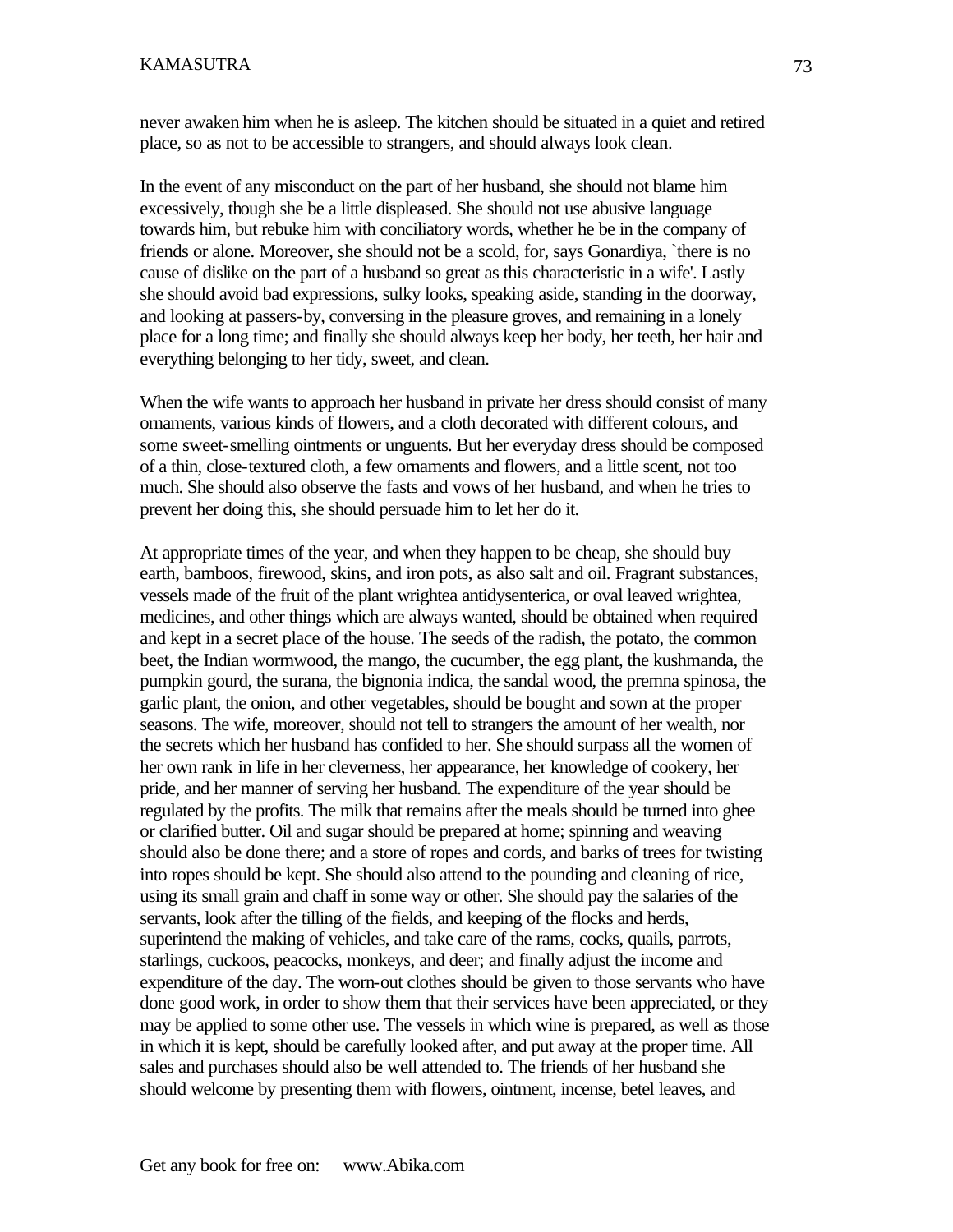betel nut. Her father-in-law and mother-in-law she should treat as they deserve, always remaining dependent on their will, never contradicting them, speaking to them in few and not harsh words, not laughing loudly in their presence, and acting with their friends and enemies as with her own. In addition to the above she should not be vain, or too much taken up with her enjoyments. She should be liberal towards her servants, and reward them on holidays and festivals; and not give away anything without first making it known to her husband.

Thus ends the manner of living of a virtuous woman.

During the absence of her husband on a journey the virtuous woman should wear only her auspicious ornaments, and observe the fasts in honour of the Gods. While anxious to hear the news of her husband, she should still look after her household affairs. She should sleep near the elder women of the house, and make herself agreeable to them. She should look after and keep in repair the things that are liked by her husband, and continue the works that have been begun by him. To the abode of her relations she should not go except on occasions of joy and sorrow, and then she should go in her usual travelling dress, accompanied by her husband's servants, and not remain there for a long time. The fasts and feasts should be observed with the consent of the elders of the house. The resources should be increased by making purchases and sales according to the practice of the merchants and by means of honest servants, superintended by herself. The income should be increased, and the expenditure diminished as much possible. And when her husband returns from his journey, she should receive him at first in her ordinary clothes, so that he may know in what way she has lived during his absence, and should bring to him some presents, as also materials for the worship of the Deity.

Thus ends the part relating to the behaviour of a wife during the absence of her husband on a journey.

There are also some verses on the subject as follows:

`The wife, whether she be a woman of noble family, or a virgin widow1 remarried, or a concubine, should lead a chaste life, devoted to her husband, and doing everything for his welfare. Women acting thus acquire Dharma, Artha, and Kama, obtain a high position, and generally keep their husbands devoted to them.

### **Footnotes**

1

This probably refers to a girl married in her infancy, or when very young and whose husband had died before she arrived at the age of puberty. Infant marriages are still the common custom of the Hindoos.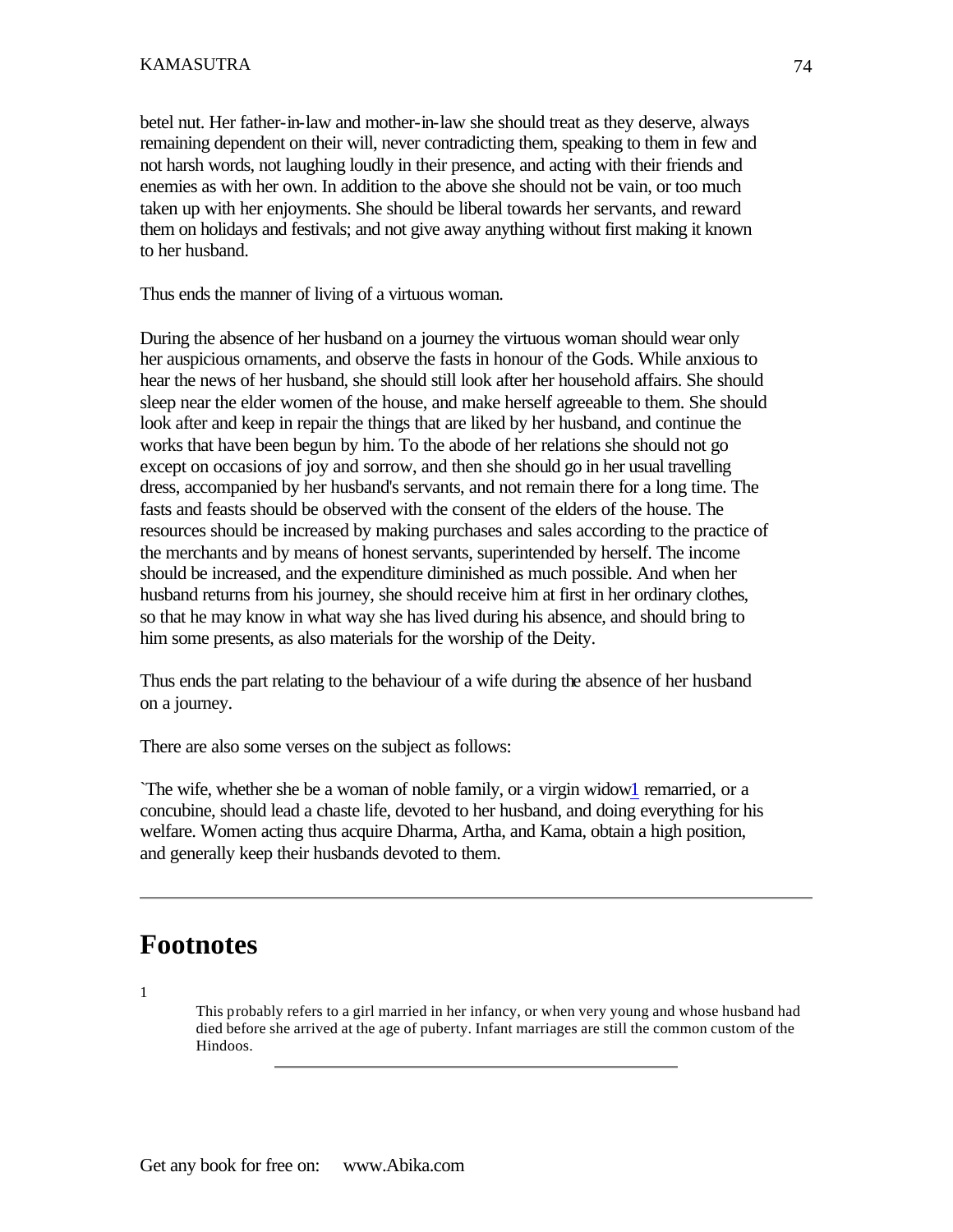### **CHAPTER II**

#### **ON THE CONDUCT OF THE ELDER WIFE TOWARDS THE OTHER WIVES OF HER HUSBAND, AND ON THAT OF A YOUNGER WIFE TOWARDS THE ELDER ONES. ALSO ON THE CONDUCT OF A VIRGIN WIDOW RE-MARRIED; OF A WIFE DISLIKED BY HER HUSBAND; OF THE WOMEN IN THE KING'S HAREM; AND LASTLY ON THE CONDUCT OF A HUSBAND TOWARDS MANY WIVES**

THE causes of re-marrying during the lifetime of the wife are as follows:

- The folly or ill-temper of the wife
- Her husband's dislike to her
- The want of offspring
- The continual birth of daughters
- The incontinence of the husband

From the very beginning, a wife should endeavour to attract the heart of her husband, by showing to him continually her devotion, her good temper, and her wisdom. If however she bears him no children, she should herself toilette her husband to marry another woman. And when the second wife is married, and brought to the house, the first wife should give her a position superior to her own, and look upon her as a sister. In the morning the elder wife should forcibly make the younger one decorate herself in the presence of their husband, and should not mind all the husband's favour being given to her. If the younger wife does anything to displease her husband the elder one should not neglect her, but should always be ready to give her most careful advice, and should teach her to do various things in the presence of her husband. Her children she should treat as her own, her attendants she should look upon with more regard, even than on her own servants, her friends she should cherish with love and kindness, and her relations with great honour.

When there are many other wives besides herself, the elder wife should associate with the one who is immediately next to her in rank and age, and should instigate the wife who has recently enjoyed her husband's favour to quarrel with the present favourite. After this she should sympathize with the former, and having collected all the other wives together, should get them to denounce the favourite as a scheming and wicked woman, without however committing herself in any way. If the favourite wife happens to quarrel with the husband, then the elder wife should take her part and give her false encouragement, and thus cause the quarrel to be increased. If there be only a little quarrel between the two, the elder wife should do all she can to work it up into a large quarrel. But if after all this she finds the husband still continues to love his favourite wife she should then change her tactics, and endeavour to bring about a conciliation between them, so as to avoid her husband's displeasure.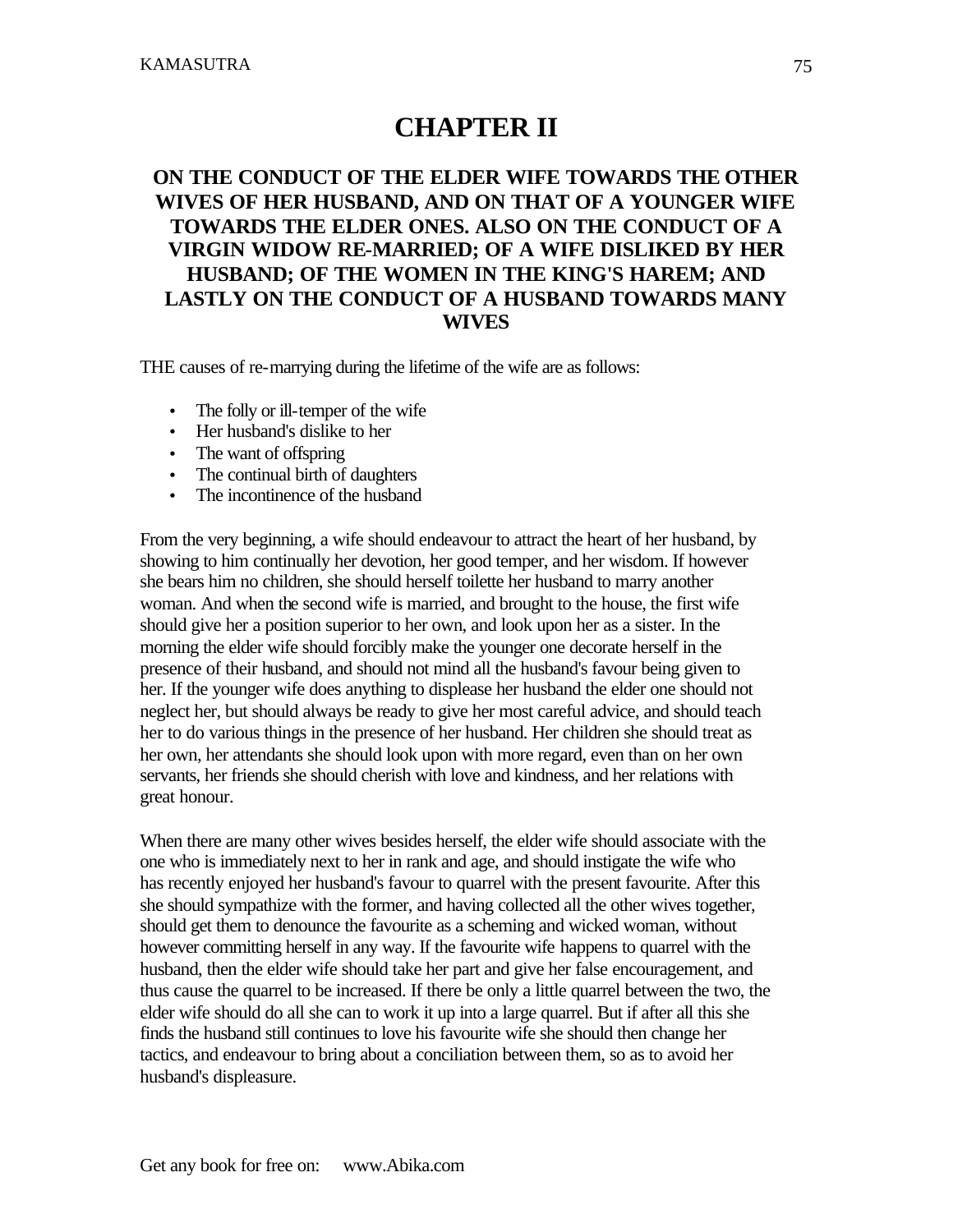#### KAMASUTRA

Thus ends the conduct of the elder wife.

The younger wife should regard the elder wife of her husband as her mother, and should not give anything away, even to her own relations, without her knowledge. She should tell her everything about herself, and not approach her husband without her permission. Whatever is told to her by the elder wife she should not reveal to others, and she should take care of the children of the senior even more than of her own. When alone with her husband she should serve him well, but should not tell him of the pain she suffers from the existence of a rival wife. She may also obtain secretly from her husband some marks of his particular regard for her, and may tell him that she lives only for him, and for the regard that he has for her. She should never reveal her love for her husband, nor her husband's love for her to any person, either in pride or in anger, for a wife that reveals the secrets of her husband is despised by him. As for seeking to obtain the regard of her husband, Gonardiya says, that it should always be done in private, for fear of the elder wife. If the elder wife be disliked by her husband, or be childless, she should sympathize with her, and should ask her husband to do the same, but should surpass her in leading the life of a chaste woman.

Thus ends the conduct of the younger wife towards the elder.

A widow in poor circumstances, or of a weak nature, and who allies herself again to a man, is called a widow remarried.

The followers of Babhravya say that a virgin widow should not marry a person whom she may be obliged to leave on account of his bad character, or of his being destitute of the excellent qualities of a man, she thus being obliged to have recourse to another person. Gonardiya is of opinion that as the cause of a widow's marrying again is her desire for happiness, and as happiness is secured by the possession of excellent qualities in her husband, joined to love of enjoyment, it is better therefore to secure a person endowed with such qualities in the first instance. Vatsyayana however thinks that a widow may marry any person that she likes, and that she thinks win suit her.

At the time of her marriage the widow should obtain from her husband the money to pay the cost of drinking parties, and picnics with her relations, and of giving them and her friends kindly gifts and presents; or she may do these things at her own cost if she likes. In the same way she may wear either her husband's ornaments or her own. As to the presents of affection mutually exchanged between the husband and herself there is no fixed rule about them. If she leaves her husband after marriage of her own accord, she should restore to him whatever he may have given her, with the exception of the mutual presents. If however she is driven out of the house by her husband she should not return anything to him.

After her marriage she should live in the house of her husband like one of the chief members of the family, but should treat the other ladies of the family with kindness, the servants with generosity, and all the friends of the house with familiarity and good temper. She should show that she is better acquainted with the sixty-four arts than the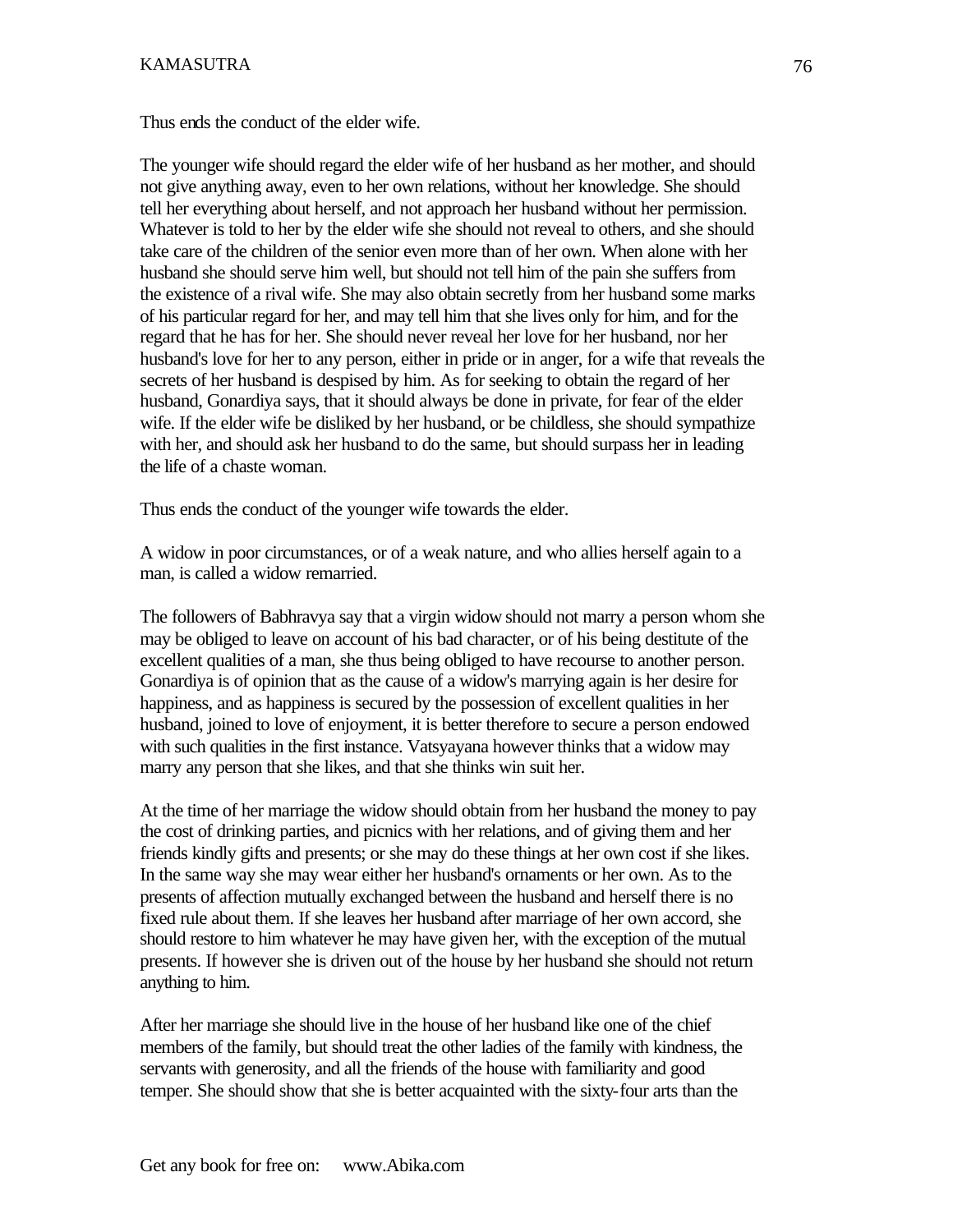other ladies of the house, and in any quarrels with her husband she should not rebuke him severely but in private do everything that he wishes, and make use of the sixty-four ways of enjoyment. She should be obliging to the other wives of her husband, and to their children she should give presents, behave as their mistress, and make ornaments and playthings for their use. In the friends and servants of her husband she should confide more than in his other wives, and finally she should have a liking for drinking parties, going to picnics, attending fairs and festivals, and for carrying out all kinds of games and amusements.

Thus ends the conduct of a virgin widow remarried.

A woman who is disliked by her husband, and annoyed and distressed by his other wives, should associate with the wife who is liked most by her husband, and who serves him more than the others, and should teach her all the arts with which she is acquainted. She should act as the nurse to her husband's children, and having gained over his friends to her side, should through them make him acquainted of her devotion to him. In religious ceremonies she should be a leader, as also in vows and fasts, and should not hold too good an opinion of herself. When her husband is lying on his bed she should only go near him when it is agreeable to him, and should never rebuke him, or show obstinacy in any way. If her husband happens to quarrel with any of his other wives, she should reconcile them to each other, and if he desires to see any woman secretly, she should manage to bring about the meeting between them. She should moreover make herself acquainted with the weak points of her husband's character, but always keep them secret, and on the whole behave herself in such a way as may lead him to look upon her as a good and devoted wife.

Here ends the conduct of a wife disliked by her husband.

The above sections will show how all the women of the king's seraglio are to behave, and therefore we shall now speak separately only about the king.

The female attendants in the harem (called severally Kanchukiyas,1 Mahallarikas,2 and Mahallikas3) should bring flowers, ointments and clothes from the king's wives to the king, and he having received these things should give them as presents to the servants, along with the things worn by him the previous day. In the afternoon the king, having dressed and put on his ornaments, should interview the women of the harem, who should also be dressed and decorated with jewels. Then having given to each of them such a place and such respect as may suit the occasion and as they may deserve, he should carry on with them a cheerful conversation. After that he should see such of his wives as may be virgin widows remarried, and after them the concubines and dancing girls. All of these should be visited in their own private rooms.

When the king rises from his noonday sleep, the woman whose duty it is to inform the king regarding the wife who is to spend the night with him should come to him accompanied by the female attendants of that wife whose turn may have arrived in the regular course, and of her who may have been accidentally passed over as her turn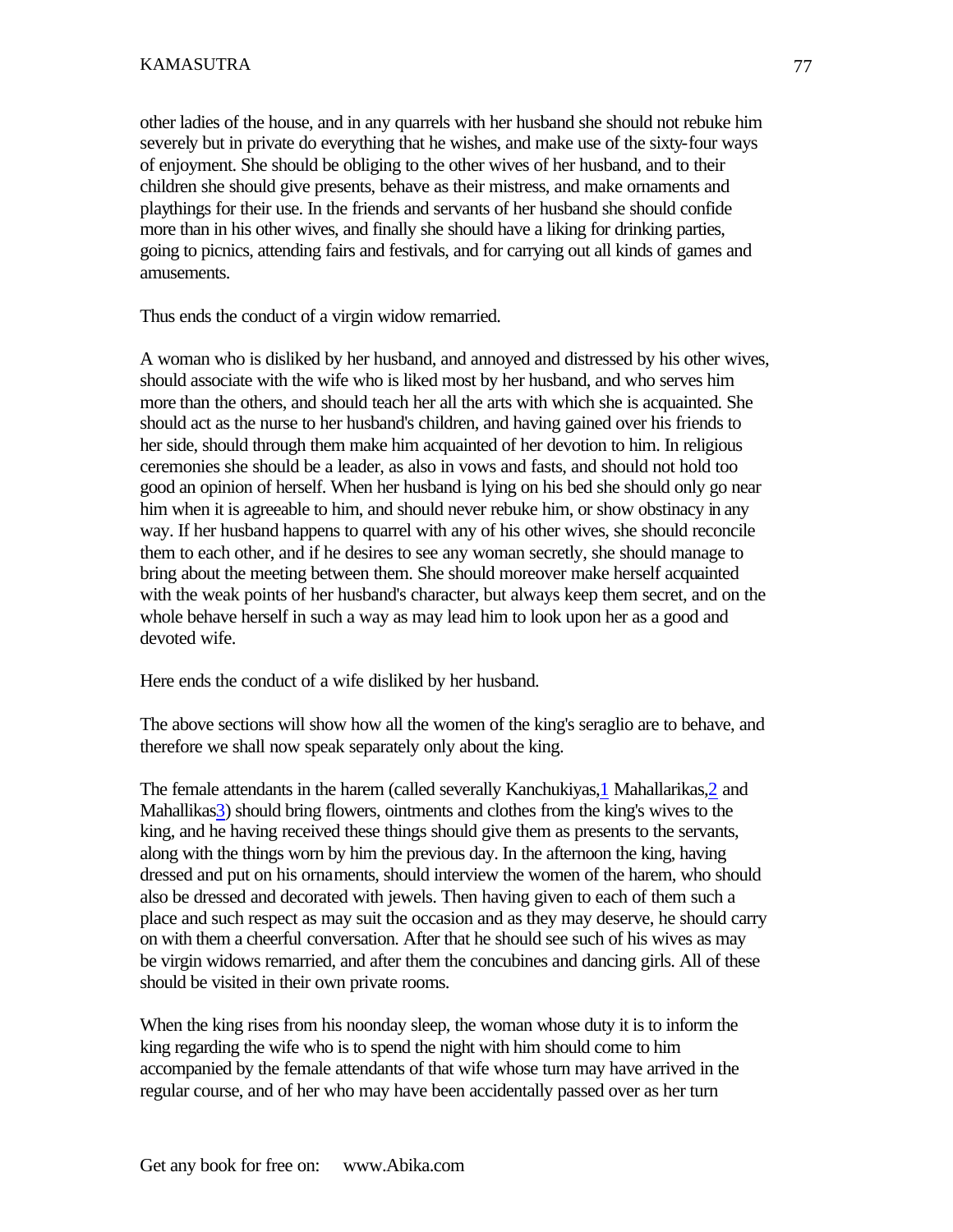arrived, and of her who may have been unwell at the time of her turn. These attendants should place before the king the ointments and unguents sent by each of these wives, marked with the seal of her ring, and their names and their reasons for sending the ointments should be told to the king. After this the king accepts the ointment of one of them, who then is informed that her ointment has been accepted, and that her day has been settled.4

At festivals, singing parties and exhibitions, all the wives of the king should be treated with respect and served with drinks.

But the women of the harem should not be allowed to go out alone, neither should any women outside the harem be allowed to enter it except those whose character is well known. And lastly the work which the king's wives have to do should not be too fatiguing.

Thus ends the conduct of the king towards the women of the harem, and of their own conduct.

A man marrying many wives should act fairly towards them all. He should neither disregard nor pass over their faults, and should not reveal to one wife the love, passion, bodily blemishes and confidential reproaches of the other. No opportunity should be given to any one of them of speaking to him about their rivals, and if one of them should begin to speak ill of another, he should chide her and tell her that she has exactly the same blemishes in her character. One of them he should please by secret confidence, another by secret respect, and another by secret flattery, and he should please them all by going to gardens, by amusements, by presents, by honouring their relations, by telling them secrets, and lastly by loving unions. A young woman who is of a good temper, and who conducts herself according to the precepts of the Holy Writ, wins her husband's attachments, and obtains a superiority over her rivals.

Thus ends the conduct of a husband towards many wives.

#### **Footnotes**

1

A name given to the maid servants of the zenana of the kings in ancient times, on account of their always keeping their breasts covered with a cloth called Kanchuki. It was customary in the olden time for the maid servants to cover their breasts with a cloth, while the queens kept their breasts uncovered. This custom is distinctly to be seen in the Ajunta cave paintings.

2

The meaning of this word is a superior woman, so it would seem that a Mahallarika must be a person in authority over the maid servants of the house.

3

This was also appertaining to the rank of women employed in the harem. In latter times this place was given to eunuchs.

4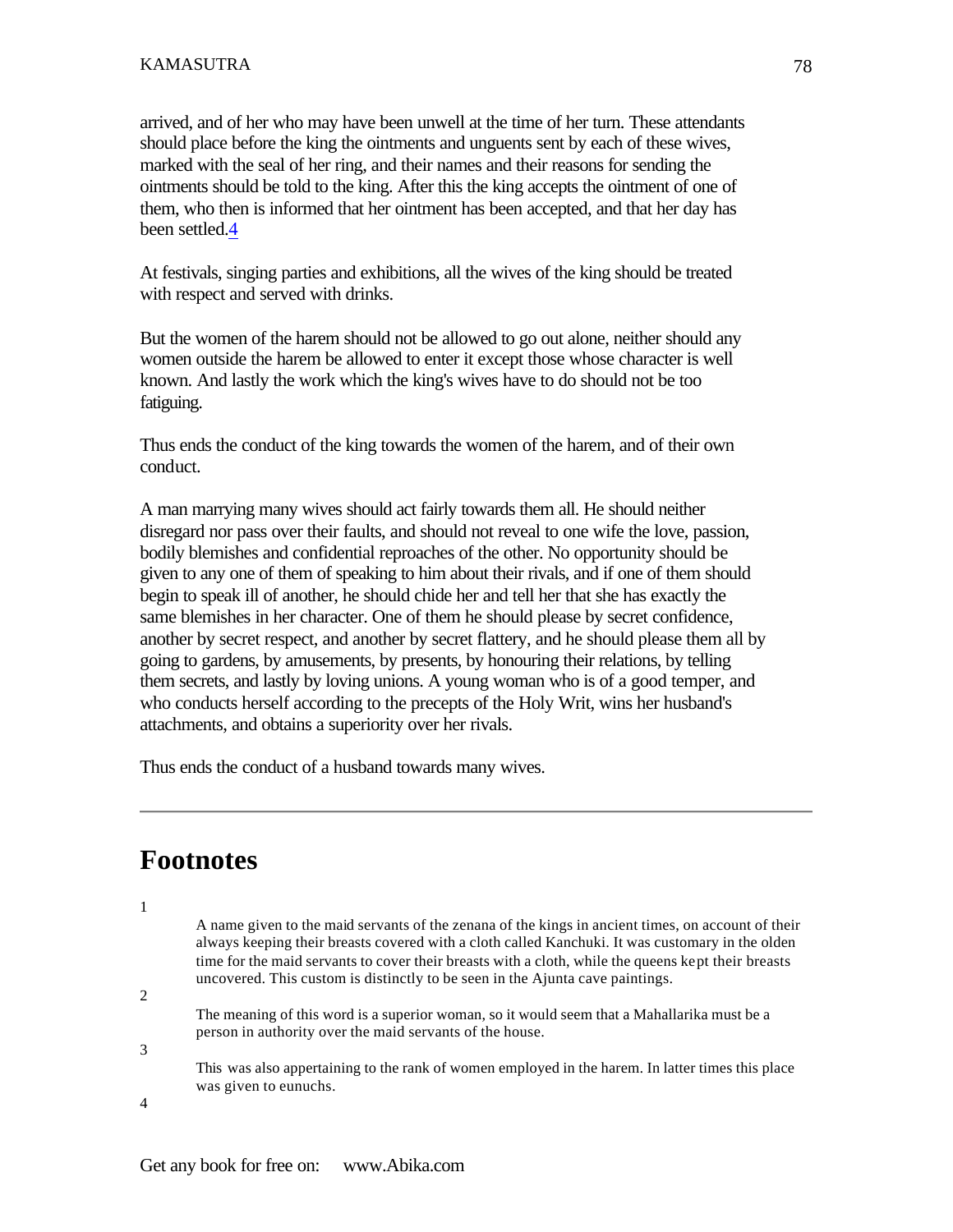As kings generally had many wives, it was usual for them to enjoy their wives by turns. But as it happened sometimes that some of them lost their turns owing to the king's absence, or to their being unwell, then in such cases the women whose turns had been passed over, and those whose turns had come, used to have a sort of lottery, and the ointments of all the claimants were sent to the king, who accepted the ointment of one of them, and thus settled the question.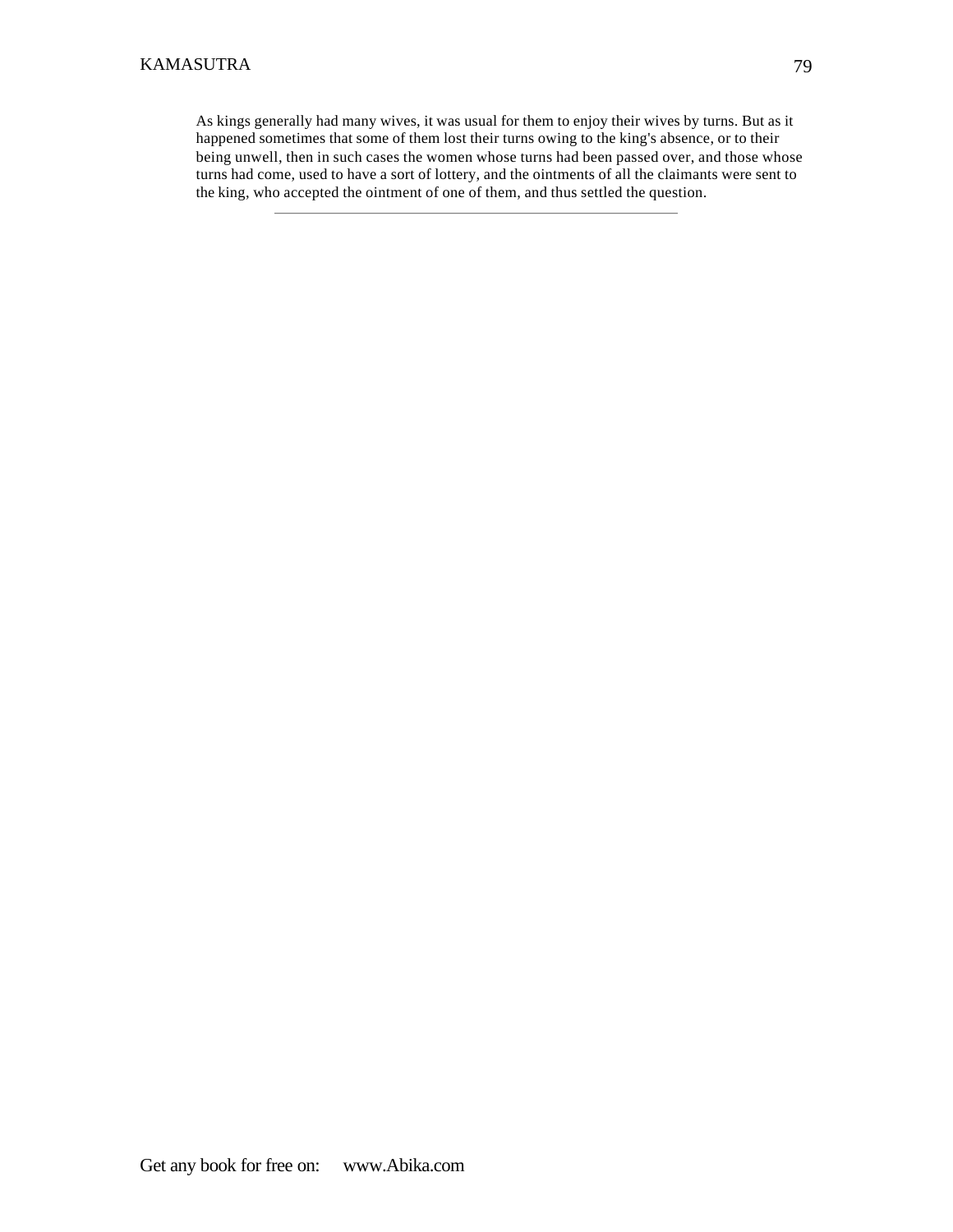#### **PART 5:**

#### **CHAPTER I**

#### **OF THE CHARACTERISTICS OF MEN AND WOMEN. THE REASONS WHY WOMEN REJECT THE ADDRESSES OF MEN. ABOUT MEN WHO HAVE SUCCESS WITH WOMEN, AND ABOUT WOMEN WHO ARE EASILY GAINED OVER**

THE wives of other people may be resorted to on the occasions already described in Part I, Chapter V, of this work, but the possibility of their acquisition, their fitness for cohabitation, the danger to oneself in uniting with them, and the future effect of these unions, should first of all be examined. A man may resort to the wife of another, for the purpose of saving his own life, when he perceives that his love for her proceeds from one degree of intensity to another. These degrees are ten in number, and are distinguished by the following marks:

- Love of the eye
- Attachment of the mind
- Constant reflection
- Destruction of sleep
- Emaciation of the body
- Turning away from objects of enjoyment
- Removal of shame
- Madness
- Fainting
- Death

Ancient authors say that a man should know the disposition, truthfulness, purity, and will of a young woman, as also the intensity, or weakness of her passions, from the form of her body, and from her characteristic marks and signs. But Vatsyayana is of opinion that the forms of bodies, and the characteristic marks or signs are but erring tests of character, and that women should be judged by their conduct, by the outward expression of their thoughts, and by the movements of their bodies.

Now as a general rule Gonikaputra says that a woman falls in love with every handsome man she sees, and so does every man at the sight of a beautiful woman, but frequently they do not take any further steps, owing to various considerations. In love the following circumstances are peculiar to the woman. She loves without regard to right or wrong,1 and does not try to gain over a man simply for the attainment of some particular purpose.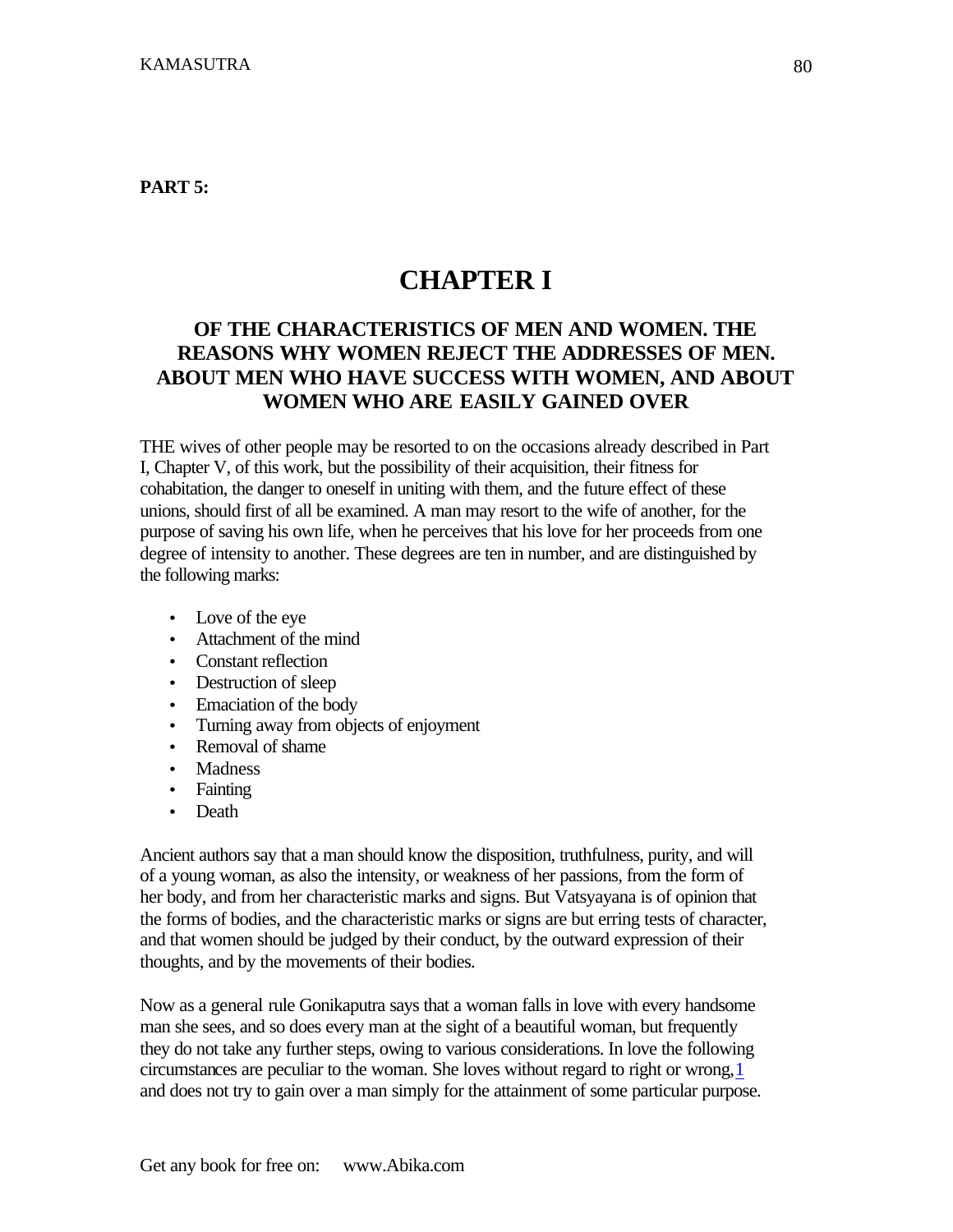Moreover, when a man first makes up to her she naturally shrinks from him, even though she may be willing to unite herself with him. But when the attempts to gain her are repeated and renewed, she at last consents. But with a man, even though he may have begun to love, he conquers his feelings from a regard for morality and wisdom, and although his thoughts are often on the woman, he does not yield, even though an attempt be made to gain him over. He sometimes makes an attempt or effort to win the object of his affections, and having failed, he leaves her alone for the future. In the same way, when a woman is once gained, he often becomes indifferent about her. As for the saying that a man does not care for what is easily gained, and only desires a thing which cannot be obtained without difficulty, it is only a matter of talk.

The causes of a woman rejecting the addresses of a man are as follows:

- Affection for her husband
- Desire of lawful progeny
- Want of opportunity
- Anger at being addressed by the man too familiarly
- Difference in rank of life
- Want of certainty on account of the man being devoted travelling
- Thinking that the man may be attached to some other person
- Fear of the man's not keeping his intentions secret
- Thinking that the man is too devoted to his friends, and has too great a regard for them
- The apprehension that he is not in earnest
- Bashfulness on account of his being an illustrious man
- Fear on account of his being powerful, or possessed of too impetuous passion, in the case of the deer woman
- Bashfulness on account of his being too clever
- The thought of having once lived with him on friendly terms only
- Contempt of his want of knowledge of the world
- Distrust of his low character
- Disgust at his want of perception of her love for him
- In the case of an elephant woman, the thought that he is a hare man, or a man of weak passion
- Compassion lest anything should befall him on account of his passion
- Despair at her own imperfections
- Fear of discovery
- Disillusion at seeing his grey hair or shabby appearance
- Fear that he may be employed by her husband to test her chastity
- The thought that he has too much regard for morality

Whichever of the above causes a man may detect, he should endeavour to remove it from the very beginning. Thus, the bashfulness that may arise from his greatness or his ability, he should remove by showing his great love and affection for her. The difficulty of the want of opportunity, or of his inaccessibility, he should remove by showing her some easy way of access. The excessive respect entertained by the woman for him should be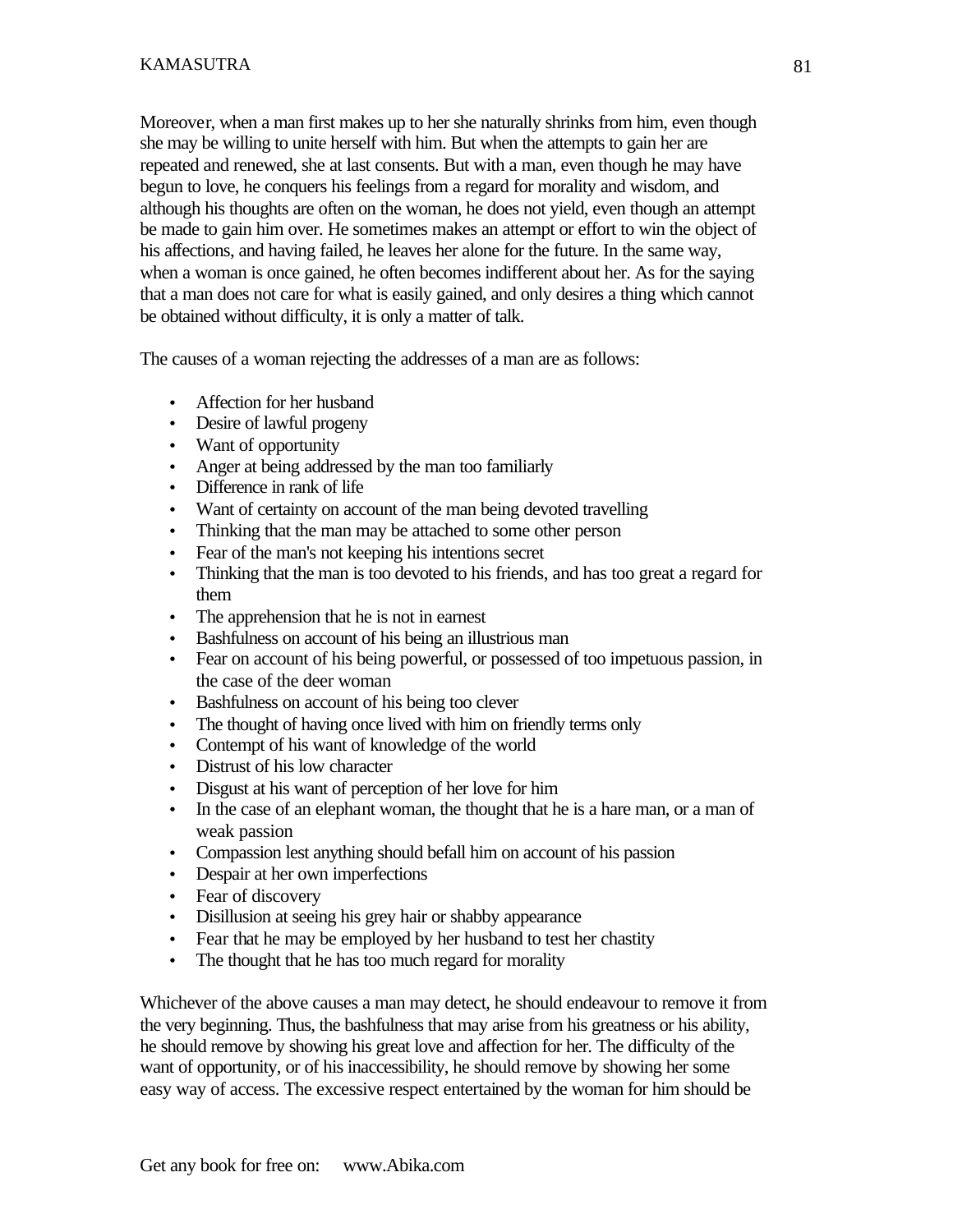removed by making himself very familiar. The difficulties that arise from his being thought a low character he should remove by showing his valour and his wisdom; those that come from neglect by extra attention; and those that arise from fear by giving her proper encouragement.

The following are the men who generally obtain success with women:

- Men well versed in the science of love
- Men skilled in telling stories
- Men acquainted with women from their childhood Men
- who have secured their confidence
- Men who send presents to them
- Men who talk well
- Men who do things that they like
- Men who have not loved other women previously
- Men who act as messengers
- Men who know their weak points
- Men who are desired by good women
- Men who are united with their female friends
- Men who are good looking
- Men who have been brought up with them
- Men who are their neighbours
- Men who are devoted to sexual pleasures, even though these be with their own servants
- The lovers of the daughters of their nurse
- Men who have been lately married
- Men who like picnics and pleasure parties
- Men who are liberal
- Men who are celebrated for being very strong (Bull men)
- Enterprising and brave men
- Men who surpass their husbands in learning and good looks, in good qualities, and in liberality
- Men whose dress and manner of living are magnificent

The following are the women who are easily gained over:

- Women who stand at the doors of their houses
- Women who are always looking out on the street
- Women who sit conversing in their neighbour's house
- A woman who is always staring at you
- A female messenger
- A woman who looks sideways at you
- A woman whose husband has taken another wife without any just cause
- A woman who hates her husband, or who is hated by him
- A woman who has nobody to look after her, or keep her in check
- A woman who has not had any children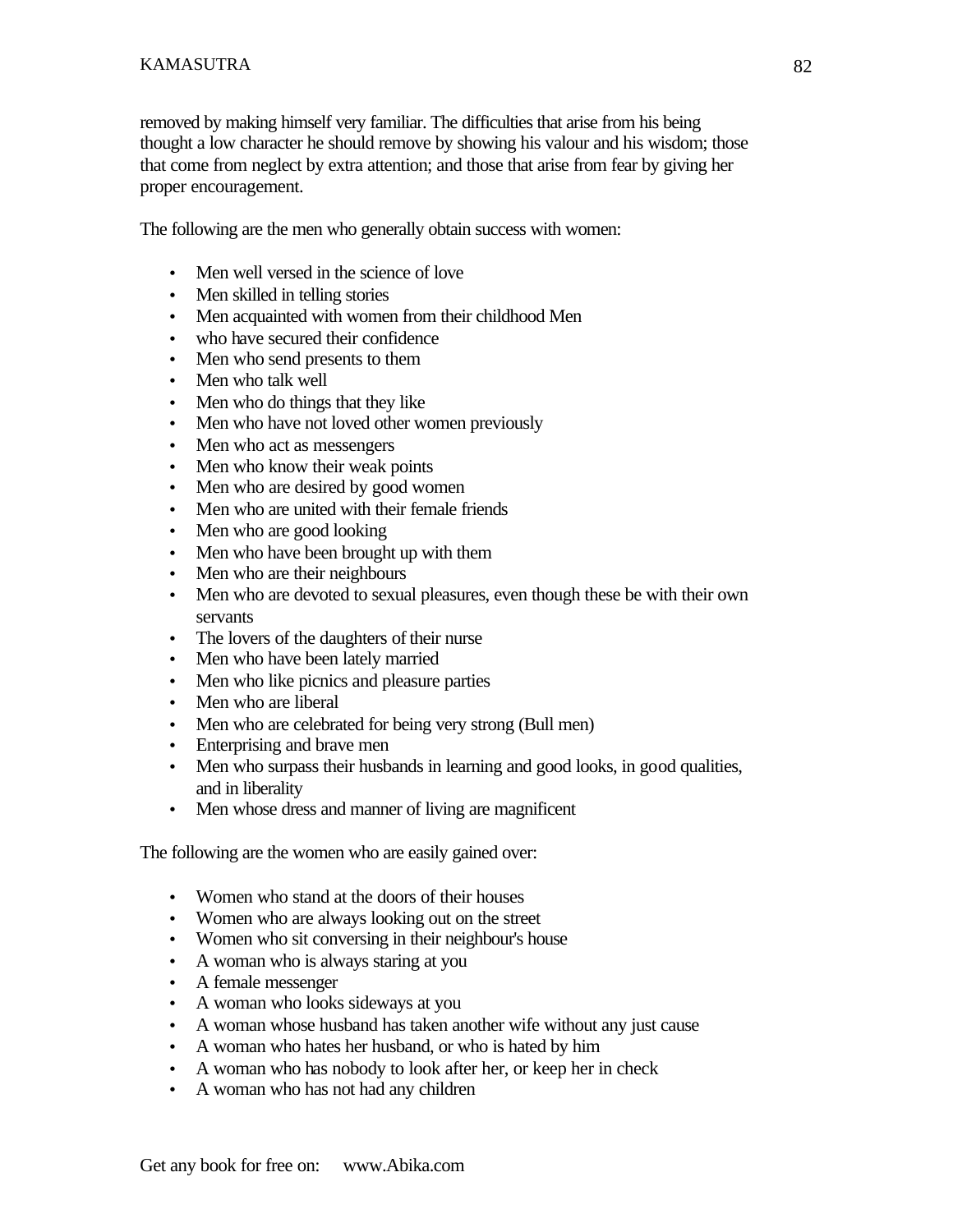- A woman whose family or caste is not well known
- A woman whose children are dead
- A woman who is very fond of society
- A woman who is apparently very affectionate with her husband
- The wife of an actor
- A widow
- A poor woman
- A woman fond of enjoyments
- The wife of a man with many younger brothers
- A vain woman
- A woman whose husband is inferior to her in rank or abilities
- A woman who is proud of her skill in the arts
- A woman disturbed in mind by the folly of her husband
- A woman who has been married in her infancy to a rich man, and not liking him when she grows up, desires a man possessing a disposition, talents, and wisdom suitable to her own tastes.
- A woman who is slighted by her husband without any cause
- A woman who is not respected by other women of the same rank or beauty as herself
- A woman whose husband is devoted to travelling
- The wife of a jeweller
- A jealous woman
- A covetous woman
- An immoral woman
- A barren woman
- A lazy woman
- A cowardly woman
- A humpbacked woman
- A dwarfish woman
- A deformed woman
- A vulgar woman
- An ill-smelling woman
- A sick woman
- An old woman

There are also two verses on the subject as follows:

`Desire, which springs from nature, and which is increased by art, and from which all danger is taken away by wisdom, becomes firm and secure. A clever man, depending on his own ability, and observing carefully the ideas and thoughts of women, and removing the causes of their turning away from men, is generally successful with them.'

# **Footnotes**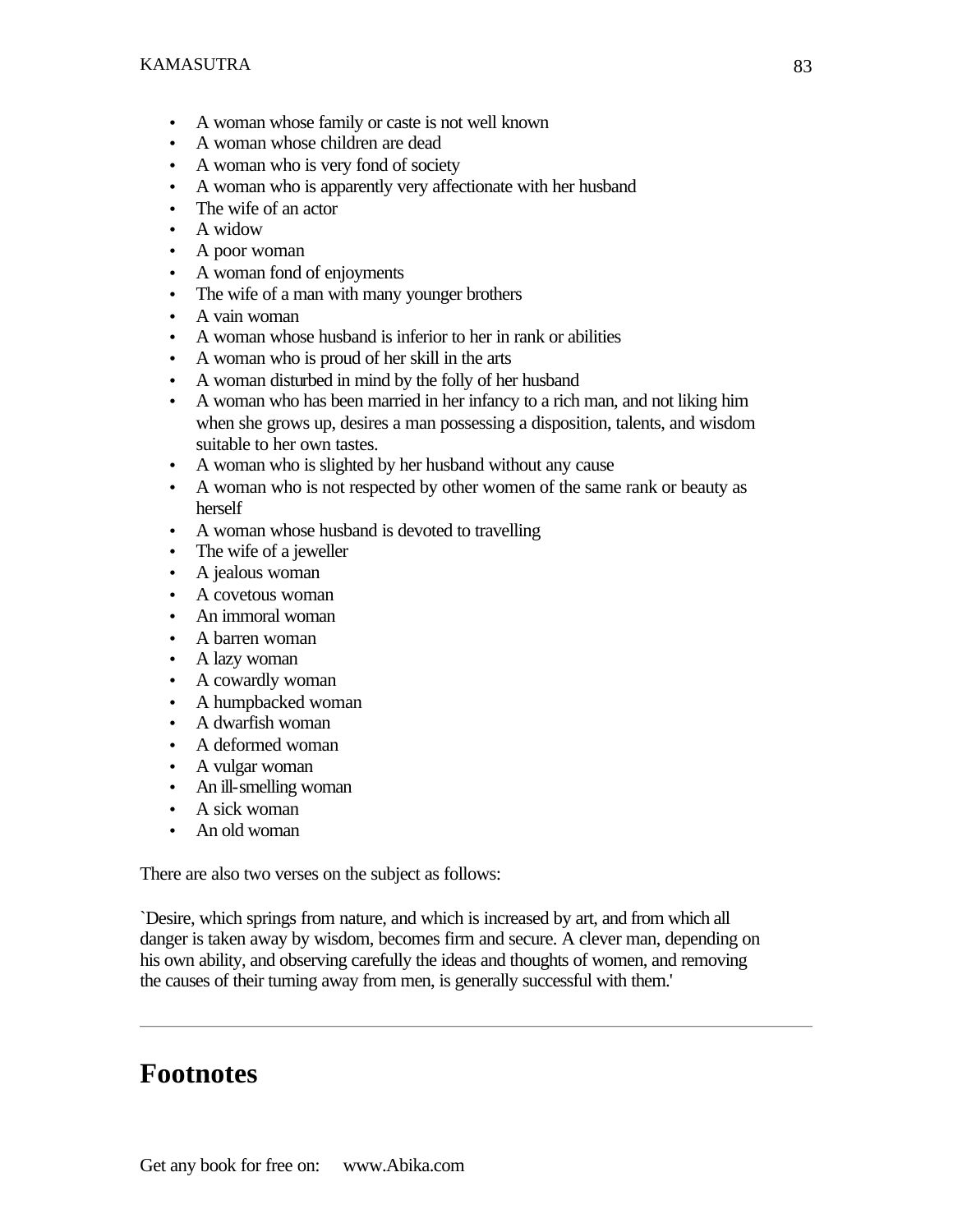On peut tout attendre et tout supposer d'une femme amoureuse. - Balzac

# **CHAPTER II**

#### **ABOUT MAKING ACQUAINTANCE WITH THE WOMAN, AND OF THE EFFORTS TO GAIN HER OVER**

ANCIENT authors are of opinion that girls are not so easily seduced by employing female messengers as by the efforts of the man himself, but that the wives of others are more easily got at by the aid of female messengers than by the personal efforts of the man. But Vatsyayana lays it down that whenever it is possible a man should always act himself in these matters, and it is only when such is impracticable, or impossible, that female messengers should be employed. As for the saying that women who act and talk boldly and freely are to be won by the personal efforts of the man, and that women who do not possess those qualities are to be got at by female messengers, it is only a matter of talk.

Now when a man acts himself in the matter he should first of all make the acquaintance of the woman he loves in the following manner:

He should arrange to be seen by the woman either on a natural or special opportunity. A natural opportunity is when one of them goes to the house of the other, and a special opportunity is when they meet either at the house of a friend, or a caste-fellow, or a minister, or a physician, as also on the occasion of marriage ceremonies, sacrifices, festivals, funerals, and garden parties.

When they do meet, the man should be careful to look at her in such a way as to cause the state of his mind to be made known to her; he should pull about his moustache, make a sound with his nails, cause his own ornaments to tinkle, bite his lower lip, and make various other signs of that description. When she is looking at him he should speak to his friends about her and other women, and should show to her his liberality and his appreciation of enjoyments. When sitting by the side of a female friend he should yawn and twist his body, contract his eyebrows, speak very slowly as if he was weary, and listen to her indifferently. A conversation having two meanings should also be carried on with a child or some other person, apparently having regard to a third person, but really having reference to the woman he loves, and in this way his love should be made manifest under the pretext of referring to others rather than to herself. He should make marks that have reference to her, on the earth with his nails, or with a stick, and should embrace and kiss a child in her presence, and give it the mixture of betel nut and betel leaves with his tongue, and press its chin with his fingers in a caressing way. All these things should be done at the proper time and in proper places.

The man should fondle a child that may be sitting on her lap, and give it something to play with, and also take the same back again. Conversation with respect to the child may

1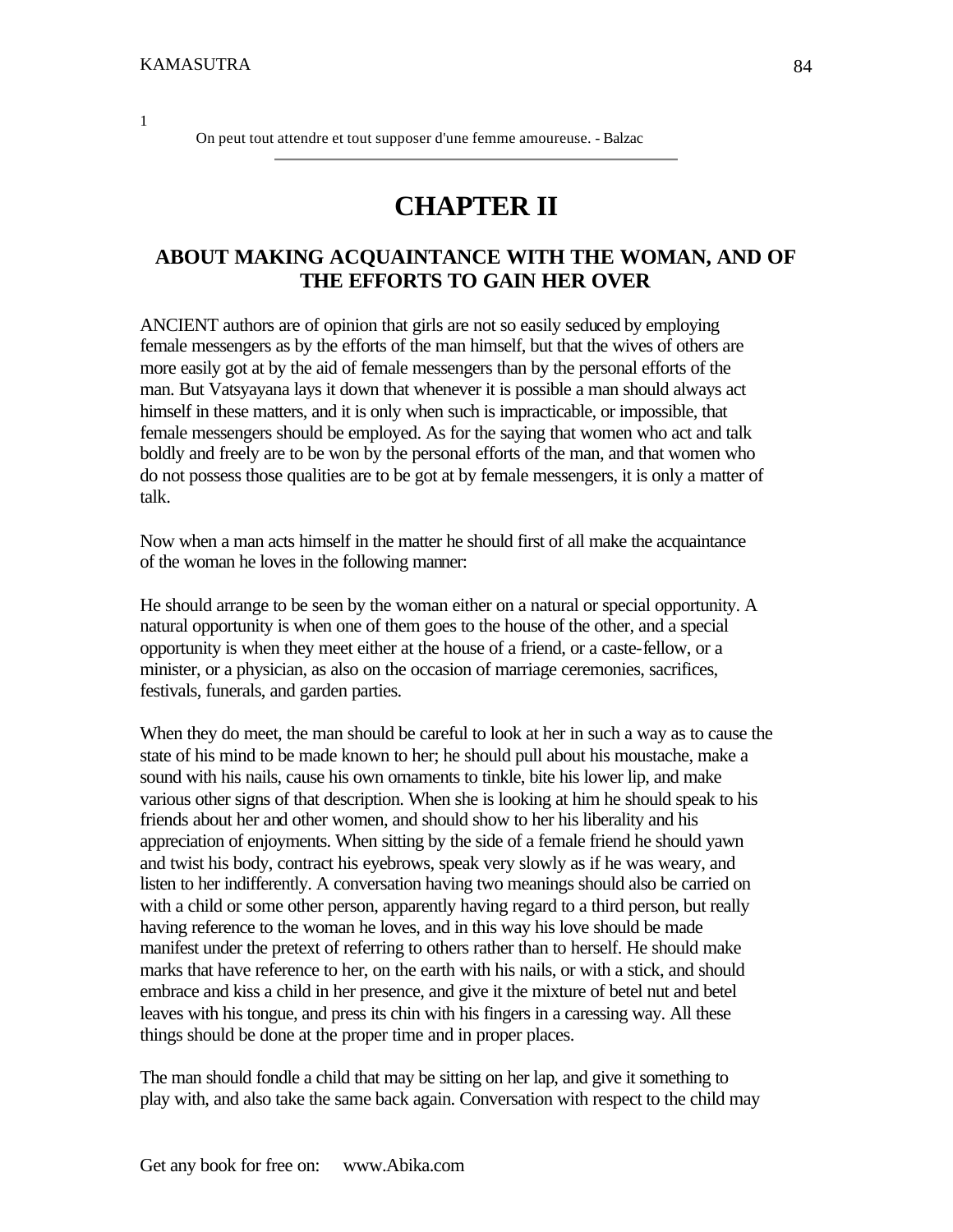also be held with her, and in this manner he should gradually become well acquainted with her, and he should also make himself agreeable to her relations. Afterwards, this acquaintance should be made a pretext for visiting her house frequently, and on such occasions he should converse on the subject of love in her absence but within her hearing. As his intimacy with her increases he should place in her charge some kind of deposit or trust, and take away from it a small portion at a time; or he may give her some fragrant substances, or betel nuts to be kept for him by her. After this he should endeavour to make her well acquainted with his own wife, and get them to carry on confidential conversations, and to sit together in lonely places. In order to see her frequently he should arrange so that the same goldsmith, the same jeweller, the same basket maker, the same dyer, and the same washerman should be employed by the two families. And he should also pay her long visits openly under the pretence of being engaged with her on business, and one business should lead to another, so as to keep up the intercourse between them. Whenever she wants anything, or is in need of money, or wishes to acquire skill in one of the arts, he should cause her to understand that he is willing and able to do anything that she wants, to give her money, or teach her one of the arts, all these things being quite within his ability and power. In the same way he should hold discussions with her in company with other people, and they should talk of the doings and sayings of other persons, and examine different things, like jewellery, precious stones, etc. On such occasions he should show her certain things with the values of which she may be unacquainted, and if she begins to dispute with him about the things or their value, he should not contradict her, but point out that he agrees with her in every way.

Thus end the ways of making the acquaintance of woman desired.

Now after a girl has become acquainted with the man as above described, and has manifested her love to him by the various outward signs and by the motions of her body, the man should make every effort to gain her over. But as girls are not acquainted with sexual union, they should be treated with the greatest delicacy, and the man should proceed with considerable caution, though in the case of other women, accustomed to sexual intercourse, this is not necessary. When the intentions of the girl are known, and her bashfulness put aside, the man should begin to make use of her money, and an interchange of clothes, flowers should be made. In this the man should take particular care that the things given by him are handsome and valuable. He should moreover receive from her a mixture of betel nut and betel leaves, and when he is going to a party he should ask for the flower in her hair, or for the flower in her hand. If he himself gives her a flower it should be a sweet smelling one, and marked with marks made by his nails or teeth. With increasing assiduity he should dispel her fears, and by degrees get her to go with him to some lonely place, and there he should embrace and kiss her. And finally at the time of giving her some betel nut, or of receiving the same from her, or at the time of making an exchange of flowers, he should touch and press her private parts, thus bringing his efforts to a satisfactory conclusion.

When a man is endeavouring to seduce one woman, he should not attempt to seduce any other at the same time. But after he has succeeded with the first, and enjoyed her for a considerable time, he can keep her affections by giving her presents that she likes, and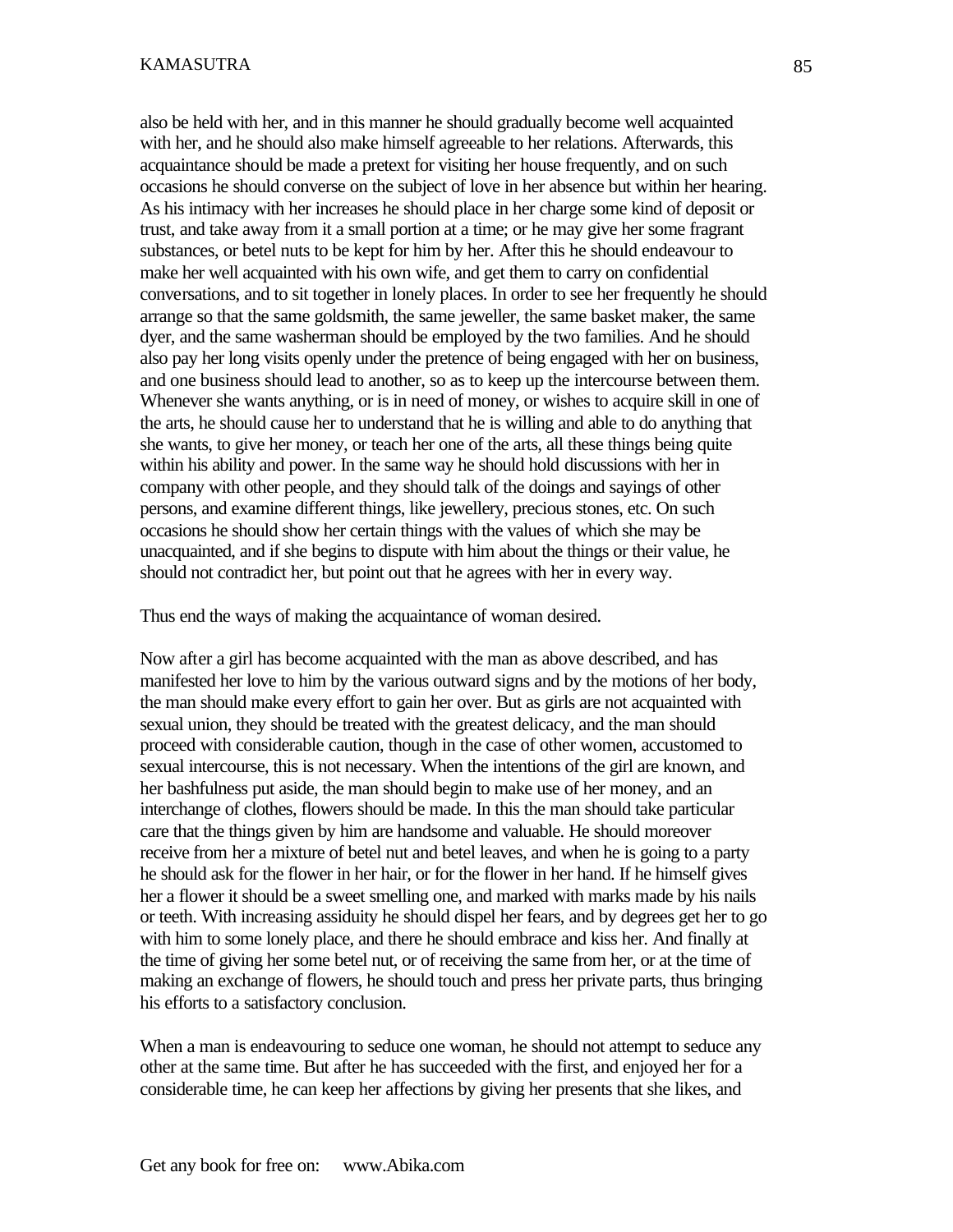then commence making up to another woman. When a man sees the husband of a woman going to some place near his house, he should not enjoy the woman then, even though she may be easily gained over at that time. A wise man having a regard for his reputation should not think of seducing a woman who is apprehensive, timid, not to be trusted, well guarded, or possessed of a father-in-law, or mother-in-law.

## **CHAPTER III**

#### **EXAMINATION OF THE STATE OF A WOMAN'S MIND**

WHEN a man is trying to gain over a woman he should examine the state of her mind, and act as follows:

If she listens to him, but does not manifest to him in any way her own intentions, he should then try to gain her over by means of a go-between.

If she meets him once, and again comes to meet him better dressed than before, or comes to him in some lonely place, he should be certain that she is capable of being enjoyed by the use of a little force. A woman who lets a man make up to her, but does not give herself up, even after a long time, should be considered as a trifler in love, but owing to the fickleness of the human mind, even such a woman can be conquered by always keeping up a close acquaintance with her.

When a woman avoids the attentions of a man, and on account of respect for him, and pride in herself, will not meet him or approach him, she can be gained over with difficulty, either by endeavouring to keep on familiar terms with her, or else by an exceedingly clever go-between.

When a man makes up to a woman, and she reproaches him with harsh words, she should be abandoned at once.

When a woman reproaches a man, but at the same time acts affectionately towards him, she should be made love to in every way.

A woman, who meets a man in lonely places, and puts up with the touch of his foot, but pretends, on account of the indecision of her mind, not to be aware of it, should be conquered by patience, and by continued efforts as follows:

If she happens to go to sleep in his vicinity he should put his left arm round her, and see when she awakes whether she repulses him in reality, or only repulses him in such a way as if she was desirous of the same thing being done to her again. And what is done by the arm can also be done by the foot. If the man succeeds in this point he should embrace her more closely, and if she will not stand the embrace and gets up, but behaves with him as usual the next day, he should consider then that she is not unwilling to be enjoyed by him. If however she does not appear again, the man should try to get over her by means of a go-between; and if, after having disappeared for some time, she again appears, and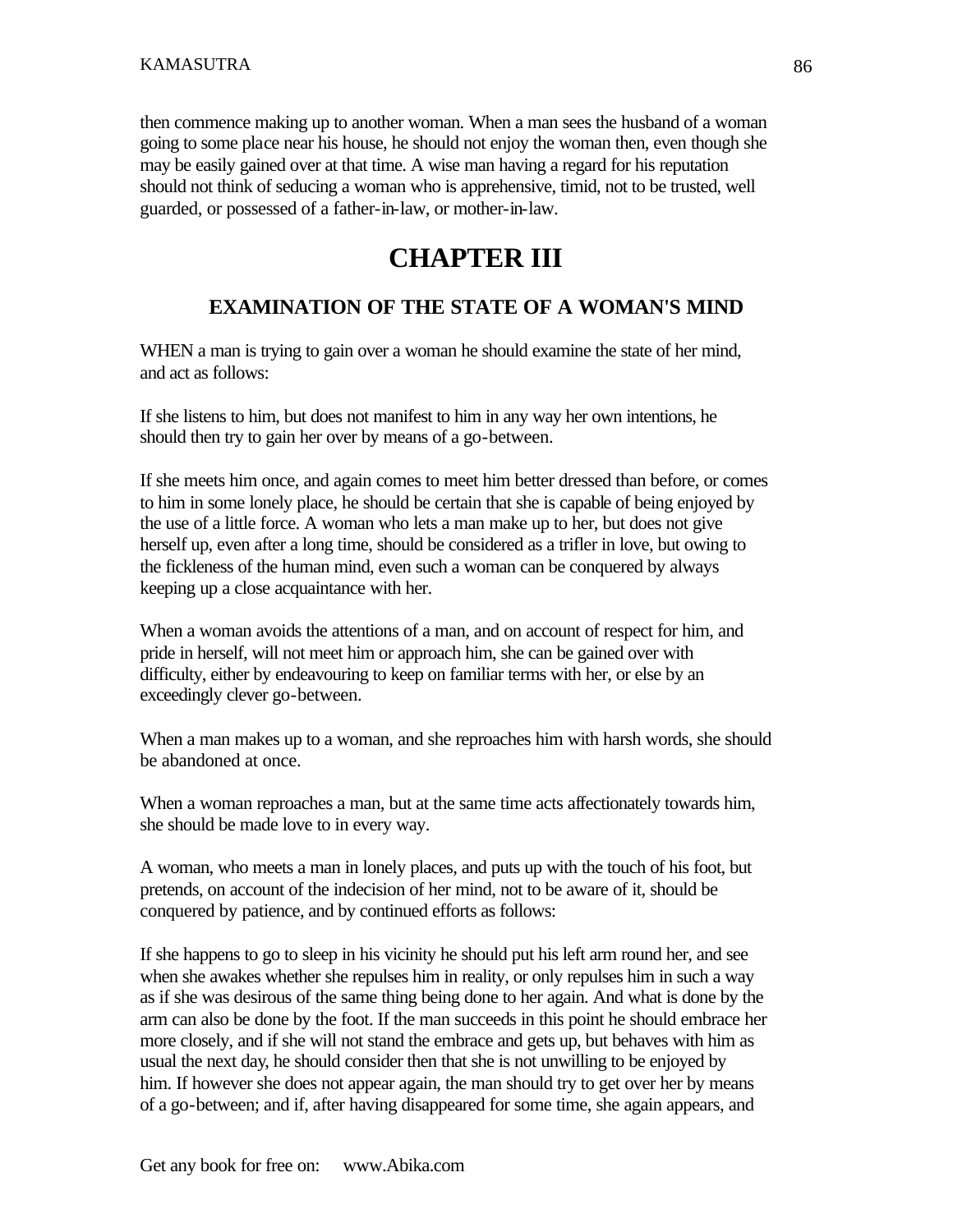behaves with him as usual, the man should then consider that she would not object to be united with him.

When a woman gives a man an opportunity, and makes her own love manifest to him, he should proceed to enjoy her. And the signs of a woman manifesting her love are these:

She calls out to a man without being addressed by him in the first instance.

She shows herself to him in secret places.

She speaks to him tremblingly and inarticulately.

She has the fingers of her hand, and the toes of her feet moistened with perspiration, and her face blooming with delight.

She occupies herself with shampooing his body and pressing his head.

When shampooing him she works with one hand only, and with the other she touches and embraces parts of his body.

She remains with both hands placed on his body motionless as if she had been surprised by something, or was overcome by fatigue.

She sometimes bends down her face upon his thighs and, when asked to shampoo them does not manifest any unwillingness to do so.

She places one of her hands quite motionless on his body, and even though the man should press it between two members of his body, she does not remove it for a long time.

Lastly, when she has resisted all the efforts of the man to gain her over, she returns to him next day to shampoo his body as before.

When a woman neither gives encouragement to a man, nor avoids him, but hides herself and remains in some lonely place, she must be got at by means of the female servant who may be near her. If when called by the man she acts in the same way, then she should be gained over by means of a skilful go-between. But if she will have nothing to say to the man, he should consider well about her before he begins any further attempts to gain her over.

Thus ends the examination of the state of a woman's mind.

A man should first get himself introduced to a woman, and then carry on a conversation with her. He should give her hints of his love for her, and if he finds from her replies that she receives these hints favourably, he should then set to work to gain her over without any fear. A woman who shows her love by outward signs to the man at his first interview should be gained over very easily. In the same way a lascivious woman, who when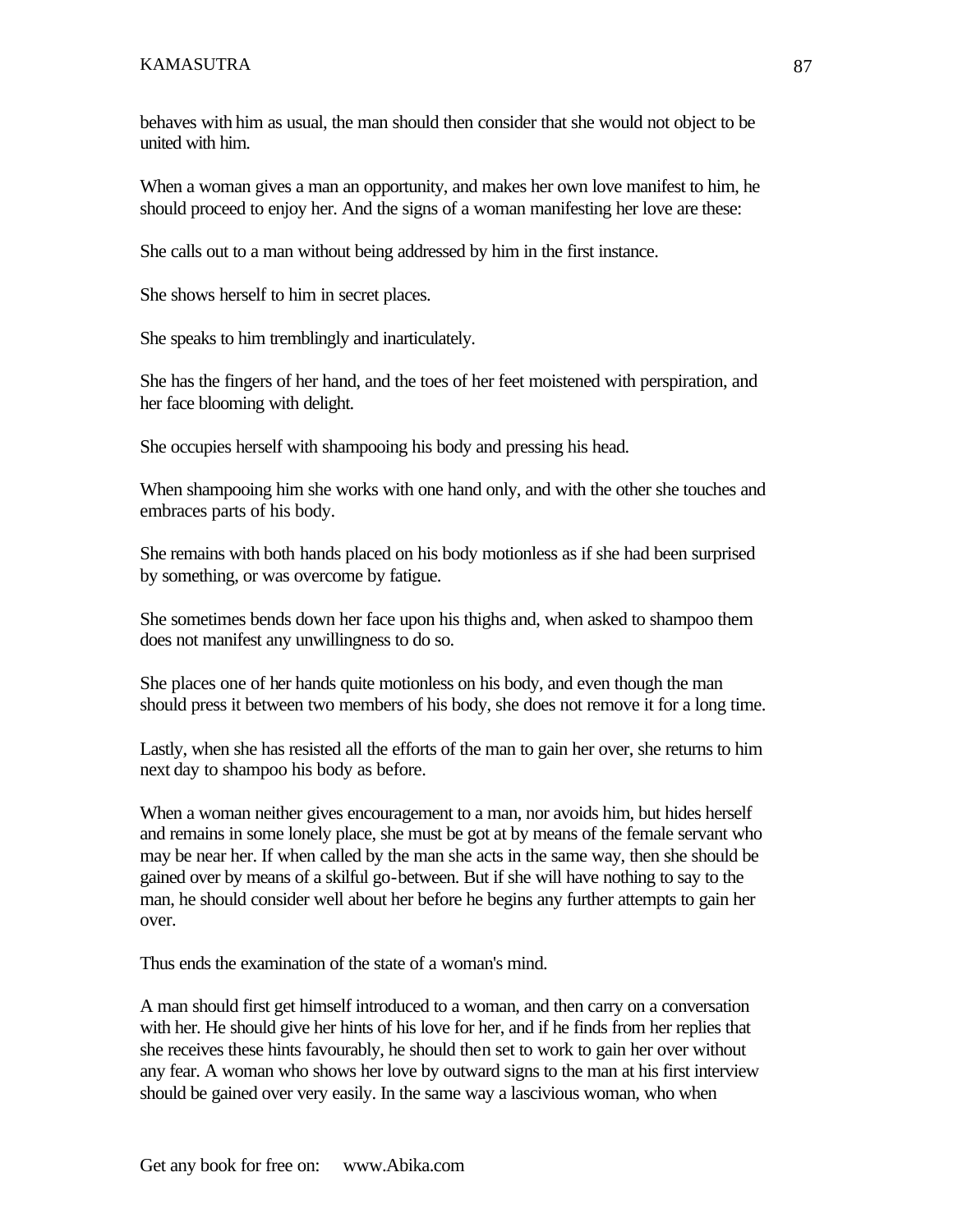addressed in loving words replies openly in words expressive of her love, should be considered to have been gained over at that very moment. With regard to all women, whether they be wise, simple, or confiding, this rule is laid down that those who make an open manifestation of their love are easily gained over.

#### **CHAPTER IV**

#### **ABOUT THE BUSINESS OF A GO-BETWEEN**

IF a woman has manifested her love or desire, either by signs or by motions of the body, and is afterwards rarely or never seen anywhere, or if a woman is met for the first time, the man should get a go-between to approach her.

Now the go-between, having wheedled herself into the confidence of the woman by acting according to her disposition, should try to make her hate or despise her husband by holding artful conversations with her, by telling her about medicines for getting children, by talking to her about other people, by tales of various kinds, by stories about the wives of other men, and by praising her beauty, wisdom, generosity and good nature, and then saying to her: `It is indeed a pity that you, who are so excellent a woman in every way, should be possessed of a husband of this kind. Beautiful lady, he is not fit even to serve you.' The go-between should further talk to the woman about the weakness of the passion of her husband, his jealousy, his roguery, his ingratitude, his aversion to enjoyments, his dullness, his meanness, and all the other faults that he may have, and with which she may be acquainted. She should particularly harp upon that fault or that failing by which the wife may appear to be the most affected. If the wife be a deer woman, and the husband a hare man, then there would be no fault in that direction, but in the event of his being a hare man, and she a mare woman or elephant woman, then this fault should be pointed out to her.

Gonikaputra is of opinion that when it is the first affair of the woman, or when her love has only been very secretly shown, the man should then secure and send to her a gobetween, with whom she may be already acquainted, and in whom she confides.

But to return to our subject. The go-between should tell the woman about the obedience and love of the man, and as her confidence and affection increase, she should then explain to her the thing to be accomplished in the following way. `Hear this, Oh beautiful lady, that this man, born of a good family, having seen you, has gone mad on your account. The poor young man, who is tender by nature, has never been distressed in such a way before, and it is highly probable that he will succumb under his present affliction, and experience the pains of death.' If the woman listens with a favourable ear, then on the following day the go-between, having observed marks of good spirits in her face, in her eyes, and in her manner of conversation, should again converse with her on the subject of the man, and should tell her the stories of Ahalya1 and Indra, of Sakoontala2 and Dushyanti, and such others as may be fitted for the occasion. She should also describe to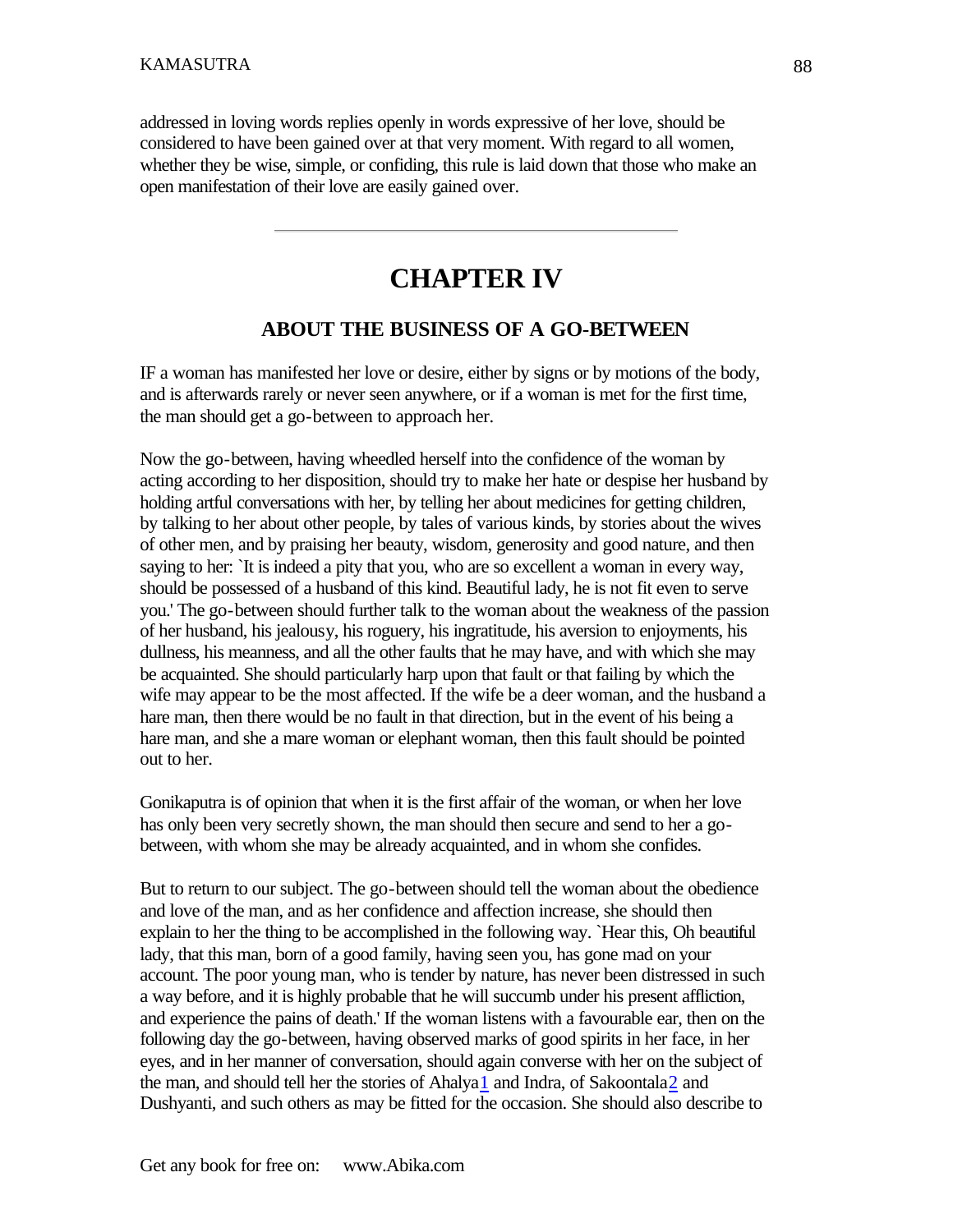her the strength of the man, his talents, his skill in the sixty-four sorts of enjoyments mentioned by Babhravya, his good looks, and his liaison with some praiseworthy woman, no matter whether this last ever took place or not.

In addition to this, the go-between should carefully note the behaviour of the woman, which if favourable would be as follows: She would address her with a smiling look, would seat herself close beside her, and ask her, `Where have you been? What have you been doing? Where did you dine? Where did you sleep? Where have you been sitting?' Moreover, the woman would meet the go-between in lonely places and tell her stories there, would yawn contemplatively, draw long sighs, give her presents, remember her on occasions of festivals, dismiss her with a wish to see her again, and say to her jestingly, `Oh, well-speaking woman, why do you speak these bad words to me?', would discourse on the sin of her union with the man, would not tell her about any previous visits or conversations that she may have had with him, but wish to be asked about these, and lastly would laugh at the man's desire, but would not reproach him in any way.

Thus ends the behaviour of the woman with the go-between.

When the woman manifests her love in the manner above described, the go-between should increase it by bringing to her love tokens from the man. But if the woman be not acquainted with the man personally, the go-between should win her over by extolling and praising his good qualities, and by telling stories about his love for her. Here Auddalaka says that when a man or woman are not personally acquainted with each other, and have not shown each other any signs of affection, the employment of a go-between is useless.

The followers of Babhravya on the other hand affirm that even though they be personally unacquainted, but have shown each other signs of affection there is an occasion for the employment of a go-between. Gonikaputra asserts that a go-between should be employed, provided they are acquainted with each other, even though no signs of affection may have passed between them. Vatsyayana however lays it down that even though they may not be personally acquainted with each other, and may not have shown each other any signs of affection, still they are both capable of placing confidence in a go-between.

Now the go-between should show the woman the presents, such as the betel nut and betel leaves, the perfumes, the flowers, and the rings which the man may have given to her for the sake of the woman, and on these presents should be impressed the marks of the man's teeth, and nails, and other signs. On the cloth that he may send he should draw with saffron both his hands joined together as if in earnest entreaty.

The go-between should also show to the woman ornamental figures of various kinds cut in leaves, together with ear ornaments, and chaplets made of flowers containing love letters expressive of the desire of the man, 3 and she should cause her to send affectionate presents to the man in return. After they have mutually accepted each other's presents, then a meeting should be arranged between them on the faith of the go-between.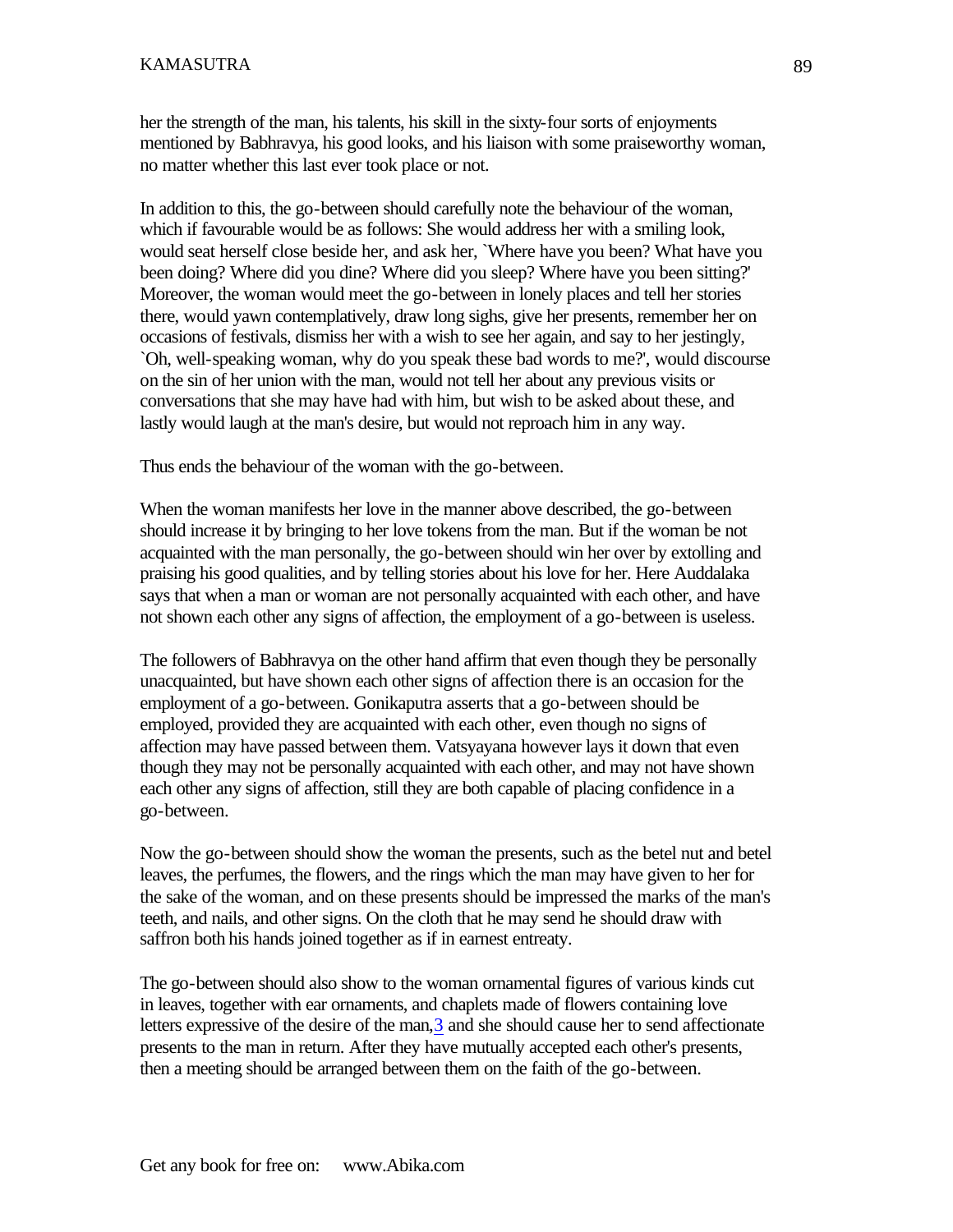The followers of Babhravya say that this meeting should take place at the time of going to the temple of a Deity, or on occasions of fairs, garden parties, theatrical performances, marriages, sacrifices, festivals and funerals, as also at the time of going to the river to bathe, or at times of natural calamities, 4 fear of robbers or hostile invasions of the country.

Gonikaputra is of opinion however that these meetings had better be brought about in the abodes of female friends, mendicants, astrologers, and ascetics. But Vatsyayana decides that that place is only well suited for the purpose which has proper means of ingress and egress, and where arrangements have been made to prevent any accidental occurrence, and when a man who has once entered the house can also leave it at the proper time without any disagreeable encounter.

Now go-betweens or female messengers are of the following different kinds:

A go-between who takes upon herself the whole burden of the business

A go-between who does only a limited part of the business

A go-between who is the bearer of a letter only

A go-between acting on her own account

The go-between of an innocent young woman

A wife serving as a go-between

A mute go-between

A go-between who acts the part of the wind

A woman who, having observed the mutual passion of a man and woman, brings them together and arranges it by the power of her own intellect, such a one is called a gobetween who takes upon herself the whole burden of the business. This kind of gobetween is chiefly employed when the man and the woman are already acquainted with each other, and have conversed together, and in such cases she is sent not only by the man (as is always done in all other cases) but by the woman also. The above name is also given to a go-between who, perceiving that the man and the woman are suited to each other, tries to bring about a union between them, even though they be not-acquainted with each other.

A go-between who, perceiving that some part of the affair is already done, or that the advances on the part of the man are already made, completes the rest of the business, is called a go-between who performs only a limited part of the business.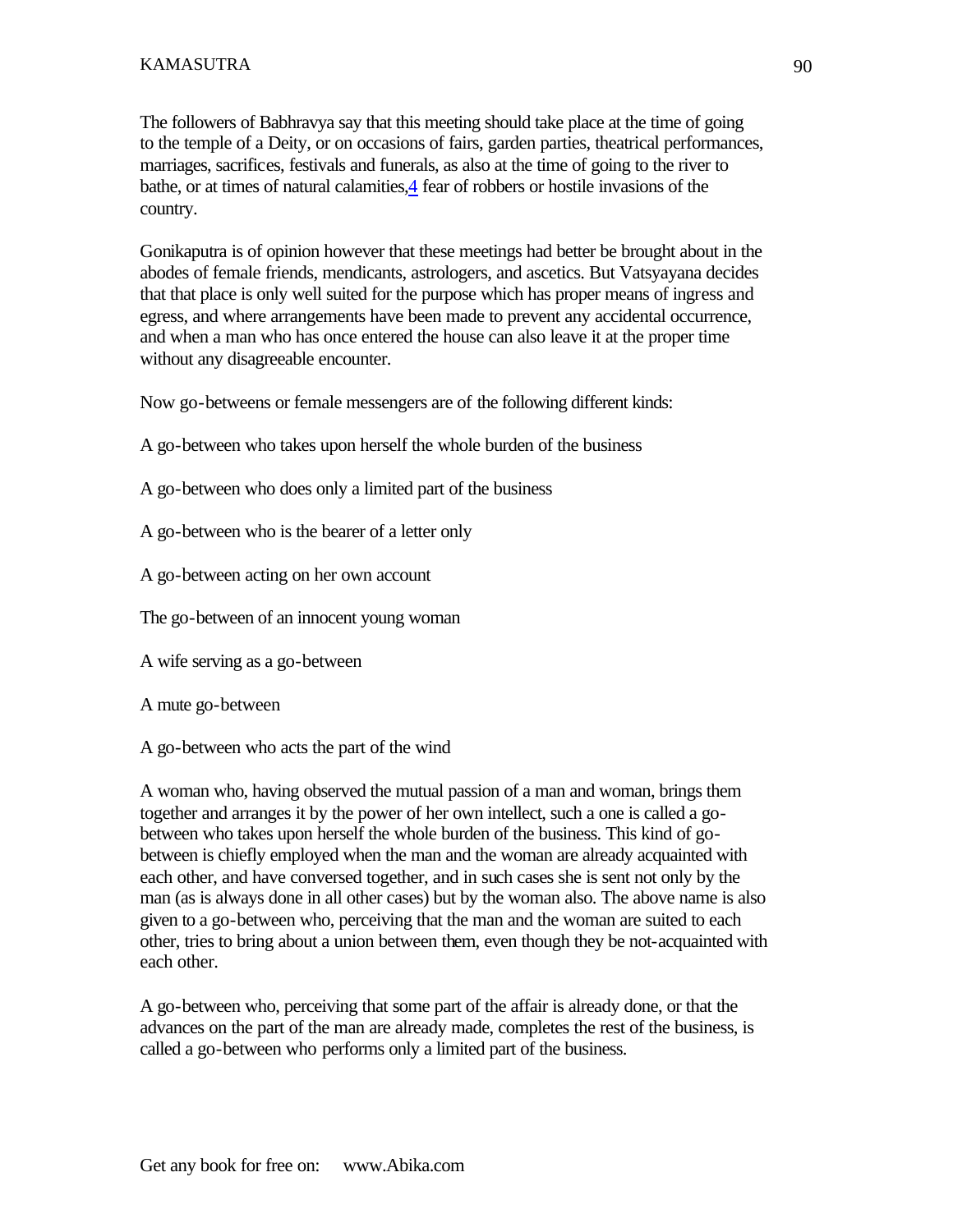A go-between who simply carries messages between a man and a woman, who love each other, but who cannot frequently meet, is called the bearer of a Tetter or message.

This name is also given to one who is sent by either of the lovers to acquaint either the one or the other with the time and place of their meeting.

A woman who goes herself to a man, and tells him of her having enjoyed sexual union with him in a dream, and expresses her anger at his wife having rebuked him for calling her by the name of her rival instead of by her own name, and gives him something bearing the marks of her teeth and nails and informs him that she knew she was formerly desired by him, and asks him privately whether she or his wife is the best looking, such a person is called a woman who is a go-between for herself. Now such a woman should be met and interviewed by the man in private and secretly.

The above name is also given to a woman who having made an agreement with some other woman to act as her go-between, gains over the man to herself, by the means of making him personally acquainted with herself, and thus causes the other woman to fail. The same applies to a man who, acting as a go-between for another, and having no previous connection with the woman, gains her over for himself, and thus causes the failure of the other man.

A woman who has gained the confidence of the innocent young wife of any man, and who has learned her secrets without exercising any pressure on her mind, and found out from her how her husband behaves to her, if this woman then teaches her the art of securing his favour, and decorates her so as to show her love, and instructs her how and when to be angry, or to pretend to be so, and then, having herself made marks of the nails and teeth on the body of the wife, gets the latter to send for her husband to show these marks to him, and thus excite him for enjoyment, such is called the go-between of an innocent young woman. In such cases the man should send replies to his wife through the same woman.

When a man gets his wife to gain the confidence of a woman whom he wants to enjoy, and to call on her and talk to her about the wisdom and ability of her husband, that wife is called a wife serving as a go-between. In this case the feelings of the woman with regard to the man should also be made known through the wife.

When any man sends a girl or a female servant to any woman under some pretext or other, and places a letter in her bouquet of flowers, or in her ear ornaments, or marks something about her with his teeth or nails, that girl or female servant is called a mute gobetween. In this case the man should expect an answer from the woman through the same person.

A person, who carries a message to a woman, which has a double meaning, or which relates to some past transactions, or which is unintelligible to other people, is called a gobetween who acts the part of the wind. In this case the reply should be asked for through the same woman.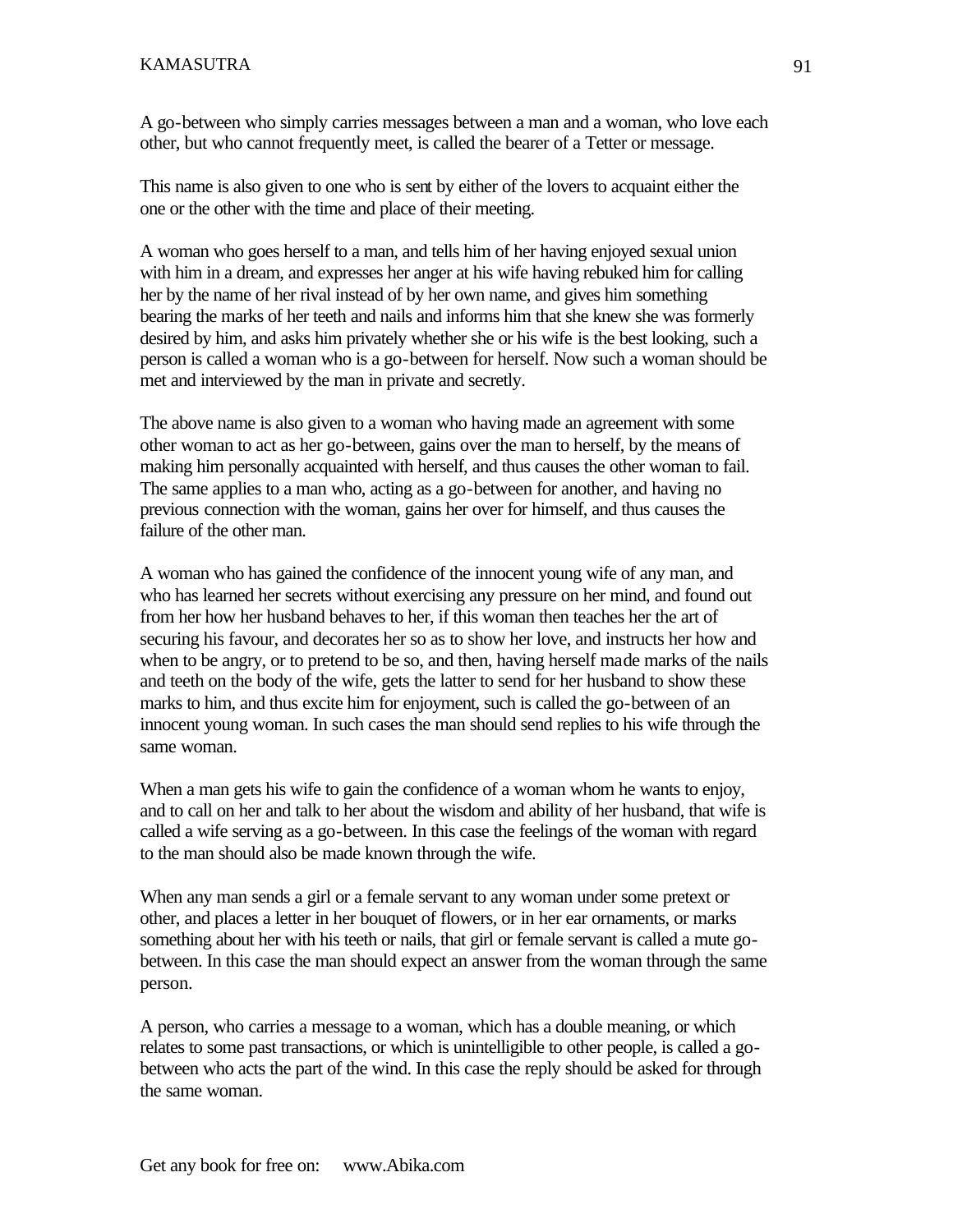Thus end the different kinds of go-betweens.

A female astrologer, a female servant, a female beggar, or a female artist are well acquainted with the business of a go-between, and very soon gain the confidence of other women. Any one of them can raise enmity between any two persons if she wishes to do so, or extol the loveliness of any woman that she wishes to praise, or describe the arts practised by other women in sexual union. They can also speak highly of the love of a man, of his skill in sexual enjoyment, and of the desire of other women, more beautiful even than the woman they are addressing, for him, and explain the restraint under which he may be at home.

Lastly a go-between can, by the artfulness of her conversation, unite a woman with a man even though he may not have been thought of by her, or may have been considered beyond her aspirations. She can also bring back a man to a woman, who, owing to some cause or other, has separated himself from her.

# **Footnotes**

1

The wife of the sage Gautama, she was seduced by Indra the king of the Gods.

 $\overline{2}$ 

The heroine of one of the best, if not the best, of Hindoo plays, and the best known in Sanscrit dramatic literature. It was first brought to notice by Sir William Jones, and has been well and poetically translated by Dr Monier Williams under the title of Sakoontala, or the lost ring, an Indian drama, translated into English prose and verse from the Sanscrit of Kalidasa.

3

It is presumed that something like the following French verses are intended:

Quand on a juré le plus profond hommage, Voulez vous qu'infidèle on change de langage; Vous seul captivez mon esprit et mon coeur Que je puisse dans vos bras seuls goûter le bonheur; Je voudrais, mais en vain, que mon coeur en délire Couche oû ce papier n'oserait vous dire. Avec soin, de ces vers lisez leurs premiers mots, Vous verrez quel remède il faut à tous mes maux

Or these:

Quand on vous voit, on vous aime; Quand on vous aime, oû vous voit on?

4

It is supposed that storms, earthquakes, famines and pestilent diseases are here alluded to.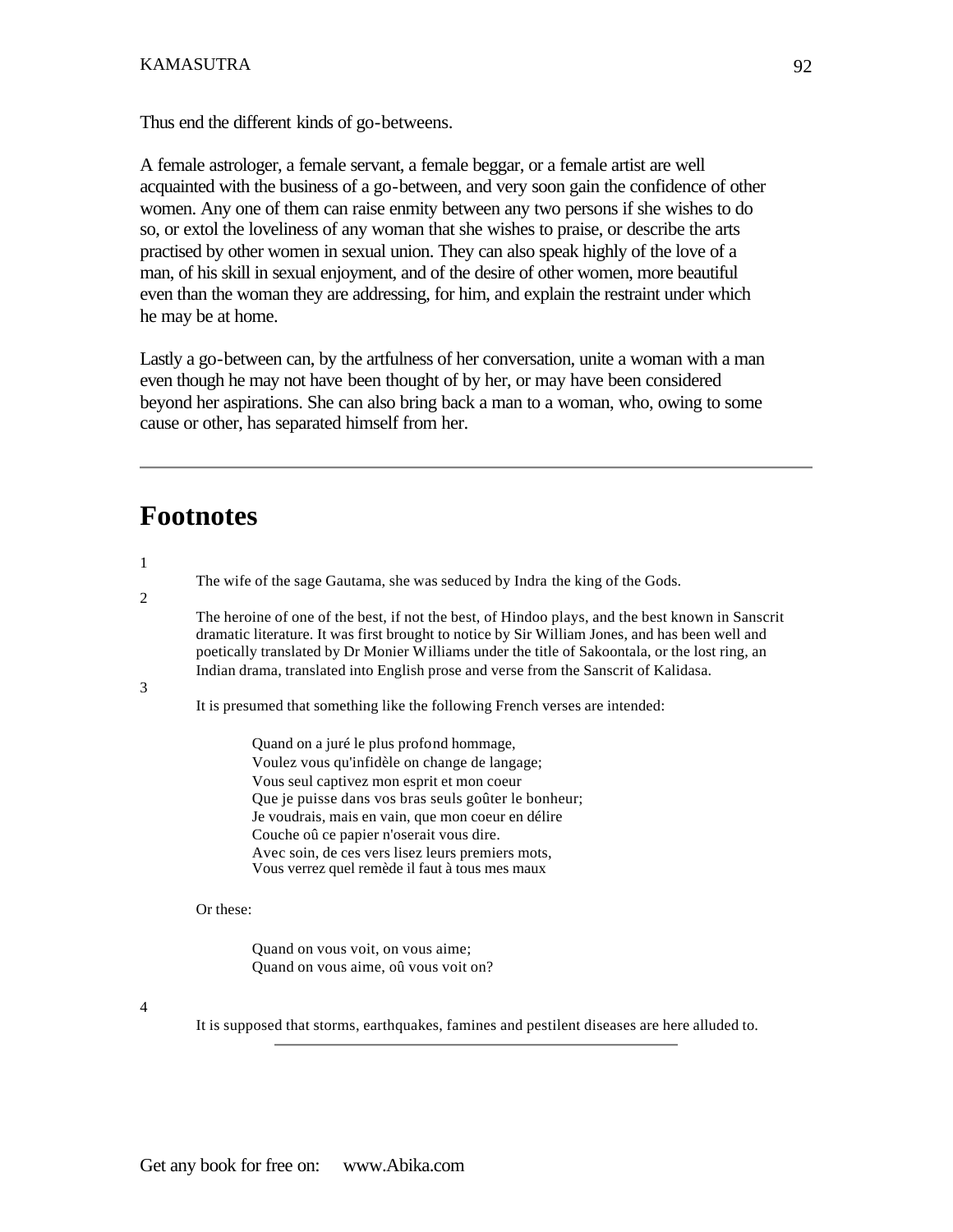# **CHAPTER V**

#### **ABOUT THE LOVE OF PERSONS IN AUTHORITY FOR THE WIVES OF OTHER MEN**

KINGS and their ministers have no access to the abodes of others, and moreover their mode of living is constantly watched and observed and imitated by the people at large, just as the animal world, seeing the sun rise, get up after him, and when he sits in the evening, lie down again in the same way. Persons in authority should not therefore do any improper act in public, as such are impossible from their position, and would be deserving of censure. But if they find that such an act is necessary to be done, they should make use of the proper means as described in the following paragraphs.

The head man of the village, the king's officer employed there, and the man1 whose business it is to glean corn, can gain over female villagers simply by asking them. It is on this account that this class of woman are called unchaste women by voluptuaries.

The union of the above mentioned men with this class of woman takes place on the occasions of unpaid labour, of filling the granaries in their houses, of taking things in and out of the house, of cleaning the houses, of working in the fields, and of purchasing cotton, wool, flax, hemp, and thread, and at the season of the purchase, sale, and exchange of various other articles, as well as at the time of doing various other works. In the same way the superintendents of cow pens enjoy the women in the cow pens; and the officers, who crave the superintendence of widows, of the women who are without supporters, and of women who have left their husbands, have sexual intercourse with these women. The intelligent accomplish their object by wandering at night in the village, and while villagers also unite with the wives of their sons, being much alone with them. Lastly the superintendents of markets have a great deal to do with the female villagers at the time of their making purchases in the market.

During the festival of the eighth moon, i.e. during the bright half of the month of Nargashirsha, as also during the moonlight festival of the month of Kartika, and the spring festival of Chaitra, the women of cities and towns generally visit the women of the king's harem in the royal palace. These visitors go to the several apartments of the women of the harem, as they are acquainted with them, and pass the night in conversation, and in proper sports, and amusement, and go away in the morning. On such occasions a female attendant of the king (previously acquainted with the woman whom the king desires) should loiter about, and accost this woman when she sets out to go home, and induce her to come and see the amusing things in the palace. Previous to these festivals even, she should have caused it to be intimated to this woman that on the occasion of this festival she would show her all the interesting things in the royal palace. Accordingly she should show her the bower of the coral creeper, the garden house with its floor inlaid with precious stones, the bower of grapes, the building on the water, the secret passages in the walls of the palace, the pictures, the sporting animals, the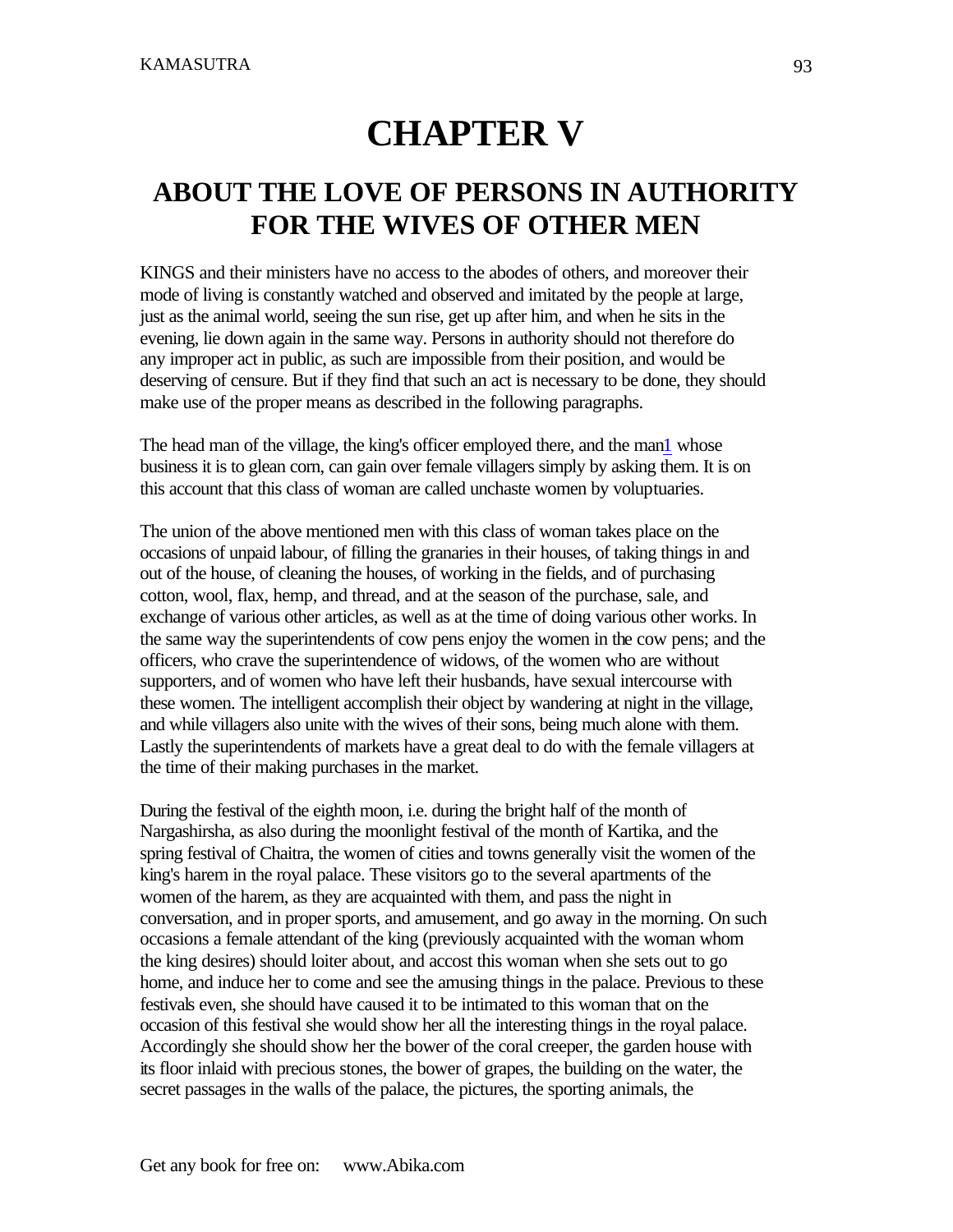machines, the birds, and the cages of the lions and the tigers. After this, when alone with her, she should tell her about the love of the king for her, and should describe to her the good fortune which would attend upon her union with the king, giving her at the time a strict promise of secrecy. If the woman does not accept the offer, she should conciliate and please her with handsome presents befitting the position of the king, and having accompanied her for some distance should dismiss her with great affection.

Or, having made the acquaintance of the husband of the woman whom the king desires, the wives of the king should get the wife to pay them a visit in the harem, and on this occasion a female attendant of the king, having been sent thither, should act as above described.

Or, one of the king's wives should get acquainted with the woman that the king desires, by sending one of the female attendants to her, who should, on their becoming more intimate, induce her to come and see the royal abode. Afterwards when she has visited the harem, and acquired confidence, a female confidante of the king, sent thither, should act as before described.

Or, the king's wife should invite the woman, whom the king desires, to come to the royal palace, so that she might see the practice of the art in which the king's wife may be skilled, and after she has come to the harem, a female attendant of the king, sent thither, should act as before described.

Or, a female beggar, in league with the king's wife, should say to the woman desired by the king, and whose husband may have lost his wealth, or may have some cause of fear from the king: `This wife of the king has influence over him, and she is, moreover, naturally kind-hearted, we must therefore go to her in this matter. I shall arrange for your entrance into the harem, and she will do away with all cause of danger and fear from the king.' If the woman accepts this offer, the female beggar should take her two or three times to the harem, and the king's wife there should give her a promise of protection. After this, when the woman, delighted with her reception and promise of protection, again goes to the harem, then a female attendant of the king, sent thither, should act as directed.

What has been said above regarding the wife of one who has some cause of fear from the king applies also to the wives of those who seek service under the king, or who are oppressed by the king's ministers, or who are poor, or who are not satisfied with their position, or who are desirous of gaining the king's favour, or who wish to become famous among the people, or who are oppressed by the members of their own caste, or who want to injure their caste fellows, or who are spies of the king, or who have any other object to attain.

Lastly, if the woman desired by the king be living with some person who is not her husband, then the king should cause her to be arrested, and having made her a slave, on account of her crime, should place her in the harem. Or the king should cause his ambassador to quarrel with the husband of the woman desired by him, and should then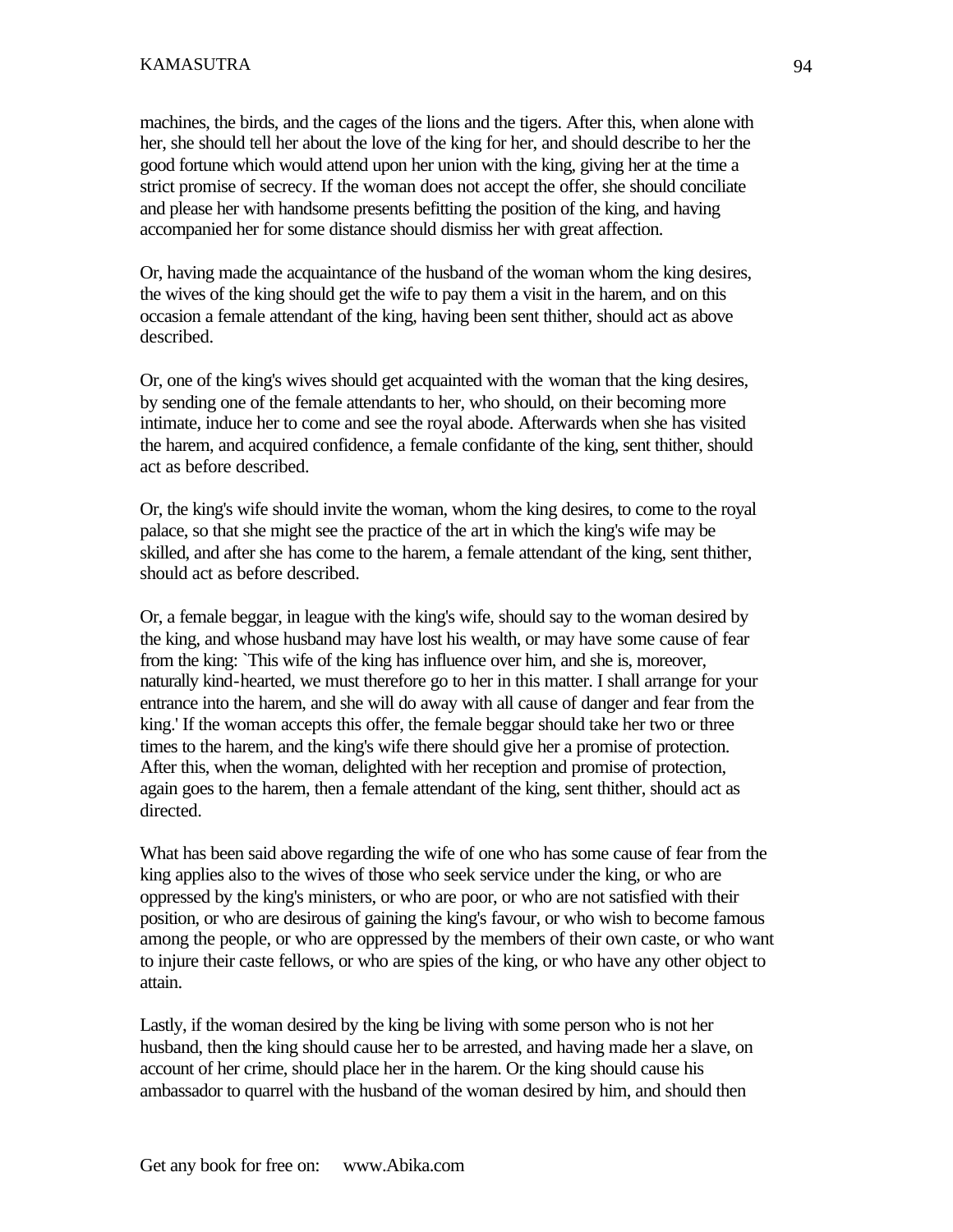imprison her as the wife of an enemy of the king, and by this means should place her in the harem.

Thus end the means of gaining over the wives of others secretly.

The above mentioned ways of gaining over the wives of other men are chiefly practised in the palaces of kings. But a king should never enter the abode of another person, for Abhira,2 the king of the Kottas, was killed by a washerman while in the house of another, and in the same way Jayasana, the king of the Kashis, was slain by the commandant of his cavalry.

But according to the customs of some countries there are facilities for kings to make love to the wives of other men. Thus in the country of the Andhras3 the newly married daughters of the people thereof enter the king's harem with some presents on the tenth day of their marriage, and having been enjoyed by the king are then dismissed. In the country of the Vatsagulmas4 the wives of the chief ministers approach the king at night to serve him. In the country of the Vaidarbhas<sup>5</sup> the beautiful wives of the inhabitants pass a month in the king's harem under the pretence of affection for the king. In the country of the Aparatakas6 the people gave their beautiful wives as presents to the ministers and the kings. And lastly in the country of the Saurashtras7 the women of the city and the country enter the royal harem for the king's pleasure either together or separately.

There are also two verses on the subject as follows:

`The above and other ways are the means employed in different countries by kings with regard to the wives of other persons. But a king, who has the welfare of his people at heart, should not on any account put them into practice.'

`A king, who has conquered the six8 enemies of mankind, becomes the master of the whole earth.'

### **Footnotes**

1

This is a phrase used for a man who does the work of everybody, and who is fed by the whole village.

2

The exact date of the reign of these kings is not known. It is supposed to have been about the beginning of the Christian era.

3

4

5

The modern country of Tailangam which is to the South of Rajamundry.

Supposed to be a tract of the country to the south of Malwa.

Now known by the name of Berar. Its capital was Kundinpura, which has been identified with the modern Oomravati.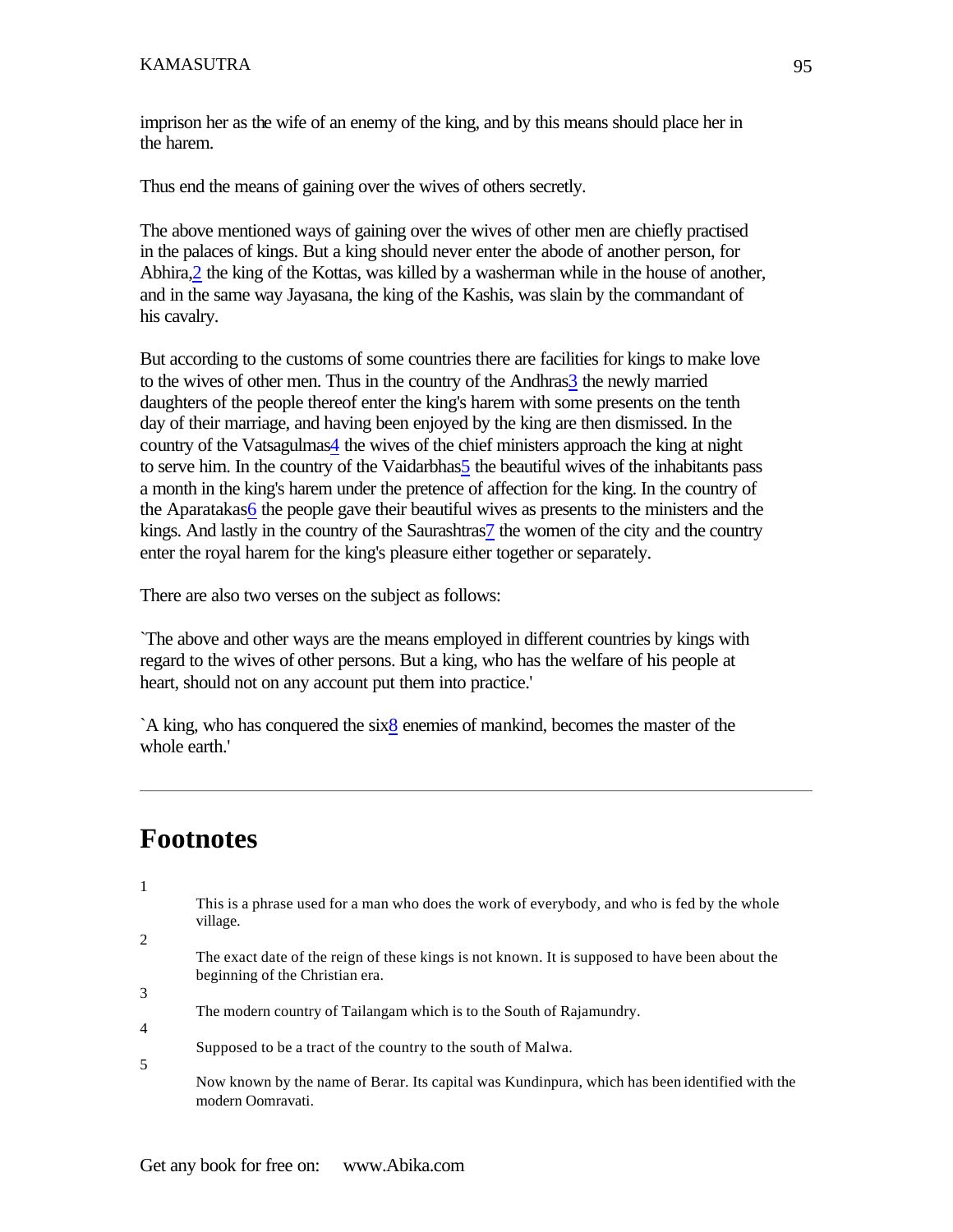Also called Aparantakas, being the northern and southern Concan.

The modern provinces of Katteeawar. Its capital was called Girinaguda, or the modern Junagurh.

7 8

6

These are Lust, Anger, Avarice, Spiritual Ignorance, Pride, and Envy.

# **CHAPTER VI**

#### **ABOUT THE WOMEN OF THE ROYAL HAREM; AND OF THE KEEPING OF ONE'S OWN WIFE**

THE women of the royal harem cannot see or meet any men on account of their being strictly guarded, neither do they have their desires satisfied, because their only husband is common to many wives. For this reason among themselves they give pleasure to each other in various ways as now described.

Having dressed the daughters of their nurses, or their female friends, or their female attendants, like men, they accomplish their object by means of bulbs, roots, and fruits having the form of the lingam, or they lie down upon the statue of a male figure, in which the lingam is visible and erect.

Some kings, who are compassionate, take or apply certain medicines to enable them to enjoy many wives in one night, simply for the purpose of satisfying the desire of their women, though they perhaps have no desire of their own. Others enjoy with great affection only those wives that they particularly like, while others only take them, according as the turn of each wife arrives in due course. Such are the ways of enjoyment prevalent in Eastern countries, and what is said about the means of enjoyment of the female is also applicable to the male.

By means of their female attendants the ladies of the royal harem generally get men into their apartments in the disguise or dress of women. Their female attendants, and the daughters of their nurses, who are acquainted with their secrets, should exert themselves to get men to come to the harem in this way by telling them of the good fortune attending it, and by describing the facilities of entering and leaving the palace, the large size of the premises, the carelessness of the sentinels, and the irregularities of the attendants about the persons of the royal wives. But these women should never induce a man to enter the harem by telling him falsehoods, for that would probably lead to his destruction.

As for the man himself he had better not enter a royal harem, even though it may be easily accessible, on account of the numerous disasters to which he may be exposed there. If however he wants to enter it, he should first ascertain whether there is an easy way to get out, whether it is closely surrounded by the pleasure garden, whether it has separate enclosures belonging to it, whether the sentinels are careless, whether the king has gone abroad, and then, when he is called by the women of the harem, he should carefully observe the localities, and enter by the way pointed out by them. If he is able to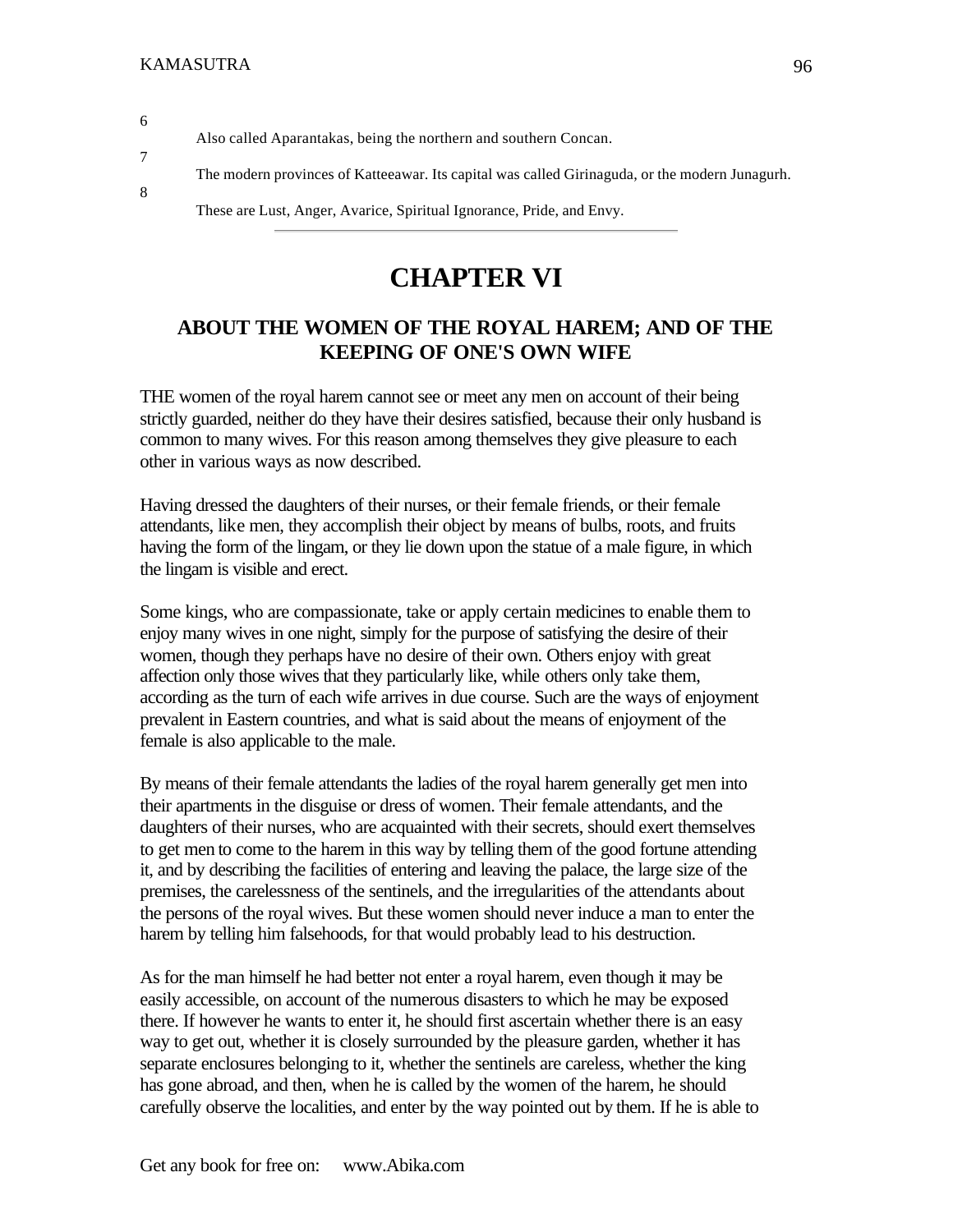manage it, he should hang about the harem every day, and under some pretext or other, make friends with the sentinels, and show himself attached to the female attendants of the harem, who may have become acquainted with his design, and to whom he should express his regret at not being able to obtain the object of his desire. Lastly he should cause the whole business of a go-between to be done by the woman who may have access to the harem, and he should be careful to be able to recognize the emissaries of the king.

When a go-between has no access to the harem, then the man should stand in some place where the lady, whom he loves and whom he is anxious to enjoy, can be seen.

If that place is occupied by the king's sentinels, he should then disguise himself as a female attendant of the lady who comes to the place, or passes by it. When she looks at him he should let her know his feelings by outward signs and gestures, and should show her pictures, things with double meanings, chaplets of flowers, and rings. He should carefully mark the answer she gives, whether by word or by sign, or by gesture, and should then try and get into the harem. If he is certain of her coming to some particular place he should conceal himself there, and at the appointed time should enter along with her as one of the guards. He may also go in and out, concealed in a folded bed, or bed covering, or with his body made invisible,1 by means of external applications, a receipt for one of which is as follows:

The heart of an ichneumon, the fruit of the long gourd (tumbi), and the eyes of a serpent should all be burnt without letting out the smoke. The ashes should then be ground and mixed in equal quantities with water. By putting this mixture upon the eyes a man can go about unseen.

Other means of invisibility are prescribed by Duyana Brahmans and Jogashiras.

Again the man may enter the harem during the festival of the eighth moon in the month of Nargashirsha, and during the moonlight festivals when the female attendants of the harem are all busily occupied, or in confusion.

The following principles are laid down on this subject.

The entrance of young men into harems, and their exit from them, generally take place when things are being brought into the palace, or when things are being taken out of it, or when drinking festivals are going on, or when the female attendants are in a hurry, or when the residence of some of the royal ladies is being changed, or when the king's wives go to gardens, or to fairs, or when they enter the palace on their return from them, or lastly, when the king is absent on a long pilgrimage. The women of the royal harem know each other's secrets, and having but one object to attain, they give assistance to each other. A young man, who enjoys all of them, and who is common to them all, can continue enjoying his union with them so long as it is kept quiet, and is not known abroad.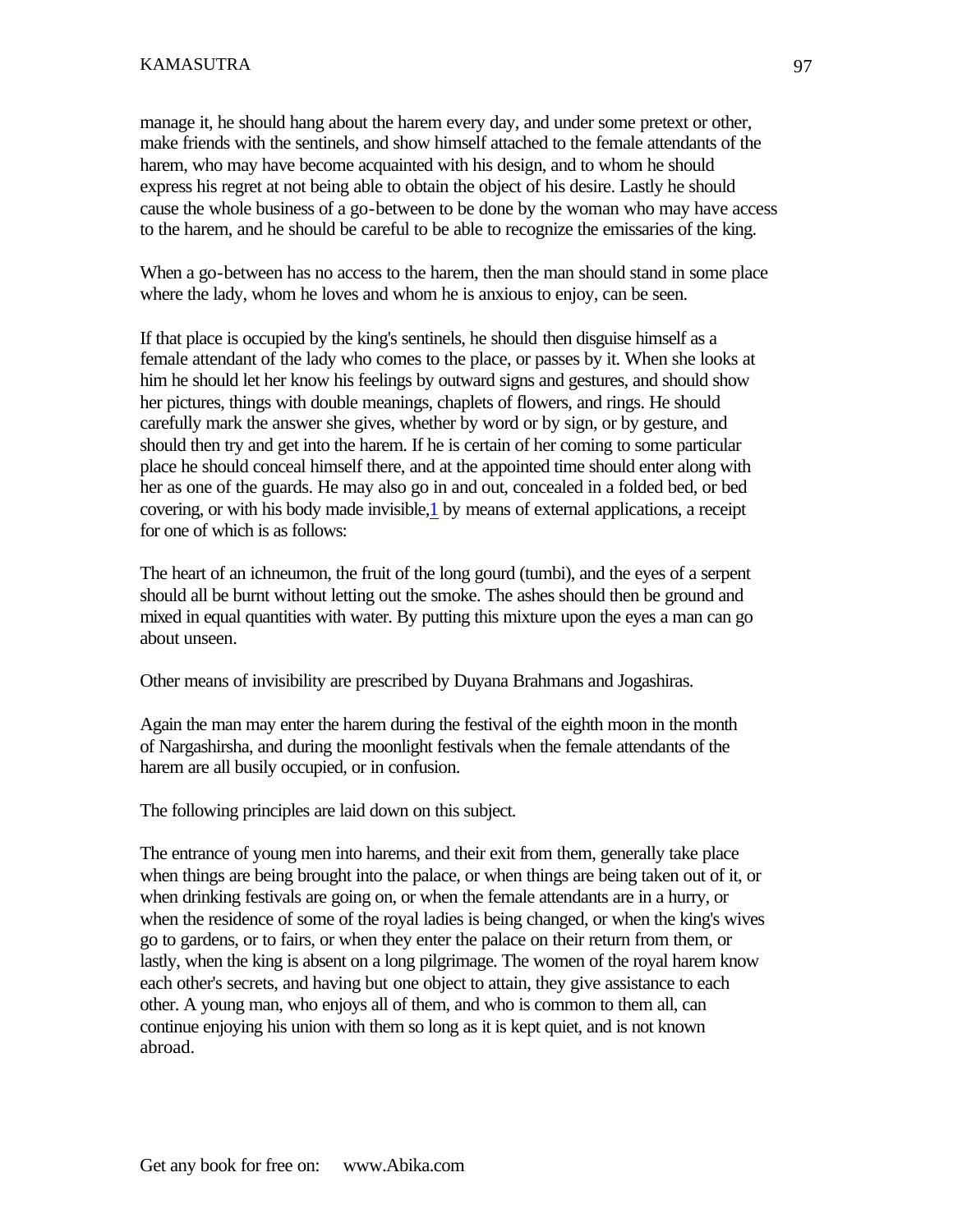Now in the country of the Aparatakas the royal ladies are not well protected, and consequently many young men are passed into the harem by the women who have access to the royal palace. The wives of the king of the Ahira country accomplish their objects with those sentinels in the harem who bear the name of Kashtriyas. The royal ladies in the country of the Vatsagulmas cause such men as are suitable to enter into the harem along with their female messengers. In the country of the Vaidarbhas the sons of the royal ladies enter the royal harem when they please and enjoy the women, with the exception of their own mothers. In the Stri-rajya the wives of the king are enjoyed by his caste fellows and relations. In the Ganda country the royal wives are enjoyed by Brahmans, friends, servants and slaves. In the Samdhava country servants, foster children, and other persons like them enjoy the women of the harem. In the country of the Haimavatas adventurous citizens bribe the sentinels and enter the harem. In the country of the Vanyas and the Kalmyas, Brahmans, with the knowledge of the king, enter the harem under the pretence of giving flowers to the ladies, and speak with them from behind a curtain, and from such conversation union afterwards takes place. Lastly the women in the harem of the king of the Prachyas conceal one young man in the harem for every batch of nine or ten of the women.

Thus act the wives of others.

For these reasons a man should guard his own wife. Old authors say that a king should select for sentinels in his harem such men as have their freedom from carnal desires well tested. But such men, though free themselves from carnal desire, by reason of their fear or avarice, may cause other persons to enter the harem, and therefore Gonikaputra says that kings should place such men in the harem as may have had their freedom from carnal desires, their fears, and their avarice well tested. Lastly Vatsyayana says that under the influence of Dharma2 people might be admitted, and therefore men should be selected who are free from carnal desires, fear, avarice, and Dharma.3

The followers of Babhravya say that a man should cause his wife to associate with a young woman who would tell him the secrets of other people, and thus find out from her about his wife's chastity. But Vatsyayana says that, as wicked persons are always successful with women, a man should not cause his innocent wife to be corrupted by bringing her into the company of a deceitful woman.

The following are the causes of the destruction of a woman's chastity:

- Always going into society, and sitting in company
- Absence of restraint
- The loose habits of her husband
- Want of caution in her relations with other men
- Continued and long absence of her husband
- Living in a foreign country
- Destruction of her love and feelings by her husband
- The company of loose women
- The jealousy of her husband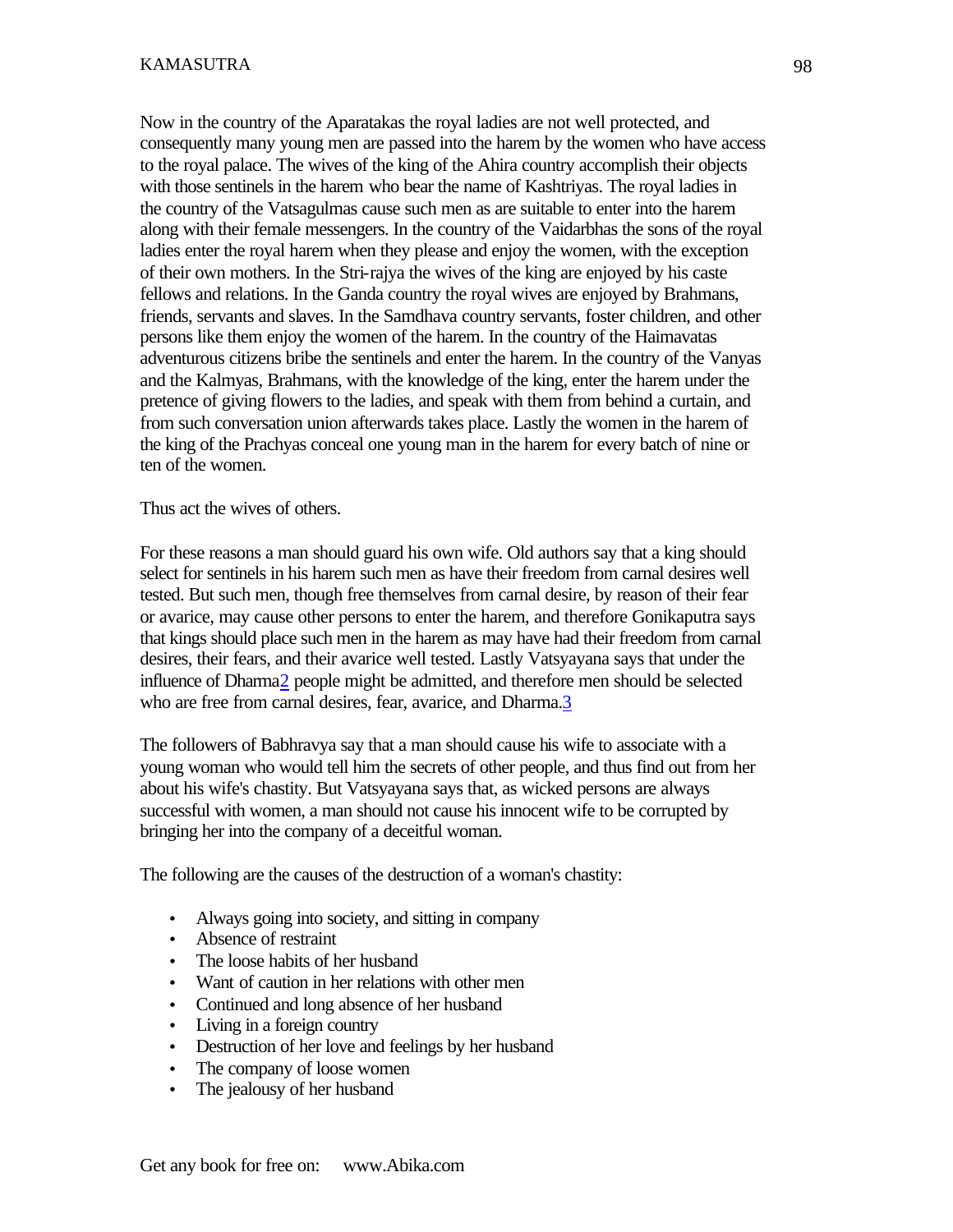There are also the following verses on the subject:

`A clever man, learning from the Shastras the ways of winning over the wives of other people, is never deceived in the case of his own wives. No one, however, should make use of these ways for seducing the wives of others, because they do not always succeed, and, moreover, often cause disasters, and the destruction of Dharma and Artha. This book, which is intended for the good of the people, and to teach them the ways of guarding their own wives, should not be made use of merely for gaining over the wives of others.'

# **Footnotes**

#### 1

The way to make oneself invisible, the knowledge of the art of transmigration, or changing ourselves or others into any shape or form by the use of charms and spells, the power of being in two places at once, and other occult sciences are frequently referred to in all Oriental literature.

2

This may be considered as meaning religious influence, and alludes to persons who may be gained over by that means.

3

It will be noted from the above remarks that eunuchs do nob appear to have been employed in the king's harem in those days, though they seem to have been employed for other purposes. See Part II, Chapter II.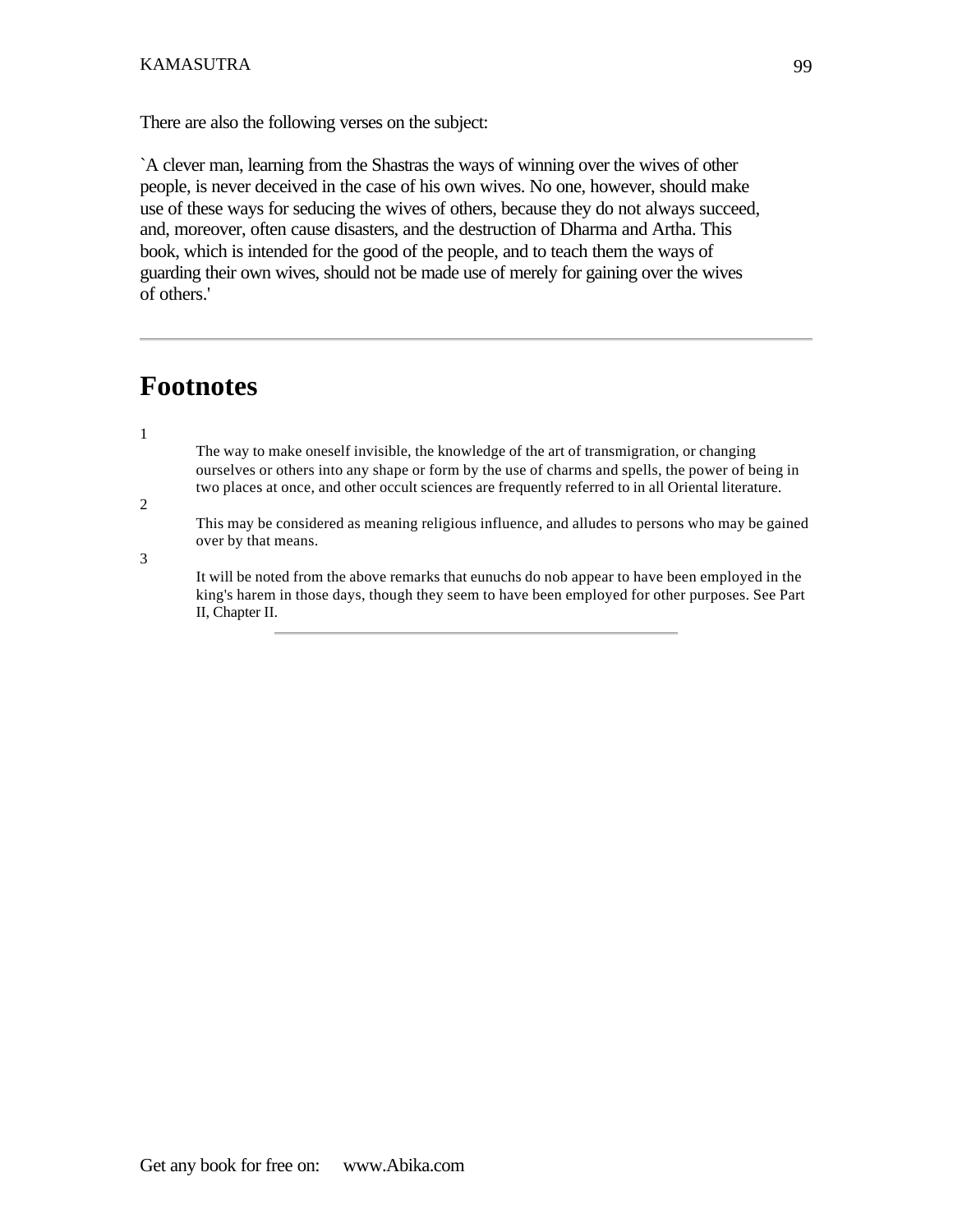#### **PART 6:**

# **INTRODUCTORY REMARKS**

THIS Part VI, about courtesans, was prepared by Vatsyayana from a treatise on the subject that was written by Dattaka, for the women of Pataliputra (the modern Patna), some two thousand years ago. Dattaka's work does not appear to be extant now, but this abridgement of it is very clever, and quite equal to any of the productions of Emile Zola, and other writers of the realistic school of today.

Although a great deal has been written on the subject of the courtesan, nowhere will be found a better description of her, of her belongings, of her ideas, and of the working of her mind, than is contained in the following pages.

The details of the domestic and social life of the early Hindoos would not be complete without mention of the courtesan, and Part VI is entirely devoted to this subject. The Hindoos have ever had the good sense to recognise courtesans as a part and portion of human society, and so long as they behaved themselves with decency and propriety they were regarded with a certain respect. Anyhow, they have never been treated in the East with that brutality and contempt so common in the West, while their education has always been of a superior kind to that bestowed upon the rest of womankind in Oriental countries.

In the earlier days the well-educated Hindoo dancing girl and courtesan doubtless resembled the Hetera of the Greeks, and, being educated and amusing, were far more acceptable as companions than the generality of the married or unmarried women of that period. At all times and in all countries, there has ever been a little rivalry between the chaste and the unchaste. But while some women are born courtesans, and follow the instincts of their nature in every class of society, it has been truly said by some authors that every woman has got an inkling of the profession in her nature, and does her best, as a general rule, to make herself agreeable to the male sex.

The subtlety of women, their wonderful perceptive powers, their knowledge, and their intuitive appreciation of men and things are all shown in the following pages, which may be looked upon as a concentrated essence that has been since worked up into detail by many writers in every quarter of the globe.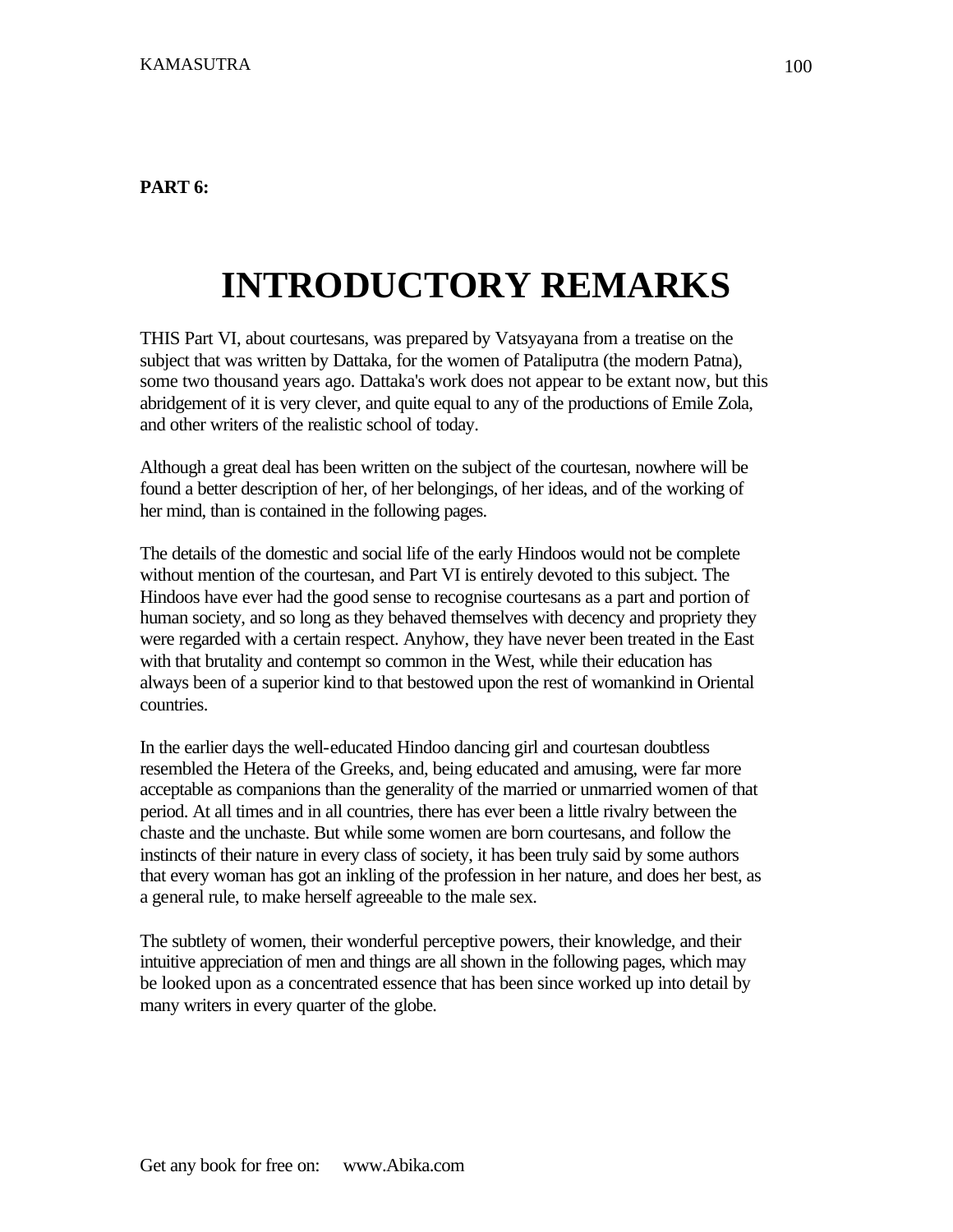# **CHAPTER I**

# **OF THE CAUSES OF A COURTESAN RESORTING TO MEN; OF THE MEANS OF ATTACHING TO HERSELF THE MAN DESIRED; AND OF THE KIND OF MAN THAT IT IS DESIRABLE TO BE ACQUAINTED WITH**

By having intercourse with men courtesans obtain sexual pleasure, as well as their own maintenance. Now when a courtesan takes up with a man from love, the action is natural; but when she resorts to him for the purpose of getting money, her action is artificial or forced. Even in the latter case, however, she should conduct herself as if her love were indeed natural, because men repose their confidence on those women who apparently love them. In making known her love to the man, she should show an entire freedom from avarice, and for the sake of her future credit she should abstain from acquiring money from him by unlawful means.

A courtesan, well dressed and wearing her ornaments, should sit or stand at the door of her house, and, without exposing herself too much, should look on the public road so as to be seen by the passers by, she being like an object on view for sale.1 She should form friendships with such persons as would enable her to separate men from other women, and attach them to herself, to repair her own misfortunes, to acquire wealth, and to protect her from being bullied, or set upon by persons with whom she may have dealings of some kind or another.

These persons are:

- The guards of the town, or the police
- The officers of the courts of justice
- Astrologers
- Powerful men, or men with interest
- Learned men
- Teachers of the sixty-four arts
- Pithamardas or confidants
- Vitas or parasites
- Vidushakas or jesters
- Flower sellers
- Perfumers
- Vendors of spirits
- Washermen
- **Barbers**
- Beggars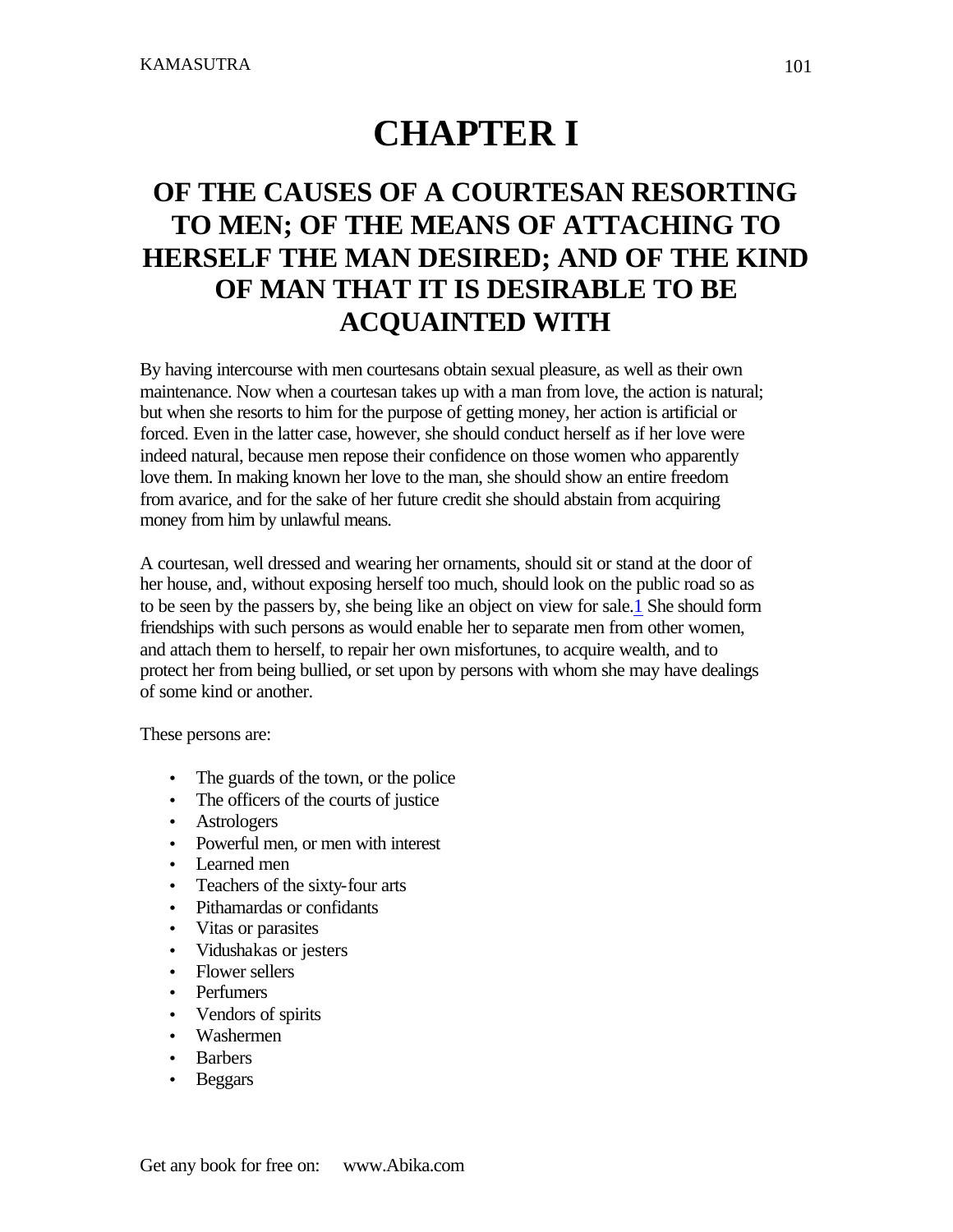And such other persons as may be found necessary for the particular object to be acquired.

The following kinds of men may be taken up with, simply for the purpose of getting their money:

- Men of independent income
- Young men
- Men who are free from any ties
- Men who hold places of authority under the king
- Men who have secured their means of livelihood without difficulty
- Men possessed of unfailing sources of income
- Men who consider themselves handsome
- Men who are always praising themselves
- One who is a eunuch, but wishes to be thought a man
- One who hates his equals One who is naturally liberal
- One who has influence with the king or his ministers
- One who is always fortunate
- One who is proud of his wealth
- One who disobeys the orders of his elders
- One upon whom the members of his caste keep an eye
- An only son whose father is wealthy
- An ascetic who is internally troubled with desire
- A brave man
- A physician of the king
- Previous acquaintances

On the other hand, those who are possessed of excellent qualities are to be resorted to for the sake of love, and fame. Such men are as follows:

Men of high birth, learned, with a good knowledge of the world, and doing the proper things at the proper times, poets, good story tellers, eloquent men, energetic men, skilled in various arts, far-seeing into the future, possessed of great minds, full of perseverance, of a firm devotion, free from anger, liberal, affectionate to their parents, and with a liking for all social gatherings, skilled in completing verses begun by others and in various other sports, free from all disease, possessed of a perfect body, strong, and not addicted to drinking, powerful in sexual enjoyment, sociable, showing love towards women and attracting their hearts to himself, but not entirely devoted to them, possessed of independent means of livelihood, free from envy, and last of all, free from suspicion.

Such are the good qualifies of a man.

The woman also should have the following characteristics:

She should be possessed of beauty, and amiability, with auspicious body marks. She should have a liking for good qualifies in other people, as also a liking for wealth. She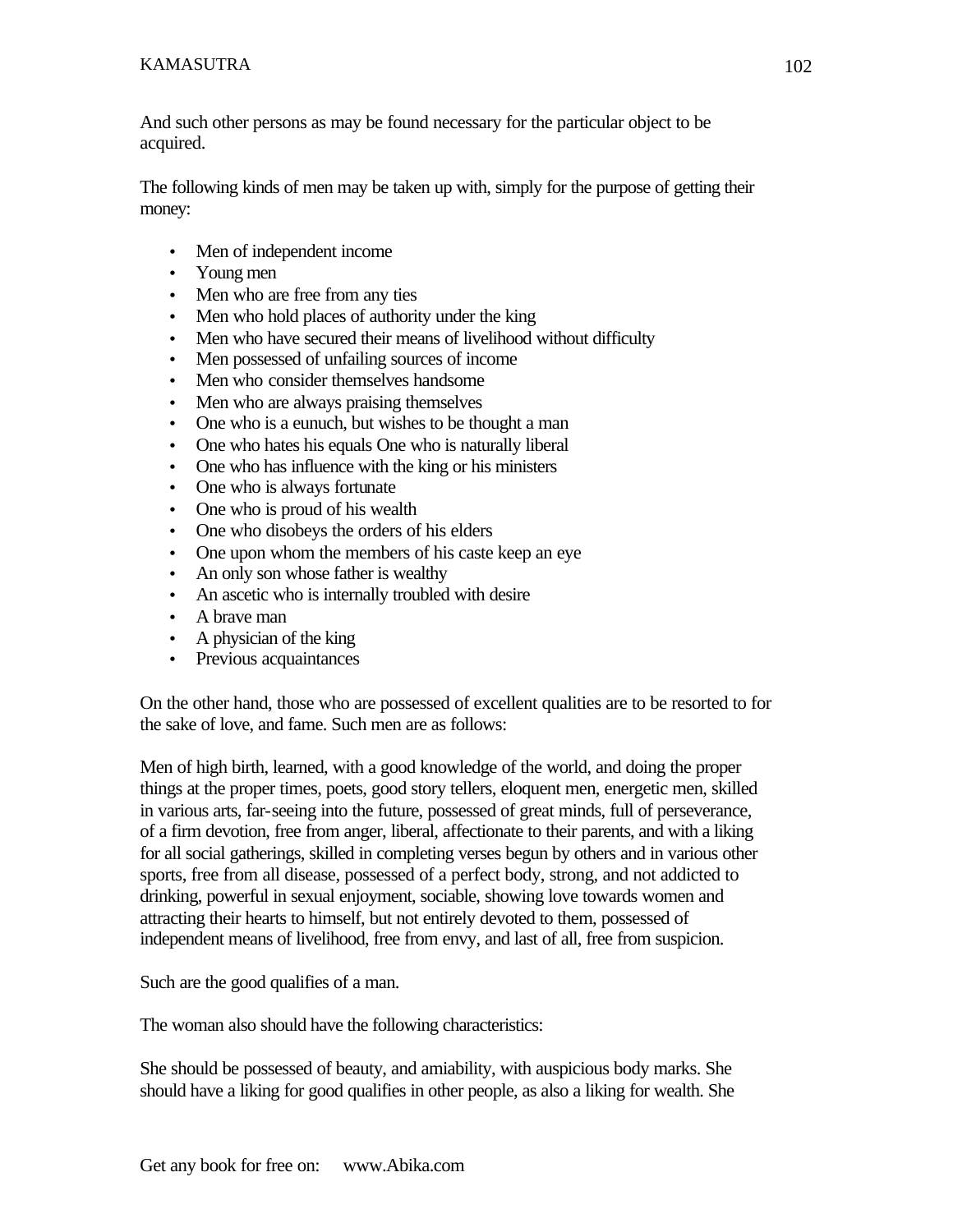should take delight in sexual unions, resulting from love, and should be of a firm mind, and of the same class as the man with regard to sexual enjoyment.

She should always be anxious to acquire and obtain experience and knowledge, be free from avarice, and always have a liking for social gatherings, and for the arts.

The following are the ordinary qualities of all women:

To be possessed of intelligence, good disposition, and good manners; to be straightforward in behaviour, and to be grateful; to consider well the future before doing anything; to possess activity, to be of consistent behaviour, and to have a knowledge of the proper times and places for doing things; to speak always without meanness, loud laughter, malignity, anger, avarice, dullness, or stupidity; to have a knowledge of the Kama Sutra, and to be skilled in all the arts connected with it.

The faults of women are to be known by the absence of any of the above mentioned good qualities.

The following kinds of men are not fit to be resorted to by courtesans:

One who is consumptive; one who is sickly; one whose mouth contains worms; one whose breath smells like human excrement; one whose wife is dear to him; one who speaks harshly; one who is always suspicious; one who is avaricious; one who is pitiless; one who is a thief; one who is self-conceited; one who has a liking for sorcery; one who does not care for respect or disrespect; one who can be gained over even by his enemies by means of money; and lastly, one who is extremely bashful.

Ancient authors are of opinion that the causes of a courtesan resorting to men are love, fear, money, pleasure, returning some act of enmity, curiosity, sorrow, constant intercourse, Dharma, celebrity, compassion, the desire of having a friend, shame, the likeness of the man to some beloved person, the search after good fortune, the getting rid of the love of somebody else, the being of the same class as the man with respect to sexual union, living in the same place, constancy, and poverty. But Vatsyayana decides that desire of wealth, freedom from misfortune, and love are the only causes that affect the union of courtesans with men.

Now a courtesan should not sacrifice money to her love, because money is the chief thing to be attended to. But in cases of fear, etc., she should pay regard to strength and other qualities. Moreover, even though she be invited by any man to join him, she shoUld not at once consent to a union, because men are apt to despise things which are easily acquired. On such occasions she should first send the shampooers, and the singers, and the jesters, who may be in her service, or, in their absence the Pithamardas, or confidants, and others, to find out the state of his feelings, and the condition of his mind. By means of these persons she should ascertain whether the man is pure or impure, affected, or the reverse, capable of attachment, or indifferent, liberal or niggardly; and if she finds him to her liking, she should then employ the Vita and others to attach his mind to her.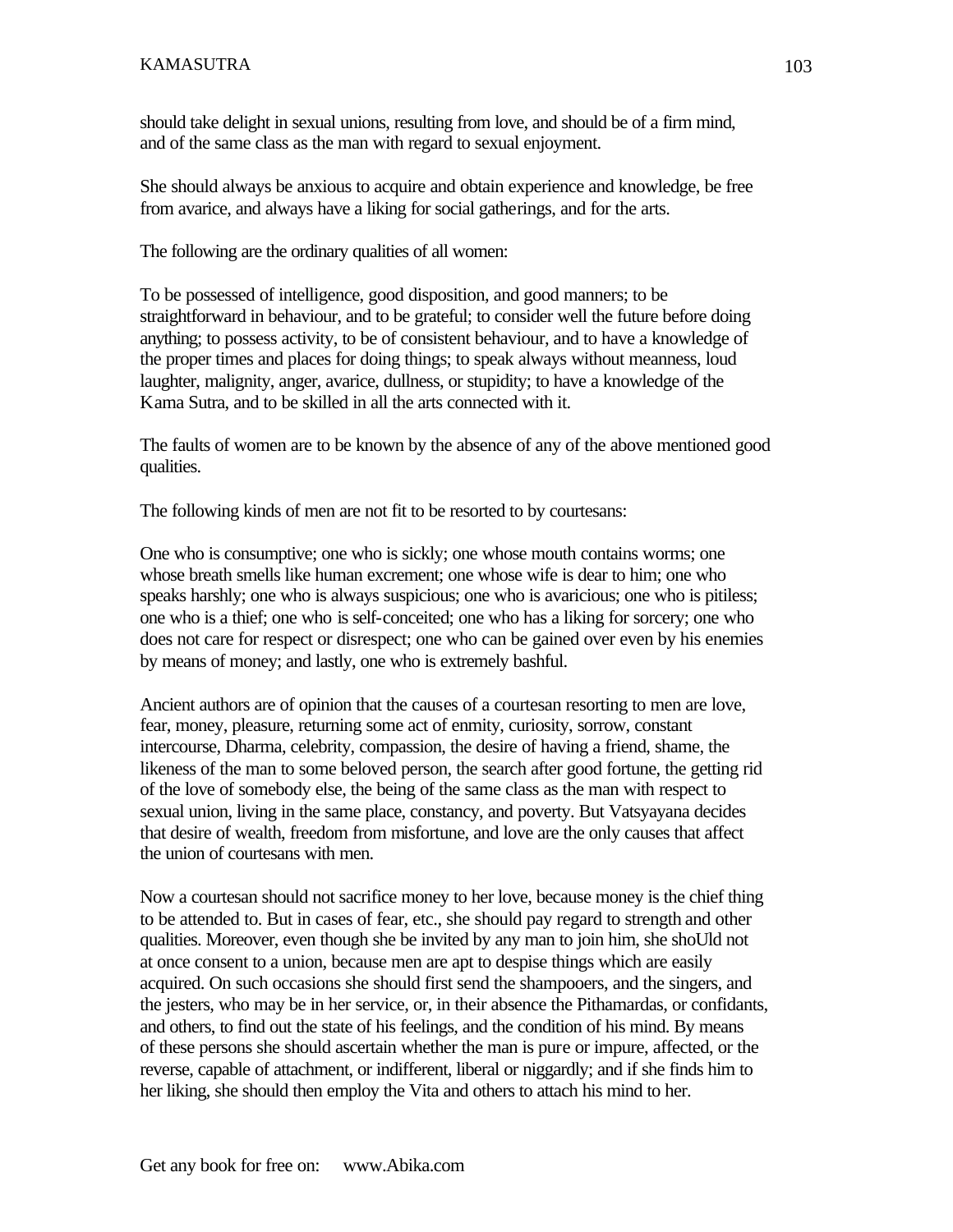Accordingly, the Pithamarda should bring the man to her house, under the pretence of seeing the fights of quails, cocks, and rams, of hearing the mania (a kind of starling) talk, or of seeing some other spectacle, or the practice of some art; or he may take the woman to the abode of the man. After this, when the man comes to her house the woman should give him something capable of producing curiosity, and love in his heart, such as an affectionate present, telling him that it was specially designed for his use. She should also amuse him for a long time by telling him such stories, and doing such things as he may take most delight in. When he goes away she should frequently send to him a female attendant, skilled in carrying on a jesting conversation, and also a small present at the same time. She should also sometimes go to him herself under the pretence of some business, and accompanied by the Pithamarda.

Thus end the means of attaching to herself the man desired.

There are also some verses on the subject as follows:

`When a lover comes to her abode, a courtesan should give him a mixture of betel leaves and betel nut, garlands of flowers, and perfumed ointments, and, showing her skill in arts, should entertain him with a long conversation. She should also give him some loving presents, and make an exchange of her own things with his, and at the same time should show him her skill in sexual enjoyment. When a courtesan is thus united with her lover she should always delight him by affectionate gifts, by conversation, and by the application of tender means of enjoyment.'

#### **Footnotes**

1

In England the lower classes of courtesans walk the streets: in India and other places in the East, they sit at the windows, or at the doors of their houses.

# **CHAPTER II**

### **OF LIVING LIKE A WIFE**

WHEN a courtesan is living as a wife with her lover, she should behave like a chaste woman, and do everything to his satisfaction. Her duty in this respect, in short, is, that she should give him pleasure, but should not become attached to him, though behaving as if she were really attached.

Now the following is the manner in which she is to conduct herself, so as to accomplish the above mentioned purpose. She should have a mother dependent on her, one who should be represented as very harsh, and who looked upon money as her chief object in life. In the event of there being no mother, then an old and confidential nurse should play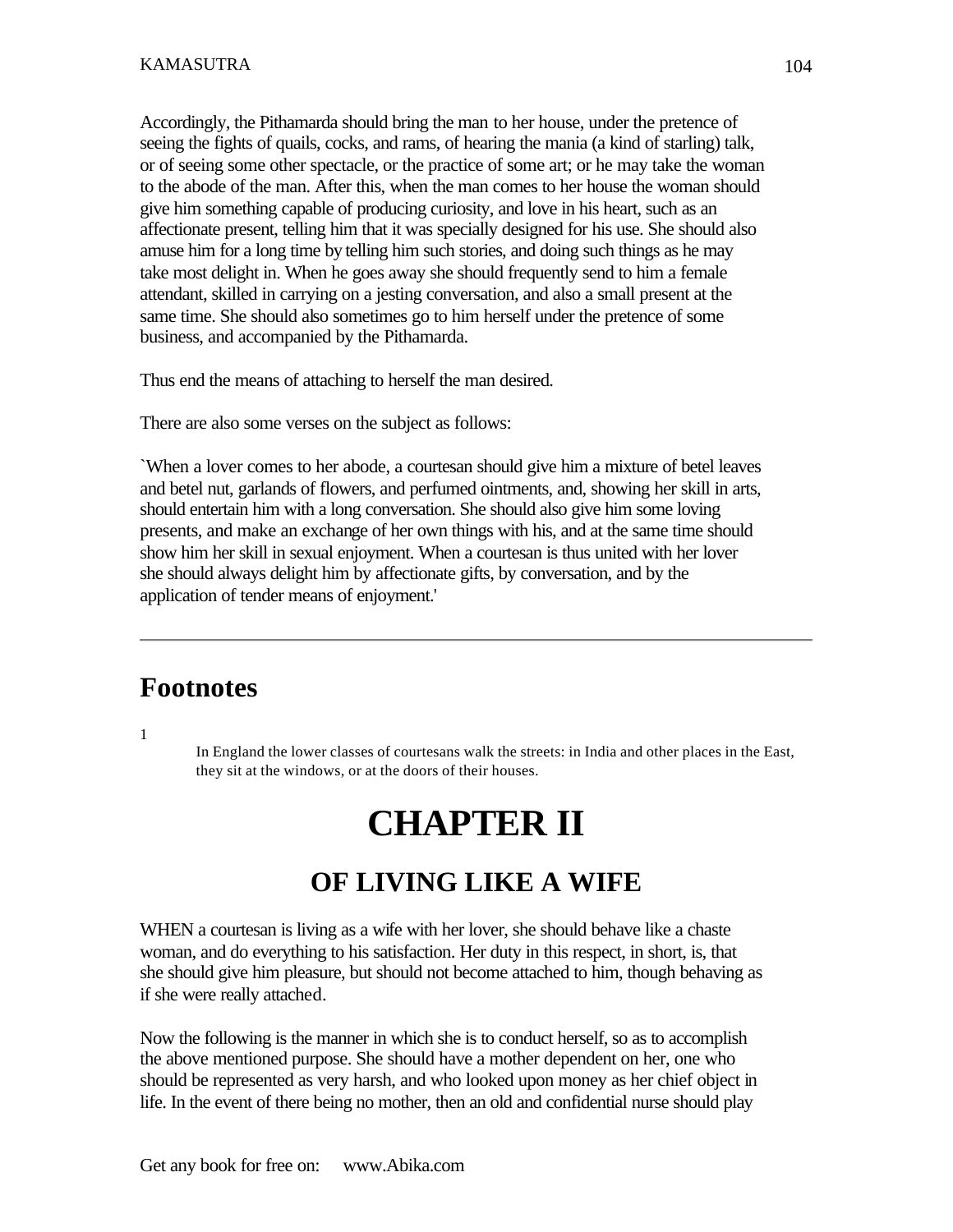the same role. The mother or nurse, on their part, should appear to be displeased with the lover, and forcibly take her away from him. The woman herself should always show pretended anger, dejection, fear, and shame on this account, but should not disobey the mother or nurse at any time.

She should make out to the mother or nurse that the man is suffering from bad health, and making this a pretext for going to see him, she should go on that account. She is, moreover, to do the following things for the purpose of gaining the man's favour:

Sending her female attendant to bring the flowers used by him on the previous day, in order that she may use them herself as a mark of affection, also asking for the mixture of betel nut and leaves that have remained uneaten by him; expressing wonder at his knowledge of sexual intercourse, and the several means of enjoyment used by him; learning from him the sixty-four kinds of pleasure mentioned by Babhravya; continually practising the ways of enjoyment as taught by him, and according to his liking; keeping his secrets; telling him her own desires and secrets; concealing her anger; never neglecting him on the bed when he turns his face towards her; touching any parts of his body according to his wish; kissing and embracing him when he is asleep; looking at him with apparent anxiety when he is wrapt in thought, or thinking of some other subject than herself; showing neither complete shamelessness, nor excessive bashfulness when he meets her, or sees her standing on the terrace of her house from the public road; hating his enemies; loving those who are dear to him; showing a liking for that which he likes; being in high or low spirits according to the state that he is in himself; expressing a curiosity to see his wives; not continuing her anger for a long time; suspecting even the marks and wounds made by herself with. her nails and teeth on his body to have been made by some other woman; keeping her love for him unexpressed by words, but showing it by deeds, and signs, and hints; remaining silent when he is asleep, intoxicated, or sick; being very attentive when he describes his good actions, and reciting them afterwards to his praise and benefit; giving witty replies to him if he be sufficiently attached to her; listening to all his stories, except those that relate to her rivals; expressing feelings of dejection and sorrow if he sighs, yawns, or falls down; pronouncing the words `live long' when he sneezes; pretending to be ill, or to have the desire of pregnancy, when she feels dejected; abstaining from praising the good qualities of anybody else, and from censuring those who possess the same faults as her own man; wearing anything that may have been given to her by him; abstaining from putting on her ornaments, and from taking food when he is in pain, sick, low-spirited, or suffering from misfortune, and condoling and lamenting with him over the same; wishing to accompany him if he happens to leave the country himself or if he be banished from it by the king; expressing a desire not to live after him; telling him that the whole object and desire of her life was to be united with him; offering previously promised sacrifices to the Deity when he acquires wealth, or has some desire fulfilled, or when he has recovered from some illness or disease; putting on ornaments every day; not acting too freely with him; reciting his name and the name of his family in her songs placing his hand on her loins, bosom and forehead, and falling asleep after feeling the pleasure of his touch; sitting on his lap and falling asleep there; wishing to have a child by him; desiring not to live longer than he does; abstaining from revealing his secrets to others; dissuading him from vows and fasts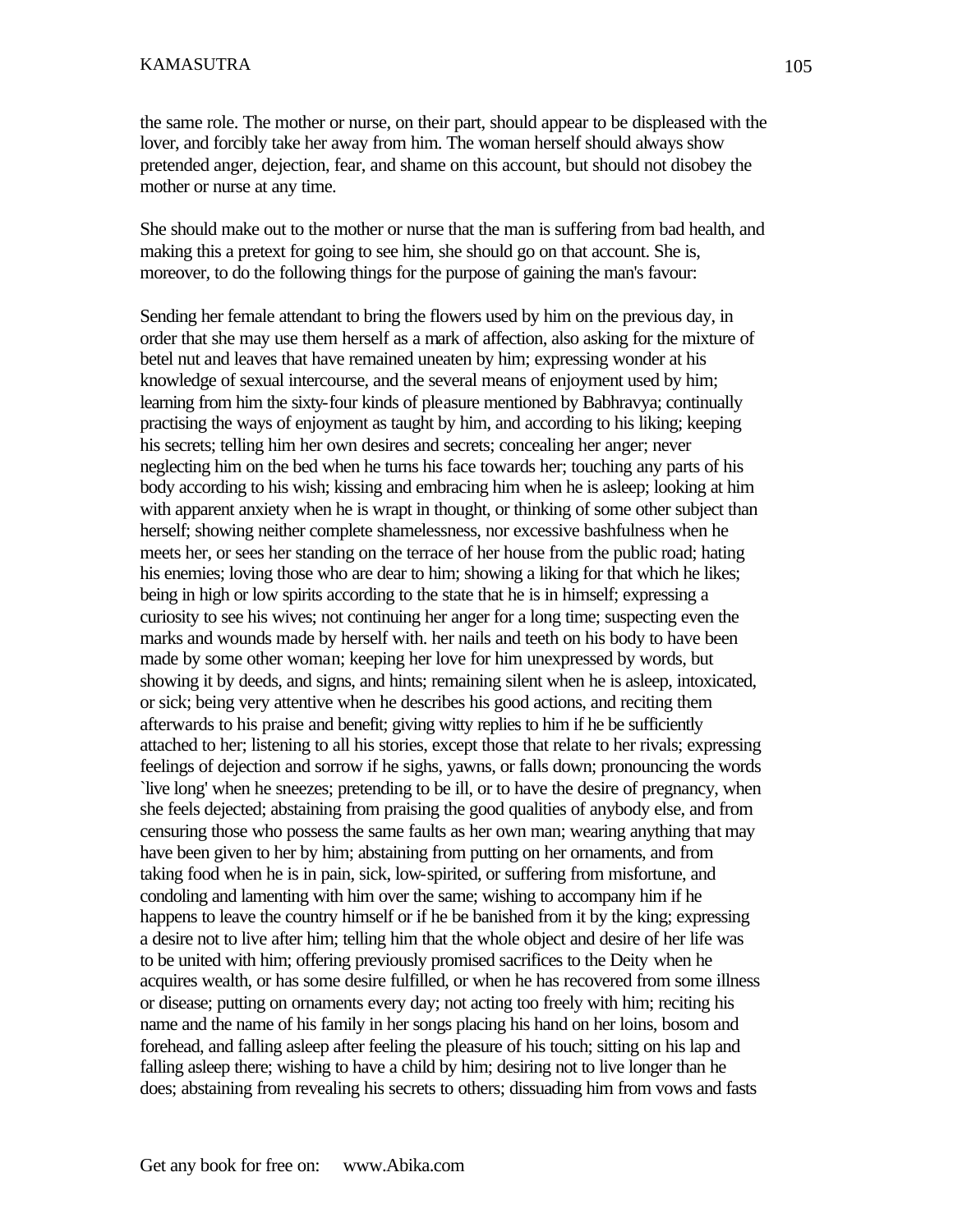by saying `let the sin fall upon me'; keeping vows and fasts along with him when it is impossible to change his mind on the subject; telling him that vows and fasts are difficult to be observed, even by herself, when she has any dispute with him about them; looking on her own wealth and his without any distinction; abstaining from going to public assemblies without him, and accompanying him when he desires her to do so; taking delight in using things previously used by him, and in eating food that he has left uneaten; venerating his family, his disposition, his skill in the arts, his learning, his caste, his complexion, his native country, his friends, his good qualifies, his age, and his sweet temper; asking him to sing, and to do other such like things, if able to do them; going to him without paying any regard to fear, to cold, to heat, or to rain; saying with regard to the next world that he should be her lover even there; adapting her tastes, disposition and actions to his liking; abstaining from sorcery; disputing continually with her mother on the subject of going to him, and, when forcibly taken by her mother to some other place, expressing her desire to die by taking poison, by starving herself to death, by stabbing herself with some weapon, or by hanging herself; and lastly assuring the man of her constancy and love by means of her agents, and receiving money herself, but abstaining from any dispute with her mother with regard to pecuniary matters.

When the man sets out on a journey, she should make him swear that he will return quickly, and in his absence should put aside her vows of worshipping the Deity, and should wear no ornaments except those that are lucky. If the time fixed for his return has passed, she should endeavour to ascertain the real time of his return from omens, from the reports of the people, and from the positions of the planets, the moon and the stars. On occasions of amusement, and of auspicious dreams, she should say `Let me be soon united to him.' If, moreover, she feels melancholy, or sees any inauspicious omen, she should perform some rite to appease the Deity.

When the man does return home she should worship the God Kama', and offer oblations to other Deities, and having caused a pot filled with water to be brought by her friends, she should perform the worship in honour of the crow who eats the offerings which we make to the manes of deceased relations. After the first visit is over she should ask her lover also to perform certain rites, and this he will do if he is sufficiently attached to her.

Now a man is said to be sufficiently attached to a woman when his love is disinterested; when he has the same object in view as his beloved one; when he is quite free from any suspicions on her account; and when he is indifferent to money with regard to her.

Such is the manner of a courtesan living with a man like a wife, and set forth here for the sake of guidance from the rules of Dattaka. What is not laid down here should be practised according to the custom of the people, and the nature of each individual man.

There are also two verses on the subject as follows:

`The extent of the love of women is not known, even to those who are the objects of their affection, on account of its subtlety, and on account of the avarice, and natural intelligence of womankind.'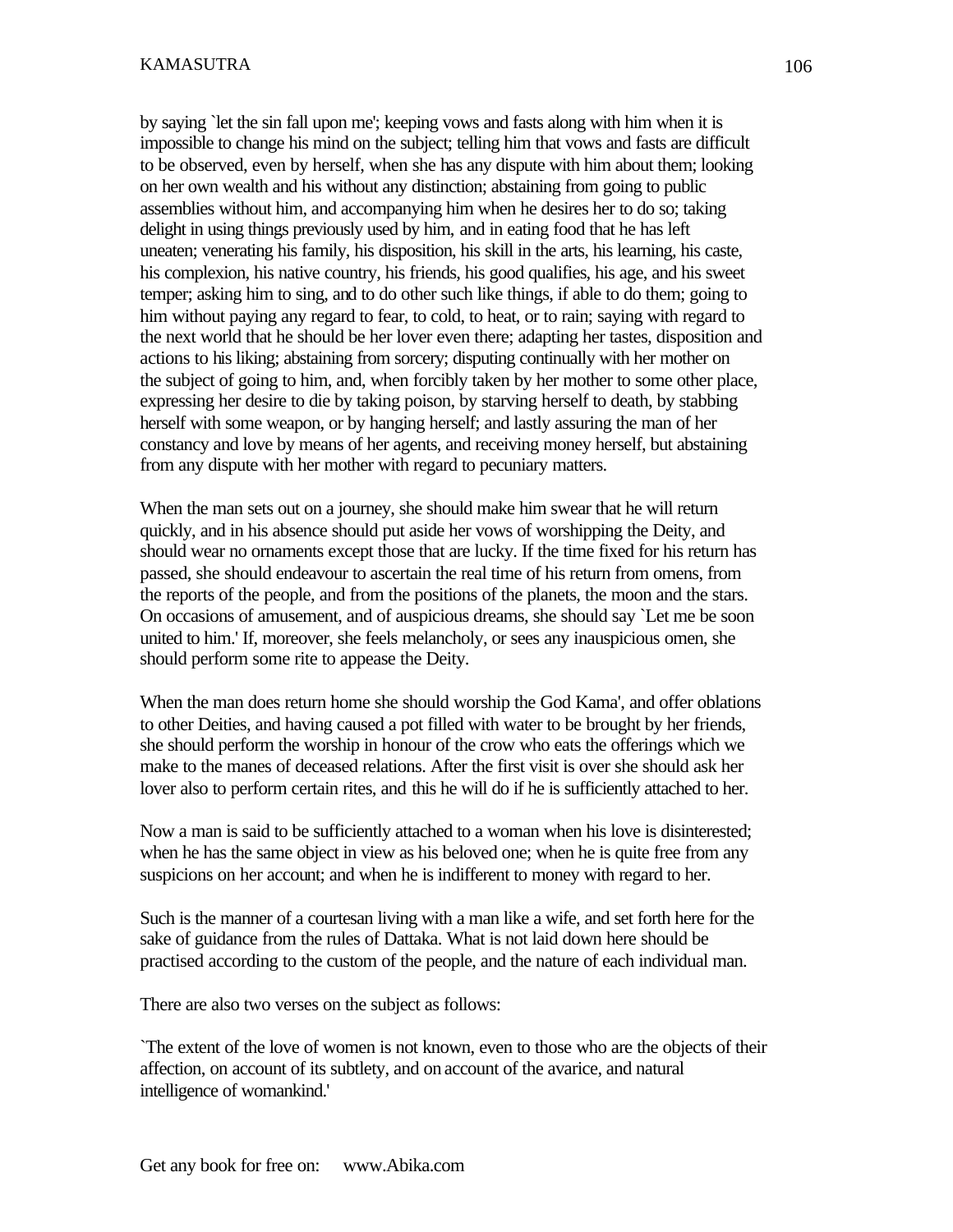`Women are hardly ever known in their true light, though they may love men, or become indifferent towards them, may give them delight, or abandon them, or may extract from them all the wealth that they may possess.

#### **Footnotes**

1

Kama, i.e. the Indian Cupid.

# **CHAPTER III**

## **OF THE MEANS OF GETTING MONEY, OF THE SIGNS OF THE CHANGE OF A LOVER'S FEELINGS, AND OF THE WAY TO GET RID OF HIM**

MONEY is got out of a lover in two ways:

By natural or lawful means, and by artifices. Old authors are of opinion that when a courtesan can get as much money as she wants from her lover, she should not make use of artifice. But Vatsyayana lays down that though she may get some money from him by natural means, yet when she makes use of artifice he gives her doubly more, and therefore artifice should be resorted to for the purpose of extorting money from him at all events.

Now the artifices to be used for getting money from her lover are as follows:

Taking money from him on different occasions, for the purpose of purchasing various articles, such as ornaments, food, drink, flowers, perfumes and clothes, and either not buying them, or getting from him more than their cost. Praising his intelligence to his face. Pretending to be obliged to make gifts on occasion of festivals connected with vows, trees, gardens, temples, or tanks. Pretending that at the time of going to his house, her jewels have been stolen either by the king's guards, or by robbers. Alleging that her property has been destroyed by fire, by the falling of her house, or by the carelessness of her servants. Pretending to have lost the ornaments of her lover along with her own. Causing him to hear through other people of the expenses incurred by her in coming to see him.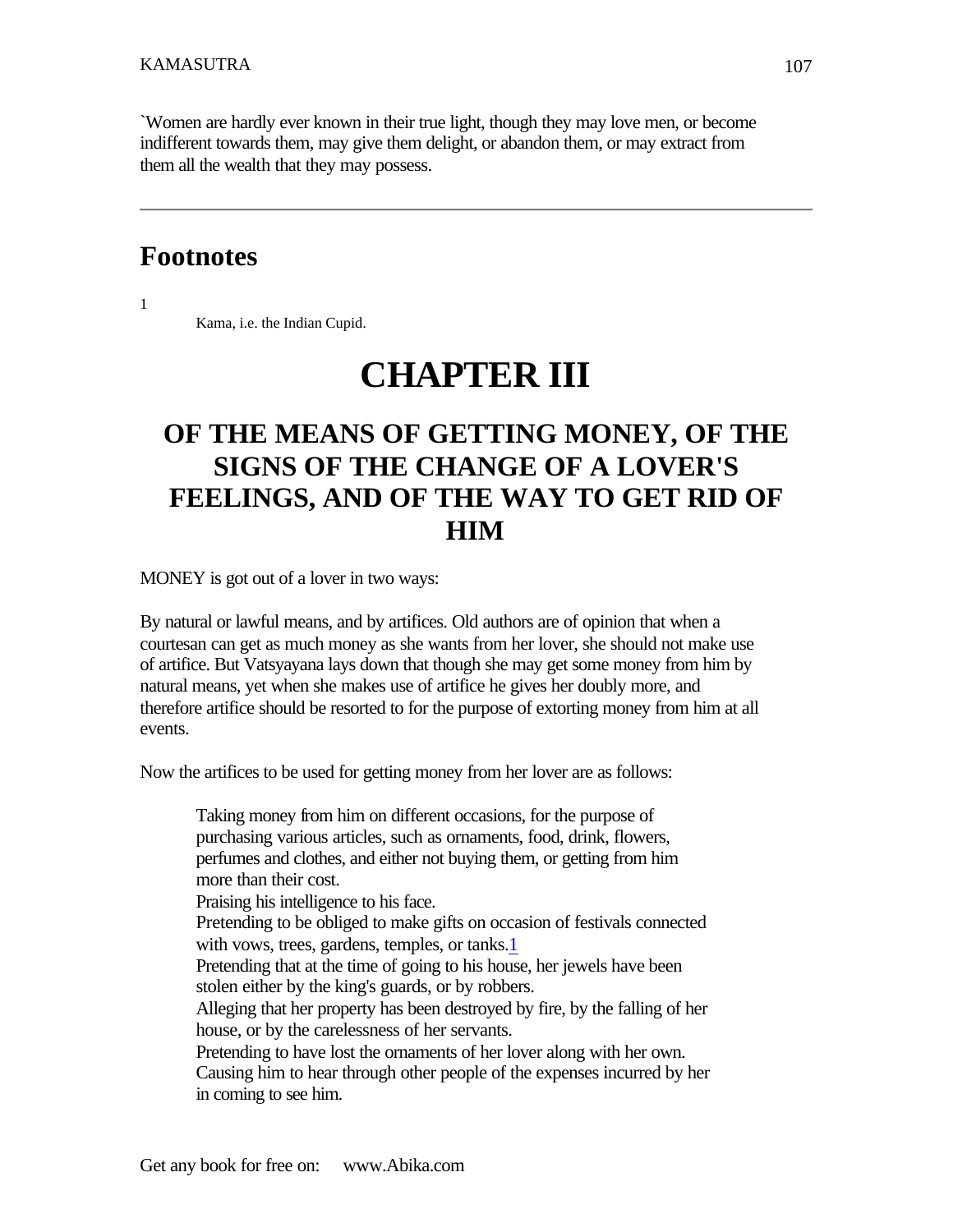Contracting debts for the sake of her lover. Disputing with her mother on account of some expense incurred by her for her lover, and which was not approved of by her mother. Not going to parties and festivities in the houses of her friends for the want of presents to make to them, she having previously informed her lover of the valuable presents given to her by these very friends. Not performing certain festive rites under the pretence that she has no money to perform them with. Engaging artists to do something for her lover. Entertaining physicians and ministers for the purpose of attaining some object. Assisting friends and benefactors both on festive occasions, and in misfortune. Performing household rites. Having to pay the expenses of the ceremony of marriage of the son of a female friend. Having to satisfy curious wishes including her state of pregnancy. Pretending to be ill, and charging her cost of treatment. Having to remove the troubles of a friend. Selling some of her ornaments, so as to give her lover a present. Pretending to sell some of her ornaments, furniture, or cooking utensils to a trader, who has been already tutored how to behave in the matter. Having to buy cooking utensils of greater value than those of other people, so that they might be more easily distinguished, and not changed for others of an inferior description. Remembering the former favours of her lover, and causing them always to be spoken of by her friends and followers. Informing her lover of the great gains of other courtesans. Describing before them, and in the presence of her lover, her own great gains, and making them out to be greater even than theirs, though such may not have been really the case. Openly opposing her mother when she endeavours to persuade her to take up with men with whom she has been formerly acquainted, on account of the great gains to be got from them. Lastly, pointing out to her lover the liberality of his rivals. Thus end the ways and means of getting money.

A woman should always know the state of the mind, of the feelings, and of the disposition of her lover towards her from the changes of his temper, his manner, and the colour of his face.

The behaviour of a waning lover is as follows:

He gives the woman either less than is wanted, or something else than that which is asked for.

He keeps her in hopes by promises.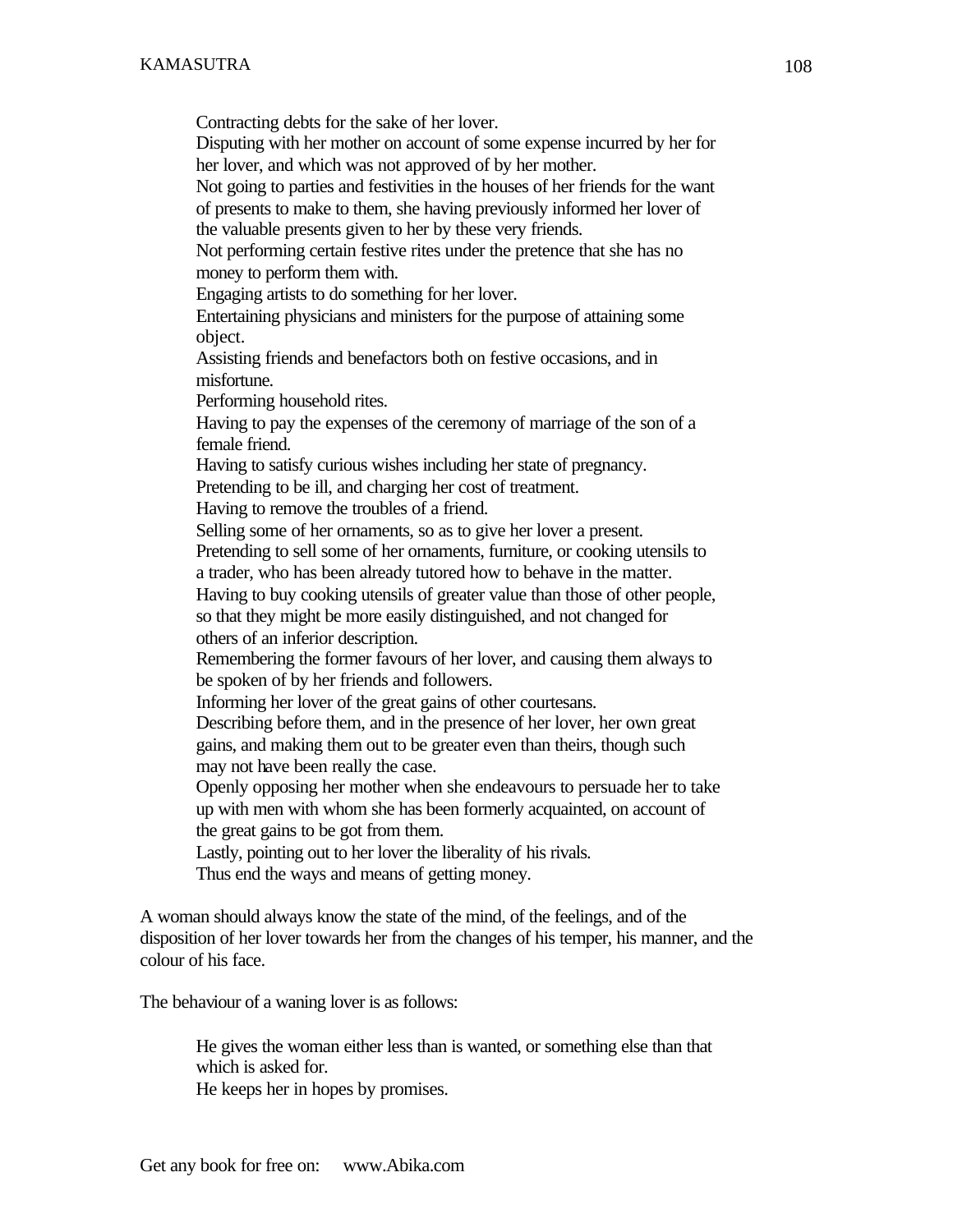He pretends to do one thing, and does something else. He does not fulfil her desires. He forgets his promises, or does something else than that which he has promised. He speaks with his own servants in a mysterious way. He sleeps in some other house under the pretence of having to do something for a friend. Lastly, he speaks in private with the attendants of a woman with whom he was formerly acquainted.

Now when a courtesan finds that her lover's disposition towards her is changing, she should get possession of all his best things before he becomes aware of her intentions, and allow a supposed creditor to take them away forcibly from her in satisfaction of some pretended debt. After this, if the lover is rich, and has always behaved well towards her, she should ever treat him with respect; but if he is poor and destitute, she should get rid of him as if she had never been acquainted with him in any way before.

The means of getting rid of a lover are as follows:

Describing the habits and vices of the lover as disagreeable and censurable, with the sneer of the lip, and the stamp of the foot. Speaking on a subject with which he is not acquainted. Showing no admiration for his learning, and passing a censure upon it. Putting down his pride. Seeking the company of men who are superior to him in learning and wisdom. Showing a disregard for him on all occasions. Censuring men possessed of the same faults as her lover. Expressing dissatisfaction at the ways and means of enjoyment used by him. Not giving him her mouth to kiss. Refusing access to her jaghana, i.e. the part of the body between the navel and the thighs. Showing a dislike for the wounds made by his nails and teeth. Not pressing close up against him at the time when he embraces her. Keeping her limbs without movement at the time of congress. Desiring him to enjoy her when he is fatigued. Laughing at his attachment to her. Not responding to his embraces. Turning away from him when be begins to embrace her. Pretending to be sleepy. Going out visiting, or into company, when she perceives his desire to enjoy her during the daytime. Mis-constructing his words. Laughing without any joke, or, at the time of any joke made by him, laughing under some pretence.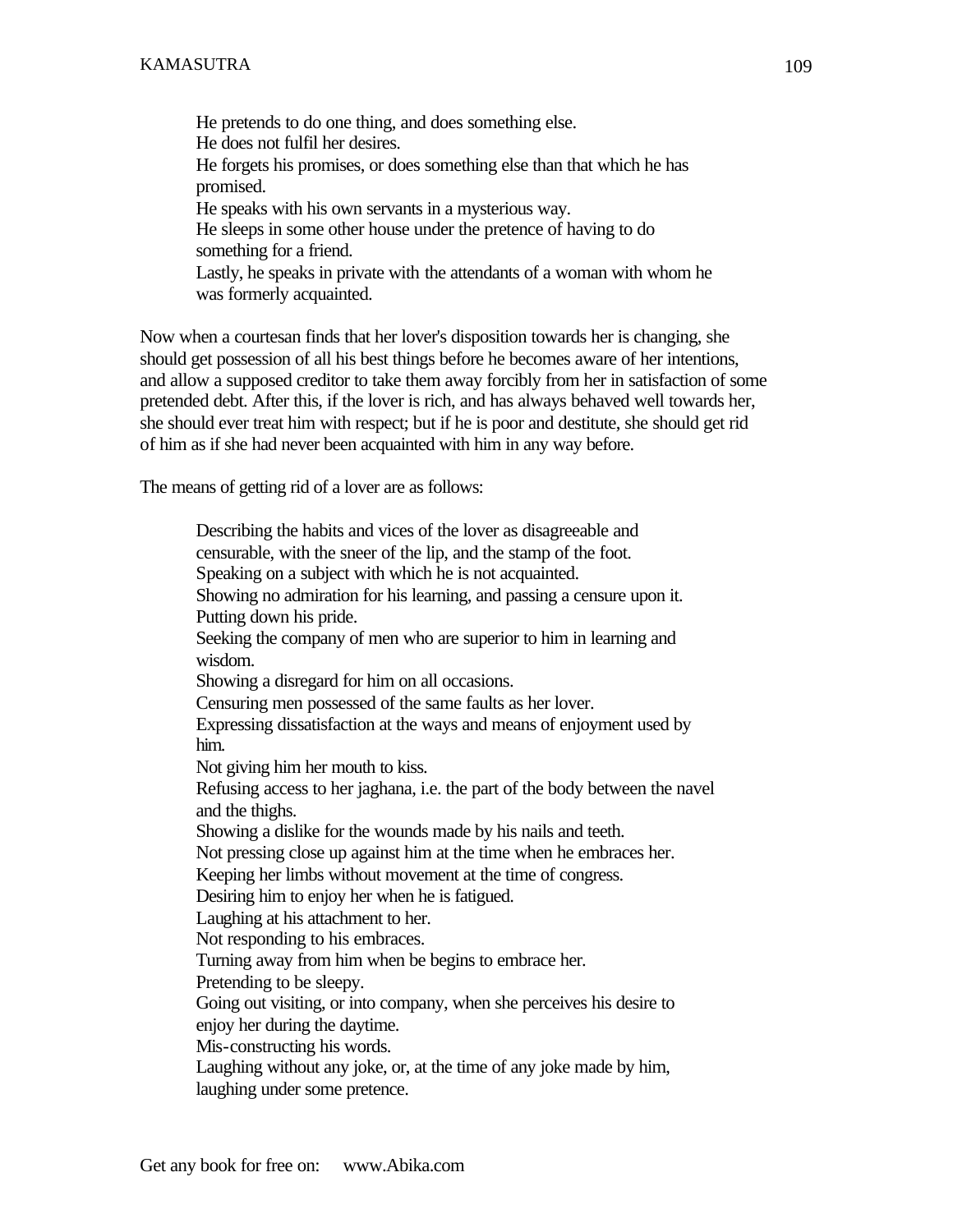Looking with side glances at her own attendants, and clapping her hands when he says anything. Interrupting him in the middle of his stories, and beginning to tell other stories herself. Reciting his faults and his vices, and declaring them to be incurable. Saying words to her female attendants calculated to cut the heart of her lover to the quick. Taking care not to look at him when he comes to her. Asking him what cannot be granted. And, after all, finally dismissing him.

There are also two verses on this subject as follows:

`The duty of a courtesan consists in forming connections with suitable men after due and full consideration, and attaching the person with whom she is united to herself; in obtaining wealth from the person who is attached to her, and then dismissing him after she has taken away all his possessions.'

`A courtesan leading in this manner the life of a wife is not troubled with too many lovers, and yet obtains abundance of wealth.'

#### **Footnotes**

1

On the completion of a vow a festival takes place. Some trees, such as the Peepul and Banyan trees, are invested with sacred threads like the Brahman's, and on the occasion of this ceremony a festival is given. In the same way when gardens are made, and tanks or temples built, then also festivals are observed.

### **CHAPTER IV**

### **ABOUT RE-UNION WITH A FORMER LOVER**

WHEN a courtesan abandons her present lover after all his wealth is exhausted, she may then consider about her reunion with a former lover. But she should return to him only if he has acquired fresh wealth, or is still wealthy, and if he is still attached to her. And if this man be living at the time with some other woman she should consider well before she acts.

Now such a man can only be in one of the six following conditions:

He may have left the first woman of his own accord, and may even have left another woman since then.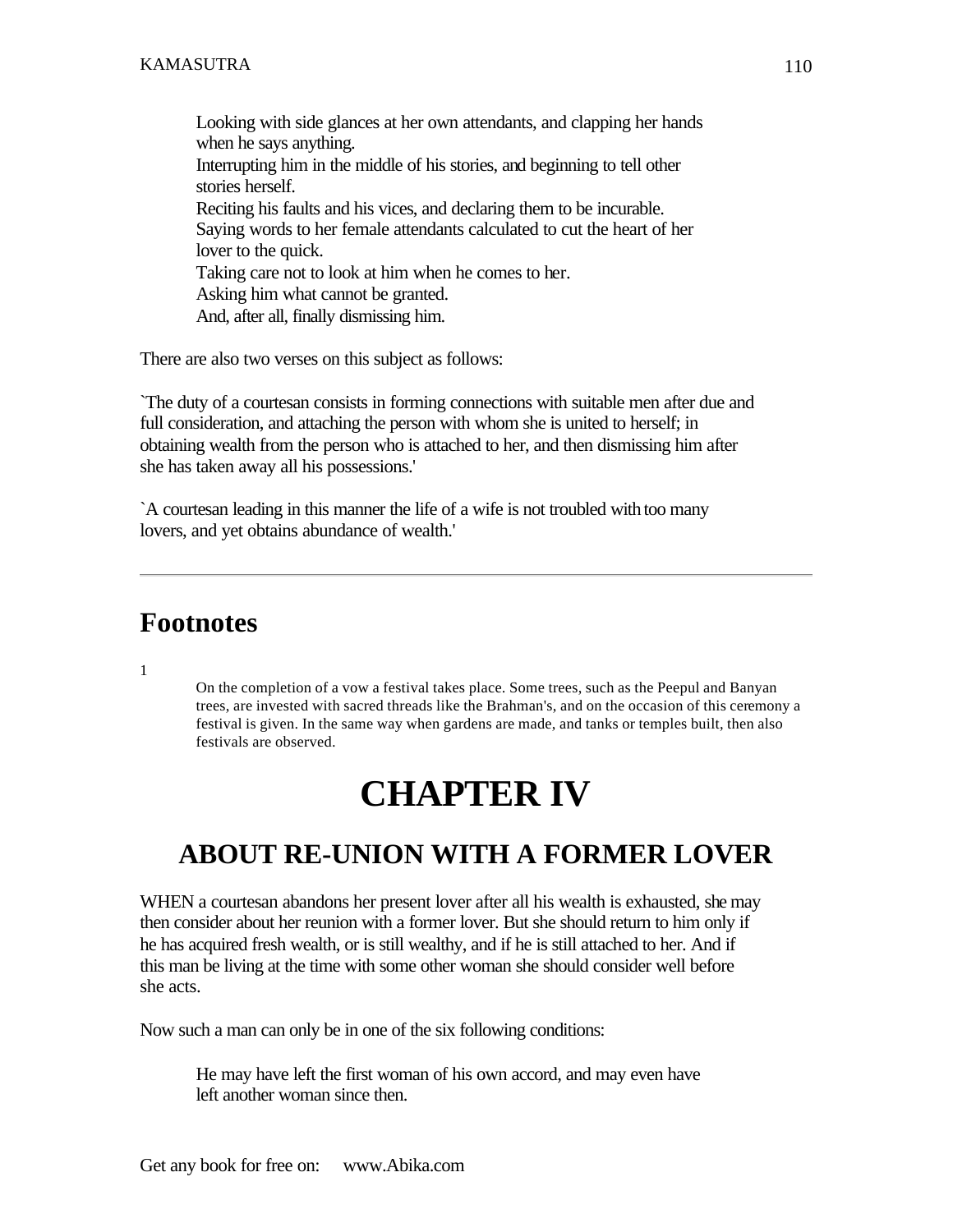He may have been driven away from both women. He may have left the one woman of her own accord, and been driven away by the other. He may have left the one woman of his own accord, and be living with another woman. He may have been driven away from the one woman, and left the other of his own accord. He may have been driven away by the one woman, and may be living with another.

Now if the man has left both women of his own accord, he should not be resorted to, on account of the fickleness of his mind, and his indifference to the excellences of both of them.

As regards the man who may have been driven away from both women, if he has been driven away from the last one because the woman could get more money from some other man, then he should be resorted to, for if attached to the first woman he would give her more money, through vanity and emulation to spite the other woman. But if he has been driven away by the woman on account of his poverty, or stinginess, he should not then be resorted to.

In the case of the man who may have left the one woman of his own accord, and been driven away by the other, if he agrees to return to the former and give her plenty of money beforehand, then he should be resorted to.

In the case of the man who may have left the one woman of his own accord, and be living with another woman, the former (wishing to take up with him again) should first ascertain if he left her in the first instance in the hope of finding some particular excellence in the other woman, and that not having found any such excellence, he was willing to come back to her, and to give her much money on account of his conduct, and on account of his affection still existing for her.

Or, whether, having discovered many faults in the other woman, he would now see even more excellences in herself than actually exist, and would be prepared to give her much money for these qualities.

Or, lastly, to consider whether he was a weak man, or a man fond of enjoying many women, or one who liked a poor woman, or one who never did anything for the woman that he was with. After maturely considering all these things, she should resort to him or not, according to circumstances.

As regards the man who may have been driven away from the one woman, and left the other of his own accord, the former woman (wishing to reunite with him) should first ascertain whether he still has any affection for her, and would consequently spend much money upon her; or whether, being attached to her excellent qualities, he did not take delight in any other woman; or whether, being driven away from her formerly before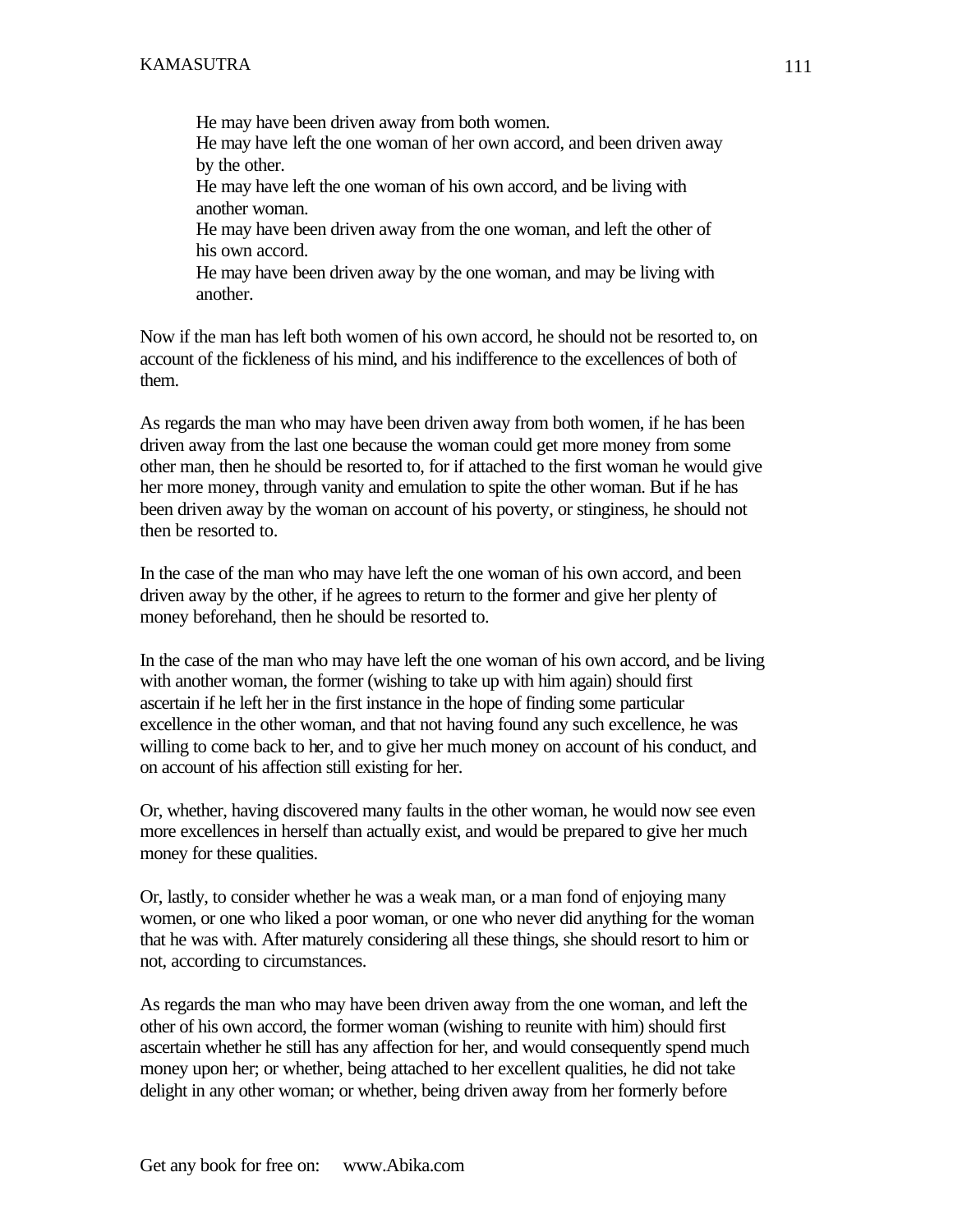completely satisfying his sexual desires, he wished to get back to her, so as to be revenged for the injury done to him; or whether he wished to create confidence in her mind, and then take back from her the wealth which she formerly took from him, and finally destroy her; or, lastly, whether he wished first to separate her from her present lover, and then to break away from her himself. If, after considering all these things, sire is of opinion that his intentions are really pure and honest, she can reunite herself with him. But if his mind be at all tainted with evil intentions, he should be avoided.

In the case of the man who may have been driven away by one woman, and be living with another, if the man makes overtures to return to the first one, the courtesan should consider well before she acts, and while the other woman is engaged in attracting him to herself, she should try in her turn (though keeping herself behind the scenes) to gain him over, on the grounds of any of the following considerations:

That he was driven away unjustly and for no proper reason, and now that he has gone to another woman, every effort must be used to bring him back to myself.

That if he were once to converse with me again, he would break away from the other woman.

That the pride of my present lover would be put down by means of the former one.

That he has become wealthy, has secured a higher position, and holds a place of authority under the king.

That he is separate from his wife.

That he is now independent.

That he lives apart from his father, or brother.

That by making peace with him, I shall be able to get hold of a very rich man, who is now prevented from coming to me by my present lover. That as he is not respected by his wife, I shall now be able to separate him from her.

That the friend of this man loves my rival, who hates me cordially, I shall therefore by this means separate the friend from his mistress.

And lastly, I shall bring discredit upon him by bringing him back to me, thus showing the fickleness of his mind.

When a courtesan is resolved to take up again with a former lover, her Pithamarda and other servants should tell him that his former expulsion from the woman's house was caused by the wickedness of her mother; that the woman loved him just as much as ever at that time, but could not help the occurrence on account of her deference to her mother's will; that she hated the union of her present lover, and disliked him excessively. In addition to this, they should create confidence in his mind by speaking to him of her former love for him, and should allude to the mark of that love that she has ever remembered. This mark of her love should be connected with some kind of pleasure that may have been practised by him, such as his way of kissing her, or manner `of having connection with her.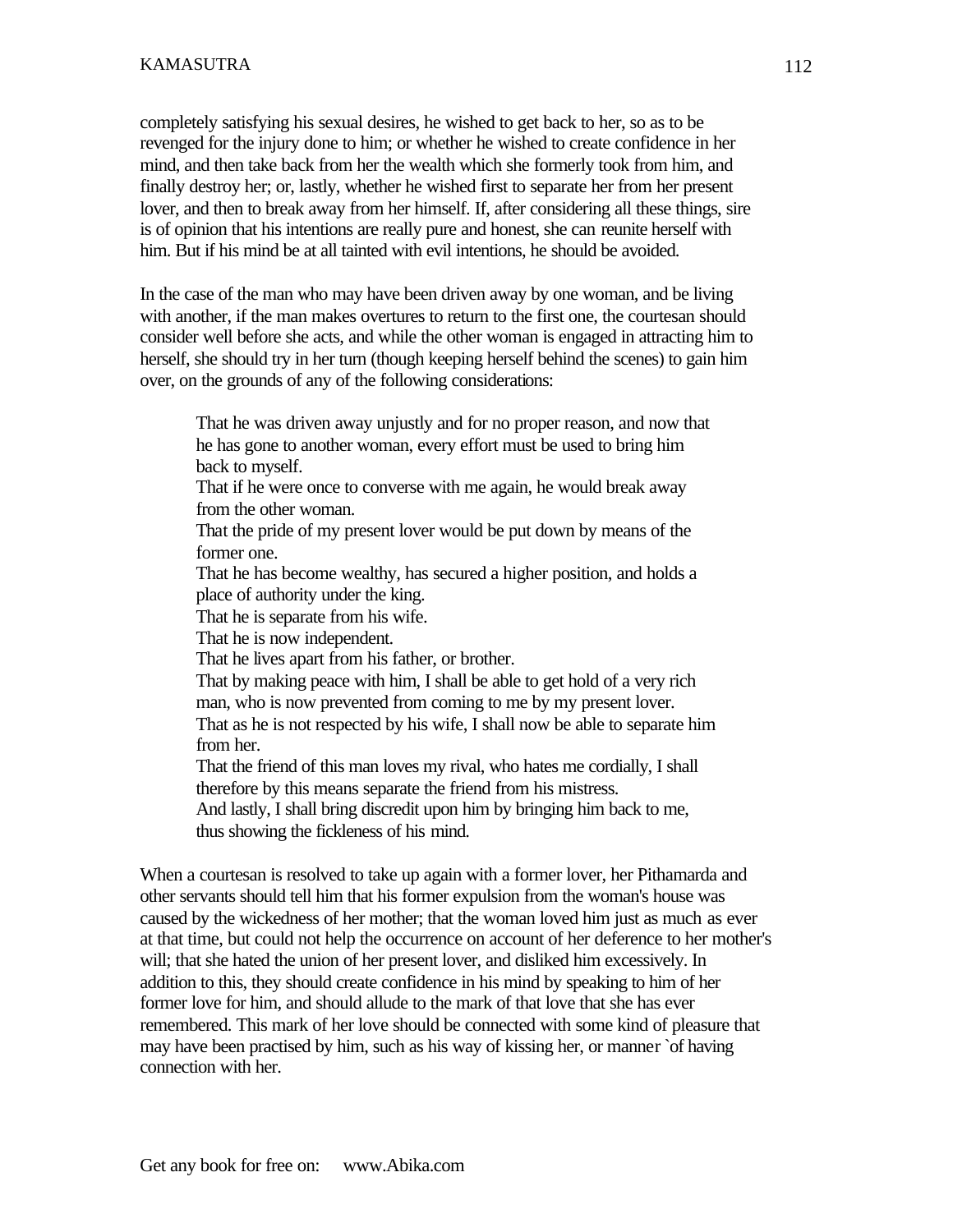Thus end the ways of bringing about a reunion with a former lover.

When a woman has to choose between two lovers, one of whom was formerly united with her, while the other is a stranger, the Acharyas (sages) are of opinion that the first one is preferable, because his disposition and character being already known by previous careful observation, he can be easily pleased and satisfied; but Vatsyayana thinks that a former lover, having already spent a great deal of his wealth, is not able or willing to give much money again, and is not therefore to be relied upon so much as a stranger. Particular cases may however arise differing from this general rule on account of the different natures of men.

There are also verses on the subject as follows:

`Reunion with a former lover may be desirable so as to separate some particular woman from some particular man, or some particular man from some particular woman, or to have a certain effect upon the present lover.'

`When a man is excessively attached to a woman, he is afraid of her coming into contact with other men; he does not then regard or notice her faults and he gives her much wealth through fear of her leaving him.'

`A courtesan should be agreeable to the man who is attached to her, and despise the man who does not care for her. If while she is living with one man, a messenger comes to her from some other man, she may either refuse to listen to any negotiations on his part, or appoint a fixed time for him to visit her, but she should not leave the man who may be living with her and who may be attached to her.'

`A wise woman should only renew her connection with a former lover, if she is satisfied that good fortune, gain, love, and friendship, are likely to be the result of such a reunion.'

# **CHAPTER V**

### **OF DIFFERENT KINDS OF GAIN**

WHEN a courtesan is able to realize much money every day, by reason of many customers, she should not confine herself to a single lover; under such circumstances, she should fix her rate for one night, after considering the place, the season, and the condition of the people, and having regard to her own good qualities and good looks, and after comparing her rates with those of other courtesans. She can inform her lovers, and friends, and acquaintances about these charges. If, however, she can obtain a great gain from a single lover, she may resort to him alone, and live with him like a wife.

Now the sages are of opinion that, when a courtesan has the chance of an equal gain from two lovers at the same time, a preference should be given to the one who would give her the kind of thing which she wants. But Vatsyayana says that the preference should be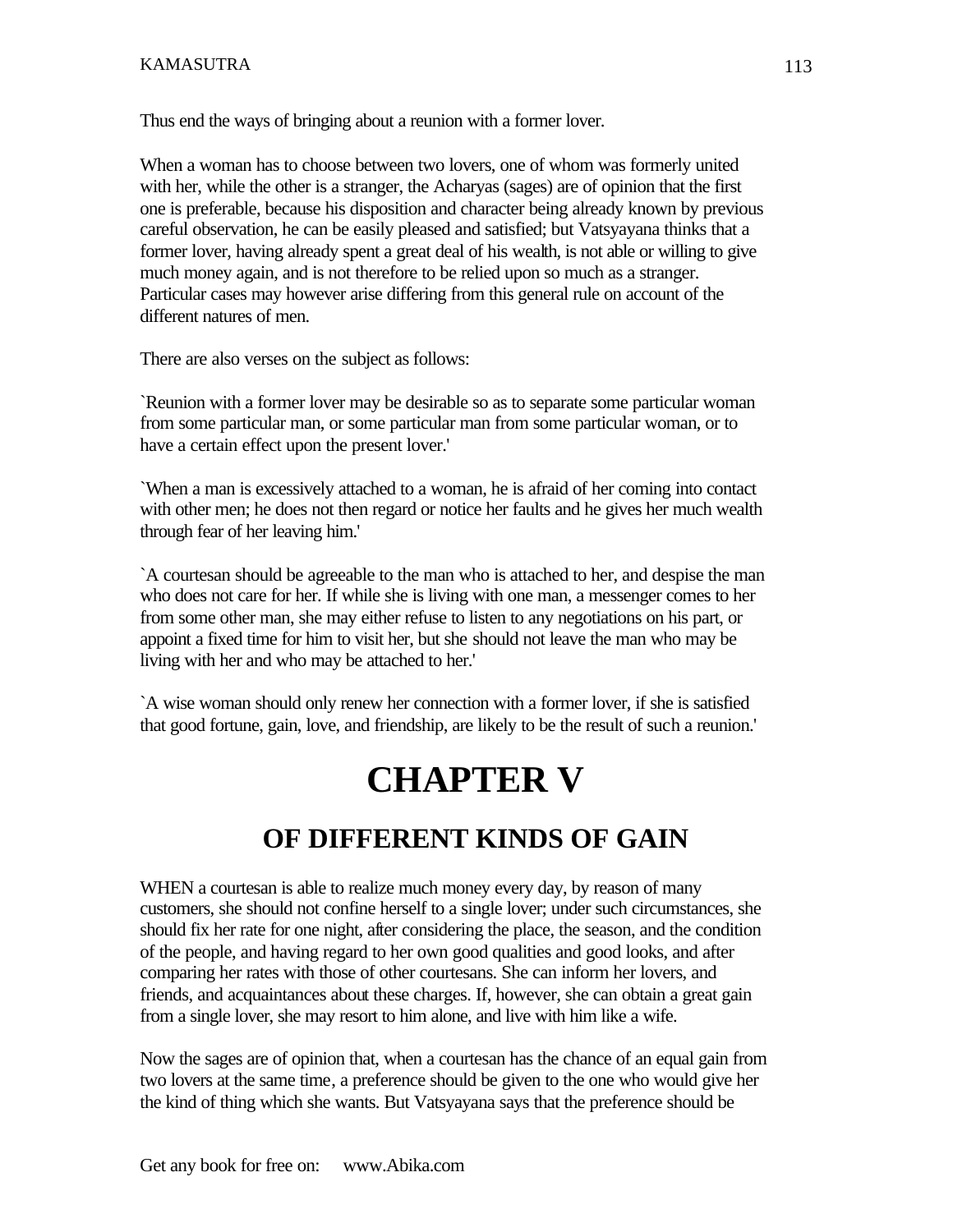given to the one who gives her gold, because it cannot be taken back like some other things, it can be easily received, and is also the means of procuring anything that may be wished for. Of such things as gold, silver, copper, bell metal, iron, pots, furniture, beds, upper garments, under vestments, fragrant substances, vessels made of gourds, ghee, oil, corn, cattle, and other things of a like nature, the first - gold - is superior to all the others.

When the same labour is required to gain any two lovers, or when the same kind of thing is to be got from each of them, the choice should be made by the advice of a friend, or it may be made from their personal qualities, or from the signs of good or bad fortune that may be connected with them.

When there are two lovers, one of whom is attached to the courtesan, and the other is simply very generous, the sages say that the preference should be given to the generous lover, but Vatsyayana is of opinion that the one who is really attached to the courtesan should be preferred, because he can be made to be generous, even as a miser gives money if he becomes fond of a woman, but a mail who is simply generous cannot be made to love with real attachment. But among those who are attached to her, if there is one who is poor, and one who is rich, the preference is of course to be given to the latter.

When there are two lovers, one of whom is generous, and the other ready to do any service for the courtesan, some sages say that the one who is ready to do the service should be preferred, but Vatsyayana is of opinion that a man who does a service thinks that he has gained his object when he has done something once, but a generous man does not care for what he has given before. Even here the choice should be guided by the likelihood of the future good to be derived from her union with either of them.

When one of the two lovers is grateful, and the other liberal, some sages say that the liberal one should be preferred, but Vatsyayana is of opinion that the former should be chosen, because liberal men are generally haughty, plain spoken, and wanting in consideration towards others. Even though these liberal men have been on friendly terms for a long time, yet if they see any fault in the courtesan, or are told lies about her by some other woman, they do not care for past services, but leave abruptly. On the other hand the grateful man does not at once break off from her, on account of a regard for the pains she may have taken to please him. In this case also the choice is to be guided with respect to what may happen in future.

When an occasion for complying with the request of a friend, and a chance of getting money come together, the sages say that the chance of getting money should be preferred. But Vatsyayana thinks that the money can be obtained tomorrow as well as today, but if the request of a friend be riot at once complied with, he may become disaffected. Even here, in making the choice, regard must be paid to future good fortune.

On such an occasion, however, the courtesan might pacify her friend by pretending to have some work to do, and telling him that his request will be complied with next day, and in this way secure the chance of getting the money that has been offered her.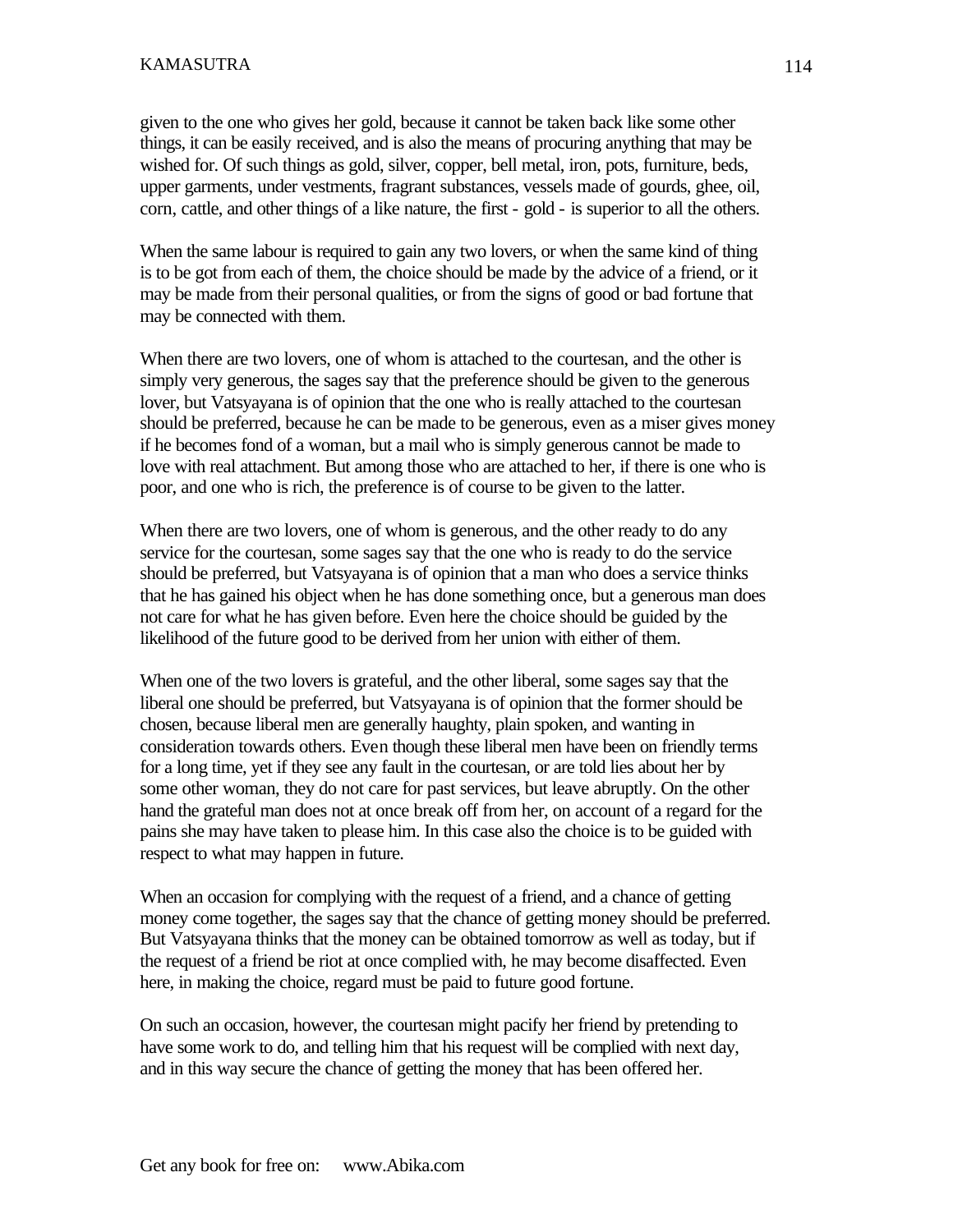When the chance of getting money and the chance of avoiding some disaster come at the same time, the sages are of opinion that the chance of getting money should be preferred, but Vatsyayana says that money has only a limited importance, while a disaster that is once averted may never occur again. Here, however, the choice should be guided by the greatness or smallness of the disaster.

The gains of the wealthiest and best kind of courtesans are to be spent as follows:

Building temples, tanks, and gardens; giving a thousand cows to different Brahmans; carrying on the worship of the Gods, and celebrating festivals in their honour; and lastly, performing such vows as may be within their means.

The gains of other courtesans are to be spent as follows:

Having a white dress to wear every day; getting sufficient food and drink to satisfy hunger and thirst; eating daily a perfumed tambula, i.e. a mixture of betel nut and betel leaves; and wearing ornaments gilt with gold. The sages say that these represent the gains of all the middle and lower classes of courtesans, but Vatsyayana is of opinion that their gains cannot be calculated, or fixed in any way, as these depend on the influence of the place, the customs of the people, their own appearance, and many other things.

When a courtesan wants to keep some particular man from some other woman; or wishes to get him away from some woman to whom he may be attached or to deprive some woman of the gains realized by her from him; or if she thinks that she would raise her position or enjoy some great good fortune or become desirable to all men by uniting herself with this man; or if she wishes to get his assistance in averting some misfortune; or is really attached to him and loves him; or wishes to injure some body through his means; or has regard to some former favour conferred upon her by him; or wishes to be united with him merely from desire; for any of the above reasons, she should agree to take from him only a small sum of money in a friendly way.

When a courtesan intends to abandon a particular lover, and take up with another one; or when she has reason to believe that her lover will shortly leave her, and return to his wives; or that having squandered all his money, and become penniless, his guardian, or master, or father would come and take him away; or that her lover is about to lose his position or, lastly, that he is of a very fickle mind, she should, under any of these circumstances, endeavour to get as much money as she can from him as soon as possible.

On the other hand, when the courtesan thinks that her lover is about to receive valuable presents; or get a place of authority from the king; or be near the time of inheriting a fortune; or that his ship would soon arrive laden with merchandise; or that he has large stocks of corn and other commodities; or that if anything was done for him it would not be done in vain; or that he is always true to his word; then should she have regard to her future welfare, and live with the man like a wife.

There are also verses on the subject as follows: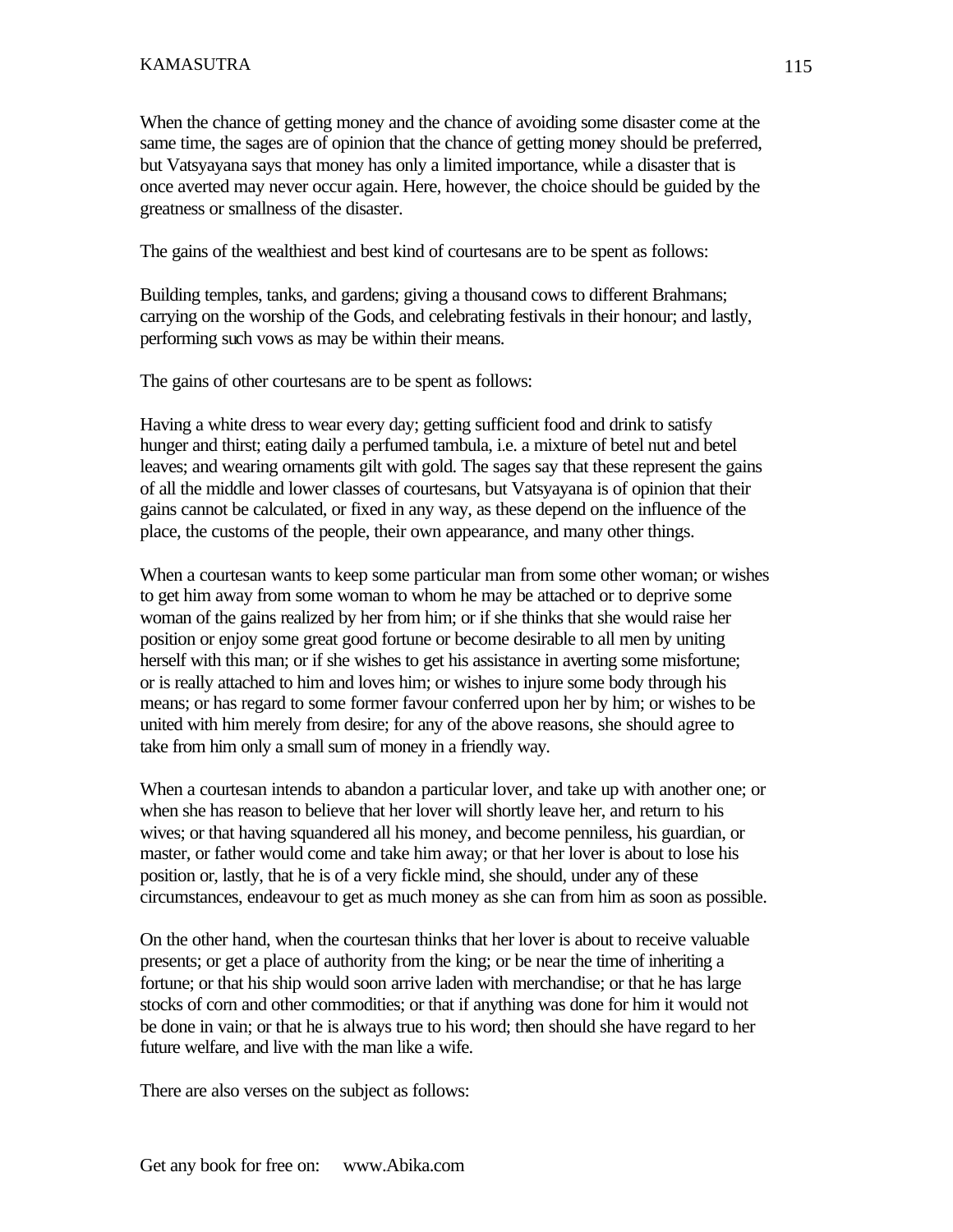`In considering her present gains, and her future welfare, a courtesan should avoid such persons as have gained their means of subsistence with very great difficulty, as also those who have become selfish and hard-hearted by becoming the favourites of kings.'

`She should make every endeavour to unite herself with prosperous and well-to-do people, and with those whom it is dangerous to avoid, or to slight in any way. Even at some cost to herself she should become acquainted with energetic and liberal-minded men, who when pleased would give her a large sum of money, even for very little service, or for some small thing.'

# **CHAPTER VI**

#### **OF GAINS AND LOSSES; ATTENDANT GAINS AND LOSSES; AND DOUBTS; AS ALSO OF THE DIFFERENT KINDS OF COURTESANS**

IT sometimes happens that while gains are being sought for, or expected to be realized, losses only are the result of our efforts. The causes of these losses are:

- Weakness of intellect
- Excessive love
- Excessive pride
- Excessive self conceit
- Excessive simplicity
- Excessive confidence
- Excessive anger
- Carelessness
- Recklessness
- Influence of evil genius
- Accidental circumstances

The results of these losses are:

- Expense incurred without any result
- Destruction of future good fortune
- Stoppage of gains about to be realized
- Loss of what is already obtained
- Acquisition of a sour temper
- Becoming unamiable to every body
- Injury to health
- Loss of hair and other accidents

Now gain is of three kinds: gain of wealth, gain of religious merit, and gain of pleasure; and similarly loss is of three kinds: loss of wealth, loss of religious merit, and loss of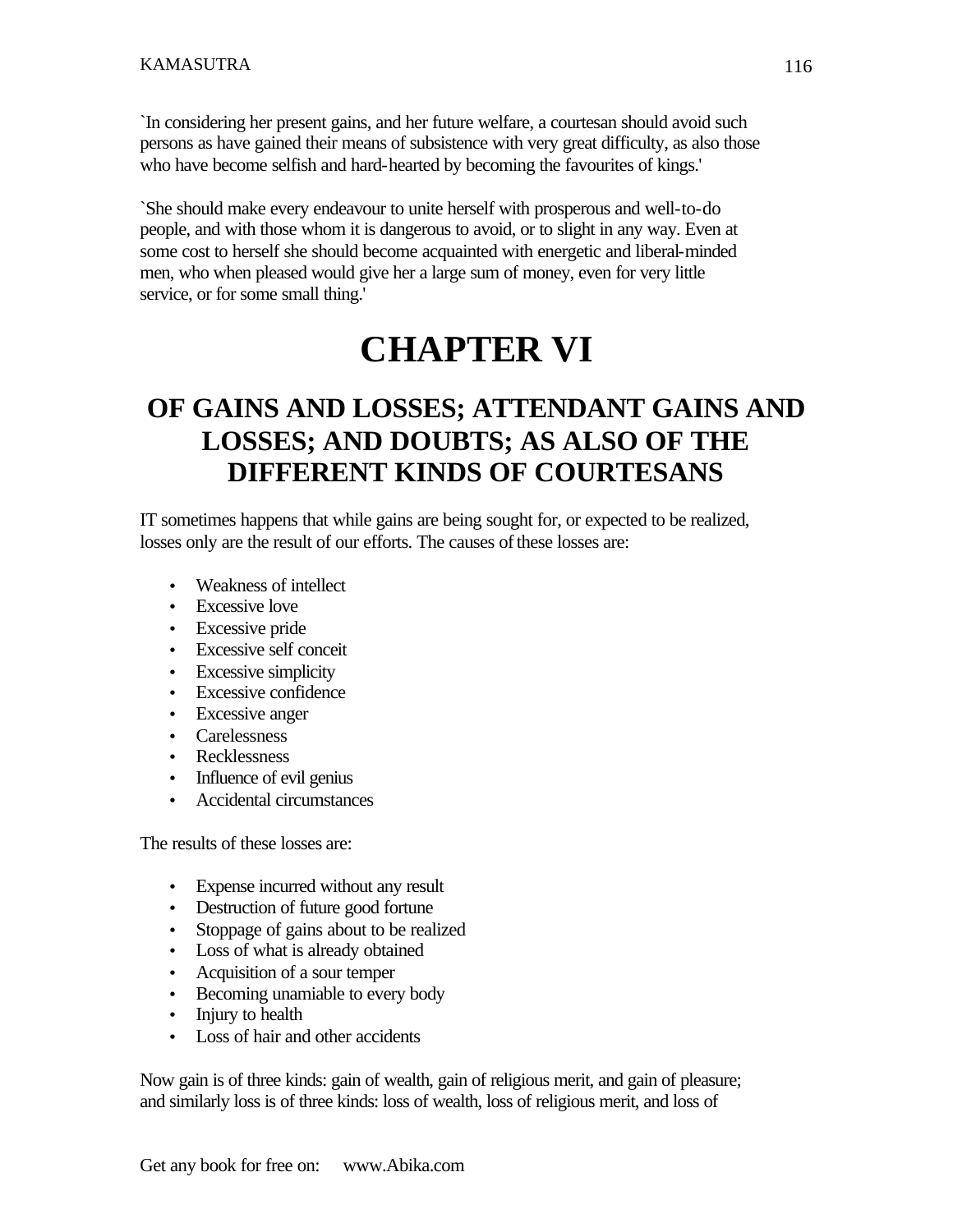pleasure. At the time when gains are sought for, if other gains come along with them, these are called attendant gains. When gain is uncertain, the doubt of its being a gain is called a simple doubt. When there is a doubt whether either of two things will happen or not, it is called a mixed doubt. If while one thing is being done two results take place, it is called a combination of two results, and if several results follow from the same action, it is called a combination of results on every side.

We shall now give examples of the above.

As already stated, gain is of three kinds, and loss, which is opposed to gain, is also of three kinds.

When by living with a great man a courtesan acquires present wealth, and in addition to this becomes acquainted with other people, and thus obtains a chance of future fortune, and an accession of wealth, and becomes desirable to all, this is called a gain of wealth attended by other gain.

When by living with a man a courtesan simply gets money, this is called a gain of wealth not attended by any other gain.

When a courtesan receives money from other people besides her lover, the results are the chance of the loss of future good from her present lover; the chance of disaffection of a man securely attached to her; the hatred of all; and the chance of a union with some low person, tending to destroy her future good. This gain is called a gain of wealth attended by losses.

When a courtesan, at her own expense, and without any results in the shape of gain, has connection with a great man, or an avaricious minister, for the sake of diverting some misfortune, or removing some cause that may be threatening the destruction of a great gain, this loss is said to be a loss of wealth attended by gains of the future good which it may bring about.

When a courtesan is kind, even at her own expense, to a man who is very stingy, or to a man proud of his looks, or to an ungrateful man skilled in gaining the hearts of others, without any good resulting from these connections to her in the end, this loss is called a loss of wealth not attended by any gain.

When a courtesan is kind to any such man as described above, but who in addition is a favourite of the king, and moreover cruel and powerful, without any good result in the end, and with a chance of her being turned away at any moment, this loss is called a loss of wealth attended by other losses.

In this way gains and losses, and attendant gains and losses in religious merit and pleasures may become known to the reader, and combinations of all of them may also be made.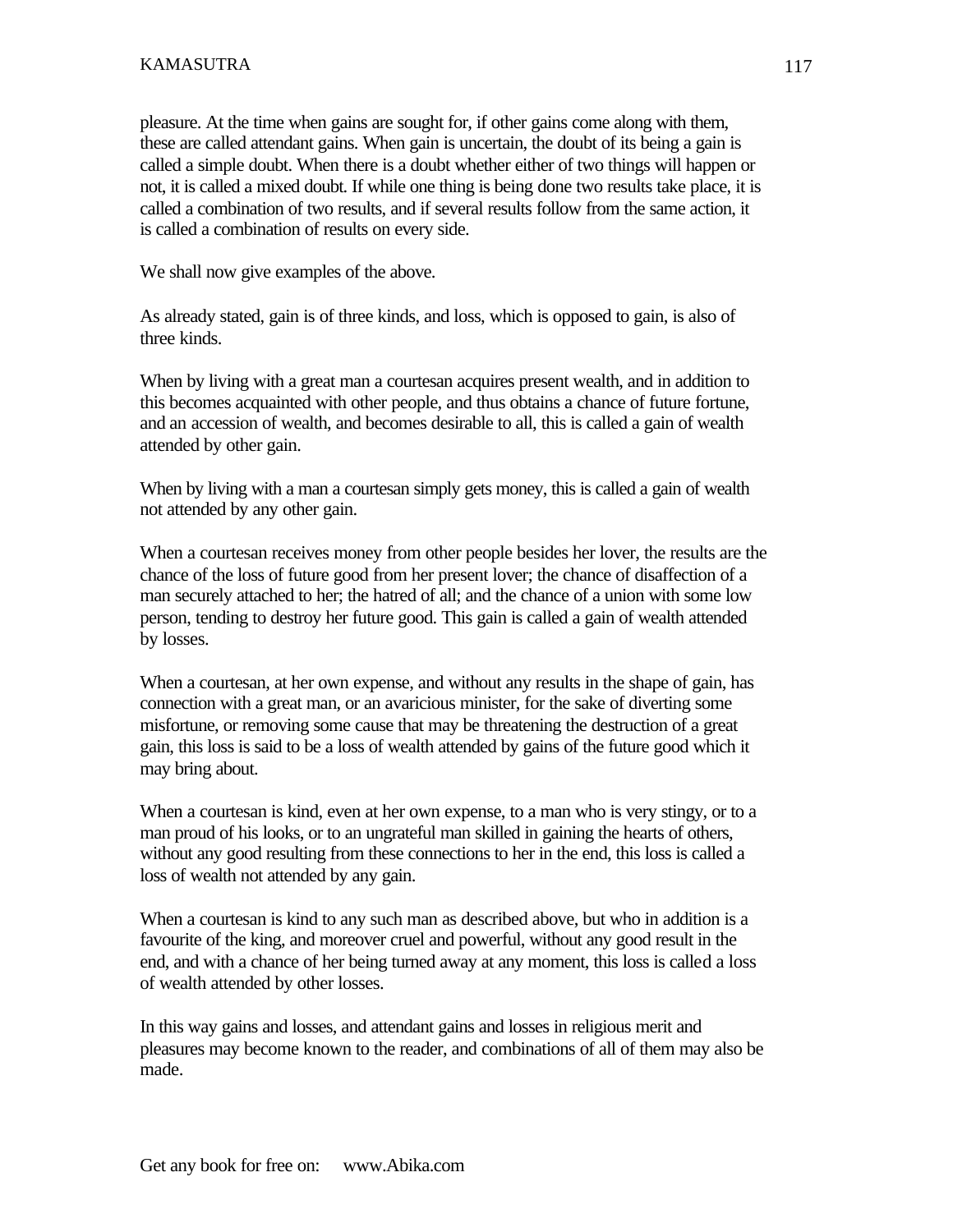Thus end the remarks on gains and losses, and attendant gains and losses.

In the next place we come to doubts, which are again of three kinds: doubts about wealth, doubts about religious merit, and doubts about pleasures.

The following are examples:

When a courtesan is not certain how much a man may give her, or spend upon her, this is called a doubt about wealth.

When a courtesan feels doubtful whether she is right in entirely abandoning a lover from whom she is unable to get money, she having taken all his wealth from him in the first instance, this doubt is called a doubt about religious merit.

When a courtesan is unable to get hold of a lover to her liking, and is uncertain whether she will derive any pleasure from a person surrounded by his family, or from a low person, this is called a doubt about pleasure.

When a courtesan is uncertain whether some powerful but low principled fellow would cause loss to her on account of her not being civil to him this is called a doubt about the loss of wealth.

When a courtesan feels doubtful whether she would lose religious merit by abandoning a man who is attached to her without giving him the slightest favour, and thereby causing him unhappiness in this world and the next, 1 this doubt is called a doubt about the loss of a religious merit.

When a courtesan is uncertain as to whether she might create disaffection by speaking out, and revealing her love and thus not get her desire satisfied, this is called a doubt about the loss of pleasure.

Thus end the remarks on doubts.

#### **Mixed Doubts**

The intercourse or connection with a stranger, whose disposition is unknown, and who may have been introduced by a lover, or by one who possessed authority, may be productive either of gain or loss, and therefore this is called a mixed doubt about the gain and loss of wealth.

When a courtesan is requested by a friend, or is impelled by pity to have intercourse with a learned Brahman, a religious student, a sacrificer, a devotee, or an ascetic who may have all fallen in love with her, and who may be consequently at the point of death, by doing this she might either gain or lose religious merit, and therefore this is called a mixed doubt about the gain and loss of religious merit.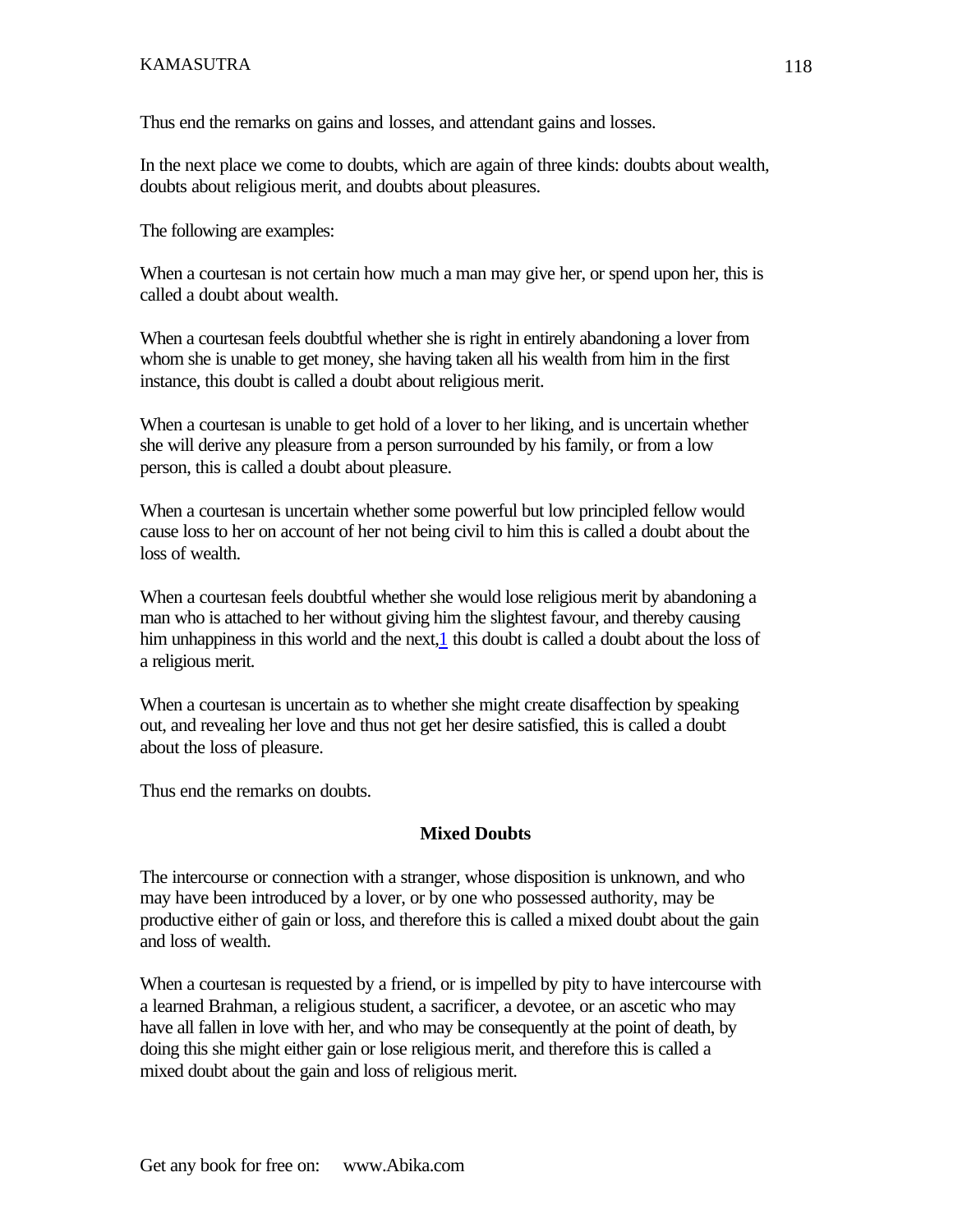If a courtesan relies solely upon the report of other people (i.e. hearsay) about a man, and goes to him without ascertaining herself whether he possesses good qualities or not, she may either gain or lose pleasure in proportion as he may be good or bad, and therefore this is called a mixed doubt about the gain and loss of pleasure.

Uddalika has described the gains and losses on both sides as follows:

If, when living with a lover, a courtesan gets both wealth and pleasure from him, it is called a gain on both sides.

When a courtesan lives with a lover at her own expense without getting any profit out of it, and the lover even takes back from her what he may have formerly given her, it is called a loss on both sides.

When a courtesan is uncertain whether a new acquaintance would become attached to her, and, moreover, if he became attached to her, whether he would give her anything, it is then called a doubt on both sides about gains.

When a courtesan is uncertain whether a former enemy, if made up by her at her own expense, would do her some injury on account of his grudge against her; or, if becoming attached to her, would take away angrily from her anything that he may have given to her, this is called a doubt on both sides about loss.

Babhravya has described the gains and losses on both sides as follows:

When a courtesan can get money from a man whom she may go to see, and also money from a man whom she may not go to see, this is called a gain on both sides.

When a courtesan has to incur further expense if she goes to see a man, and yet runs the risk of incurring an irremediable loss if she does not go to see him, this is called a loss on both sides.

When a courtesan is uncertain whether a particular man would give her anything on her going to see him, without incurring expense on her part or whether on her neglecting him another man would give her something, this is called a doubt on both sides about gain.

When a courtesan is uncertain whether, on going at her own expense to see an old enemy, he would take back from her what he may have given her, or whether by her not going to see him he would cause some disaster to fall upon her, this is called a doubt on both sides about loss.

By combining the above, the following six kinds of mixed results are produced:

- Gain on one side, and loss on the other
- Gain on one side, and doubt of gain on the other
- Gain on one side, and doubt of loss on the other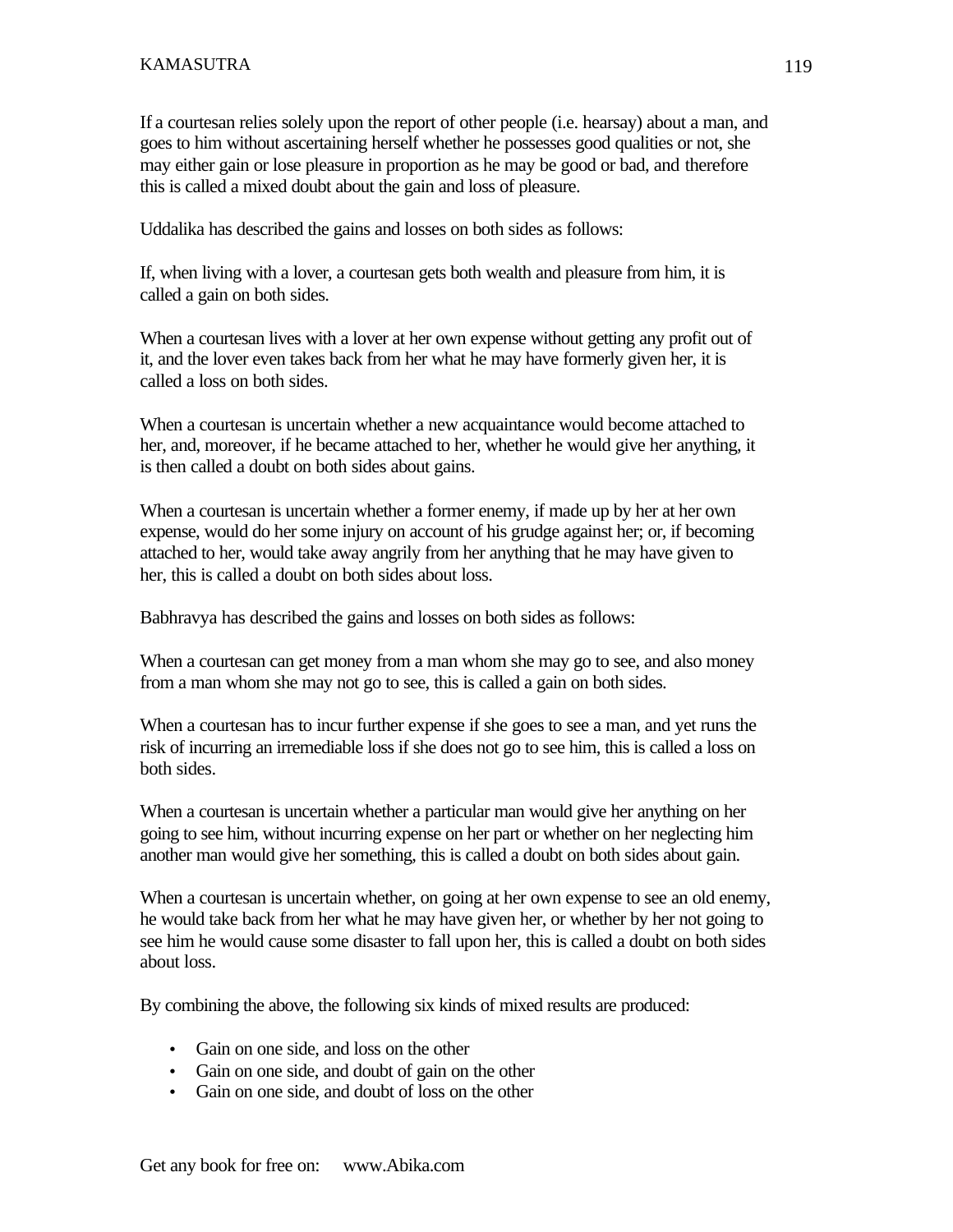- Loss on one side, and doubt of gain on the other
- Doubt of gain on one side, and doubt of loss on the other
- Doubt of loss on one side, and loss on the other

A courtesan, having considered all the above things and taken counsel with her friends, should act so as to acquire gain, the chances of great gain, and the warding off of any great disaster. Religious merit and pleasure should also be formed into separate combinations like those of wealth, and then all should be combined with each other, so as to form new combinations.

When a courtesan consorts with men she should cause each of them to give her money as well as pleasure. At particular times, such as the Spring Festivals, etc., she should make her mother announce to the various men, that on a certain day her daughter would remain with the man who would gratify such and such a desire of hers.

When young men approach her with delight, she should think of what she may accomplish through them.

The combination of gains and losses on all sides are gain on one side, and loss on all others; loss on one side and gain on all others; gain on all sides, loss on all sides.

A courtesan should also consider doubts about gain and doubts about loss with reference both to wealth, religious merit, and pleasure.

Thus ends the consideration of gain, loss, attendant gains, attendant losses, and doubts.

The different kinds of courtesans are:

- A bawd
- A female attendant
- An unchaste woman
- A dancing girl
- A female artisan
- A woman who has left her family
- A woman living on her beauty
- And, finally, a regular courtesan

All the above kinds of courtesans are acquainted with various kinds of men, and should consider the ways of getting money from them of pleasing them, of separating themselves from them, and of reuniting with them. They should also take into consideration particular gains and losses, attendant gains and losses, and doubts in accordance with their several conditions.

Thus end the considerations of courtesans.

There are also two verses on the subject as follows: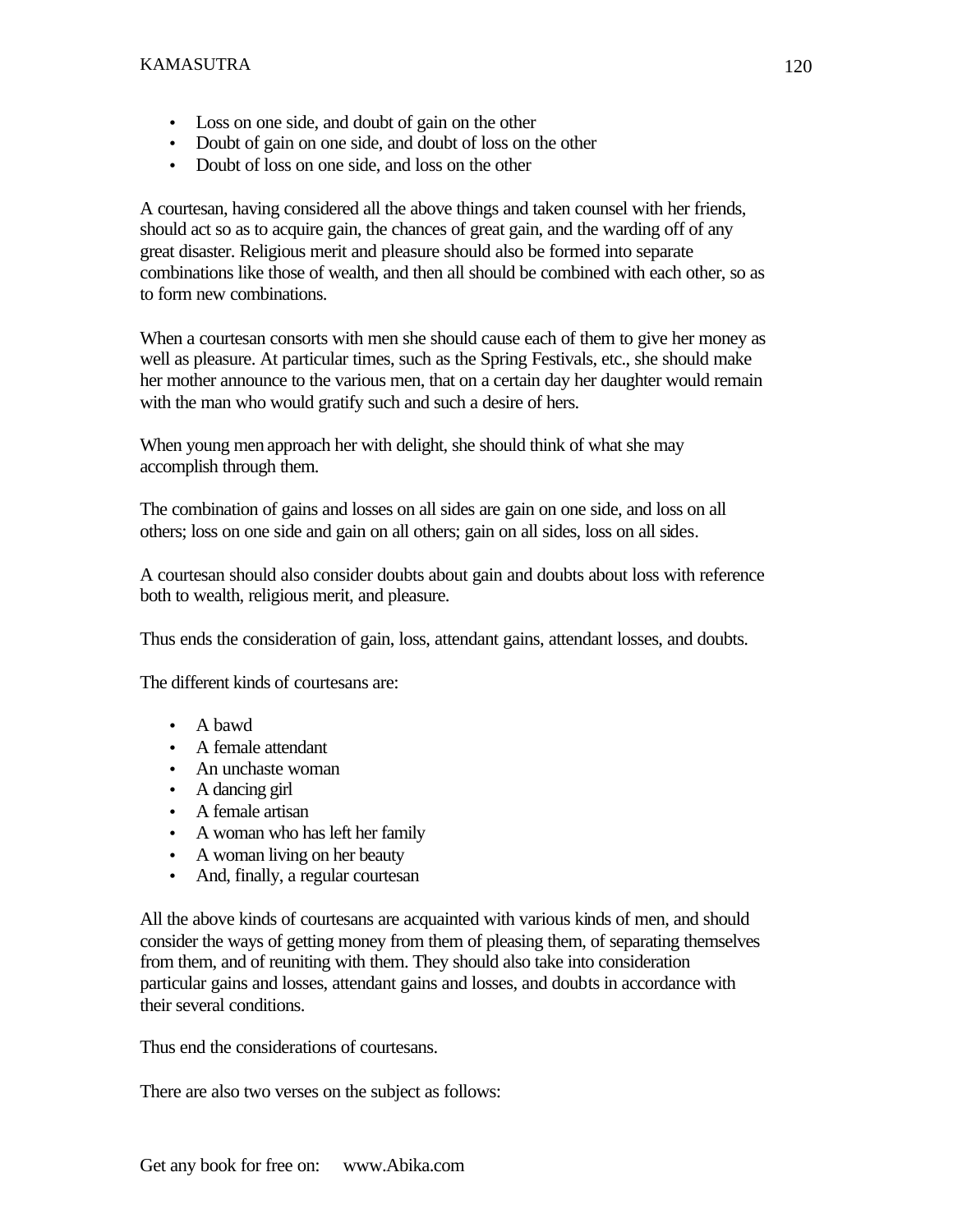`Men want pleasure, while women want money, and therefore this part, which treats of the means of gaining wealth, should be studied.'

`There are some women who seek for love, and there are others who seek for money; for the former the ways of love are told in previous portions of this work, while the ways of getting money, as practised by courtesans, are described in this part.

#### **Footnotes**

1

The souls of men who die with their desires unfulfilled are said to go to the world of the Manes, and not direct to the Supreme Spirit.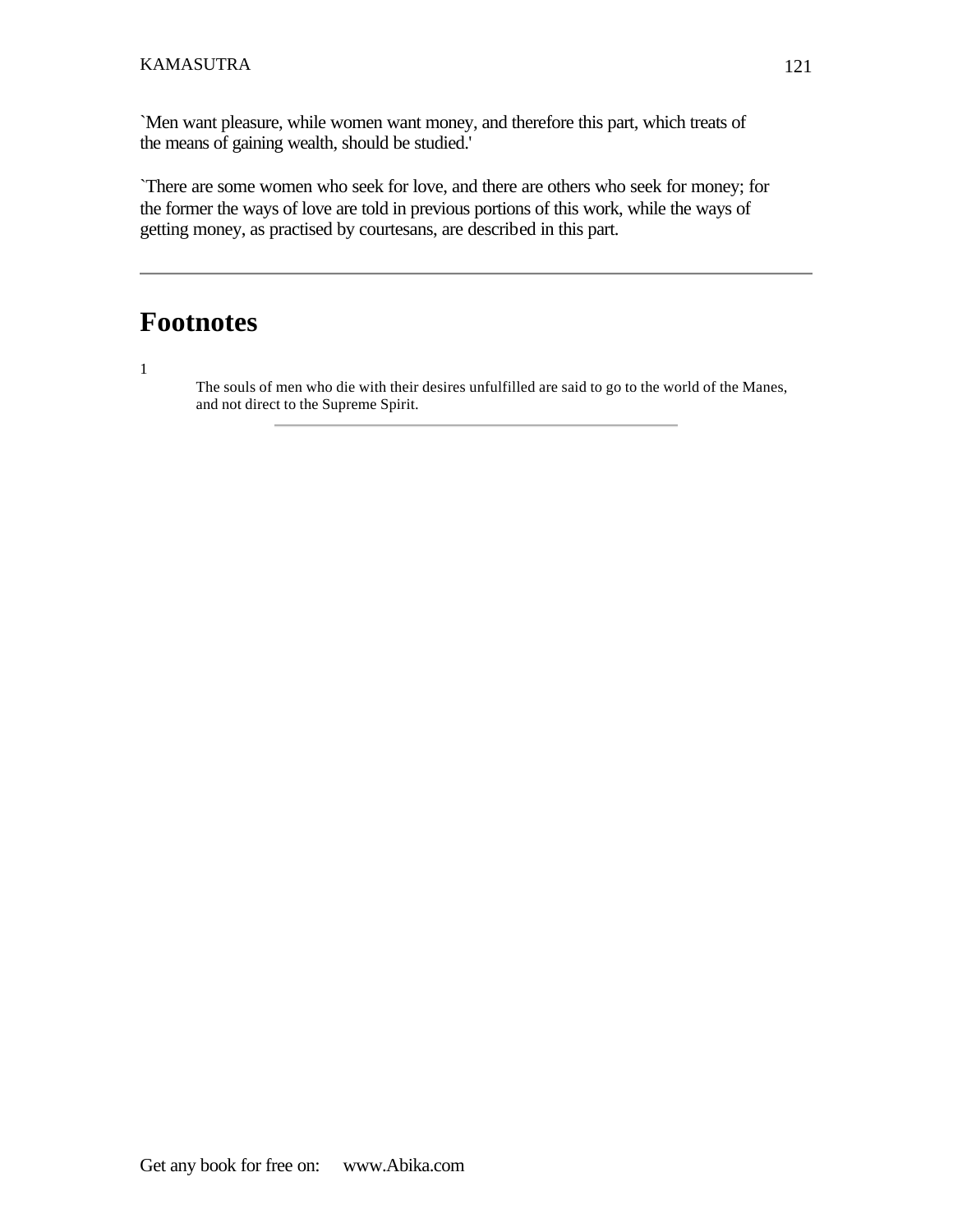**PART 7:**

### **CHAPTER I**

### **ON PERSONAL ADORNMENT; ON SUBJUGATING THE HEARTS OF OTHERS; AND ON TONIC MEDICINES**

WHEN a person fails to obtain the object of his desires by any of the ways previously related, he should then have recourse to other ways of attracting others to himself.

Now good looks, good qualities, youth, and liberality are the chief and most natural means of making a person agreeable in the eyes of others. But in the absence of these a man or a woman must have resort to artificial means, or to art, and the following are some recipes that may be found useful.

An ointment made of the tabernamontana coronaria, the costus speciosus or arabicus, and the flacourtia cataphracta, can be used as an unguent of adornment.

If a fine powder is made of the above plants, and applied to the wick of a lamp, which is made to burn with the oil of blue vitrol, the black pigment or lamp black produced therefrom, when applied to the eyelashes, has the effect of making a person look lovely.

The oil of the hogweed, the echites putescens, the sarina plant, the yellow amaranth, and the leaf of the nymphae, if applied to the body, has the same effect.

A black pigment from the same plants produces a similar effect.

By eating the powder of the nelumbrium speciosum, the blue lotus, and the mesna roxburghii, with ghee and honey, a man becomes lovely in the eyes of others.

The above things, together with the tabernamontana coronaria, and the xanthochymus pictorius, if used as an ointment, produce the same results.

If the bone of a peacock or of a hyena be covered with gold, and tied on the right hand, it makes a man lovely in the eyes of other people.

In the same way, if a bead, made of the seed of the jujube, or of the conch shell, be enchanted by the incantations mentioned in the Atharvana Veda, or by the incantations of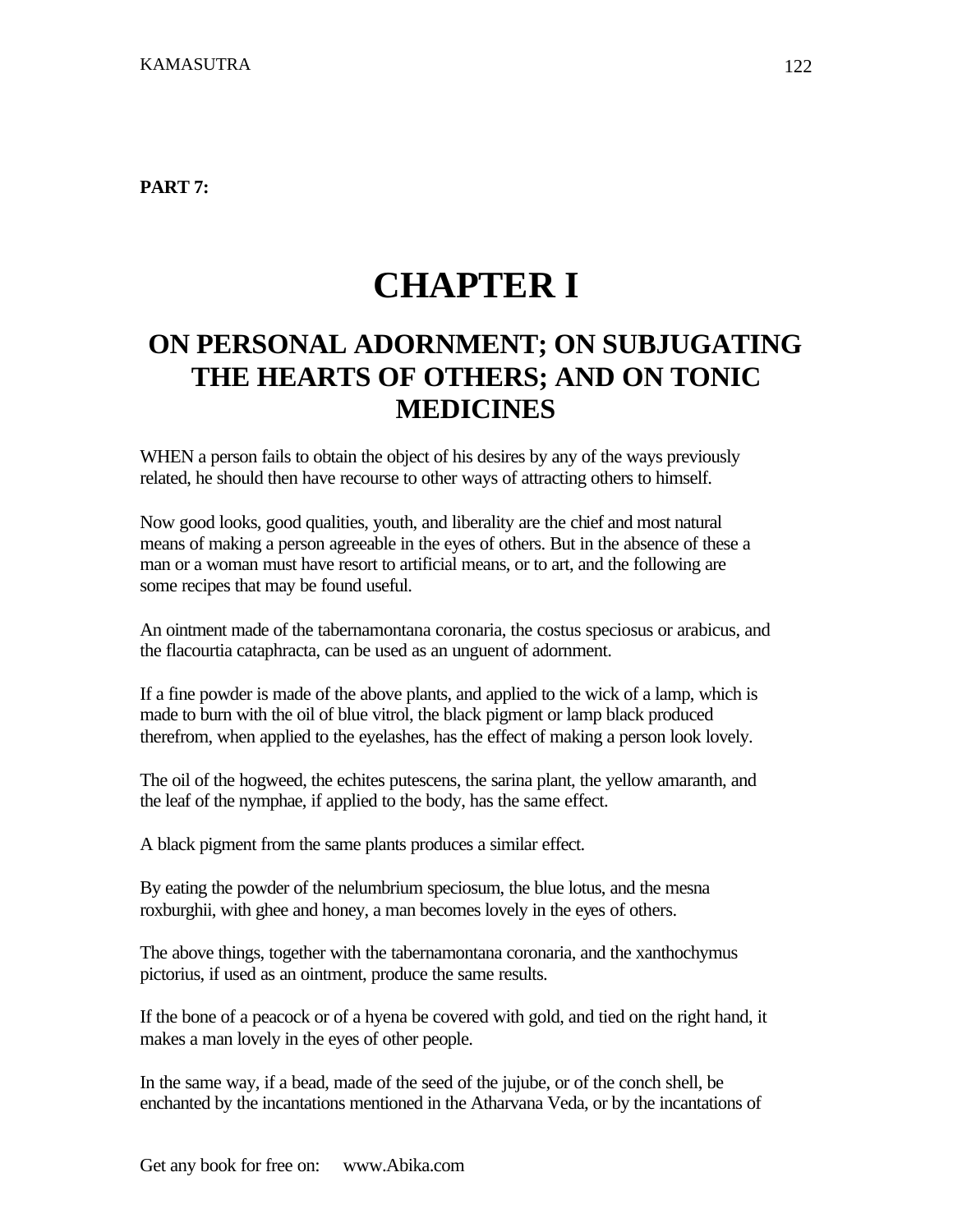those well skilled in the science of magic, and tied on the hand, it produces the same result as described above.

When a female attendant arrives at the age of puberty, her master should keep her secluded, and when men ardently desire her on account of her seclusion, and on account of the difficulty of approaching her, he should then bestow her hand on such a person as may endow her with wealth and happiness.

This is a means of increasing the loveliness of a person in the eyes of others.

In the same way, when the daughter of a courtesan arrives at the age of puberty, the mother should get together a lot of young men of the same age, disposition, and knowledge as her daughter, and tell them that she would give her in marriage to the person who would give her presents of a particular kind.

After this the daughter should be kept in seclusion as far as possible, and the mother should give her in marriage to the man who may be ready to give her the presents agreed upon. If the mother is unable to get so much out of the man, she should show some of her own things as having been given to the daughter by the bridegroom.

Or the mother may allow her daughter to be married to the man privately, as if she was ignorant of the whole affair, and then pretending that it has come to her knowledge, she may give her consent to the union.

The daughter, too, should make herself attractive to the sons of wealthy citizens, unknown to her mother, and make them attached to her, and for this purpose should meet them at the time of learning to sing, and in places where music is played, and at the houses of other people, and then request her mother, through a female friend, or servant, to be allowed to unite herself to the man who is most agreeable to her.1

When the daughter of a courtesan is thus given to a man, the ties of marriage should be observed for one year, and after that she may do what she likes. But even after the end of the year, when otherwise engaged, if she should be now and then invited by her first husband to come and see him, she should put aside her present gain, and go to him for the night.

Such is the mode of temporary marriage among courtesans, and of increasing their loveliness, and their value in the eyes of others. What has been said about them should also be understood to apply to the daughters of dancing women, whose mothers should give them only to such persons as are likely to become useful to them in various ways.

Thus end the ways of making oneself lovely in the eyes of others.

If a man, after anointing his lingam with a mixture of the powders of the white thorn apple, the long pepper and, the black pepper, and honey, engages in sexual union with a woman, he makes her subject to his will.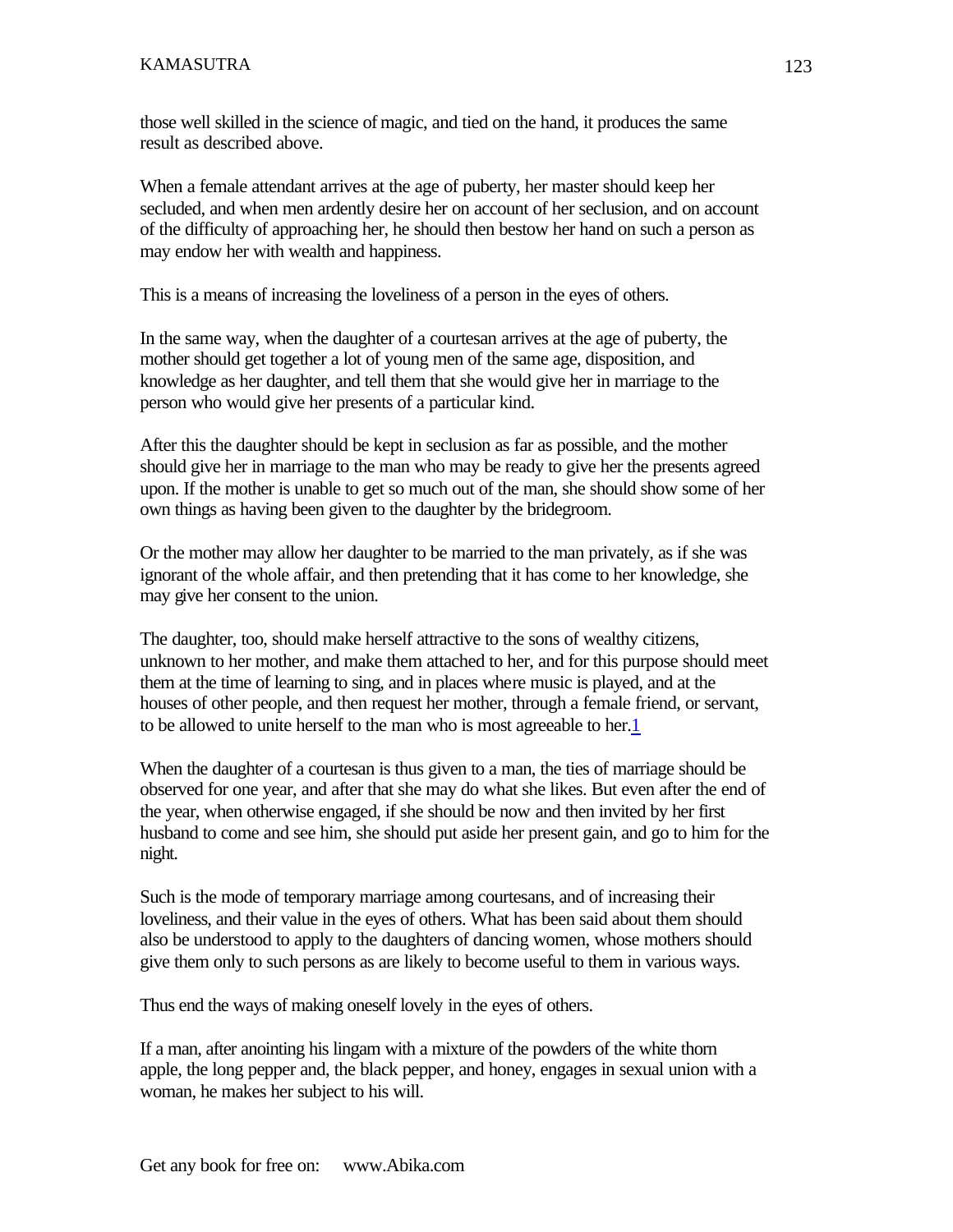The application of a mixture of the leaf of the plant vatodbhranta, of the flowers thrown on a human corpse when carried out to be burnt, and the powder of the bones of the peacock, and of the jiwanjiva bird produces the same effect.

The remains of a kite who has died a natural death, ground into powder, and mixed with cowach and honey, has also the same effect.

Anointing oneself with an ointment made of the plant emblica myrabolans has the power of subjecting women to one's will.

If a man cuts into small pieces the sprouts of the vajnasunhi plant, and dips them into a mixture of red arsenic and sulphur, and then dries them seven times, and applies this powder mixed with honey to his lingam, he can subjugate a woman to his will directly that he has had sexual union with her, or if, by burning these very sprouts at night and looking at the smoke, he sees a golden moon behind, he will then be successful with any woman; or if he throws some of the powder of these same sprouts mixed with the excrement of a monkey upon a maiden, she will not be given in marriage to anybody else.

If pieces of the arris root are dressed with the oil of the mango, and placed for six months in a hole made in the trunk of the sisu tree, and are then taken out and made up into an ointment, and applied to the lingam, this is said to serve as the means of subjugating women.

If the bone of a camel is dipped into the juice of the plant eclipta prostata, and then burnt, and the black pigment produced from its ashes is placed in a box also made of the bone of a camel, and applied together with antimony to the eye lashes with a pencil also made of the bone of a camel, then that pigment is said to be very pure, and wholesome for the eyes, and serves as a means of subjugating others to the person who uses it. The same effect can be produced by black pigment made of the bones of hawks, vultures, and peacocks.

Thus end the ways of subjugating others to one's own will.

Now the means of increasing sexual vigour are as follows:

A man obtains sexual vigour by drinking milk mixed with sugar, the root of the uchchata plant, the piper chaba, and liquorice.

Drinking milk, mixed with sugar, and having the testicle of a ram or a goat boiled in it, is also productive of vigour.

The drinking of the juice of the hedysarum gangeticum, the kuili, and the kshirika plant mixed with milk, produces the same effect.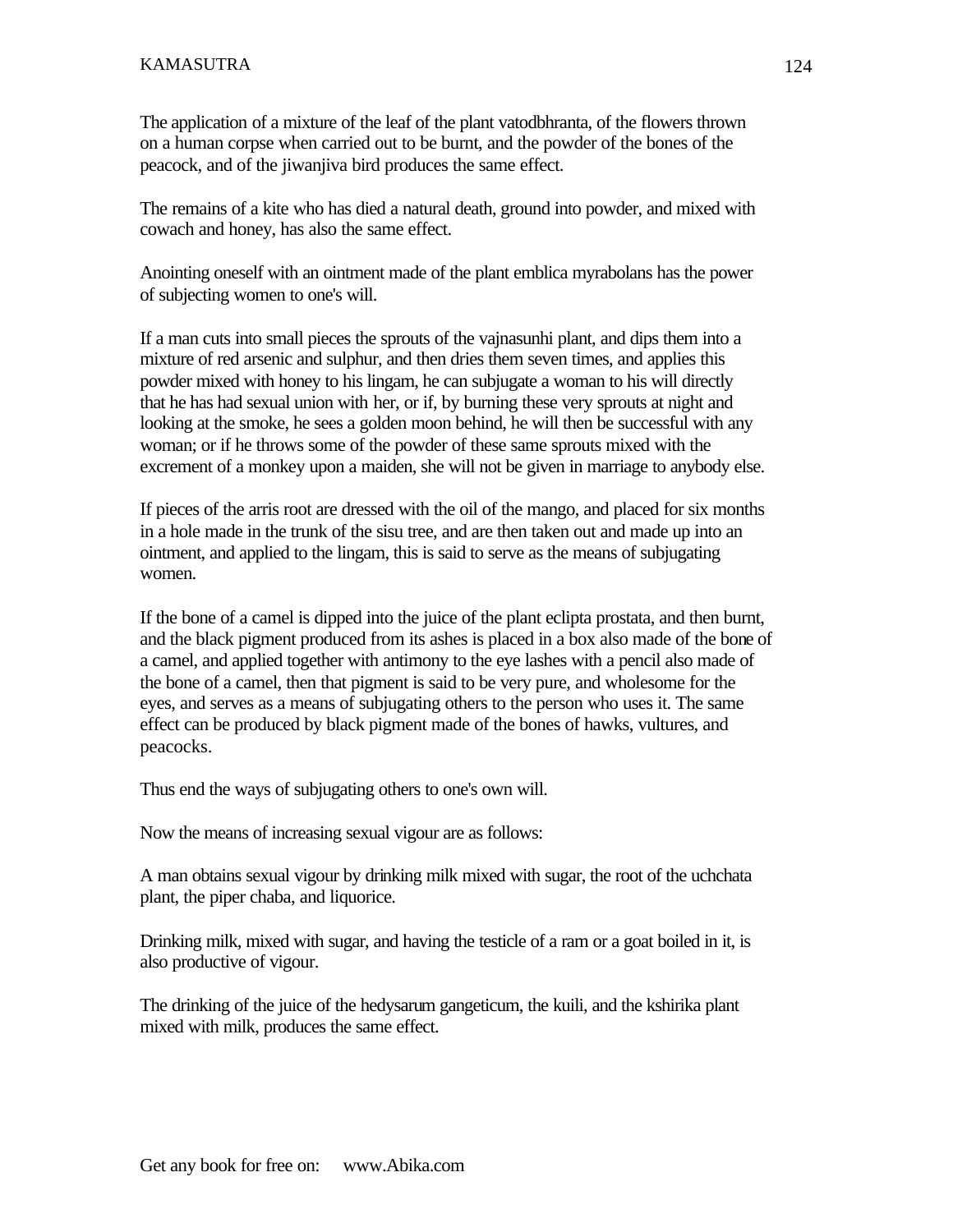The seed of the long pepper along with the seeds of the sanseviera roxburghiana, and the hedysarum gangeticum plant, all pounded together, and mixed with milk, is productive of a similar result.

According to ancient authors, if a man pounds the seeds or roots of the trapa bispinosa, the kasurika, the tuscan jasmine, and liquorice, together with the kshirakapoli (a kind of onion), and puts the powder into milk mixed with sugar and ghee, and having boiled the whole mixture on a moderate fire, drinks the paste so formed, he will be able to enjoy innumerable women.

In the same way, if a man mixes rice with the eggs of the sparrow, and having boiled this in milk, adds to it ghee and honey, and drinks as much of it as necessary, this will produce the same effect.

If a man takes the outer covering of sesamum seeds, and soaks them with the eggs of sparrows, and then, having boiled them in milk, mixed with sugar and ghee, along with the fruits of the trapa bispinosa and the kasurika plant, and adding to it the flour of wheat and beans, and then drinks this composition, he is said to be able to enjoy many women.

If ghee, honey, sugar and liquorice in equal quantities, the juice of the fennel plant, and milk are mixed together, this nectar-like composition is said to be holy, and provocative of sexual vigour, a preservative of life, and sweet to the taste.

The drinking of a paste composed of the asparagus racemosus, the shvadaushtra plant, the guduchi plant, the long pepper, and liquorice, boiled in milk, honey, and ghee, in the spring, is said to have the same effect as the above.

Boiling the asparagus racemosus, and the shvadaushtra plant, along with the pounded fruits of the premna spinosa in water, and drinking the same, is said to act in the same way.

Drinking boiled ghee, or clarified butter, in the morning during the spring season, is said to be beneficial to health and strength and agreeable to the taste.

If the powder of the seed of the shvadaushtra plant and the flower of barley are mixed together in equal parts, and a portion of it, i.e. two palas in weight, is eaten every morning on getting up, it has the same effect as the preceding recipe.

There are also verses on the subject as follows:

`The means2 of producing love and sexual vigour should be learnt from the science of medicine, from the Vedas, from those who are learned in the arts of magic, and from confidential relatives. No means should be tried which are doubtful in their effects, which are likely to cause injury to the body, which involve the death of animals, and which bring us in contact with impure things. Such means should only be used as are holy, acknowledged to be good, and approved of by Brahmans, and friends.'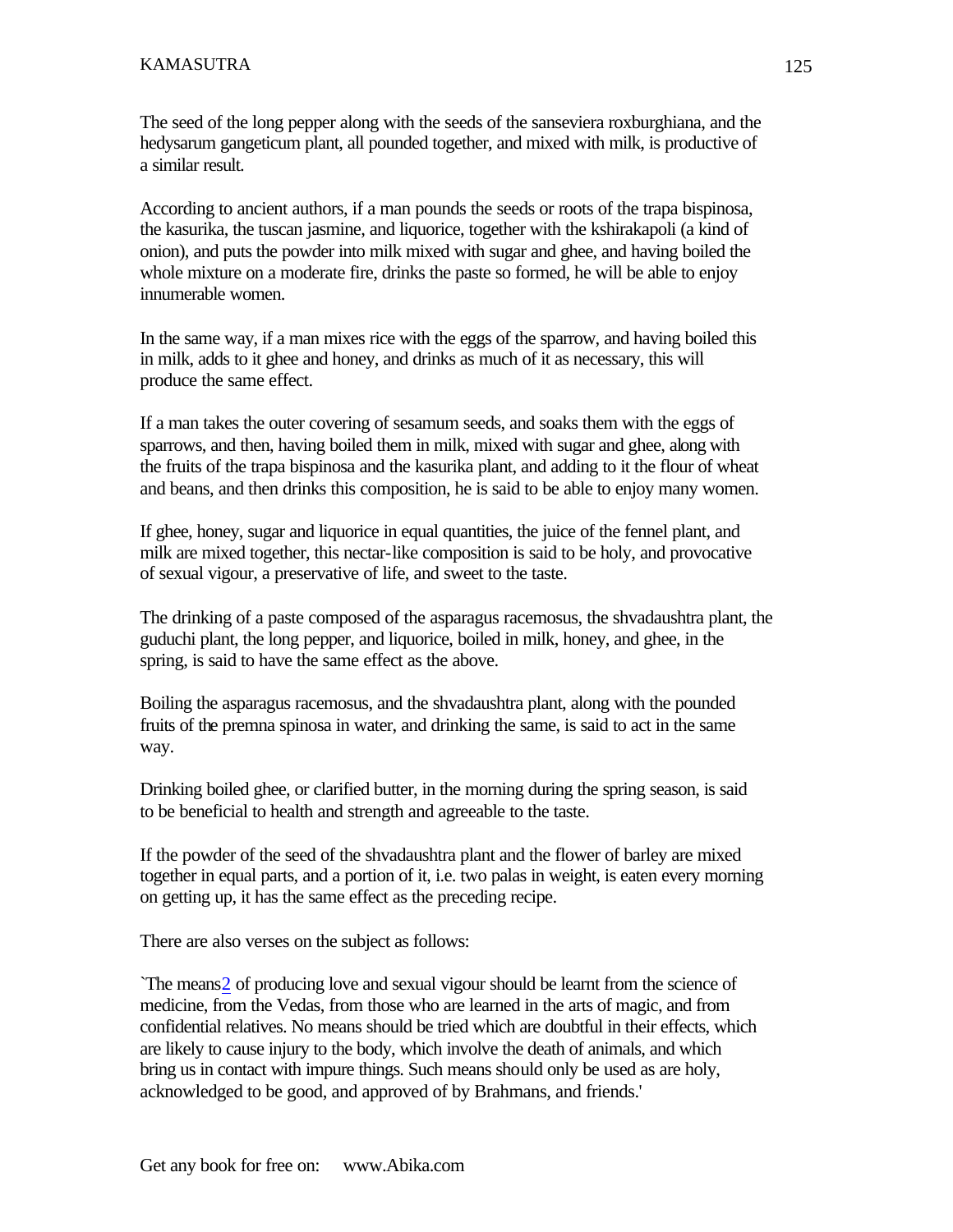#### **Footnotes**

1

It is a custom of the courtesans of Oriental countries to give their daughters temporarily in marriage when they come of age, and after they have received a education in the Kama Sutra ad other arts. Full details are given of this in *Early Ideas*, a group of Hindoo stories, collected and collated by Anarya, W. H. Allen and Co., London, 1881.

2

`From the earliest times Oriental authors have occupied themselves about aphrodisiacs. The following note on the subject is taken from a translation of the *Hindoo Art of Love*, otherwise the *Anunga Runga,* alluded to in the preface of this work, Part I, pages 87 and 88. `Most Eastern treatises divide aphrodisiacs into two different kinds; 1. the mechanical or natural, such as scarification, flagellation, etc; and 2. the medicinal or artifIcial. To the former belong the application of insects, as is practised by some savage races; and all orientalists will remember the tale of the old Brahman, whose young wife insisted upon his being again stung by a wasp.'

# **CHAPTER II**

### **OF THE WAYS OF EXCITING DESIRE, AND MISCELLANEOUS EXPERIMENTS, AND RECIPES**

IF a man is unable to satisfy a Hastini, or Elephant woman, he should have recourse to various means to excite her passion. At the commencement he should rub her yoni with his hand or fingers, and not begin to have intercourse with her until she becomes excited, or experiences pleasure. This is one way of exciting a woman.

Or, he may make use of certain Apadravyas, or things which are put on or around the lingam to supplement its length or its thickness, so as to fit it to the yoni. In the opinion of Babhravya, these Apadravyas should be made of gold, silver, copper, iron, ivory, buffalo's horn, various kinds of wood, tin or lead, and should be soft, cool, provocative of sexual vigour, and well fitted to serve the intended purpose. Vatsyayana, however, says that they may be made according to the natural liking of each individual.

The following are the different kinds of Apadravyas:

`The armlet' (Valaya) should be of the same size as the lingam, and should have its outer surface made rough with globules.

`The couple' (Sanghati) is formed of two armlets.

`The bracelet' (Chudaka) is made by joining three or more armlets, until they come up to the required length of the lingam.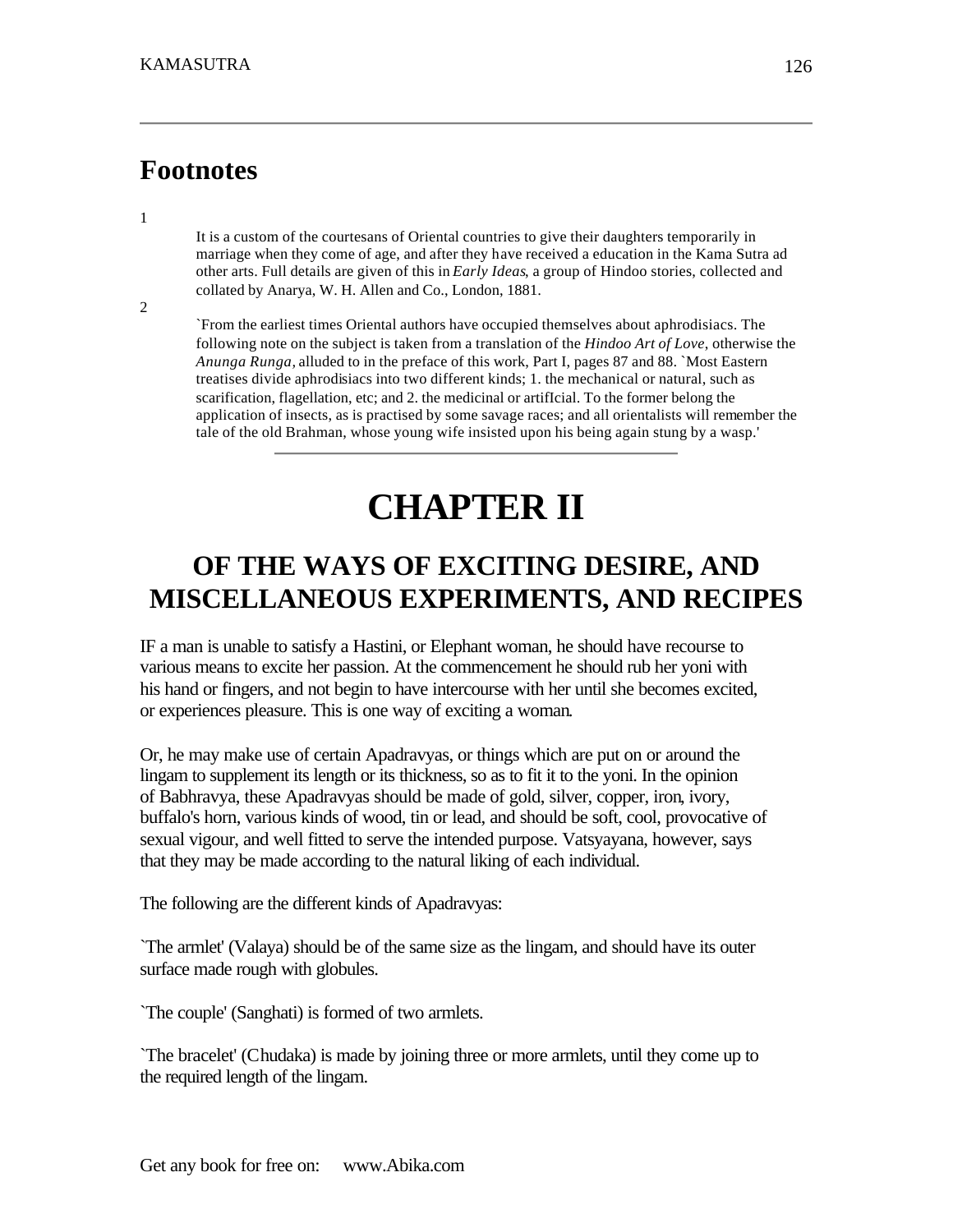`The single bracelet' is formed by wrapping a single wire around the lingam, according to its dimensions.

The Kantuka or Jalaka is a tube open at both ends, with a hole through it, outwardly rough and studded with soft globules, and made to fit the side of the yoni, and tied to the waist.

When such a thing cannot be obtained, then a tube made of the wood apple, or tubular stalk of the bottle gourd, or a reed made soft with oil and extracts of plants, and tied to the waist with strings, may be made use of, as also a row of soft pieces of wood tied together.

The above are the things that can be used in connection with or in the place of the lingam.

The people of the southern countries think that true sexual pleasure cannot be obtained without perforating the lingam, and they therefore cause it to be pierced like the lobes of the ears of an infant pierced for earrings.

Now, when a young man perforates his lingam he should pierce it with a sharp instrument, and then stand in water so long as the blood continues to flow. At night, he should engage in sexual intercourse, even with vigour, so as to clean the hole. After this he should continue to wash the hole with decoctions, and increase the size by putting into it small pieces of cane, and the wrightia antidysenterica, and thus gradually enlarging the orifice. It may also be washed with liquorice mixed with honey, and the size of the hole increased by the fruit stalks of the simapatra plant. The hole should also be anointed with a small quantity of oil.

In the hole made in the lingam a man may put Apadravyas of various forms, such as the `round', the `round on one side', the `wooden mortar', the `flower', the `armlet', the `bone of the heron', the `goad of the elephant', the `collection of eight balls', the `lock of hair', the `place where four roads meet', and other things named according to their forms and means of using them. All these Apadravyas should be rough on the outside according to their requirements.

The ways of enlarging the lingam must be now related.

When a man wishes to enlarge his lingam, he should rub it with the bristles of certain insects that live in trees, and then, after rubbing it for ten nights with oils, he should again rub it with the bristles as before. By continuing to do this a swelling will be gradually produced in the lingam, and he should then lie on a cot, and cause his lingam to hang down through a hole in the cot. After this he should take away all the pain from the swelling by using cool concoctions. The swelling, which is called `Suka', and is often brought about among the people of the Dravida country, lasts for life.

If the lingam is rubbed with the following things, the plant physalis flexuosa, the shavarakandaka plant, the jalasuka plant, the fruit of the egg plant, the butter of a she buffalo, the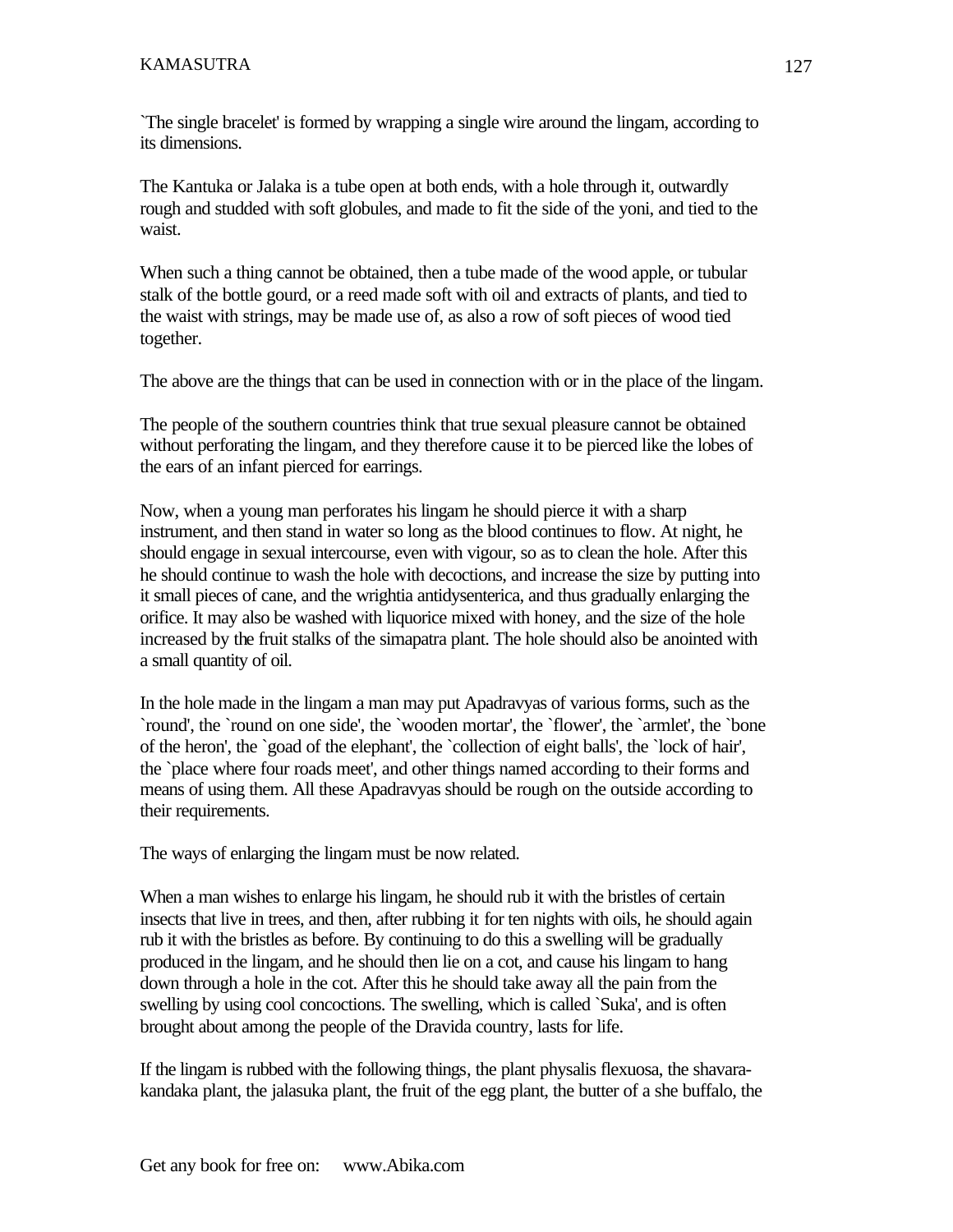hastri-charma plant, and the juice of the vajrarasa plant, a swelling lasting for one month will be produced.

By rubbing it with oil boiled in the concoctions of the above things, the same effect will be produced, but lasting for six months.

The enlargement of the lingam is also effected by rubbing it or moistening it with oil boiled on a moderate fire along with the seeds of the pomegranate, and the cucumber, the juices of the valuka plant, the hastri-charma plant, and the eggplant.

In addition to the above, other means may be learnt from experienced and confidential persons.

The miscellaneous experiments and recipes are as follows:

If a man mixes the powder of the milk hedge plant, and the kantaka plant with the excrement of a monkey and the powdered root of the lanjalika plant, and throws this mixture on a woman, she will not love anybody else afterwards.

If a man thickens the juice of the fruits of the cassia fistula, and the eugenia jambolana by mixing them with the powder of the soma plant, the vernonia anthelmintica, the eclipta prostata, and the lohopa-jihirka, and applies this composition to the yoni of a woman, and then has sexual intercourse with her, his love for her will be destroyed.

The same effect is produced if a man has connection with a woman who has bathed in the buttermilk of a she-buffalo mixed with the powders of the gopalika plant, the banupadika plant and the yellow amaranth.

An ointment made of the flowers of the nauclea cadamba, the hog plum, and the eugenia jambolana, and used by a woman, causes her to be disliked by her husband.

Garlands made of the above flowers, when worn by the woman, produce the same effect.

An ointment made of the fruit of the asteracantha longifolia (kokilaksha) will contract the yoni of a Hastini or Elephant woman, and this contraction lasts for one night.

An ointment made by pounding the roots of the nelumbrium speciosum, and of the blue lotus, and the powder of the plant physalis flexuosa mixed with ghee and honey, will enlarge the yoni of the Mrigi or Deer woman.

An ointment made of the fruit of the emblica myrabolans soaked in the milky juice of the milk hedge plant, of the soma plant, the calotropis gigantea, and the juice of the fruit of the vernonia anthelmintica, will make the hair white.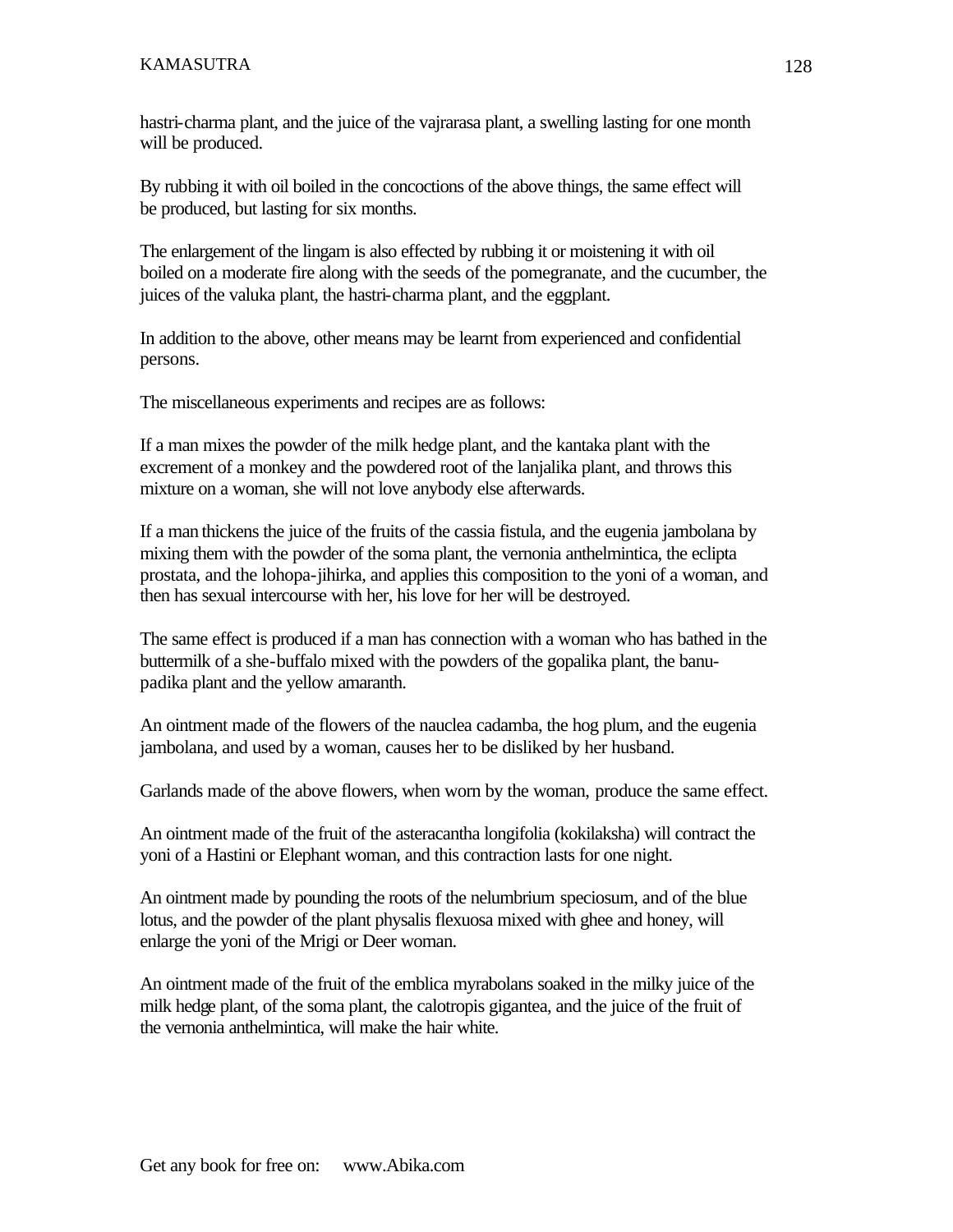The juice of the roots of the madayantaka plant, the yellow amaranth, the anjanika plant, the clitoria ternateea, and the shlakshnaparin plant, used as a lotion, will make the hair grow.

An ointment made by boiling the above roots in oil, and rubbed in, will make the hair black, and will also gradually restore hair that has fallen off.

If lac is saturated seven times in the sweat of the testicle of a white horse, and applied to a red lip, the lip will become white.

The colour of the lips can be regained by means of the madayantika and other plants mentioned above.

A woman who hears a man playing on a reed pipe which has been dressed with the juices of the bahupadika plant, the tabernamontana coronaria, the costus speciosus or arabicus, the pinus deodora, the euphorbia antiquorum, the vajra and the kantaka plant, becomes his slave.

If food be mixed with the fruit of the thorn apple (dathura) it causes intoxication.

If water be mixed with oil and the ashes of any kind of grass except the kusha grass, it becomes the colour of milk.

If yellow myrabolans, the hog plum, the shrawana plant, and the priyangu plant be all pounded together, and applied to iron pots, these pots become red.

If a lamp, trimmed with oil extracted from the shrawana and priyangu plants, its wick being made of cloth and the slough of the skins of snakes, is lighted, and long pieces of wood placed near it, those pieces of wood will resemble so many snakes.

Drinking the milk of a white cow who has a white calf at her foot is auspicious, produces fame, and preserves life.

The blessings of venerable Brahmans, well propitiated, have the same effect.

There are also some verses in conclusion:

`Thus have I written in a few words the "Science of love", after reading the texts of ancient authors, and following the ways of enjoyment mentioned in them.'

`He who is acquainted with the true principles of this science pays regard to Dharma, Artha, Kama, and to his own experiences, as well as to the teachings of others, and does not act simply on the dictates of his own desire. As for the errors in the science of love which I have mentioned in this work, on my own authority as an author, I have, immediately after mentioning them, carefully censured and prohibited them.'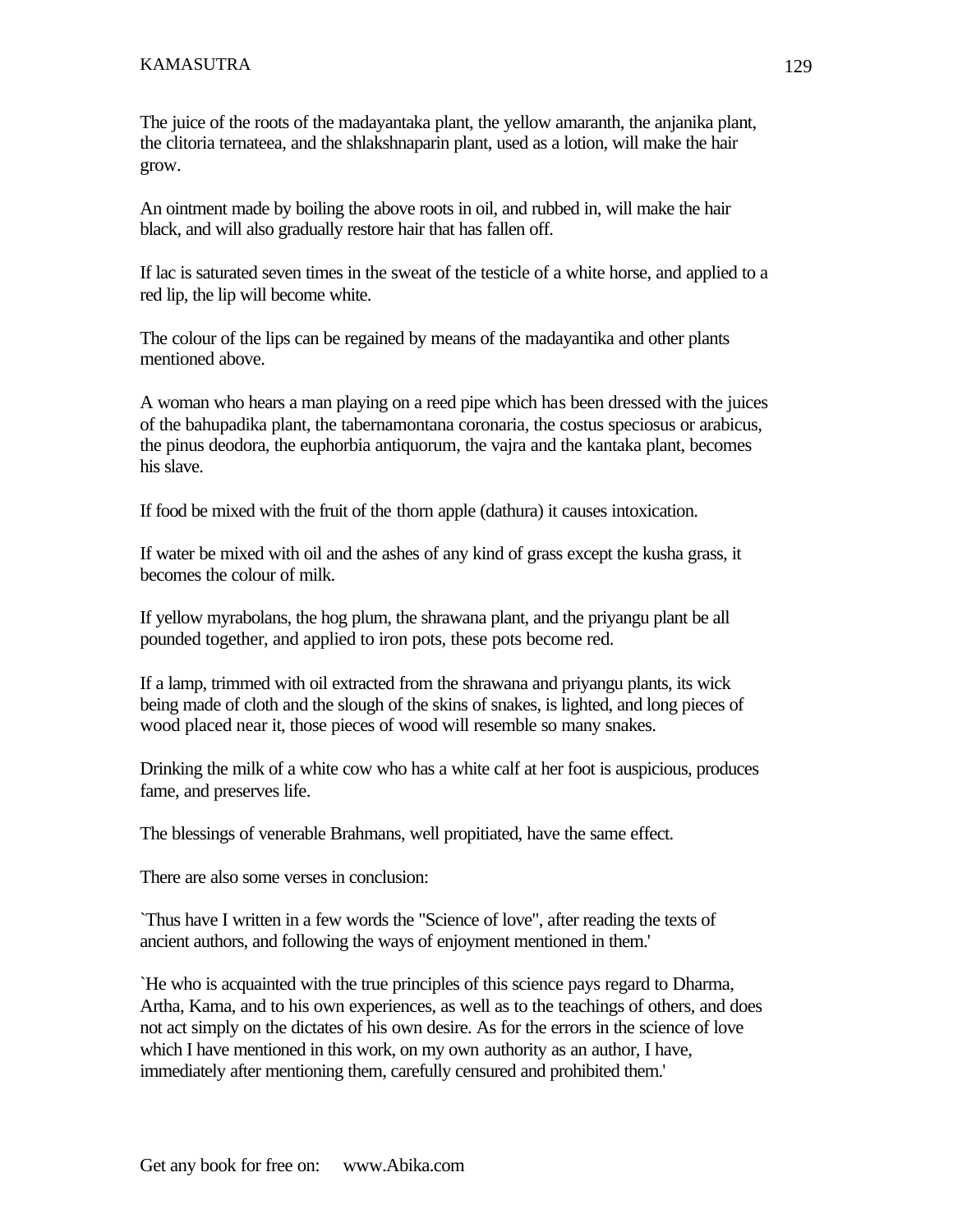`An act is never looked upon with indulgence for the simple reason that it is authorised by the science, because it ought to be remembered that it is the intention of the science, that the rules which it contains should only be acted upon in particular cases. After reading and considering the works of Babhravya and other ancient authors, and thinking over the meaning of the rules given by them, the Kama Sutra was composed, according to the precepts of Holy Writ, for the benefit of the world, by Vatsyayana, while leading the life of a religious student, and wholly engaged in the contemplation of the Deity.'

`This work is not intended to be used merely as an instrument for satisfying our desires. A person, acquainted with the true principles of this science, and who preserves his Dharma, Artha, and Kama, and has regard for the practices of the people, is sure to obtain the mastery over his senses.'

`In short, an intelligent and prudent person, attending to Dharma and Artha, and attending to Kama also, without becoming the slave of his passions, obtains success in everything that he may undertake.'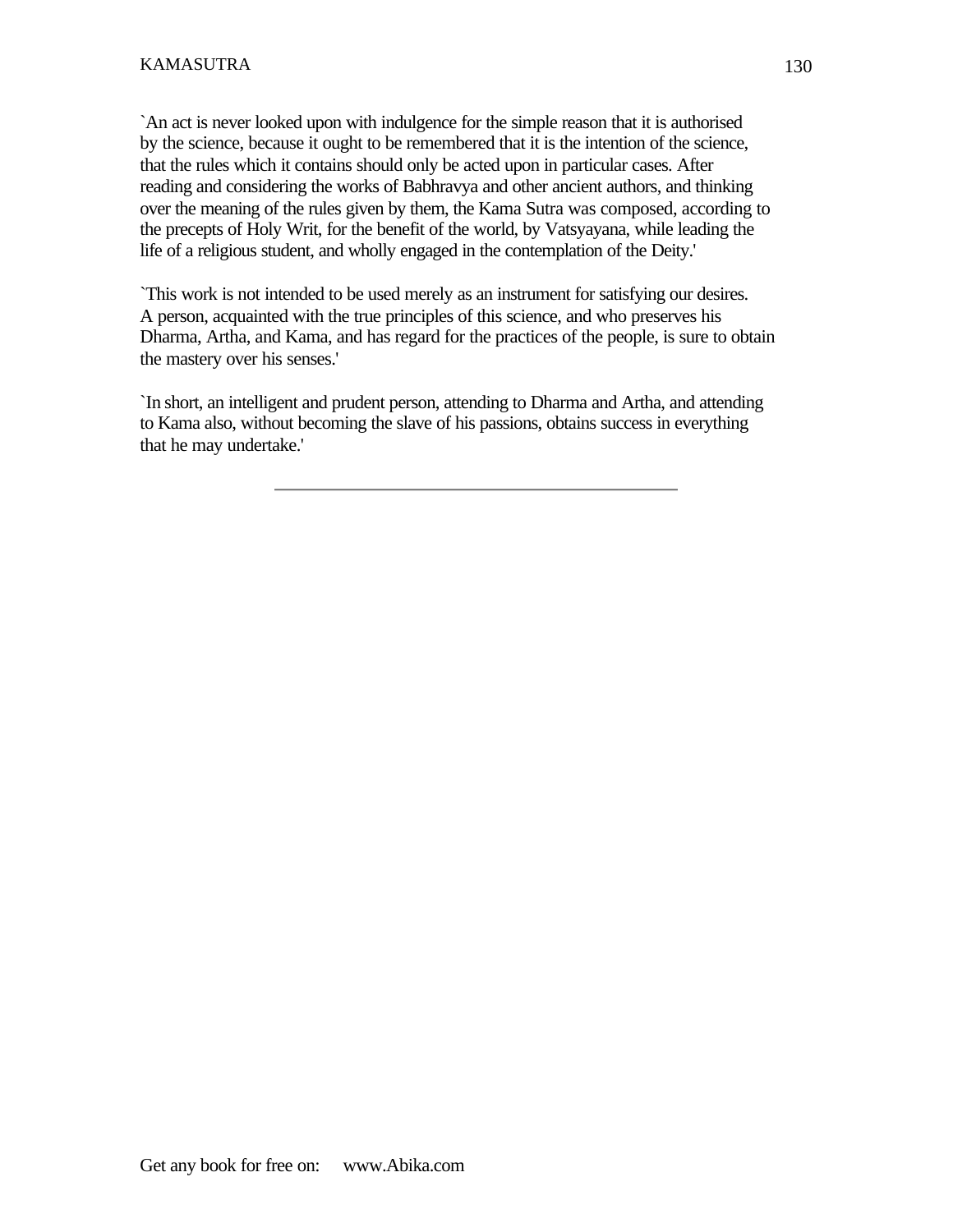# **CONCLUDING REMARKS**

THUS ends, in seven parts, the Kama Sutra of Vatsyayana, which might otherwise be called a treatise on men and women, their mutual relationship, and connection with each other.

It is a work that should be studied by all, both old and young; the former will find in it real truths, gathered by experience, and already tested by themselves, while the latter will derive the great advantage of learning things, which some perhaps may otherwise never learn at all, or which they may only learn when it is too late (`too late' those immortal words of Mirabeau) to profit by the learning.

It can also be fairly commended to the student of social science and of humanity, and above all to the student of those early ideas, which have gradually filtered down through the sands of time, and which seem to prove that the human nature of today is much the same as the human nature of the long ago.

It has been said of Balzac the great, if not the greatest of French novelists, that he seemed to have inherited a natural and intuitive perception of the feelings of men and women, and has described them with an analysis worthy of a man of science. The author of the present work must also have had a considerable knowledge of the humanities. Many of his remarks are so full of simplicity and truth, that they have stood the test of time, and stand out still as clear and true as when they were first written, some eighteen hundred years ago.

As a collection of facts, told in plain and simple language, it must be remembered that in those early days there was apparently no idea of embellishing the work, either with a literary style, a flow of language, or a quantity of superfluous padding. The author tells the world what he knows in very concise language, without any attempt to produce an interesting story. From his facts how many novels could be written! Indeed much of the matter contained in Parts III, IV, V and VI has formed the basis of many of the stories and the tales of past centuries.

There will be found in Part VII some curious recipes. Many of them appear to be as primitive as the book itself, but in later works of the same nature these recipes and prescriptions appear to have increased, both as regards quality and quantity. In the Anunga Runga or `The Stage of Love', mentioned at page 85 of the Preface, there are found no less than thirty-three different subjects for which one hundred and thirty recipes and prescriptions are given.

As the details may be interesting, these subjects are described as follows: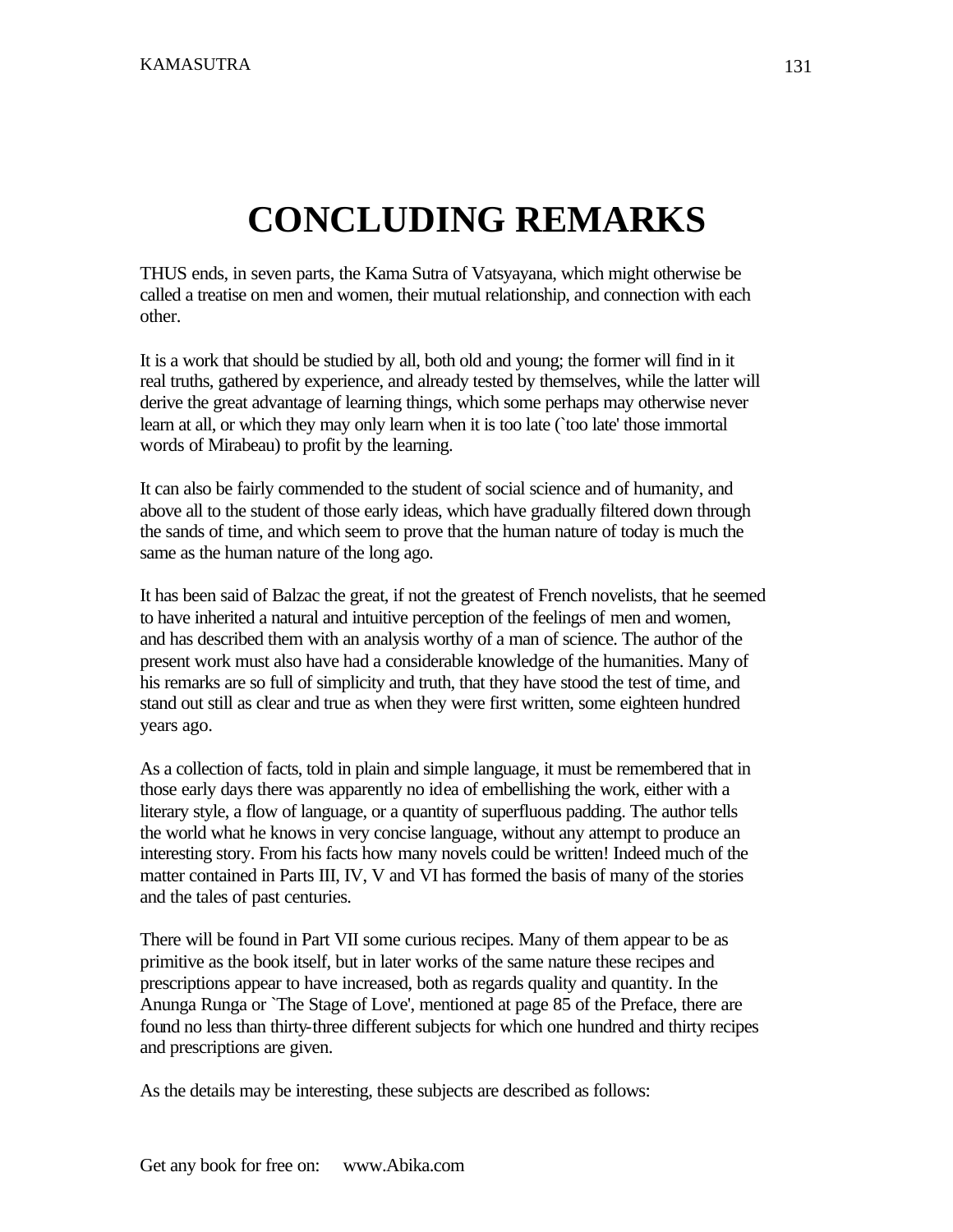- For hastening the paroxysm of the woman
- For delaying the orgasm of the man
- Aphrodisiacs
- For thickening and enlarging the lingam, rendering it sound and strong, hard and lusty
- For narrowing and contracting the yoni
- For perfuming the yoni
- For removing and destroying the hair of the body
- For removing the sudden stopping of the monthly ailment
- For abating the immoderate appearance of the monthly ailment
- For purifying the womb For causing pregnancy
- For preventing miscarriage and other accidents
- For ensuring easy labour and ready deliverance
- For limiting the number of children
- For thickening and beautifying the hair
- For obtaining a good black colour to it
- For whitening and bleaching it
- For renewing it
- For clearing the skin of the face from eruptions that break out and leave black spots upon it
- For removing the black colour of the epidermis
- For enlarging the breasts of women
- For raising and hardening pendulous breasts
- For giving a fragrance to the skin
- For removing the evil savour of perspiration
- For anointing the body after bathing
- For causing a pleasant smell to the breath
- Drugs and charms for the purposes of fascinating, overcoming, and subduing either men or women
- Recipes for enabling a woman to attract and preserve her husband's love
- Magical collyriums for winning love and friendship
- Prescriptions for reducing other persons to submission
- Philtre pills, and other charms
- Fascinating incense, or fumigation
- Magical verses which have the power of fascination

Of the one hundred and thirty recipes given, many of them are absurd, but not more perhaps than many of the recipes and prescriptions in use in Europe not so very long ago. Love-philtres, charms, and herbal remedies have been, in early days, as freely used in Europe as in Asia, and doubtless some people believe in them still in many places.

And now, one word about the author of the work, the good old sage Vatsyayana. It is much to be regretted that nothing can be discovered about his life, his belongings, and his surroundings. At the end of Part VII, he states that he wrote the work while leading the life of a religious student [probably at Benares] and while wholly engaged in the contemplation of the Deity. He must have arrived at a certain age at that time, for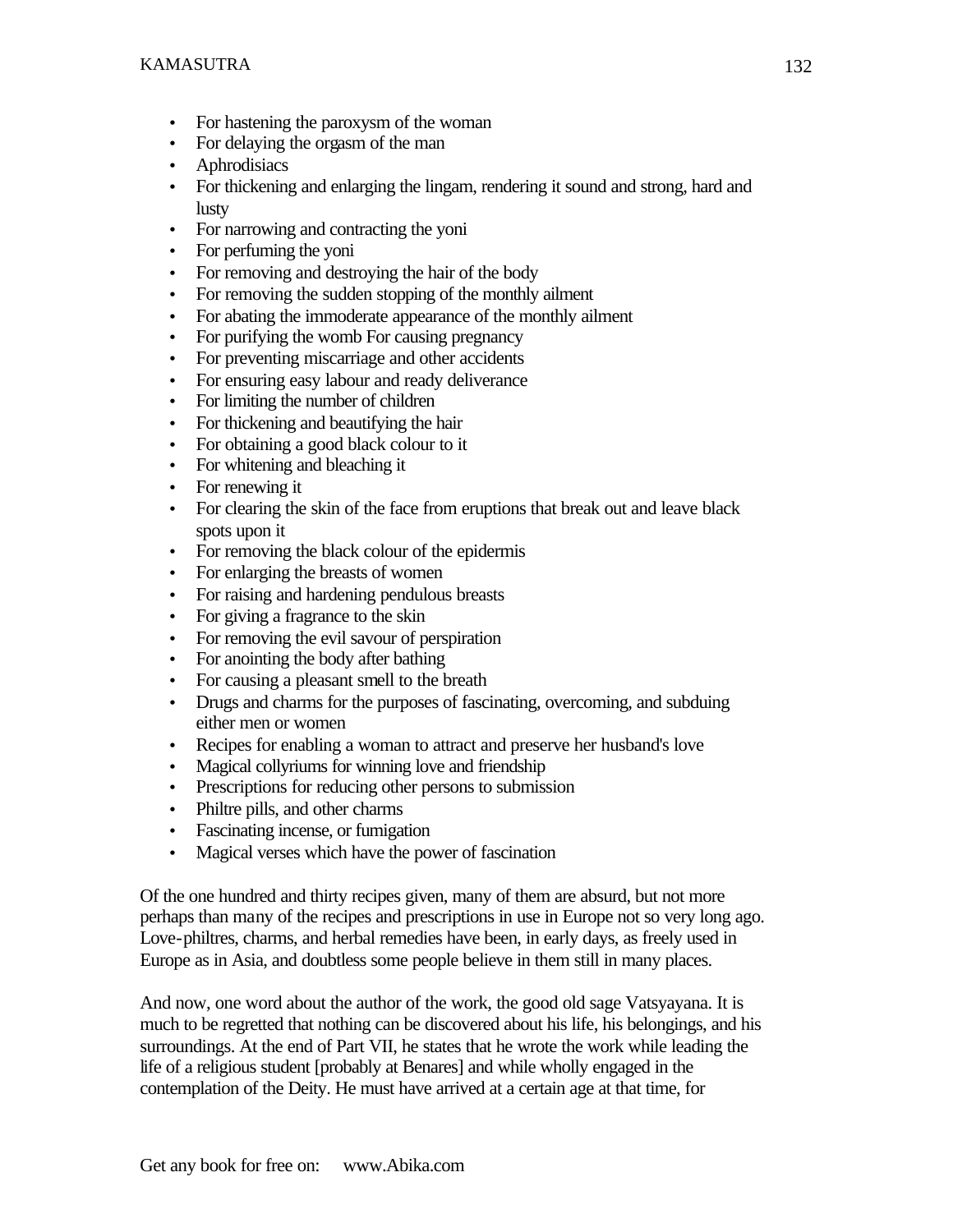throughout he gives us the benefit of his experience, and of his opinions, and these bear the stamp of age rather than of youth; indeed the work could hardly have been written by a young man.

In a beautiful verse of the Vedas of the Christians it has been said of the peaceful dead, that they rest from their labours, and that their works do follow them. Yes indeed, the works of men of genius do follow them, and remain as a lasting treasure. And though there may be disputes and discussions about the immortality of the body or the soul, nobody can deny the immortality of genius, which ever remains as a bright and guiding star to the struggling humanities of succeeding ages. This work, then, which has stood the test of centuries, has placed Vatsyayana among the immortals, and on This, and on Him no better elegy or eulogy can be written than the following lines:

`So long as lips shall kiss, and eyes shall see, So long lives This, and This gives life to Thee.'